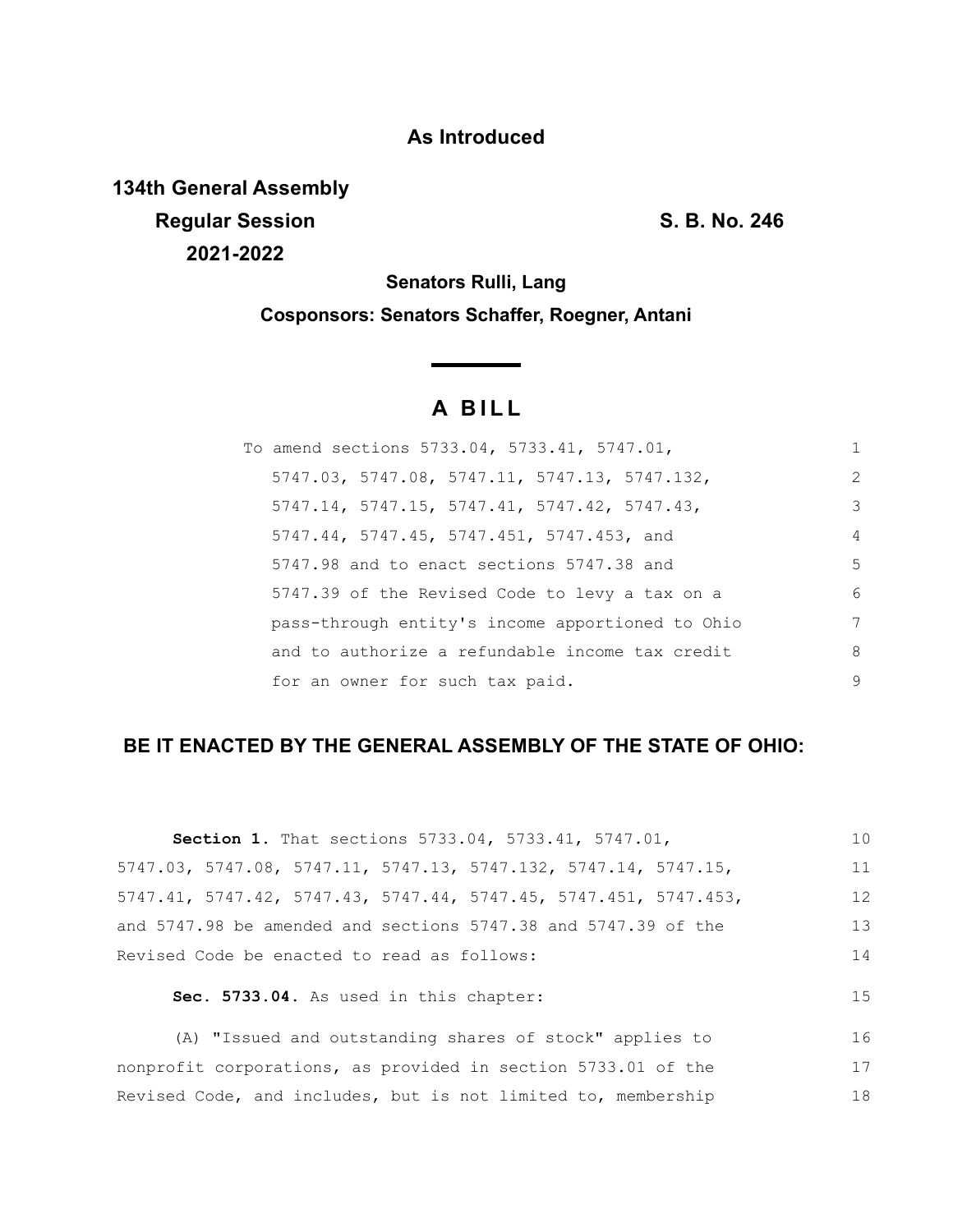certificates and other instruments evidencing ownership of an interest in such nonprofit corporations, and with respect to a financial institution that does not have capital stock, "issued and outstanding shares of stock" includes, but is not limited to, ownership interests of depositors in the capital employed in such an institution. (B) "Taxpayer" means a corporation subject to the tax imposed by section 5733.06 of the Revised Code. (C) "Resident" means a corporation organized under the laws of this state. (D) "Commercial domicile" means the principal place from which the trade or business of the taxpayer is directed or managed. (E) "Taxable year" means the period prescribed by division (A) of section 5733.031 of the Revised Code upon the net income of which the value of the taxpayer's issued and outstanding shares of stock is determined under division (B) of section 19 20 21 22 23 24 25 26 27 28 29 30 31 32 33 34 35

5733.05 of the Revised Code or the period prescribed by division (A) of section 5733.031 of the Revised Code that immediately precedes the date as of which the total value of the corporation is determined under division (A) or (C) of section 5733.05 of the Revised Code. 36 37 38 39 40

(F) "Tax year" means the calendar year in and for which the tax imposed by section 5733.06 of the Revised Code is required to be paid. 41 42 43

(G) "Internal Revenue Code" means the "Internal Revenue Code of 1986," 100 Stat. 2085, 26 U.S.C.A. 1, as amended. 44 45

(H) "Federal income tax" means the income tax imposed by the Internal Revenue Code. 46 47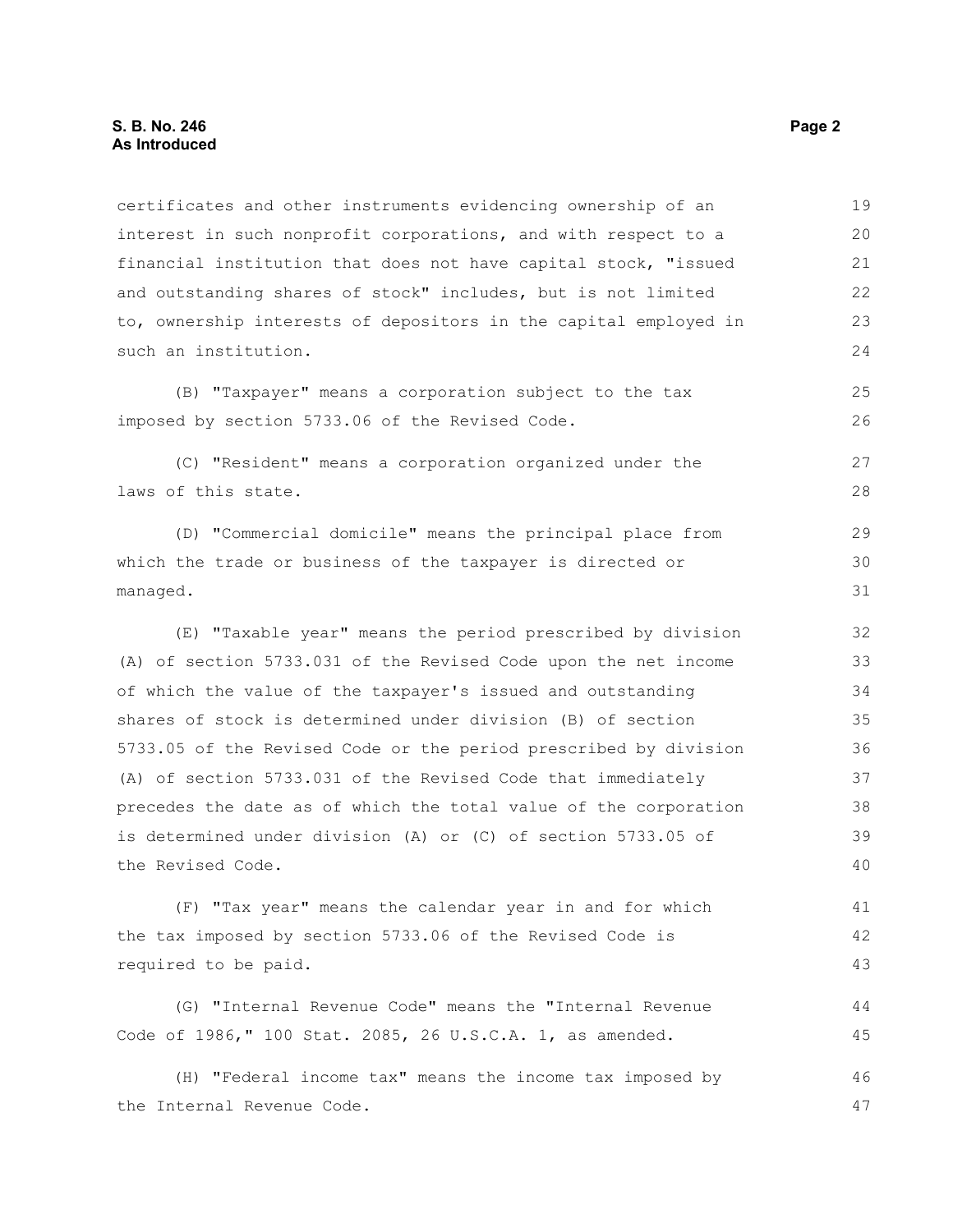#### **S. B. No. 246** Page 3 **As Introduced**

(I) Except as provided in section 5733.058 of the Revised Code, "net income" means the taxpayer's taxable income before operating loss deduction and special deductions, as required to be reported for the taxpayer's taxable year under the Internal Revenue Code, subject to the following adjustments: 48 49 50 51 52

(1)(a) Deduct any net operating loss incurred in any taxable years ending in 1971 or thereafter, but exclusive of any net operating loss incurred in taxable years ending prior to January 1, 1971. This deduction shall not be allowed in any tax year commencing before December 31, 1973, but shall be carried over and allowed in tax years commencing after December 31, 1973, until fully utilized in the next succeeding taxable year or years in which the taxpayer has net income, but in no case for more than the designated carryover period as described in division (I)(1)(b) of this section. The amount of such net operating loss, as determined under the allocation and apportionment provisions of section 5733.051 and division (B) of section 5733.05 of the Revised Code for the year in which the net operating loss occurs, shall be deducted from net income, as determined under the allocation and apportionment provisions of section 5733.051 and division (B) of section 5733.05 of the Revised Code, to the extent necessary to reduce net income to zero with the remaining unused portion of the deduction, if any, carried forward to the remaining years of the designated carryover period as described in division (I)(1)(b) of this section, or until fully utilized, whichever occurs first. 53 54 55 56 57 58 59 60 61 62 63 64 65 66 67 68 69 70 71 72 73

(b) For losses incurred in taxable years ending on or before December 31, 1981, the designated carryover period shall be the five consecutive taxable years after the taxable year in which the net operating loss occurred. For losses incurred in taxable years ending on or after January 1, 1982, and beginning 74 75 76 77 78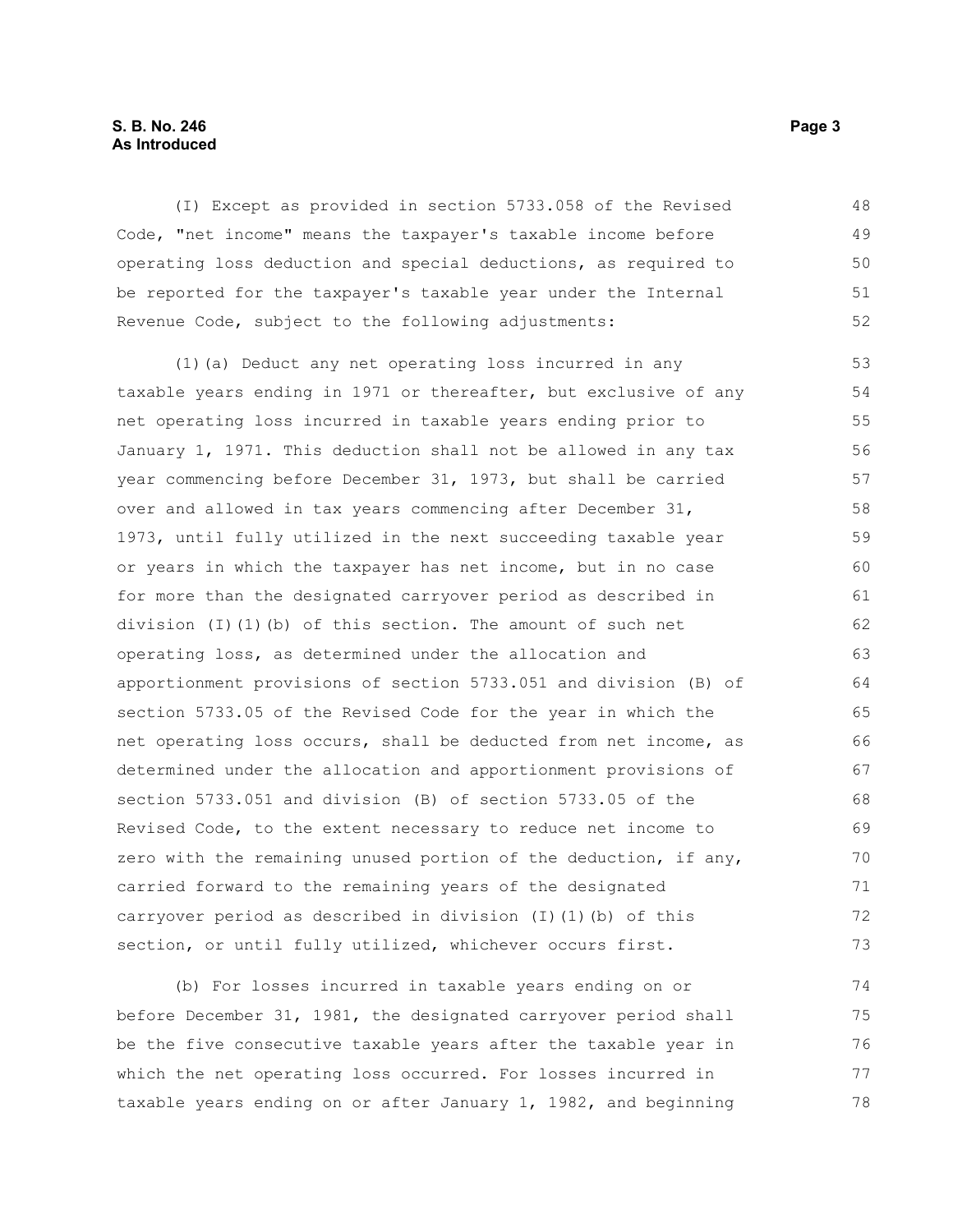before August 6, 1997, the designated carryover period shall be the fifteen consecutive taxable years after the taxable year in which the net operating loss occurs. For losses incurred in taxable years beginning on or after August 6, 1997, the designated carryover period shall be the twenty consecutive taxable years after the taxable year in which the net operating loss occurs. 79 80 81 82 83 84 85

(c) The tax commissioner may require a taxpayer to furnish any information necessary to support a claim for deduction under division (I)(1)(a) of this section and no deduction shall be allowed unless the information is furnished.

(2) Deduct any amount included in net income by application of section 78 or 951 of the Internal Revenue Code, amounts received for royalties, technical or other services derived from sources outside the United States, and dividends received from a subsidiary, associate, or affiliated corporation that neither transacts any substantial portion of its business nor regularly maintains any substantial portion of its assets within the United States. For purposes of determining net foreign source income deductible under division (I)(2) of this section, the amount of gross income from all such sources other than dividend income and income derived by application of section 78 or 951 of the Internal Revenue Code shall be reduced by: 90 91 92 93 94 95 96 97 98 99 100 101 102

(a) The amount of any reimbursed expenses for personal services performed by employees of the taxpayer for the subsidiary, associate, or affiliated corporation; 103 104 105

(b) Ten per cent of the amount of royalty income and technical assistance fees; 106 107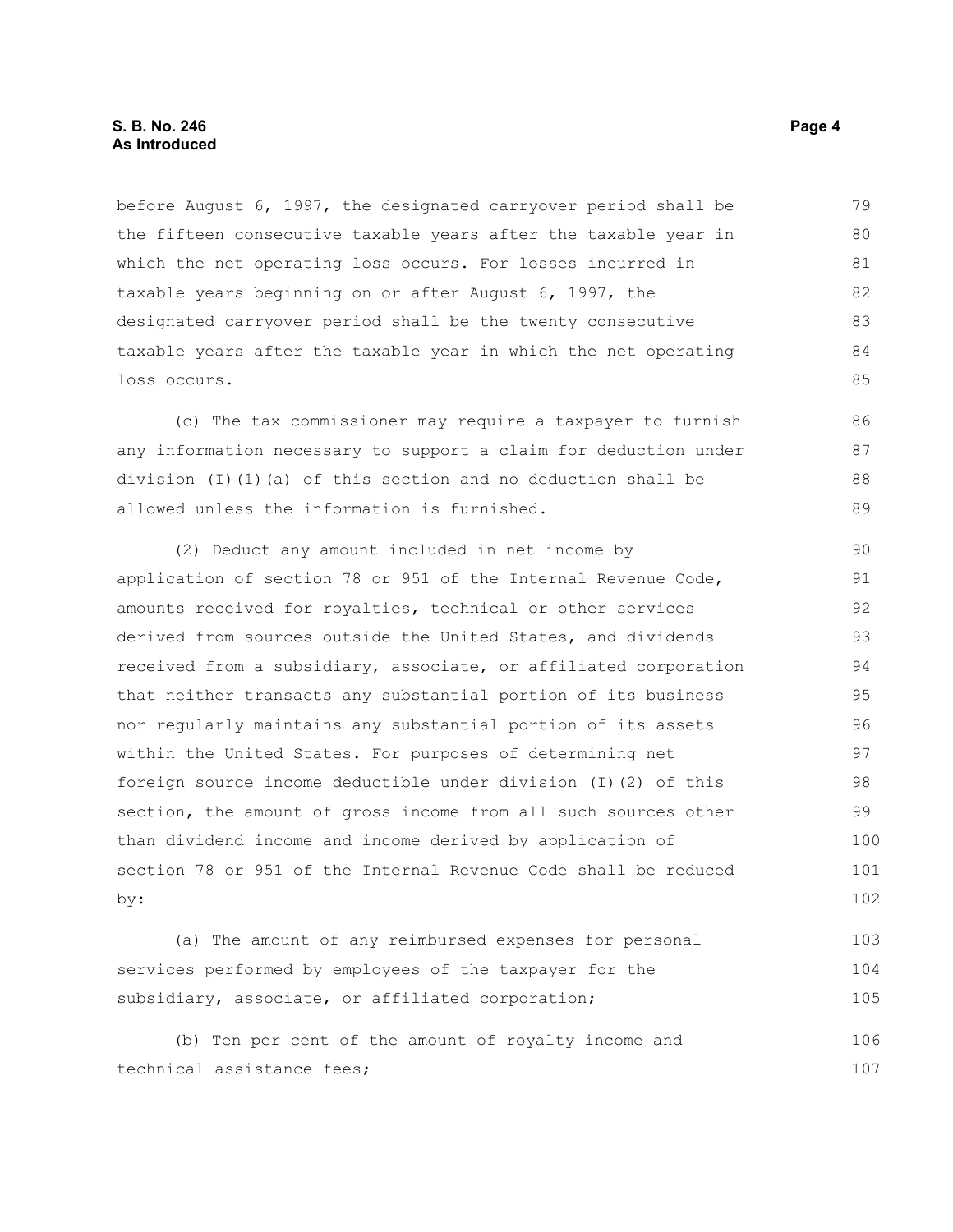(c) Fifteen per cent of the amount of all other income. The amounts described in divisions  $(I)$   $(2)$   $(a)$  to  $(c)$  of this section are deemed to be the expenses attributable to the production of deductible foreign source income unless the taxpayer shows, by clear and convincing evidence, less actual expenses, or the tax commissioner shows, by clear and convincing evidence, more actual expenses. (3) Add any loss or deduct any gain resulting from the sale, exchange, or other disposition of a capital asset, or an 108 109 110 111 112 113 114 115 116

asset described in section 1231 of the Internal Revenue Code, to the extent that such loss or gain occurred prior to the first taxable year on which the tax provided for in section 5733.06 of the Revised Code is computed on the corporation's net income. For purposes of division (I)(3) of this section, the amount of the prior loss or gain shall be measured by the difference between the original cost or other basis of the asset and the fair market value as of the beginning of the first taxable year on which the tax provided for in section 5733.06 of the Revised Code is computed on the corporation's net income. At the option of the taxpayer, the amount of the prior loss or gain may be a percentage of the gain or loss, which percentage shall be determined by multiplying the gain or loss by a fraction, the numerator of which is the number of months from the acquisition of the asset to the beginning of the first taxable year on which the fee provided in section 5733.06 of the Revised Code is computed on the corporation's net income, and the denominator of which is the number of months from the acquisition of the asset to the sale, exchange, or other disposition of the asset. The adjustments described in this division do not apply to any gain or loss where the gain or loss is recognized by a qualifying taxpayer, as defined in section 5733.0510 of the Revised Code, 117 118 119 120 121 122 123 124 125 126 127 128 129 130 131 132 133 134 135 136 137 138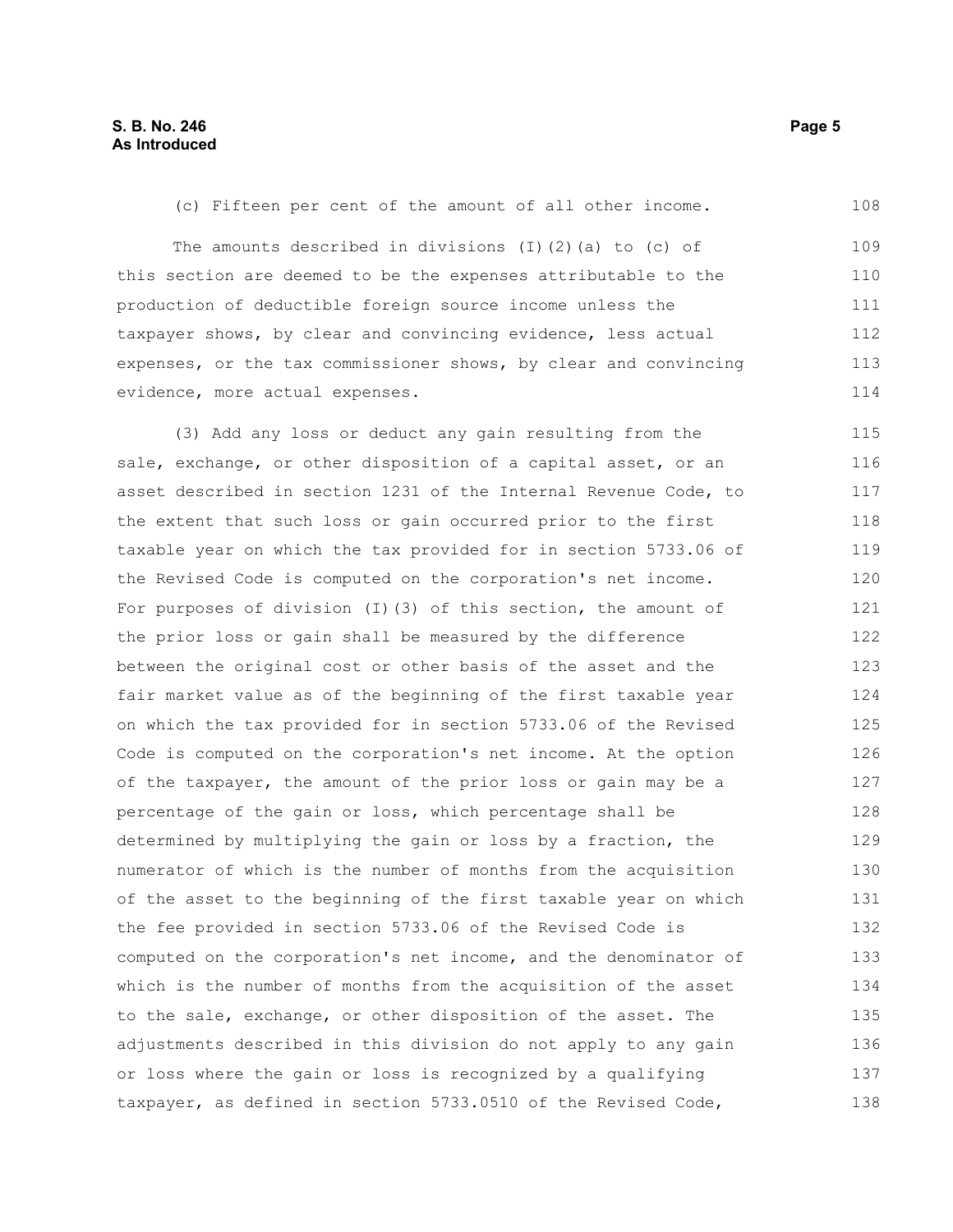with respect to a qualifying taxable event, as defined in that section. (4) Deduct the dividend received deduction provided by section 243 of the Internal Revenue Code. (5) Deduct any interest or interest equivalent on public obligations and purchase obligations to the extent included in federal taxable income. As used in divisions (I)(5) and (6) of this section, "public obligations," "purchase obligations," and "interest or interest equivalent" have the same meanings as in section 5709.76 of the Revised Code. 139 140 141 142 143 144 145 146 147 148

(6) Add any loss or deduct any gain resulting from the sale, exchange, or other disposition of public obligations to the extent included in federal taxable income. 149 150 151

(7) To the extent not otherwise allowed, deduct any dividends or distributions received by a taxpayer from a public utility, excluding an electric company and a combined company, and, for tax years 2005 and thereafter, a telephone company, if the taxpayer owns at least eighty per cent of the issued and outstanding common stock of the public utility. As used in division (I)(7) of this section, "public utility" means a public utility as defined in Chapter 5727. of the Revised Code, whether or not the public utility is doing business in the state. 152 153 154 155 156 157 158 159 160

(8) To the extent not otherwise allowed, deduct any dividends received by a taxpayer from an insurance company, if the taxpayer owns at least eighty per cent of the issued and outstanding common stock of the insurance company. As used in division (I)(8) of this section, "insurance company" means an insurance company that is taxable under Chapter 5725. or 5729. of the Revised Code. 161 162 163 164 165 166 167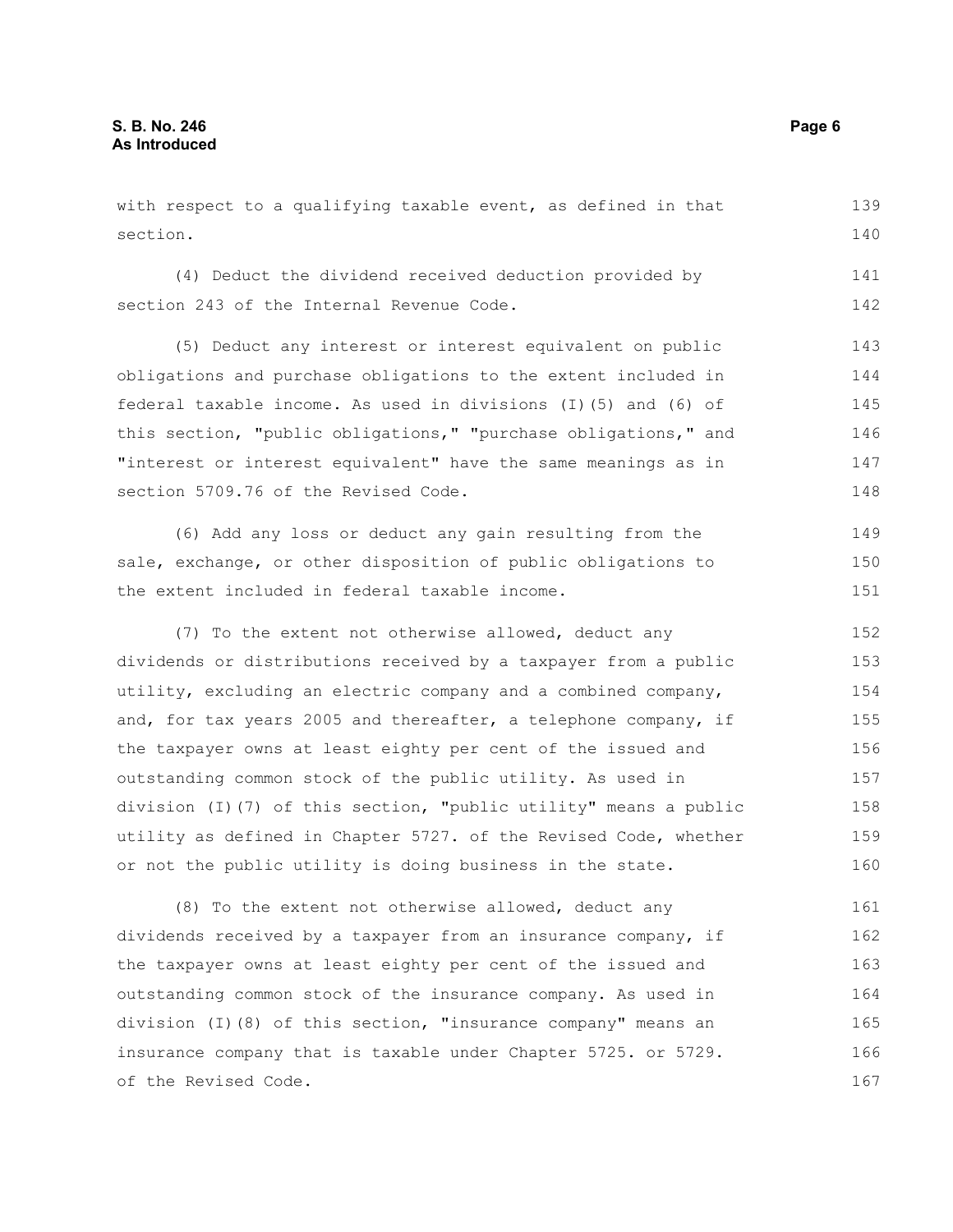#### **S. B. No. 246** Page 7 **As Introduced**

(9) Deduct expenditures for modifying existing buildings or structures to meet American national standards institute standard A-117.1-1961 (R-1971), as amended; provided, that no deduction shall be allowed to the extent that such deduction is not permitted under federal law or under rules of the tax commissioner. Those deductions as are allowed may be taken over a period of five years. The tax commissioner shall adopt rules under Chapter 119. of the Revised Code establishing reasonable limitations on the extent that expenditures for modifying existing buildings or structures are attributable to the purpose of making the buildings or structures accessible to and usable by physically handicapped persons. 168 169 170 171 172 173 174 175 176 177 178 179

(10) Deduct the amount of wages and salaries, if any, not otherwise allowable as a deduction but that would have been allowable as a deduction in computing federal taxable income before operating loss deduction and special deductions for the taxable year, had the targeted jobs credit allowed and determined under sections 38, 51, and 52 of the Internal Revenue Code not been in effect.

(11) Deduct net interest income on obligations of the United States and its territories and possessions or of any authority, commission, or instrumentality of the United States to the extent the laws of the United States prohibit inclusion of the net interest for purposes of determining the value of the taxpayer's issued and outstanding shares of stock under division (B) of section 5733.05 of the Revised Code. As used in division (I)(11) of this section, "net interest" means interest net of any expenses taken on the federal income tax return that would not have been allowed under section 265 of the Internal Revenue Code if the interest were exempt from federal income tax. 187 188 189 190 191 192 193 194 195 196 197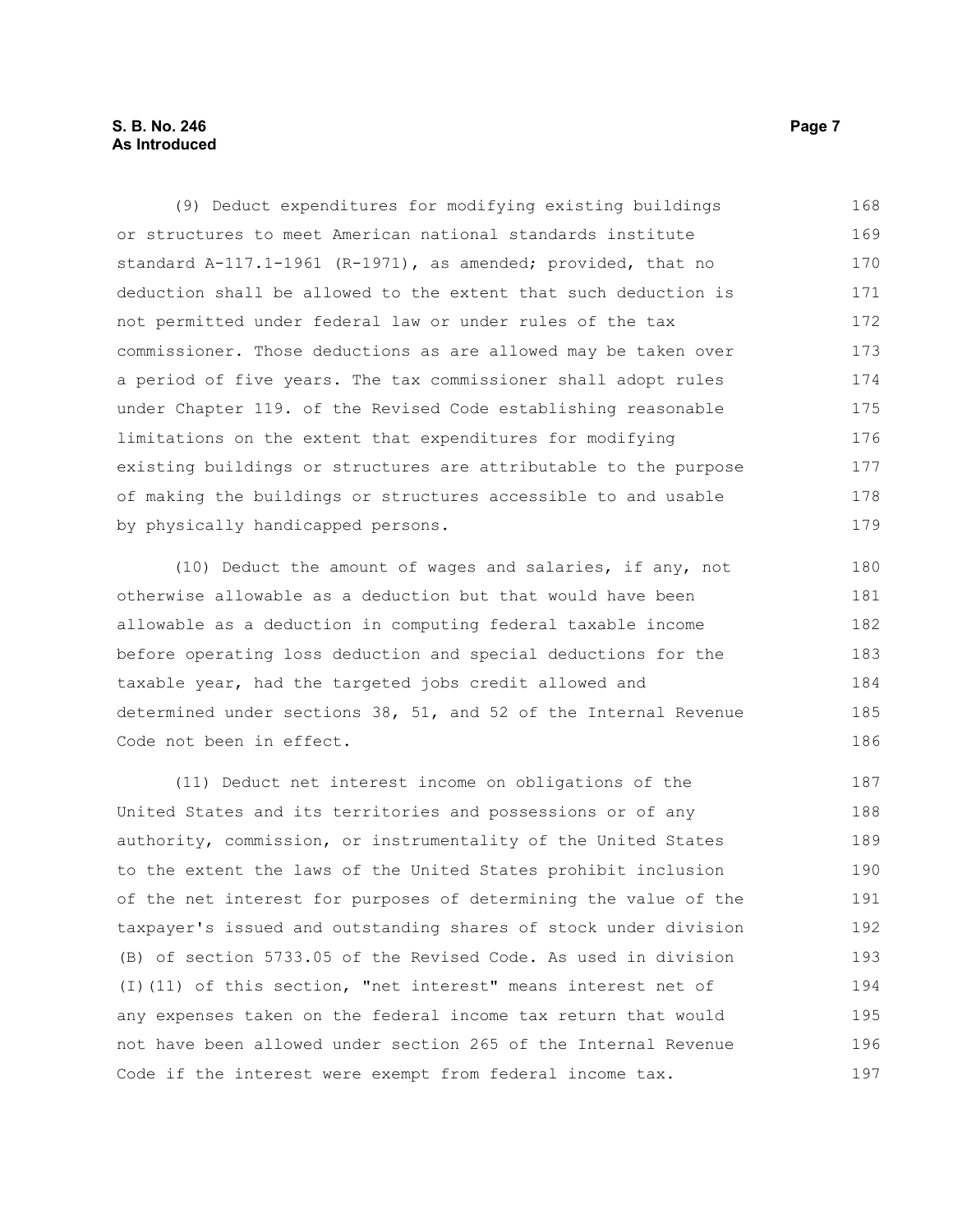#### **S. B. No. 246** Page 8 **As Introduced**

(12)(a) Except as set forth in division (I)(12)(d) of this section, to the extent not included in computing the taxpayer's federal taxable income before operating loss deduction and special deductions, add gains and deduct losses from direct or indirect sales, exchanges, or other dispositions, made by a related entity who is not a taxpayer, of the taxpayer's indirect, beneficial, or constructive investment in the stock or debt of another entity, unless the gain or loss has been included in computing the federal taxable income before operating loss deduction and special deductions of another taxpayer with a more closely related investment in the stock or debt of the other entity. The amount of gain added or loss deducted shall not exceed the product obtained by multiplying such gain or loss by the taxpayer's proportionate share, directly, indirectly, beneficially, or constructively, of the outstanding stock of the related entity immediately prior to the direct or indirect sale, exchange, or other disposition. 198 199 200 201 202 203 204 205 206 207 208 209 210 211 212 213 214

(b) Except as set forth in division (I)(12)(e) of this section, to the extent not included in computing the taxpayer's federal taxable income before operating loss deduction and special deductions, add gains and deduct losses from direct or indirect sales, exchanges, or other dispositions made by a related entity who is not a taxpayer, of intangible property other than stock, securities, and debt, if such property was owned, or used in whole or in part, at any time prior to or at the time of the sale, exchange, or disposition by either the taxpayer or by a related entity that was a taxpayer at any time during the related entity's ownership or use of such property, unless the gain or loss has been included in computing the federal taxable income before operating loss deduction and special deductions of another taxpayer with a more closely 215 216 217 218 219 220 221 222 223 224 225 226 227 228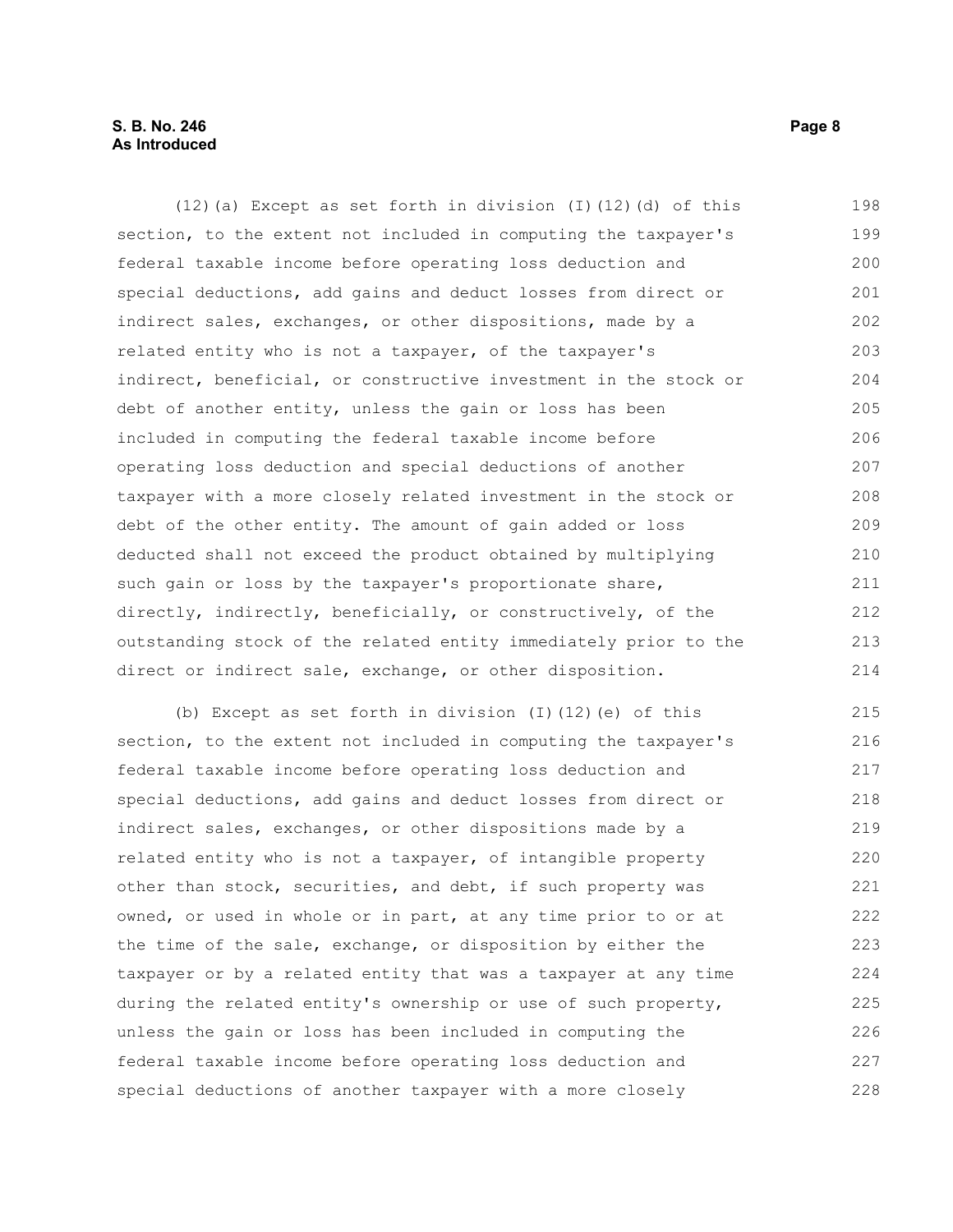#### **S. B. No. 246** Page 9 **As Introduced**

related ownership or use of such intangible property. The amount of gain added or loss deducted shall not exceed the product obtained by multiplying such gain or loss by the taxpayer's proportionate share, directly, indirectly, beneficially, or constructively, of the outstanding stock of the related entity immediately prior to the direct or indirect sale, exchange, or other disposition. 229 230 231 232 233 234 235

(c) As used in division (I)(12) of this section, "related entity" means those entities described in divisions (I)(12)(c) (i) to (iii) of this section: 236 237 238

(i) An individual stockholder, or a member of the stockholder's family enumerated in section 318 of the Internal Revenue Code, if the stockholder and the members of the stockholder's family own, directly, indirectly, beneficially, or constructively, in the aggregate, at least fifty per cent of the value of the taxpayer's outstanding stock; 239 240 241 242 243 244

(ii) A stockholder, or a stockholder's partnership, estate, trust, or corporation, if the stockholder and the stockholder's partnerships, estates, trusts, and corporations own directly, indirectly, beneficially, or constructively, in the aggregate, at least fifty per cent of the value of the taxpayer's outstanding stock; 245 246 247 248 249 250

(iii) A corporation, or a party related to the corporation in a manner that would require an attribution of stock from the corporation to the party or from the party to the corporation under division (I)(12)(c)(iv) of this section, if the taxpayer owns, directly, indirectly, beneficially, or constructively, at least fifty per cent of the value of the corporation's outstanding stock. 251 252 253 254 255 256 257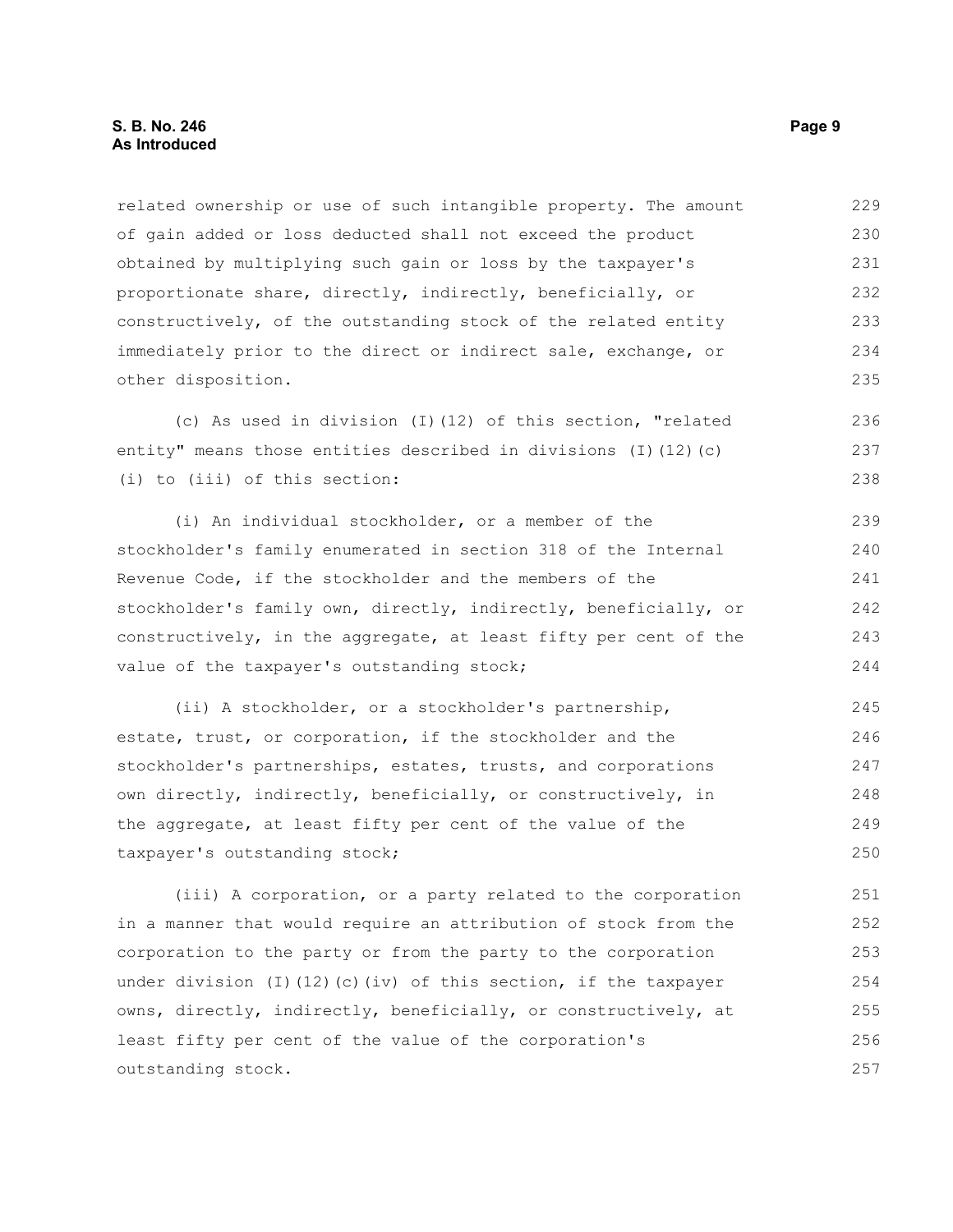#### **S. B. No. 246 Page 10 As Introduced**

(iv) The attribution rules of section 318 of the Internal Revenue Code apply for purposes of determining whether the ownership requirements in divisions (I)(12)(c)(i) to (iii) of this section have been met. (d) For purposes of the adjustments required by division (I)(12)(a) of this section, the term "investment in the stock or debt of another entity" means only those investments where the taxpayer and the taxpayer's related entities directly, indirectly, beneficially, or constructively own, in the aggregate, at any time during the twenty-four month period commencing one year prior to the direct or indirect sale, exchange, or other disposition of such investment at least fifty per cent or more of the value of either the outstanding stock or such debt of such other entity. (e) For purposes of the adjustments required by division (I)(12)(b) of this section, the term "related entity" excludes all of the following: (i) Foreign corporations as defined in section 7701 of the Internal Revenue Code; (ii) Foreign partnerships as defined in section 7701 of the Internal Revenue Code; (iii) Corporations, partnerships, estates, and trusts created or organized in or under the laws of the Commonwealth of Puerto Rico or any possession of the United States; (iv) Foreign estates and foreign trusts as defined in section 7701 of the Internal Revenue Code. The exclusions described in divisions (I)(12)(e)(i) to (iv) of this section do not apply if the corporation, partnership, estate, or trust is described in any one of 258 259 260 261 262 263 264 265 266 267 268 269 270 271 272 273 274 275 276 277 278 279 280 281 282 283 284 285 286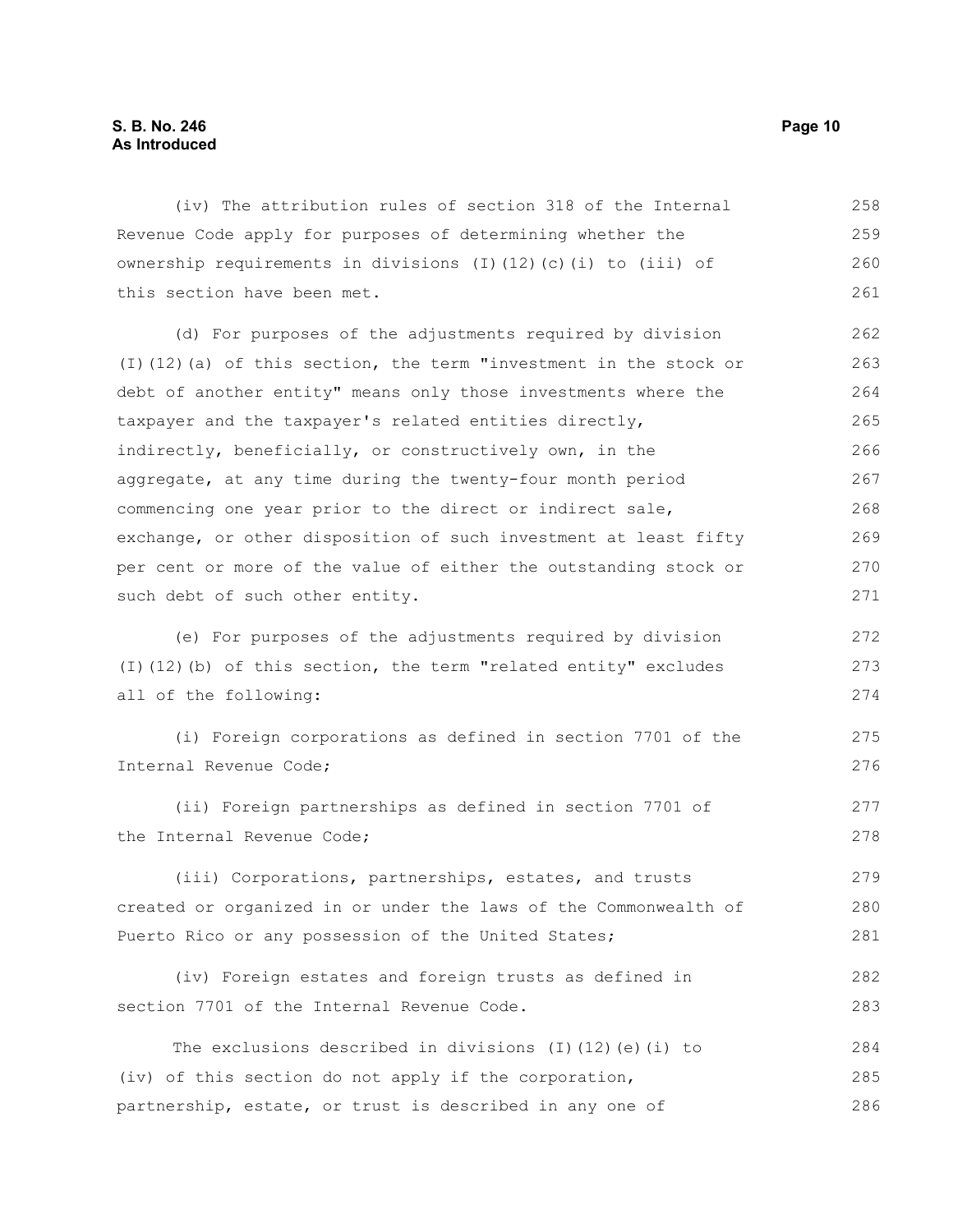| (f) Nothing in division (I) (12) of this section shall             | 288 |
|--------------------------------------------------------------------|-----|
| require or permit a taxpayer to add any gains or deduct any        | 289 |
| losses described in divisions (I)(12)(f)(i) and (ii) of this       | 290 |
| section:                                                           | 291 |
| (i) Gains or losses recognized for federal income tax              | 292 |
| purposes by an individual, estate, or trust without regard to      | 293 |
| the attribution rules described in division (I) $(12)$ (c) of this | 294 |
| section;                                                           | 295 |
| (ii) A related entity's gains or losses described in               | 296 |
| division (I)(12)(b) of this section if the taxpayer's ownership    | 297 |
| of or use of such intangible property was limited to a period      | 298 |
| not exceeding nine months and was attributable to a transaction    | 299 |
| or a series of transactions executed in accordance with the        | 300 |
| election or elections made by the taxpayer or a related entity     | 301 |
| pursuant to section 338 of the Internal Revenue Code.              | 302 |
| (13) Any adjustment required by section 5733.042 of the            | 303 |
| Revised Code.                                                      | 304 |
| (14) Add any amount claimed as a credit under section              | 305 |
| 5733.0611 of the Revised Code to the extent that such amount       | 306 |
| satisfies either of the following:                                 | 307 |
| (a) It was deducted or excluded from the computation of            | 308 |
| the corporation's taxable income before operating loss deduction   | 309 |
| and special deductions as required to be reported for the          | 310 |
| corporation's taxable year under the Internal Revenue Code;        | 311 |
| (b) It resulted in a reduction of the corporation's                | 312 |
| taxable income before operating loss deduction and special         | 313 |
| deductions as required to be reported for any of the               | 314 |
| corporation's taxable years under the Internal Revenue Code.       | 315 |

divisions (C)(1) to (5) of section 5733.042 of the Revised Code. 287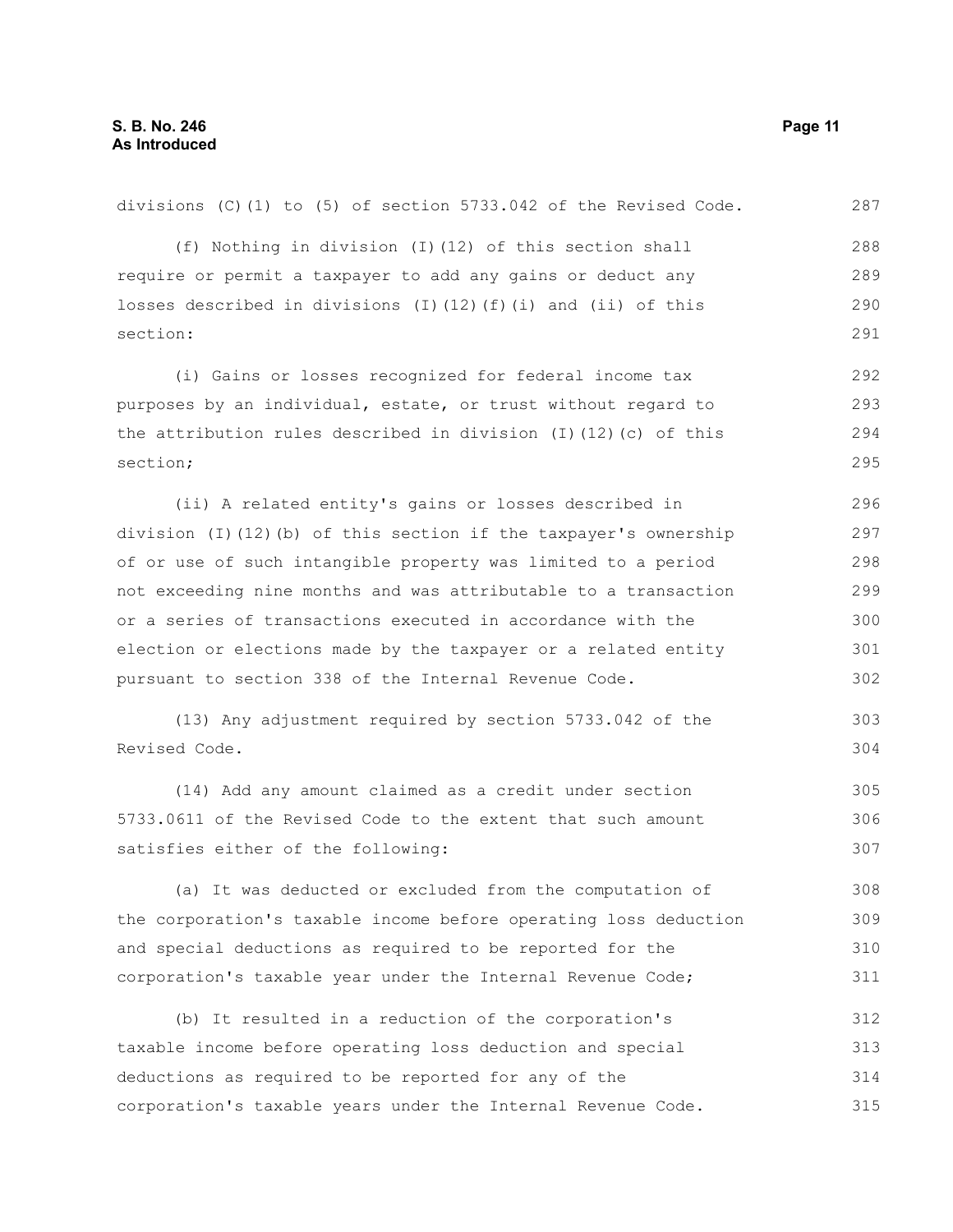#### **S. B. No. 246 Page 12 As Introduced**

(15) Deduct the amount contributed by the taxpayer to an individual development account program established by a county department of job and family services pursuant to sections 329.11 to 329.14 of the Revised Code for the purpose of matching funds deposited by program participants. On request of the tax commissioner, the taxpayer shall provide any information that, in the tax commissioner's opinion, is necessary to establish the amount deducted under division (I)(15) of this section. 316 317 318 319 320 321 322 323

(16) Any adjustment required by section 5733.0510 or 5733.0511 of the Revised Code. 324 325

(17)(a)(i) Add five-sixths of the amount of depreciation expense allowed under subsection (k) of section 168 of the Internal Revenue Code, including a person's proportionate or distributive share of the amount of depreciation expense allowed by that subsection to any pass-through entity in which the person has direct or indirect ownership. 326 327 328 329 330 331

(ii) Add five-sixths of the amount of qualifying section 179 depreciation expense, including a person's proportionate or distributive share of the amount of qualifying section 179 depreciation expense allowed to any pass-through entity in which the person has a direct or indirect ownership. For the purposes of this division, "qualifying section 179 depreciation expense" means the difference between (I) the amount of depreciation expense directly or indirectly allowed to the taxpayer under section 179 of the Internal Revenue Code, and (II) the amount of depreciation expense directly or indirectly allowed to the taxpayer under section 179 of the Internal Revenue Code as that section existed on December 31, 2002. 332 333 334 335 336 337 338 339 340 341 342 343

The tax commissioner, under procedures established by the commissioner, may waive the add-backs related to a pass-through 344 345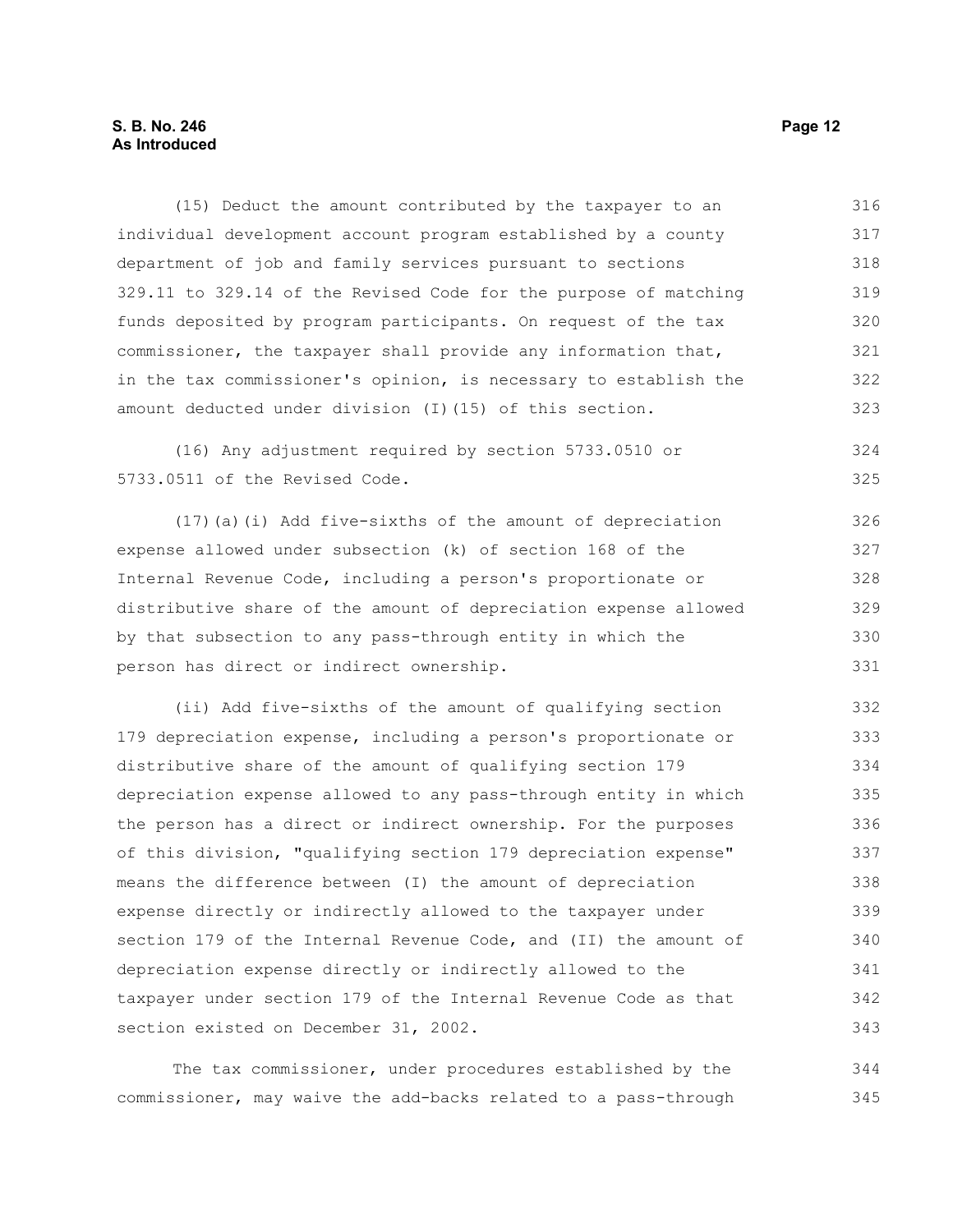entity if the person owns, directly or indirectly, less than five per cent of the pass-through entity. 346 347

(b) Nothing in division (I)(17) of this section shall be construed to adjust or modify the adjusted basis of any asset. 348 349

(c) To the extent the add-back is attributable to property generating income or loss allocable under section 5733.051 of the Revised Code, the add-back shall be allocated to the same location as the income or loss generated by that property. Otherwise, the add-back shall be apportioned, subject to division (B)(2)(d) of section 5733.05 of the Revised Code. 350 351 352 353 354 355

(18)(a) If a person is required to make the add-back under division (I)(17)(a) of this section for a tax year, the person shall deduct one-fifth of the amount added back for each of the succeeding five tax years.

(b) If the amount deducted under division (I)(18)(a) of this section is attributable to an add-back allocated under division (I)(17)(c) of this section, the amount deducted shall be allocated to the same location. Otherwise, the amount shall be apportioned using the apportionment factors for the taxable year in which the deduction is taken, subject to division (B)(2) (d) of section 5733.05 of the Revised Code.

(J) Except as otherwise expressly provided or clearly appearing from the context, any term used in this chapter has the same meaning as when used in a comparable context in the laws of the United States relating to federal income taxes. Any reference in this chapter to the Internal Revenue Code includes other laws of the United States relating to federal income taxes. 367 368 369 370 371 372 373

(K) "Financial institution" has the meaning given by 374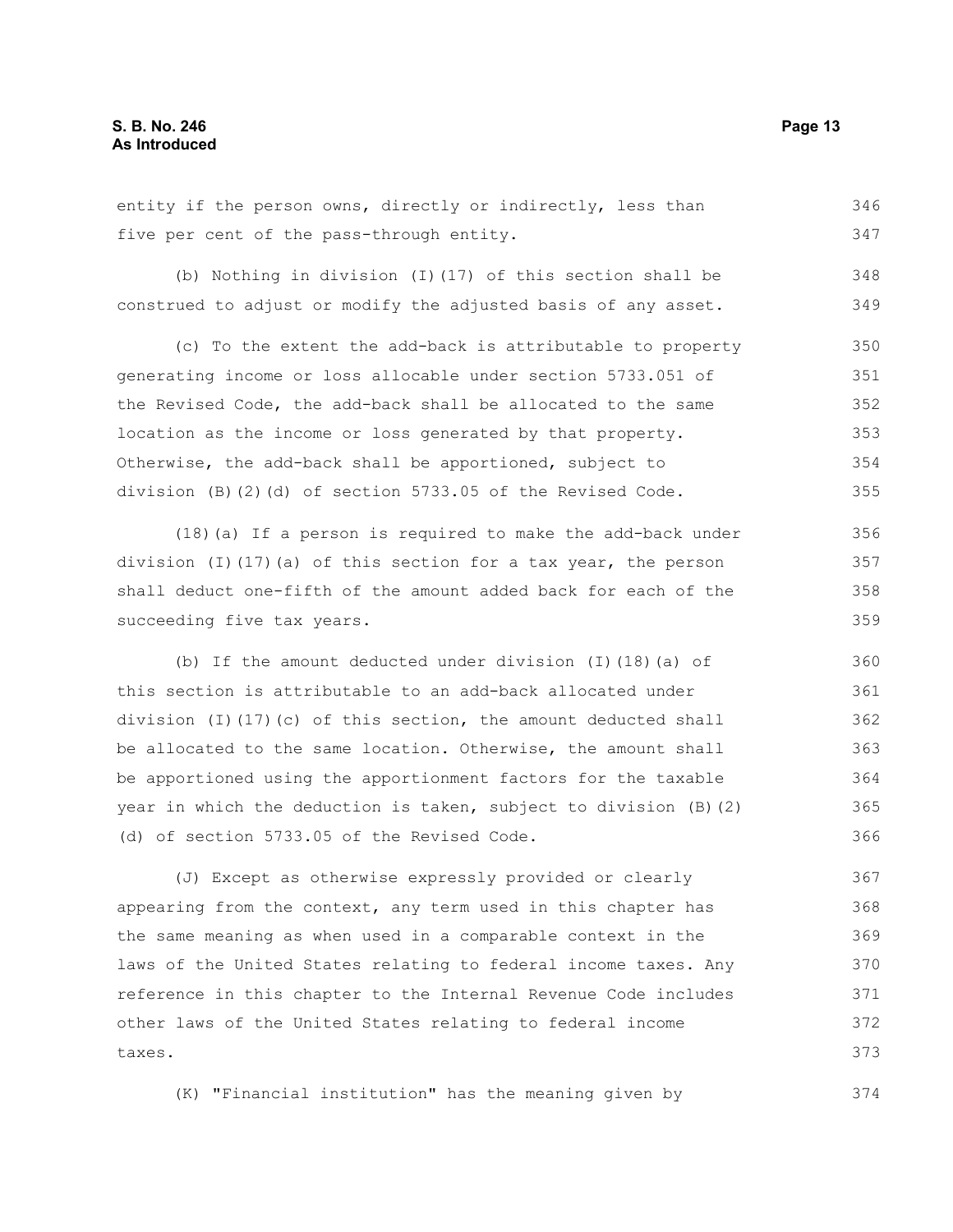section 5725.01 of the Revised Code but does not include a production credit association as described in 85 Stat. 597, 12 U.S.C.A. 2091. 375 376 377

(L)(1) A "qualifying holding company" is any corporation satisfying all of the following requirements: 378 379

(a) Subject to divisions (L)(2) and (3) of this section, the net book value of the corporation's intangible assets is greater than or equal to ninety per cent of the net book value of all of its assets and at least fifty per cent of the net book value of all of its assets represents direct or indirect investments in the equity of, loans and advances to, and accounts receivable due from related members; 380 381 382 383 384 385 386

(b) At least ninety per cent of the corporation's gross income for the taxable year is attributable to the following: 387 388

(i) The maintenance, management, ownership, acquisition, use, and disposition of its intangible property, its aircraft the use of which is not subject to regulation under 14 C.F.R. part 121 or part 135, and any real property described in division (L)(2)(c) of this section; 389 390 391 392 393

(ii) The collection and distribution of income from such property. 394 395

(c) The corporation is not a financial institution on the last day of the taxable year ending prior to the first day of the tax year; 396 397 398

(d) The corporation's related members make a good faith and reasonable effort to make timely and fully the adjustments required by division (D) of section 5733.05 of the Revised Code and to pay timely and fully all uncontested taxes, interest, penalties, and other fees and charges imposed under this 399 400 401 402 403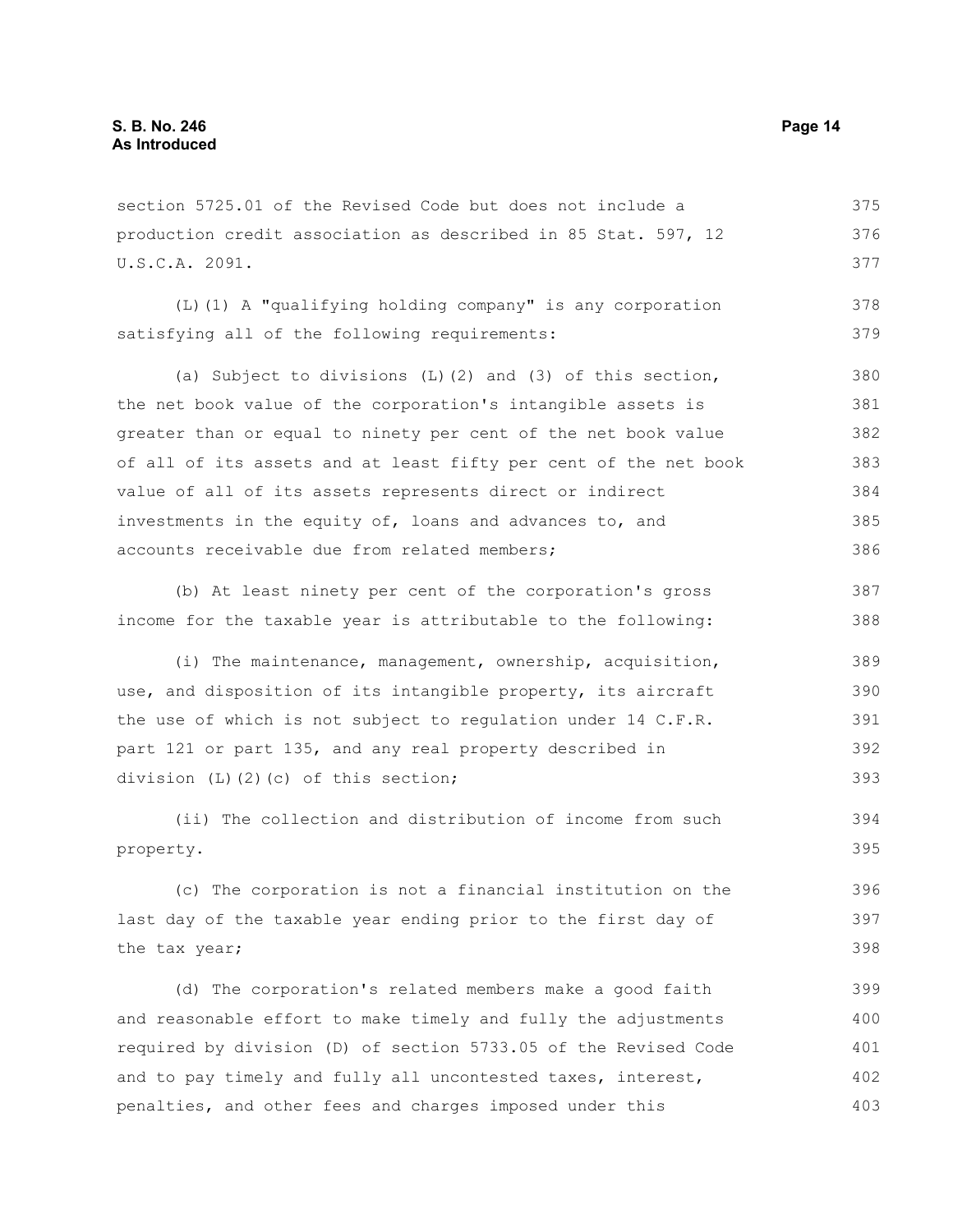chapter; (e) Subject to division (L)(4) of this section, the corporation elects to be treated as a qualifying holding company for the tax year. A corporation otherwise satisfying divisions (L)(1)(a) to (e) of this section that does not elect to be a qualifying holding company is not a qualifying holding company for the purposes of this chapter. (2)(a)(i) For purposes of making the ninety per cent computation under division  $(L)$  (1)(a) of this section, the net book value of the corporation's assets shall not include the net book value of aircraft or real property described in division  $(L)$  $(l)$  $(b)$  $(i)$  of this section. (ii) For purposes of making the fifty per cent computation under division  $(L)$  (1)(a) of this section, the net book value of assets shall include the net book value of aircraft or real property described in division (L)(1)(b)(i) of this section. (b)(i) As used in division (L) of this section, "intangible asset" includes, but is not limited to, the corporation's direct interest in each pass-through entity only if at all times during the corporation's taxable year ending prior to the first day of the tax year the corporation's and the 404 405 406 407 408 409 410 411 412 413 414 415 416 417 418 419 420 421 422 423 424 425

corporation's related members' combined direct and indirect interests in the capital or profits of such pass-through entity do not exceed fifty per cent. If the corporation's interest in the pass-through entity is an intangible asset for that taxable year, then the distributive share of any income from the passthrough entity shall be income from an intangible asset for that taxable year. 426 427 428 429 430 431 432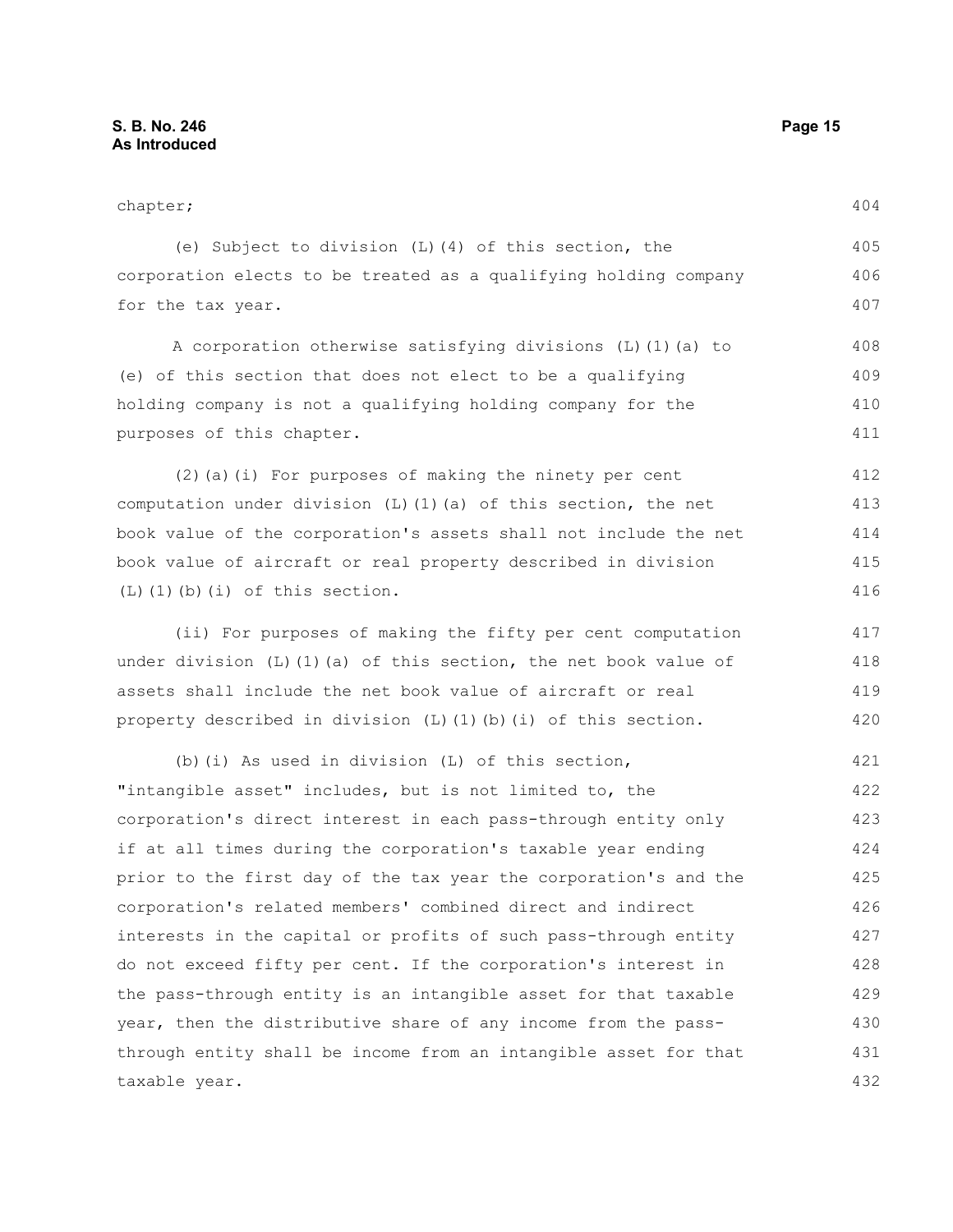#### **S. B. No. 246 Page 16 As Introduced**

(ii) If a corporation's and the corporation's related members' combined direct and indirect interests in the capital or profits of a pass-through entity exceed fifty per cent at any time during the corporation's taxable year ending prior to the first day of the tax year, "intangible asset" does not include the corporation's direct interest in the pass-through entity, and the corporation shall include in its assets its proportionate share of the assets of any such pass-through entity and shall include in its gross income its distributive share of the gross income of such pass-through entity in the same form as was earned by the pass-through entity. 433 434 435 436 437 438 439 440 441 442 443

(iii) A pass-through entity's direct or indirect proportionate share of any other pass-through entity's assets shall be included for the purpose of computing the corporation's proportionate share of the pass-through entity's assets under division (L)(2)(b)(ii) of this section, and such pass-through entity's distributive share of any other pass-through entity's gross income shall be included for purposes of computing the corporation's distributive share of the pass-through entity's gross income under division (L)(2)(b)(ii) of this section. 444 445 446 447 448 449 450 451 452

(c) For the purposes of divisions  $(L)$   $(1)$   $(b)$   $(i)$ ,  $(1)$   $(b)$ (ii), (2)(a)(i), and (2)(a)(ii) of this section, real property is described in division (L)(2)(c) of this section only if all of the following conditions are present at all times during the taxable year ending prior to the first day of the tax year: 453 454 455 456 457

(i) The real property serves as the headquarters of the corporation's trade or business, or is the place from which the corporation's trade or business is principally managed or directed; 458 459 460 461

(ii) Not more than ten per cent of the value of the real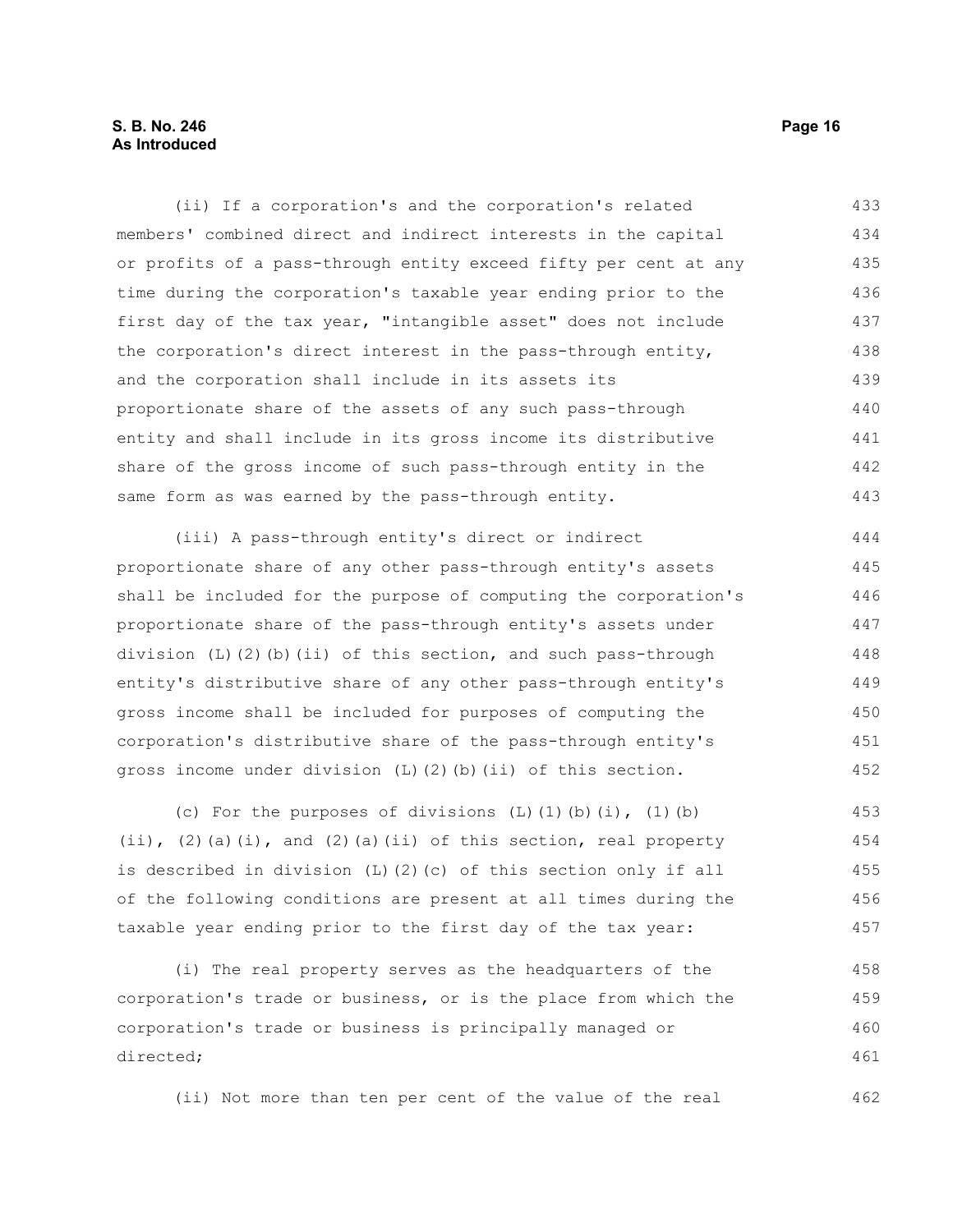property and not more than ten per cent of the square footage of the building or buildings that are part of the real property is used, made available, or occupied for the purpose of providing, acquiring, transferring, selling, or disposing of tangible property or services in the normal course of business to persons other than related members, the corporation's employees and their families, and such related members' employees and their families. 463 464 465 466 467 468 469 470

(d) As used in division (L) of this section, "related member" has the same meaning as in division (A)(6) of section 5733.042 of the Revised Code without regard to division (B) of that section. 471 472 473 474

(3) The percentages described in division (L)(1)(a) of this section shall be equal to the quarterly average of those percentages as calculated during the corporation's taxable year ending prior to the first day of the tax year. 475 476 477 478

(4) With respect to the election described in division (L) (1)(e) of this section: 479 480

(a) The election need not accompany a timely filed report; 481

(b) The election need not accompany the report; rather, the election may accompany a subsequently filed but timely application for refund and timely amended report, or a subsequently filed but timely petition for reassessment; 482 483 484 485

(c) The election is not irrevocable; 486

(d) The election applies only to the tax year specified by the corporation; 487 488

(e) The corporation's related members comply with division (L)(1)(d) of this section. 489 490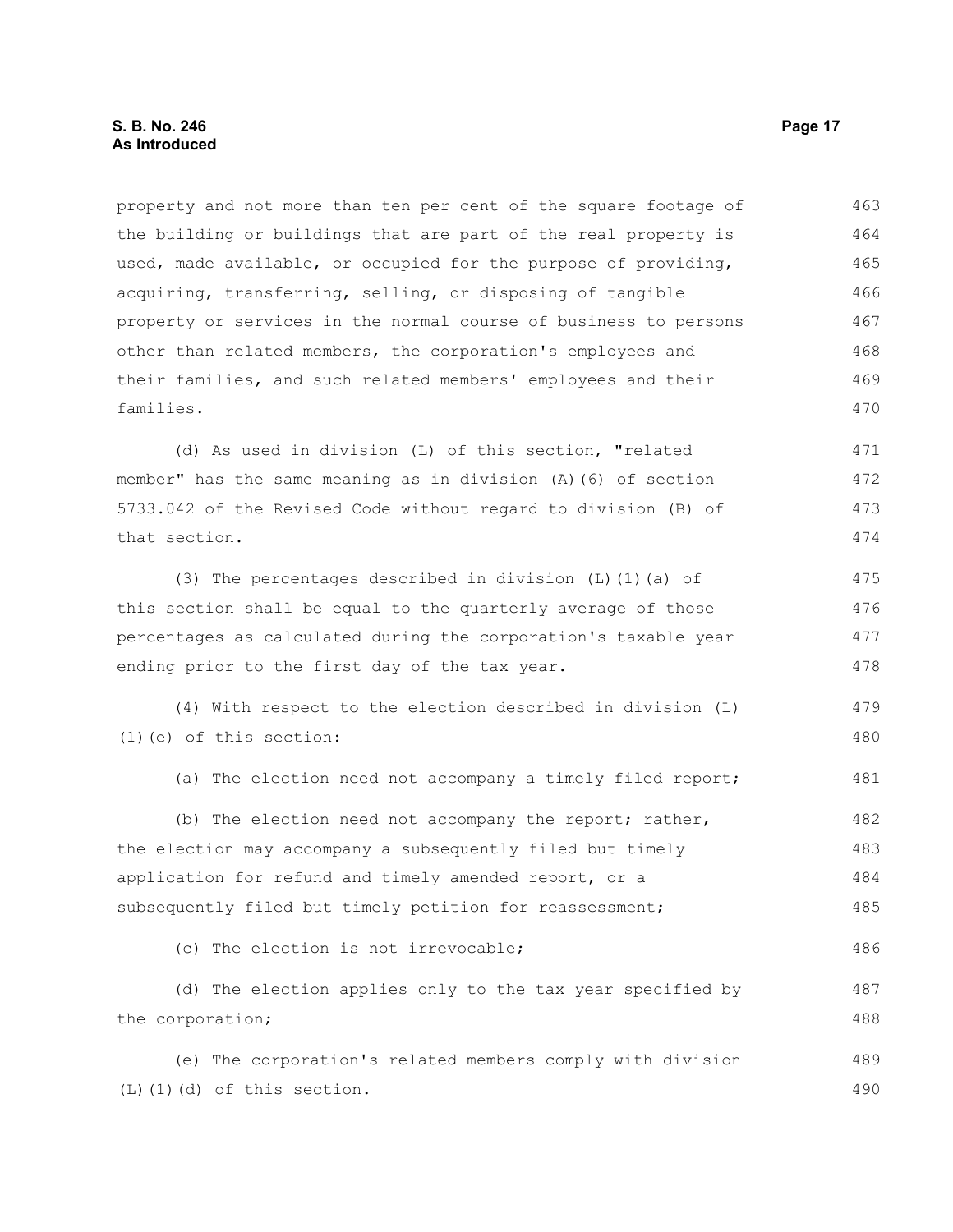Nothing in division (L)(4) of this section shall be construed to extend any statute of limitations set forth in this chapter. 491 492 493

(M) "Qualifying controlled group" means two or more corporations that satisfy the ownership and control requirements of division (A) of section 5733.052 of the Revised Code. 494 495 496

(N) "Limited liability company" means any limited liability company formed under Chapter 1705. or 1706. of the Revised Code or under the laws of any other state. 497 498 499

(0) "Pass-through entity" means a corporation any entity that is eligible to make and that has made an election under subchapter S of Chapter 1 of Subtitle A of the Internal Revenue Code for its taxable year under that code, or a partnership, limited liability company, or any other person, other than an individual, trust, or estate, if the partnership, limited liability company, or other person is not classified for federal income tax purposes as an association taxed as a corporation. 500 501 502 503 504 505 506 507

(P) "Electric company," "combined company," and "telephone company" have the same meanings as in section 5727.01 of the Revised Code. 508 509 510

(Q) "Business income" means income arising from transactions, activities, and sources in the regular course of a trade or business and includes income from real property, tangible personal property, and intangible personal property if the acquisition, rental, management, and disposition of the property constitute integral parts of the regular course of a trade or business operation. "Business income" includes income, including gain or loss, from a partial or complete liquidation of a business, including, but not limited to, gain or loss from 511 512 513 514 515 516 517 518 519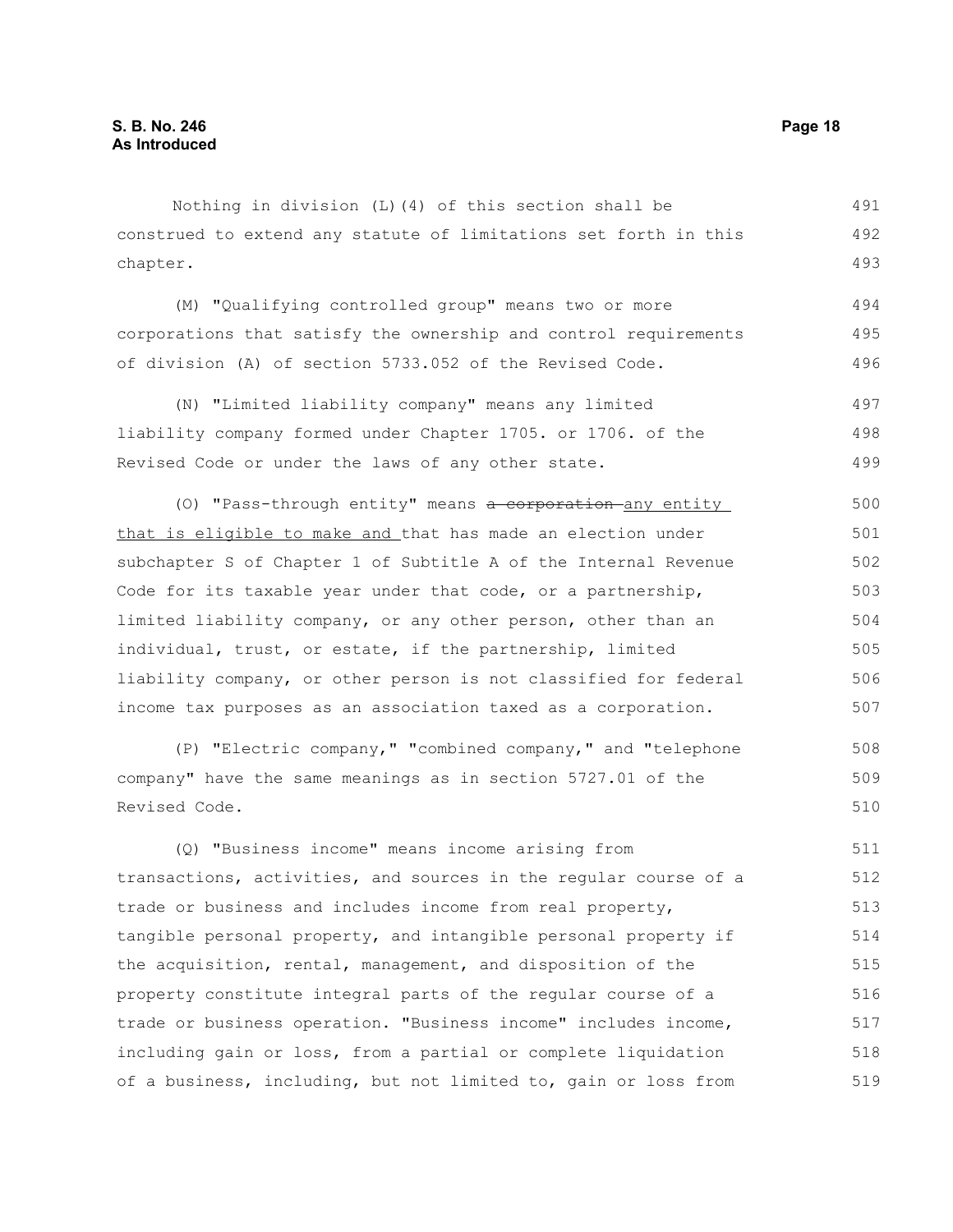| the sale or other disposition of goodwill.                       | 520 |
|------------------------------------------------------------------|-----|
| (R) "Nonbusiness income" means all income other than             | 521 |
| business income.                                                 | 522 |
| Sec. 5733.41. The purpose of the tax imposed by this             | 523 |
| section is to complement and to reinforce the tax imposed under  | 524 |
| section 5733.06 of the Revised Code.                             | 525 |
| For the same purposes for which the tax is levied under          | 526 |
| section 5733.06 of the Revised Code, there is hereby levied a    | 527 |
| tax on every qualifying pass-through entity having at least one  | 528 |
| qualifying investor that is not an individual. The tax imposed   | 529 |
| by this section is imposed on the sum of the adjusted qualifying | 530 |
| amounts of the qualifying pass-through entity's qualifying       | 531 |
| investors, that are neither individuals nor subject to division  | 532 |
| (G) (2) of section 5733.01 of the Revised Code, at a rate equal  | 533 |
| to the tax rate imposed on taxable business income under         | 534 |
| division (A)(4)(a) of section 5747.02 of the Revised Code.       | 535 |
| The tax imposed by this section applies only if the              | 536 |
| qualifying entity has nexus with this state under the            | 537 |
| Constitution of the United States for any portion of the         | 538 |
| qualifying entity's qualifying taxable year, and the sum of the  | 539 |

qualifying entity's adjusted qualifying amounts exceeds one thousand dollars for the qualifying entity's qualifying taxable year. This section does not apply to a pass-through entity if all of the partners, shareholders, members, or investors of the pass-through entity are taxpayers for the purposes of section 5733.04 of the Revised Code without regard to section 5733.09 of the Revised Code for the entire qualifying taxable year of the pass-through entity. 540 541 542 543 544 545 546 547

If, prior to the due date of the return, a qualifying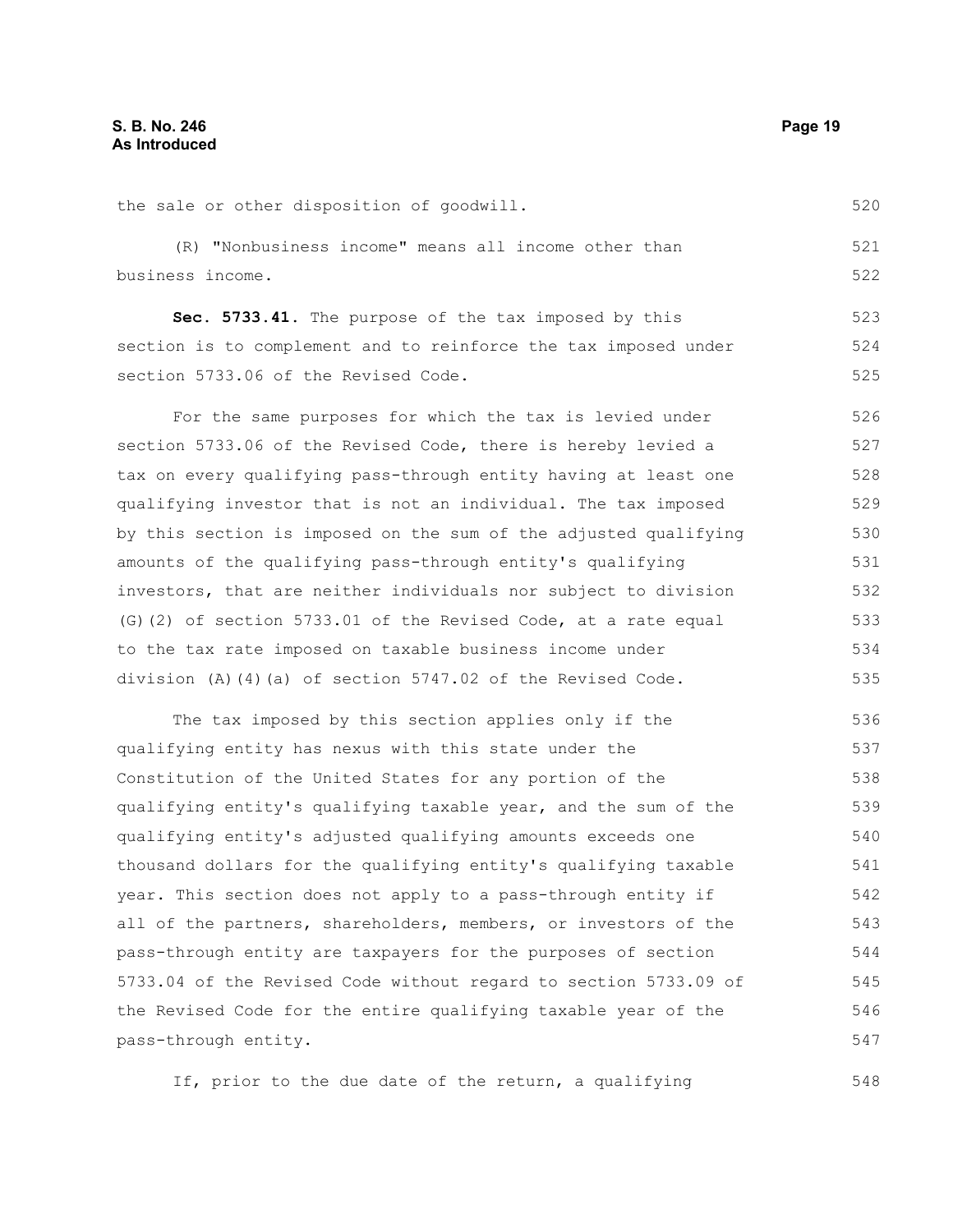#### **S. B. No. 246 Page 20 As Introduced**

pass-through entity receives from an investor a written representation, under penalties of perjury, that the investor is described in division (I)(1), (2), (6), (7), (8), or (9) of section 5733.40 of the Revised Code for the qualifying passthrough entity's entire qualifying taxable year, the qualifying pass-through entity is not required to withhold or pay the taxes or estimated taxes imposed under this section or sections 5747.41 to 5747.453 of the Revised Code with respect to that investor for that qualifying taxable year, and is not subject to any interest or interest penalties for failure to withhold or pay those taxes or estimated taxes with respect to that investor for that qualifying taxable year. 549 550 551 552 553 554 555 556 557 558 559 560

If, prior to the due date of the return, a qualifying trust receives from a beneficiary of that trust a written representation, under penalties of perjury, that the beneficiary is a resident taxpayer for the purposes of Chapter 5747. of the Revised Code for the qualifying trust's entire qualifying taxable year, the qualifying trust is not required to withhold or pay the taxes or estimated taxes imposed under this section or sections 5747.41 to 5747.453 of the Revised Code with respect to that beneficiary for that qualifying taxable year, and is not subject to any interest or interest penalties for failure to withhold or pay those taxes or estimated taxes with respect to that beneficiary for that qualifying taxable year. 561 562 563 564 565 566 567 568 569 570 571 572

The tax commissioner may adopt rules for the purpose of the tax levied by this section or section 5747.41 of the Revised Code, including a rule defining "qualifying investor" or "qualifying beneficiary," and a rule requiring or permitting a qualifying entity to combine its income with related members and to pay the tax and estimated tax on a combined basis. 573 574 575 576 577 578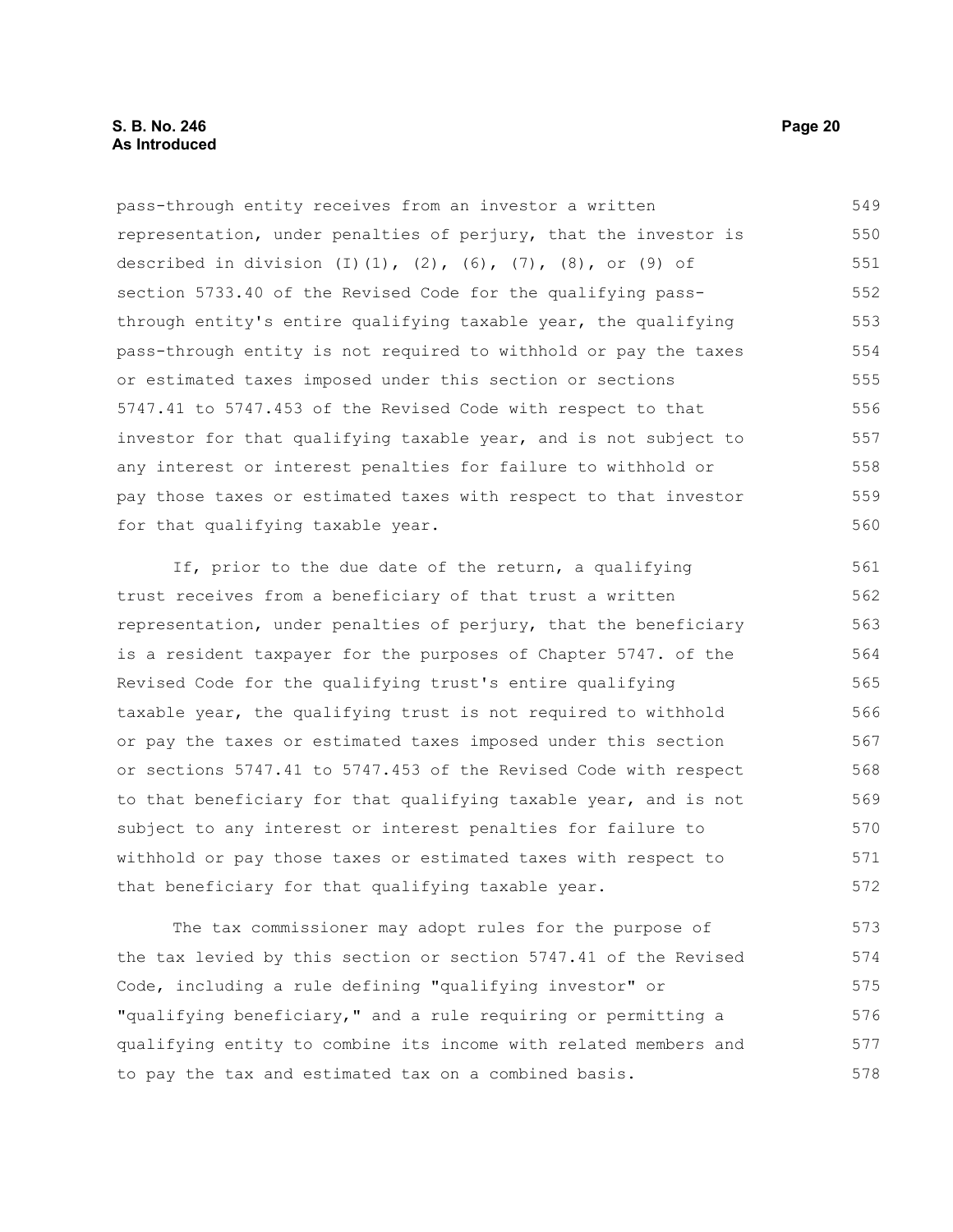Sections 5747.10 to 5747.19 and 5747.42 to 5747.453 of the Revised Code apply to a qualifying entity subject to the tax imposed under this section. 579 580 581

The levy of the tax under this section does not prevent a municipal corporation or a joint economic development district created under section 715.70, 715.71, or 715.72 of the Revised Code from levying a tax on income. 582 583 584 585

The tax imposed under this section does not apply to a qualifying pass-through entity that makes an election under division (C) of section 5747.38 of the Revised Code to be subject to the tax levied under that section for the entity's qualifying taxable year. 586 587 588 589 590

**Sec. 5747.01.** Except as otherwise expressly provided or clearly appearing from the context, any term used in this chapter that is not otherwise defined in this section has the same meaning as when used in a comparable context in the laws of the United States relating to federal income taxes or if not used in a comparable context in those laws, has the same meaning as in section 5733.40 of the Revised Code. Any reference in this chapter to the Internal Revenue Code includes other laws of the United States relating to federal income taxes. 591 592 593 594 595 596 597 598 599

As used in this chapter:

(A) "Adjusted gross income" or "Ohio adjusted gross income" means federal adjusted gross income, as defined and used in the Internal Revenue Code, adjusted as provided in this section:

(1) Add interest or dividends on obligations or securities of any state or of any political subdivision or authority of any state, other than this state and its subdivisions and 605 606 607

600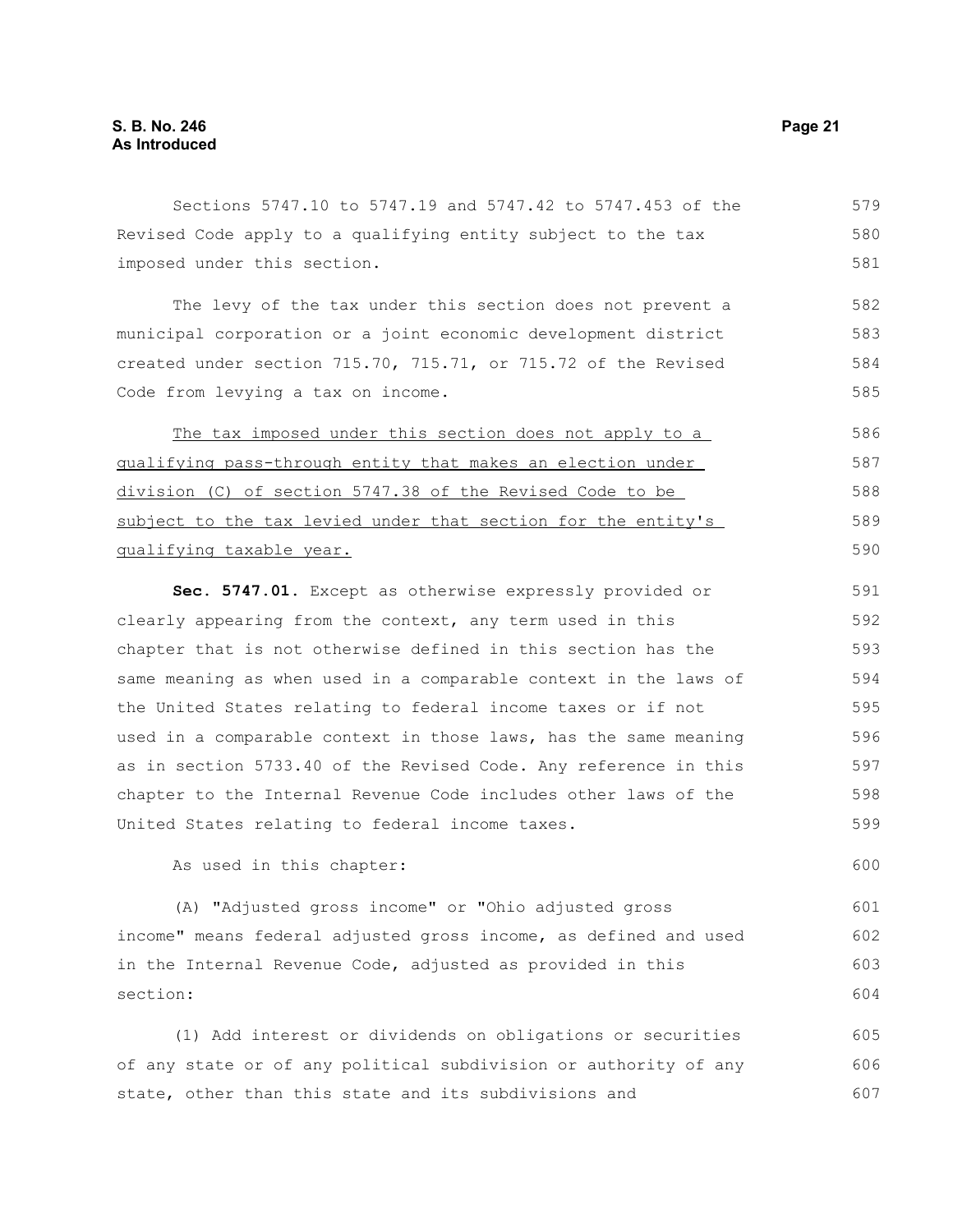| authorities.                                                     |     |
|------------------------------------------------------------------|-----|
| (2) Add interest or dividends on obligations of any              | 609 |
| authority, commission, instrumentality, territory, or possession | 610 |
| of the United States to the extent that the interest or          | 611 |
| dividends are exempt from federal income taxes but not from      | 612 |
| state income taxes.                                              | 613 |
| (3) Deduct interest or dividends on obligations of the           | 614 |
| United States and its territories and possessions or of any      | 615 |
| authority, commission, or instrumentality of the United States   | 616 |
| to the extent that the interest or dividends are included in     | 617 |
| federal adjusted gross income but exempt from state income taxes | 618 |
| under the laws of the United States.                             | 619 |
| (4) Deduct disability and survivor's benefits to the             | 620 |
| extent included in federal adjusted gross income.                | 621 |
| (5) Deduct the following, to the extent not otherwise            | 622 |
| deducted or excluded in computing federal or Ohio adjusted gross | 623 |
| income:                                                          | 624 |
| (a) Benefits under Title II of the Social Security Act and       | 625 |
| tier 1 railroad retirement;                                      | 626 |
| (b) Railroad retirement benefits, other than tier 1              | 627 |
| railroad retirement benefits, to the extent such amounts are     | 628 |
| exempt from state taxation under federal law.                    | 629 |
| (6) Deduct the amount of wages and salaries, if any, not         | 630 |
| otherwise allowable as a deduction but that would have been      | 631 |
| allowable as a deduction in computing federal adjusted gross     | 632 |
| income for the taxable year, had the work opportunity tax credit | 633 |
| allowed and determined under sections 38, 51, and 52 of the      | 634 |
| Internal Revenue Code not been in effect.                        | 635 |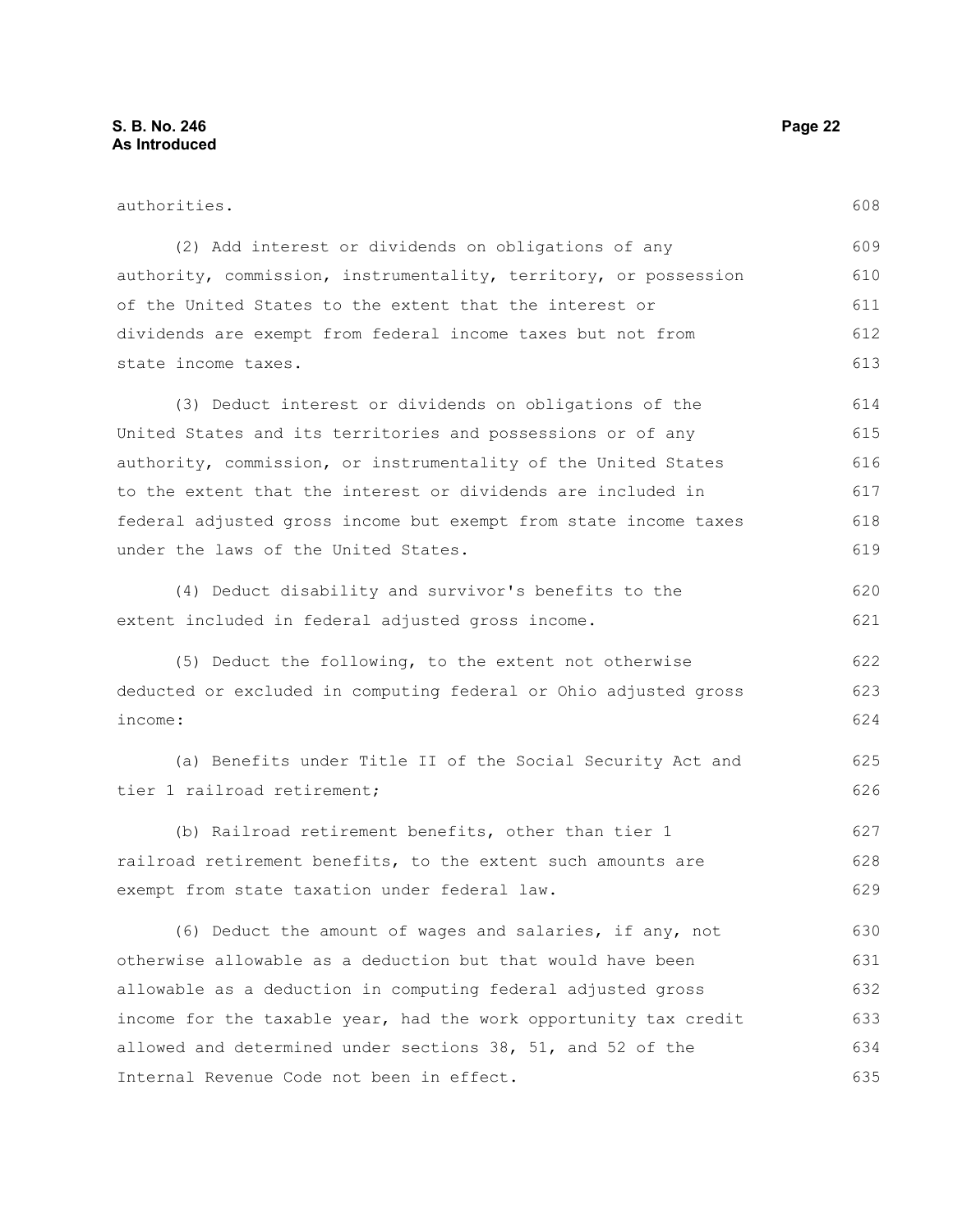(7) Deduct any interest or interest equivalent on public obligations and purchase obligations to the extent that the interest or interest equivalent is included in federal adjusted gross income. 636 637 638 639

(8) Add any loss or deduct any gain resulting from the sale, exchange, or other disposition of public obligations to the extent that the loss has been deducted or the gain has been included in computing federal adjusted gross income. 640 641 642 643

(9) Deduct or add amounts, as provided under section 5747.70 of the Revised Code, related to contributions to variable college savings program accounts made or tuition units purchased pursuant to Chapter 3334. of the Revised Code. 644 645 646 647

(10)(a) Deduct, to the extent not otherwise allowable as a deduction or exclusion in computing federal or Ohio adjusted gross income for the taxable year, the amount the taxpayer paid during the taxable year for medical care insurance and qualified long-term care insurance for the taxpayer, the taxpayer's spouse, and dependents. No deduction for medical care insurance under division (A)(10)(a) of this section shall be allowed either to any taxpayer who is eligible to participate in any subsidized health plan maintained by any employer of the taxpayer or of the taxpayer's spouse, or to any taxpayer who is entitled to, or on application would be entitled to, benefits under part A of Title XVIII of the "Social Security Act," 49 Stat. 620 (1935), 42 U.S.C. 301, as amended. For the purposes of division (A)(10)(a) of this section, "subsidized health plan" means a health plan for which the employer pays any portion of the plan's cost. The deduction allowed under division (A)(10)(a) of this section shall be the net of any related premium refunds, related premium reimbursements, or related insurance premium 648 649 650 651 652 653 654 655 656 657 658 659 660 661 662 663 664 665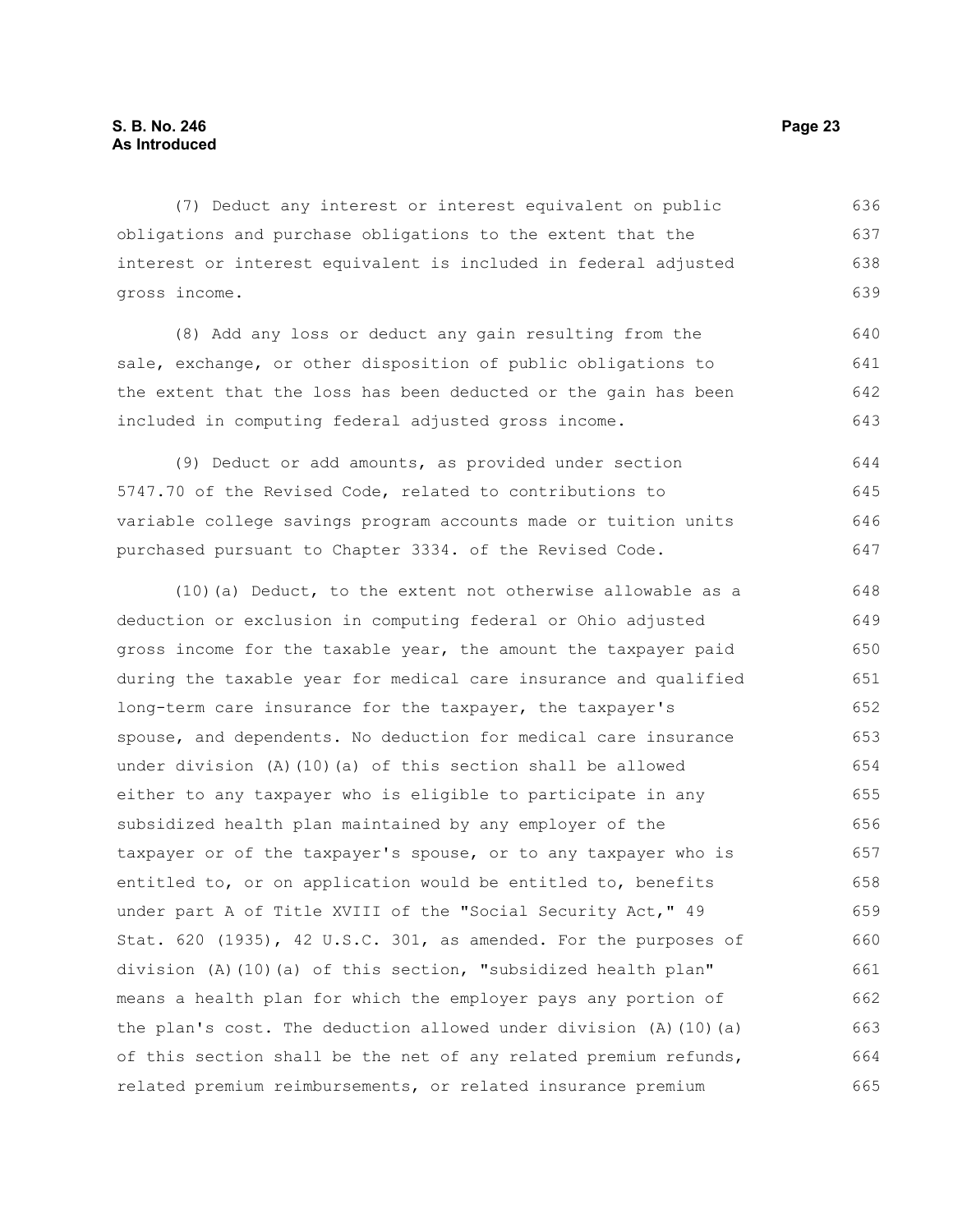dividends received during the taxable year.

(b) Deduct, to the extent not otherwise deducted or excluded in computing federal or Ohio adjusted gross income during the taxable year, the amount the taxpayer paid during the taxable year, not compensated for by any insurance or otherwise, for medical care of the taxpayer, the taxpayer's spouse, and dependents, to the extent the expenses exceed seven and one-half per cent of the taxpayer's federal adjusted gross income. 667 668 669 670 671 672 673

(c) For purposes of division (A)(10) of this section, "medical care" has the meaning given in section 213 of the Internal Revenue Code, subject to the special rules, limitations, and exclusions set forth therein, and "qualified long-term care" has the same meaning given in section 7702B(c) of the Internal Revenue Code. Solely for purposes of division (A)(10)(a) of this section, "dependent" includes a person who otherwise would be a "qualifying relative" and thus a "dependent" under section 152 of the Internal Revenue Code but for the fact that the person fails to meet the income and support limitations under section 152(d)(1)(B) and (C) of the Internal Revenue Code. 674 675 676 677 678 679 680 681 682 683 684 685

(11)(a) Deduct any amount included in federal adjusted gross income solely because the amount represents a reimbursement or refund of expenses that in any year the taxpayer had deducted as an itemized deduction pursuant to section 63 of the Internal Revenue Code and applicable United States department of the treasury regulations. The deduction otherwise allowed under division (A)(11)(a) of this section shall be reduced to the extent the reimbursement is attributable to an amount the taxpayer deducted under this section in any taxable year. 686 687 688 689 690 691 692 693 694 695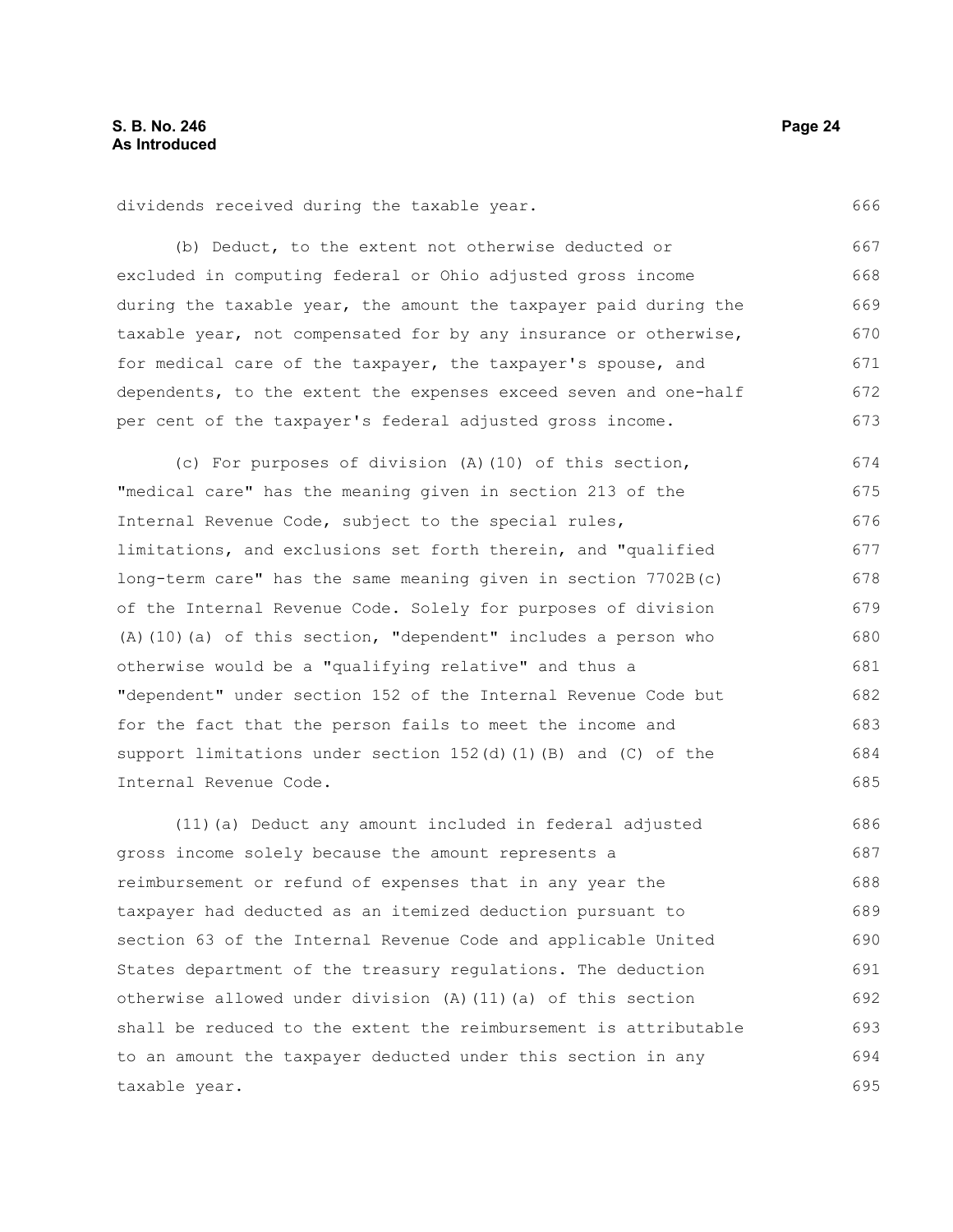#### **S. B. No. 246 Page 25 As Introduced**

(b) Add any amount not otherwise included in Ohio adjusted gross income for any taxable year to the extent that the amount is attributable to the recovery during the taxable year of any amount deducted or excluded in computing federal or Ohio adjusted gross income in any taxable year. 696 697 698 699 700

(12) Deduct any portion of the deduction described in section 1341(a)(2) of the Internal Revenue Code, for repaying previously reported income received under a claim of right, that meets both of the following requirements: 701 702 703 704

(a) It is allowable for repayment of an item that was included in the taxpayer's adjusted gross income for a prior taxable year and did not qualify for a credit under division (A) or (B) of section 5747.05 of the Revised Code for that year; 705 706 707 708

(b) It does not otherwise reduce the taxpayer's adjusted gross income for the current or any other taxable year. 709 710

(13) Deduct an amount equal to the deposits made to, and net investment earnings of, a medical savings account during the taxable year, in accordance with section 3924.66 of the Revised Code. The deduction allowed by division (A)(13) of this section does not apply to medical savings account deposits and earnings otherwise deducted or excluded for the current or any other taxable year from the taxpayer's federal adjusted gross income. 711 712 713 714 715 716 717

(14)(a) Add an amount equal to the funds withdrawn from a medical savings account during the taxable year, and the net investment earnings on those funds, when the funds withdrawn were used for any purpose other than to reimburse an account holder for, or to pay, eligible medical expenses, in accordance with section 3924.66 of the Revised Code; 718 719 720 721 722 723

(b) Add the amounts distributed from a medical savings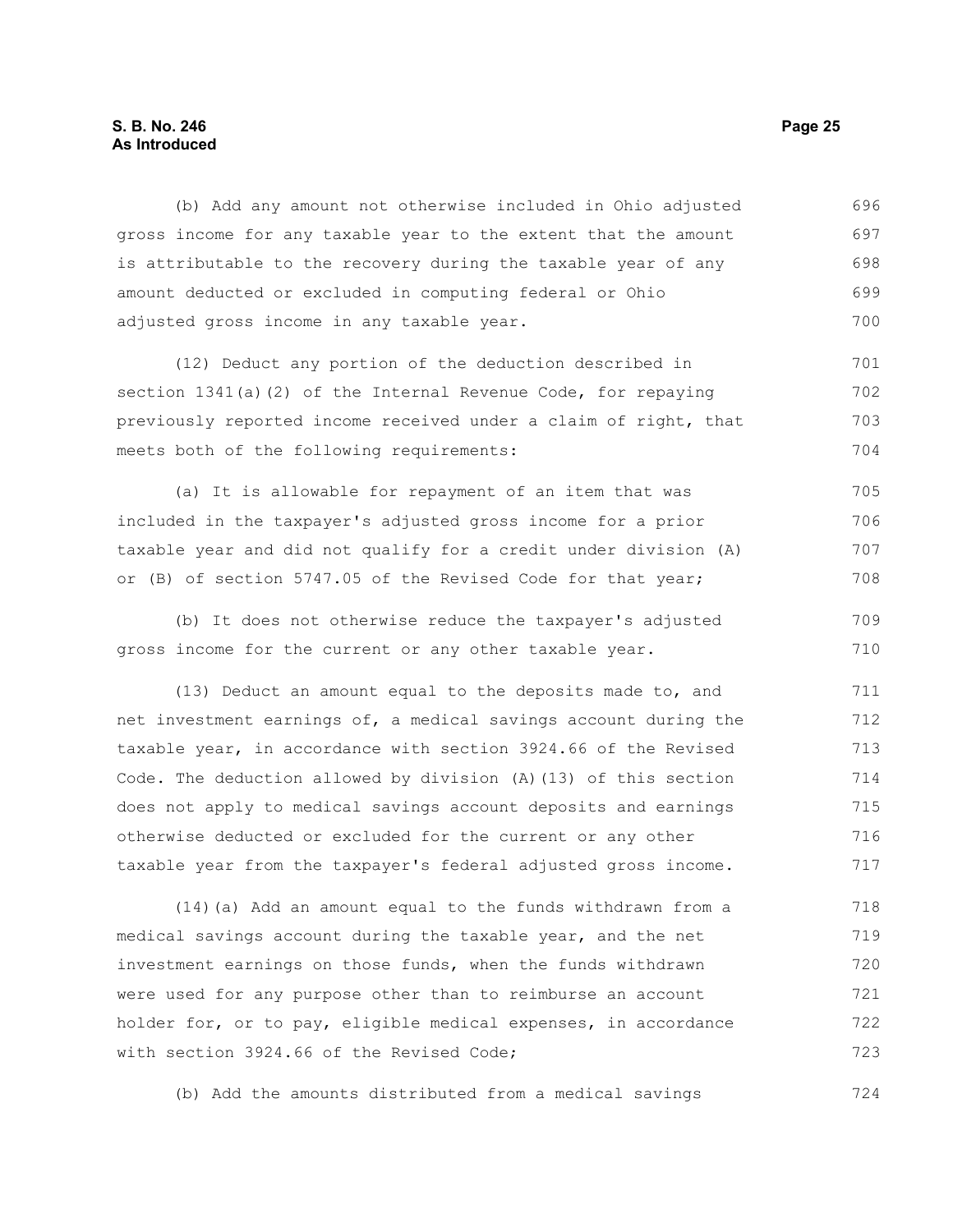Code during the taxable year. (15) Add any amount claimed as a credit under section 5747.059 of the Revised Code to the extent that such amount satisfies either of the following: (a) The amount was deducted or excluded from the computation of the taxpayer's federal adjusted gross income as required to be reported for the taxpayer's taxable year under the Internal Revenue Code; (b) The amount resulted in a reduction of the taxpayer's federal adjusted gross income as required to be reported for any of the taxpayer's taxable years under the Internal Revenue Code. (16) Deduct the amount contributed by the taxpayer to an individual development account program established by a county department of job and family services pursuant to sections 329.11 to 329.14 of the Revised Code for the purpose of matching funds deposited by program participants. On request of the tax commissioner, the taxpayer shall provide any information that, in the tax commissioner's opinion, is necessary to establish the 727 728 729 730 731 732 733 734 735 736 737 738 739 740 741 742 743

account under division (A)(2) of section 3924.68 of the Revised

(17)(a)(i) Subject to divisions (A)(17)(a)(iii), (iv), and (v) of this section, add five-sixths of the amount of depreciation expense allowed by subsection (k) of section 168 of the Internal Revenue Code, including the taxpayer's proportionate or distributive share of the amount of depreciation expense allowed by that subsection to a passthrough entity in which the taxpayer has a direct or indirect ownership interest. 745 746 747 748 749 750 751 752

amount deducted under division (A)(16) of this section.

(ii) Subject to divisions (A)(17)(a)(iii), (iv), and (v) 753

725 726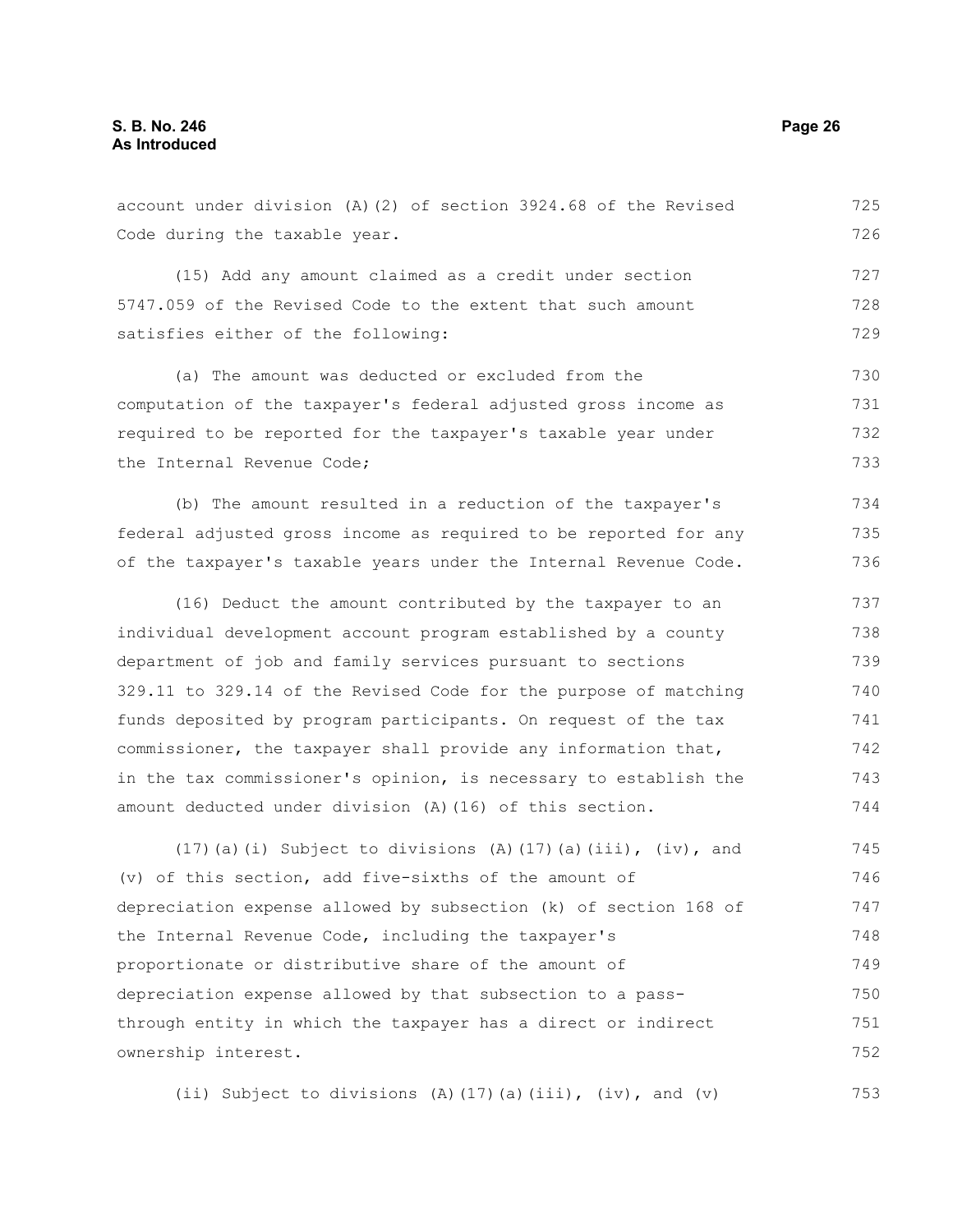#### **S. B. No. 246 Page 27 As Introduced**

of this section, add five-sixths of the amount of qualifying section 179 depreciation expense, including the taxpayer's proportionate or distributive share of the amount of qualifying section 179 depreciation expense allowed to any pass-through entity in which the taxpayer has a direct or indirect ownership interest. 754 755 756 757 758 759

(iii) Subject to division (A)(17)(a)(v) of this section, for taxable years beginning in 2012 or thereafter, if the increase in income taxes withheld by the taxpayer is equal to or greater than ten per cent of income taxes withheld by the taxpayer during the taxpayer's immediately preceding taxable year, "two-thirds" shall be substituted for "five-sixths" for the purpose of divisions  $(A)$  (17)(a)(i) and (ii) of this section. 760 761 762 763 764 765 766

(iv) Subject to division (A)(17)(a)(v) of this section, for taxable years beginning in 2012 or thereafter, a taxpayer is not required to add an amount under division (A)(17) of this section if the increase in income taxes withheld by the taxpayer and by any pass-through entity in which the taxpayer has a direct or indirect ownership interest is equal to or greater than the sum of (I) the amount of qualifying section 179 depreciation expense and (II) the amount of depreciation expense allowed to the taxpayer by subsection (k) of section 168 of the Internal Revenue Code, and including the taxpayer's proportionate or distributive shares of such amounts allowed to any such pass-through entities. 767 768 769 770 771 772 773 774 775 776 777 778

(v) If a taxpayer directly or indirectly incurs a net operating loss for the taxable year for federal income tax purposes, to the extent such loss resulted from depreciation expense allowed by subsection (k) of section 168 of the Internal Revenue Code and by qualifying section 179 depreciation expense, 779 780 781 782 783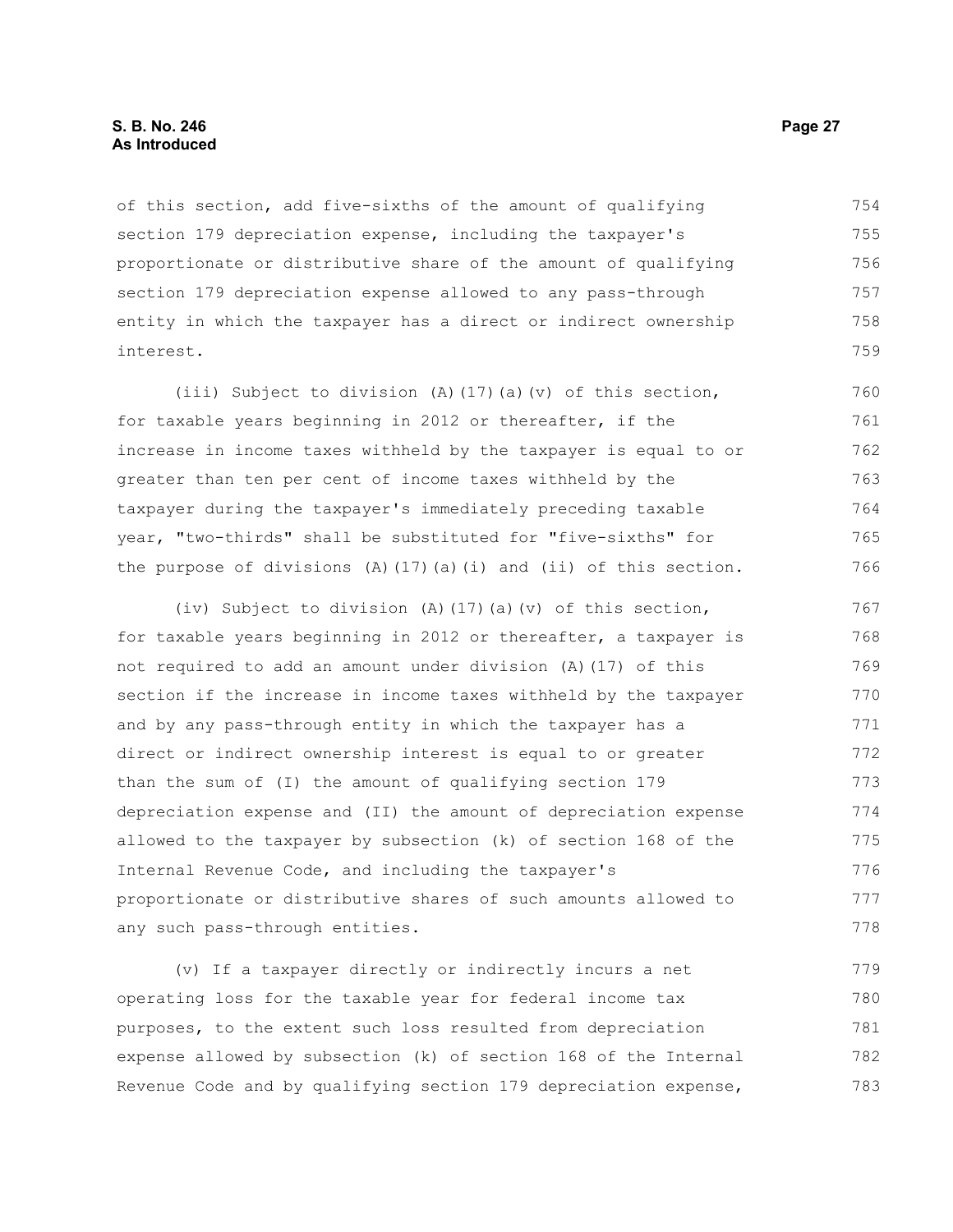the purpose of divisions  $(A)$  (17)(a)(i) and (ii) of this section. The tax commissioner, under procedures established by the commissioner, may waive the add-backs related to a pass-through entity if the taxpayer owns, directly or indirectly, less than five per cent of the pass-through entity. (b) Nothing in division (A)(17) of this section shall be construed to adjust or modify the adjusted basis of any asset. (c) To the extent the add-back required under division (A) (17)(a) of this section is attributable to property generating nonbusiness income or loss allocated under section 5747.20 of the Revised Code, the add-back shall be sitused to the same location as the nonbusiness income or loss generated by the property for the purpose of determining the credit under division (A) of section 5747.05 of the Revised Code. Otherwise, the add-back shall be apportioned, subject to one or more of the four alternative methods of apportionment enumerated in section 5747.21 of the Revised Code. (d) For the purposes of division (A)(17)(a)(v) of this section, net operating loss carryback and carryforward shall not include the allowance of any net operating loss deduction carryback or carryforward to the taxable year to the extent such loss resulted from depreciation allowed by section 168(k) of the Internal Revenue Code and by the qualifying section 179 depreciation expense amount. (e) For the purposes of divisions (A)(17) and (18) of this section: 785 786 787 788 789 790 791 792 793 794 795 796 797 798 799 800 801 802 803 804 805 806 807 808 809 810

"the entire" shall be substituted for "five-sixths of the" for

(i) "Income taxes withheld" means the total amount withheld and remitted under sections 5747.06 and 5747.07 of the 811 812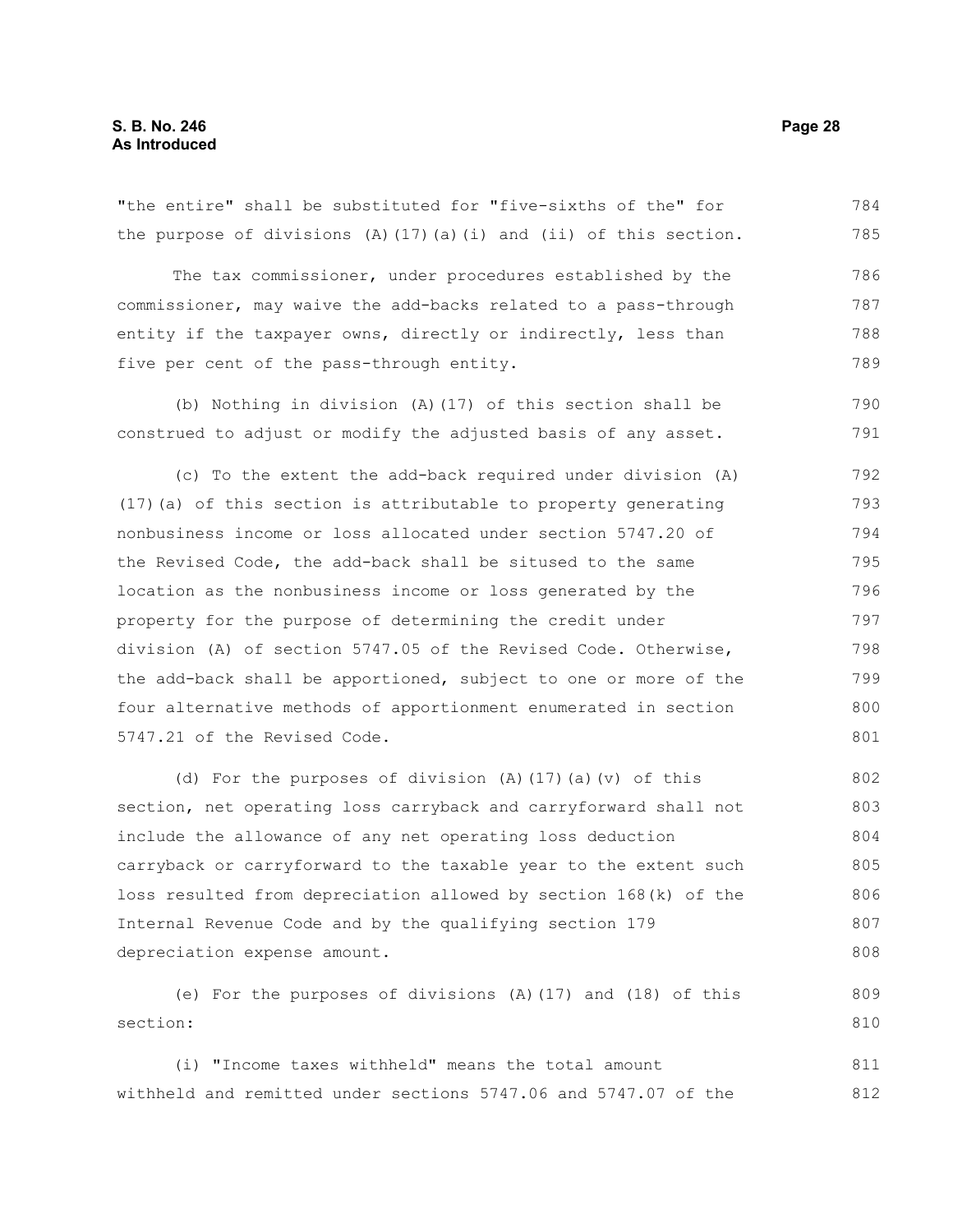| (ii) "Increase in income taxes withheld" means the amount         | 814 |
|-------------------------------------------------------------------|-----|
| by which the amount of income taxes withheld by an employer       | 815 |
| during the employer's current taxable year exceeds the amount of  | 816 |
| income taxes withheld by that employer during the employer's      | 817 |
| immediately preceding taxable year.                               | 818 |
| (iii) "Qualifying section 179 depreciation expense" means         | 819 |
| the difference between (I) the amount of depreciation expense     | 820 |
| directly or indirectly allowed to a taxpayer under section 179    | 821 |
| of the Internal Revised Code, and (II) the amount of              | 822 |
| depreciation expense directly or indirectly allowed to the        | 823 |
| taxpayer under section 179 of the Internal Revenue Code as that   | 824 |
| section existed on December 31, 2002.                             |     |
| (18) (a) If the taxpayer was required to add an amount            | 826 |
| under division $(A)$ (17) (a) of this section for a taxable year, | 827 |
| deduct one of the following:                                      | 828 |
| (i) One-fifth of the amount so added for each of the five         | 829 |
| succeeding taxable years if the amount so added was five-sixths   | 830 |
| of qualifying section 179 depreciation expense or depreciation    | 831 |
| expense allowed by subsection (k) of section 168 of the Internal  | 832 |

Revised Code by an employer during the employer's taxable year.

Revenue Code;

(ii) One-half of the amount so added for each of the two succeeding taxable years if the amount so added was two-thirds of such depreciation expense; 834 835 836

(iii) One-sixth of the amount so added for each of the six succeeding taxable years if the entire amount of such depreciation expense was so added.

(b) If the amount deducted under division (A)(18)(a) of this section is attributable to an add-back allocated under 840 841

813

833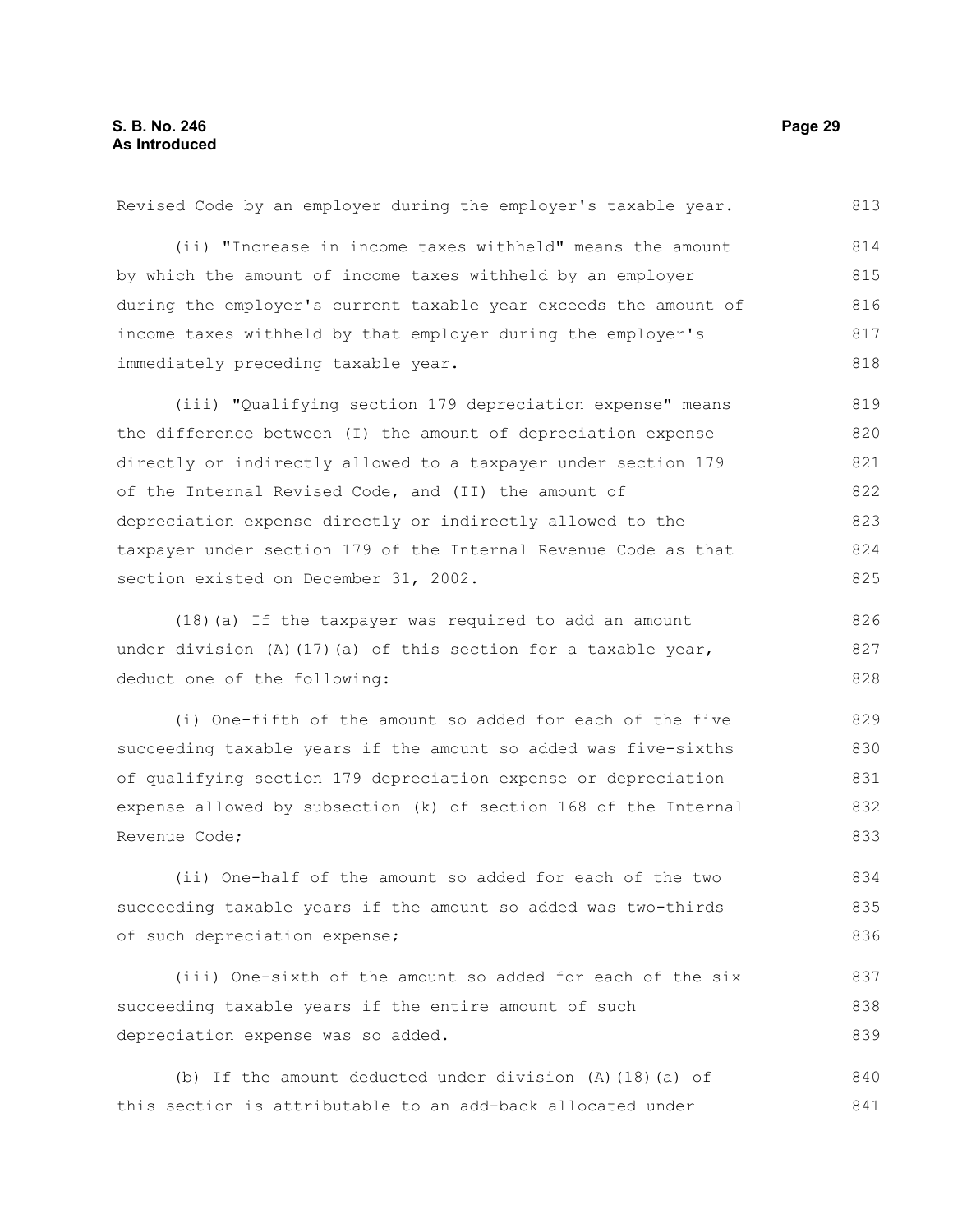division (A)(17)(c) of this section, the amount deducted shall be sitused to the same location. Otherwise, the add-back shall be apportioned using the apportionment factors for the taxable year in which the deduction is taken, subject to one or more of the four alternative methods of apportionment enumerated in section 5747.21 of the Revised Code. 842 843 844 845 846 847

(c) No deduction is available under division (A)(18)(a) of this section with regard to any depreciation allowed by section 168(k) of the Internal Revenue Code and by the qualifying section 179 depreciation expense amount to the extent that such depreciation results in or increases a federal net operating loss carryback or carryforward. If no such deduction is available for a taxable year, the taxpayer may carry forward the amount not deducted in such taxable year to the next taxable year and add that amount to any deduction otherwise available under division  $(A)$  (18)(a) of this section for that next taxable year. The carryforward of amounts not so deducted shall continue until the entire addition required by division (A)(17)(a) of this section has been deducted. 848 849 850 851 852 853 854 855 856 857 858 859 860

(19) Deduct, to the extent not otherwise deducted or excluded in computing federal or Ohio adjusted gross income for the taxable year, the amount the taxpayer received during the taxable year as reimbursement for life insurance premiums under section 5919.31 of the Revised Code. 861 862 863 864 865

(20) Deduct, to the extent not otherwise deducted or excluded in computing federal or Ohio adjusted gross income for the taxable year, the amount the taxpayer received during the taxable year as a death benefit paid by the adjutant general under section 5919.33 of the Revised Code. 866 867 868 869 870

(21) Deduct, to the extent included in federal adjusted 871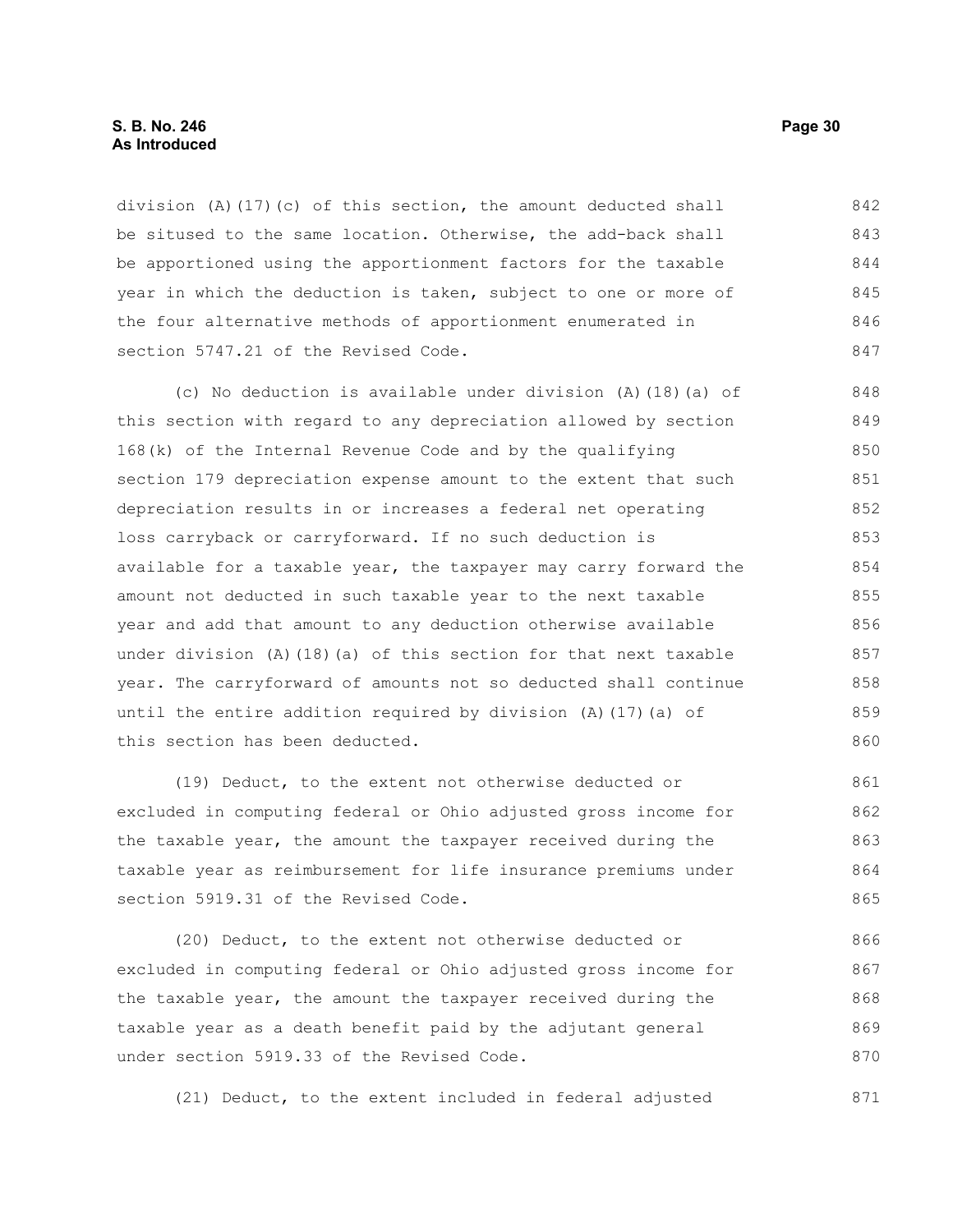#### **S. B. No. 246 Page 31 As Introduced**

gross income and not otherwise allowable as a deduction or exclusion in computing federal or Ohio adjusted gross income for the taxable year, military pay and allowances received by the taxpayer during the taxable year for active duty service in the United States army, air force, navy, marine corps, or coast guard or reserve components thereof or the national guard. The deduction may not be claimed for military pay and allowances received by the taxpayer while the taxpayer is stationed in this state. 872 873 874 875 876 877 878 879 880

(22) Deduct, to the extent not otherwise allowable as a deduction or exclusion in computing federal or Ohio adjusted gross income for the taxable year and not otherwise compensated for by any other source, the amount of qualified organ donation expenses incurred by the taxpayer during the taxable year, not to exceed ten thousand dollars. A taxpayer may deduct qualified organ donation expenses only once for all taxable years beginning with taxable years beginning in 2007. 881 882 883 884 885 886 887 888

For the purposes of division (A)(22) of this section:

(a) "Human organ" means all or any portion of a human liver, pancreas, kidney, intestine, or lung, and any portion of human bone marrow. 890 891

(b) "Qualified organ donation expenses" means travel expenses, lodging expenses, and wages and salary forgone by a taxpayer in connection with the taxpayer's donation, while living, of one or more of the taxpayer's human organs to another human being. 893 894 895 896 897

(23) Deduct, to the extent not otherwise deducted or excluded in computing federal or Ohio adjusted gross income for the taxable year, amounts received by the taxpayer as retired 898 899 900

889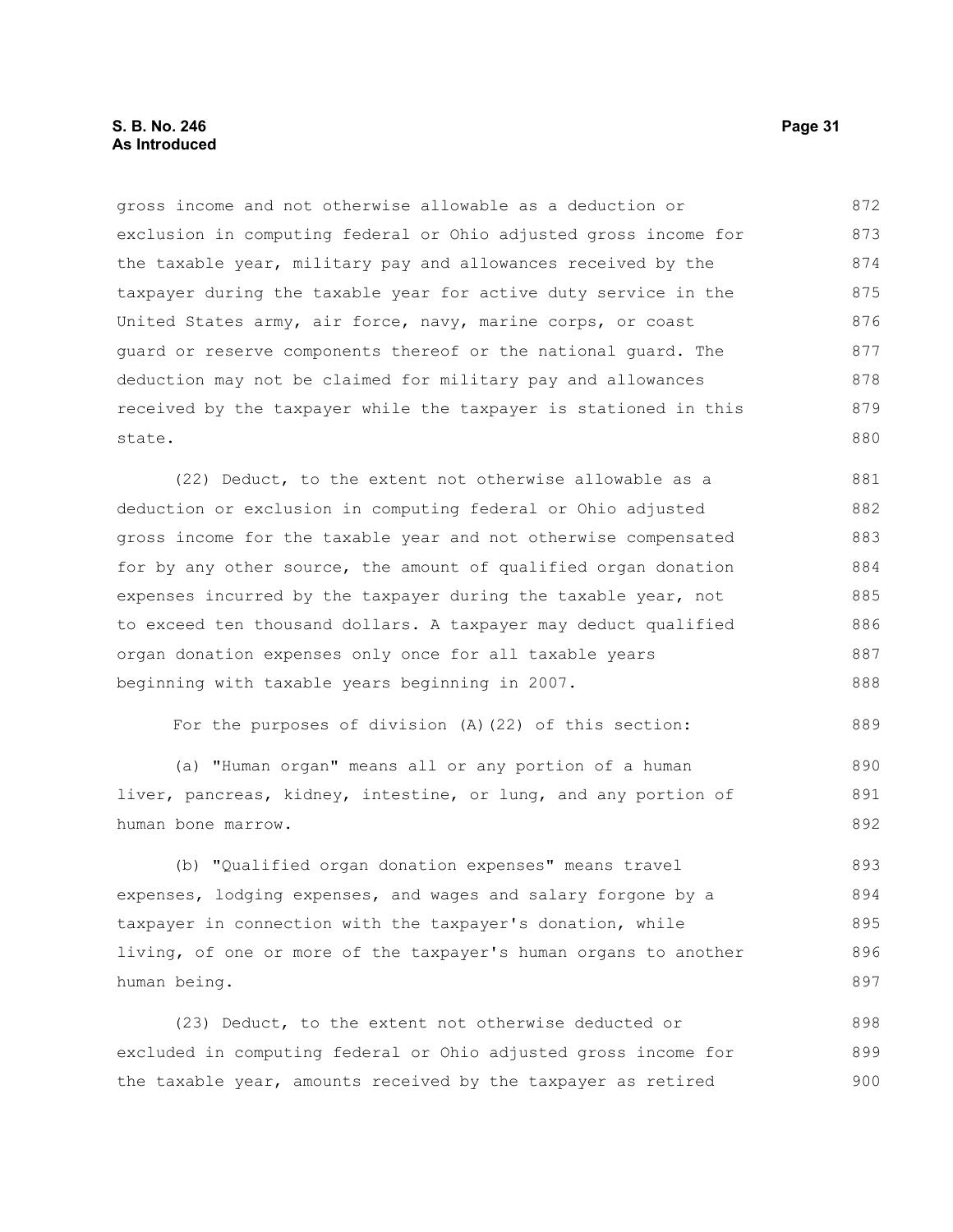#### **S. B. No. 246 Page 32 As Introduced**

personnel pay for service in the uniformed services or reserve components thereof, or the national guard, or received by the surviving spouse or former spouse of such a taxpayer under the survivor benefit plan on account of such a taxpayer's death. If the taxpayer receives income on account of retirement paid under the federal civil service retirement system or federal employees retirement system, or under any successor retirement program enacted by the congress of the United States that is established and maintained for retired employees of the United States government, and such retirement income is based, in whole or in part, on credit for the taxpayer's uniformed service, the deduction allowed under this division shall include only that portion of such retirement income that is attributable to the taxpayer's uniformed service, to the extent that portion of such retirement income is otherwise included in federal adjusted gross income and is not otherwise deducted under this section. Any amount deducted under division (A)(23) of this section is not included in a taxpayer's adjusted gross income for the purposes of section 5747.055 of the Revised Code. No amount may be deducted under division (A)(23) of this section on the basis of which a credit was claimed under section 5747.055 of the Revised Code. 901 902 903 904 905 906 907 908 909 910 911 912 913 914 915 916 917 918 919 920 921 922

(24) Deduct, to the extent not otherwise deducted or excluded in computing federal or Ohio adjusted gross income for the taxable year, the amount the taxpayer received during the taxable year from the military injury relief fund created in section 5902.05 of the Revised Code.

(25) Deduct, to the extent not otherwise deducted or excluded in computing federal or Ohio adjusted gross income for the taxable year, the amount the taxpayer received as a veterans bonus during the taxable year from the Ohio department of 928 929 930 931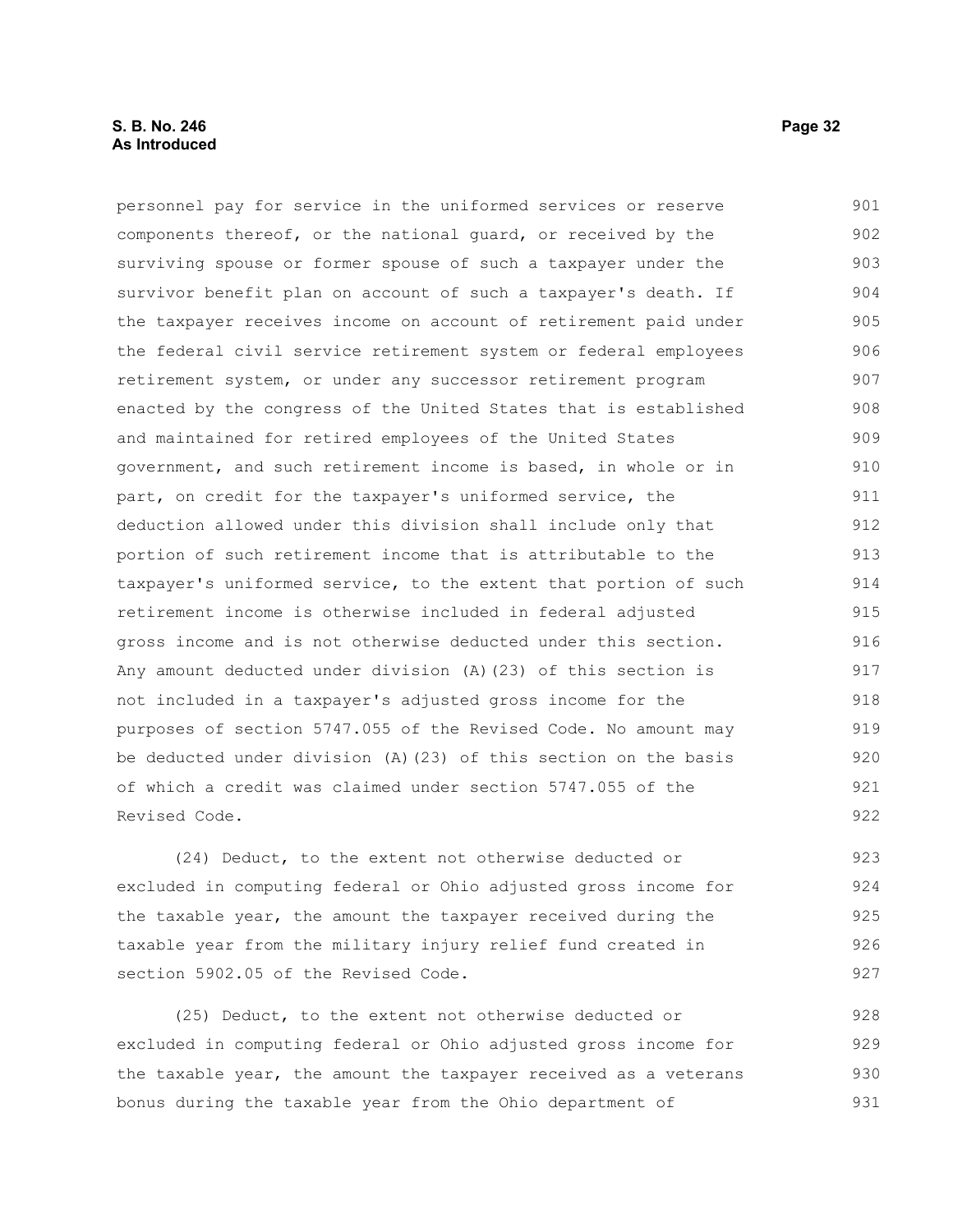veterans services as authorized by Section 2r of Article VIII, Ohio Constitution. 932 933

(26) Deduct, to the extent not otherwise deducted or excluded in computing federal or Ohio adjusted gross income for the taxable year, any income derived from a transfer agreement or from the enterprise transferred under that agreement under section 4313.02 of the Revised Code. 934 935 936 937 938

(27) Deduct, to the extent not otherwise deducted or excluded in computing federal or Ohio adjusted gross income for the taxable year, Ohio college opportunity or federal Pell grant amounts received by the taxpayer or the taxpayer's spouse or dependent pursuant to section 3333.122 of the Revised Code or 20 U.S.C. 1070a, et seq., and used to pay room or board furnished by the educational institution for which the grant was awarded at the institution's facilities, including meal plans administered by the institution. For the purposes of this division, receipt of a grant includes the distribution of a grant directly to an educational institution and the crediting of the grant to the enrollee's account with the institution. 939 940 941 942 943 944 945 946 947 948 949 950

(28) Deduct from the portion of an individual's federal adjusted gross income that is business income, to the extent not otherwise deducted or excluded in computing federal adjusted gross income for the taxable year, one hundred twenty-five thousand dollars for each spouse if spouses file separate returns under section 5747.08 of the Revised Code or two hundred fifty thousand dollars for all other individuals. 951 952 953 954 955 956 957

(29) Deduct, as provided under section 5747.78 of the Revised Code, contributions to ABLE savings accounts made in accordance with sections 113.50 to 113.56 of the Revised Code. 958 959 960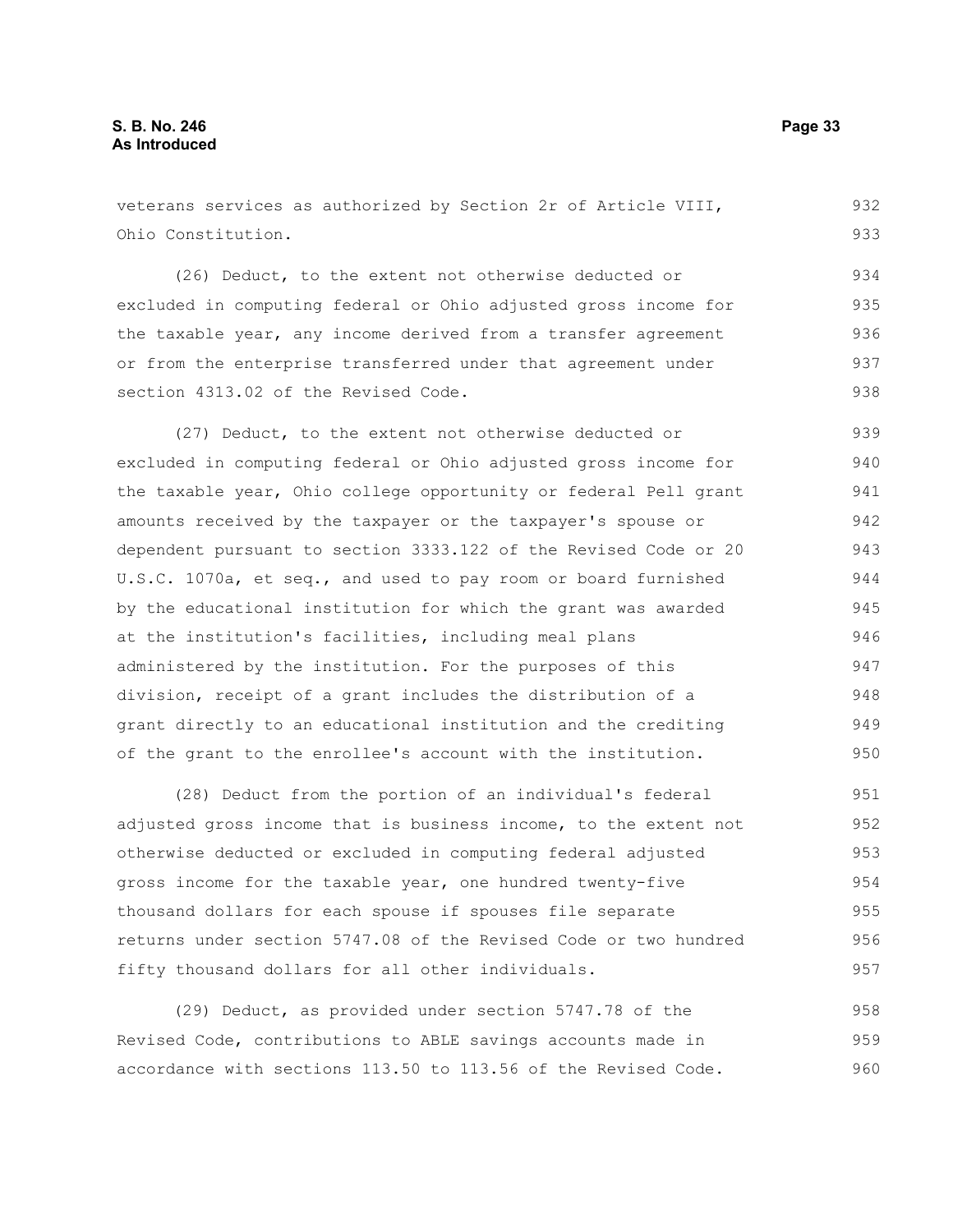#### **S. B. No. 246 Page 34 As Introduced**

(30)(a) Deduct, to the extent not otherwise deducted or excluded in computing federal or Ohio adjusted gross income during the taxable year, all of the following: 961 962 963

(i) Compensation paid to a qualifying employee described in division (A)(14)(a) of section 5703.94 of the Revised Code to the extent such compensation is for disaster work conducted in this state during a disaster response period pursuant to a qualifying solicitation received by the employee's employer; 964 965 966 967 968

(ii) Compensation paid to a qualifying employee described in division (A)(14)(b) of section 5703.94 of the Revised Code to the extent such compensation is for disaster work conducted in this state by the employee during the disaster response period on critical infrastructure owned or used by the employee's employer; 969 970 971 972 973 974

(iii) Income received by an out-of-state disaster business for disaster work conducted in this state during a disaster response period, or, if the out-of-state disaster business is a pass-through entity, a taxpayer's distributive share of the pass-through entity's income from the business conducting disaster work in this state during a disaster response period, if, in either case, the disaster work is conducted pursuant to a qualifying solicitation received by the business. 975 976 977 978 979 980 981 982

(b) All terms used in division (A)(30) of this section have the same meanings as in section 5703.94 of the Revised Code. 983 984 985

(31) For a taxpayer who is a qualifying Ohio educator, deduct, to the extent not otherwise deducted or excluded in computing federal or Ohio adjusted gross income for the taxable year, the lesser of two hundred fifty dollars or the amount of 986 987 988 989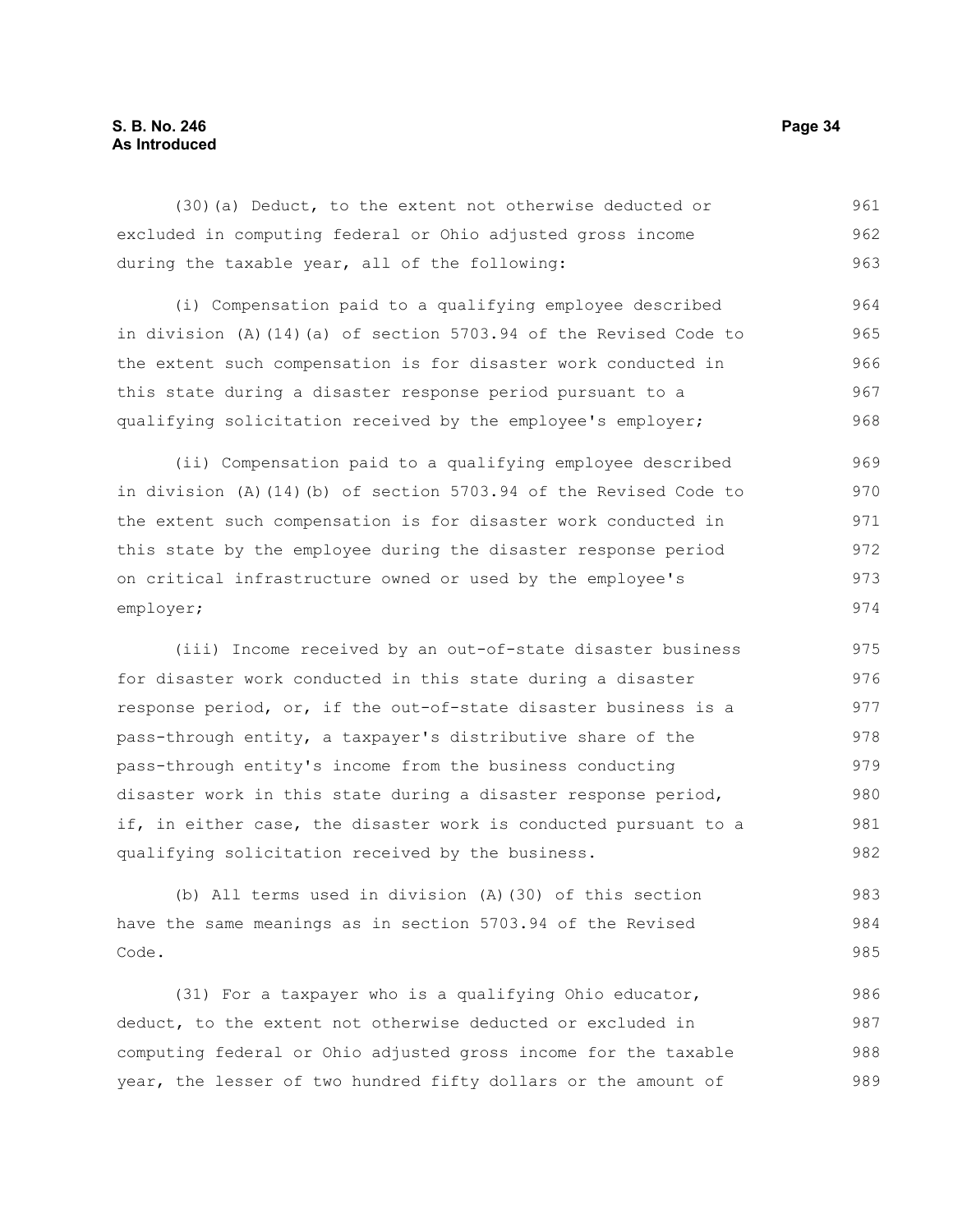#### **S. B. No. 246 Page 35 As Introduced**

expenses described in subsections (a)(2)(D)(i) and (ii) of section 62 of the Internal Revenue Code paid or incurred by the taxpayer during the taxpayer's taxable year in excess of the amount the taxpayer is authorized to deduct for that taxable year under subsection (a)(2)(D) of that section. 990 991 992 993 994

(32) Deduct, to the extent not otherwise deducted or excluded in computing federal or Ohio adjusted gross income for the taxable year, amounts received by the taxpayer as a disability severance payment, computed under 10 U.S.C. 1212, following discharge or release under honorable conditions from the armed forces, as defined by 10 U.S.C. 101. 995 996 997 998 999 1000

(33) Deduct, to the extent not otherwise deducted or excluded in computing federal adjusted gross income or Ohio adjusted gross income, amounts not subject to tax due to an agreement entered into under division (A)(2) of section 5747.05 of the Revised Code. 1001 1002 1003 1004 1005

(34) Deduct amounts as provided under section 5747.79 of the Revised Code related to the taxpayer's qualifying capital gains and deductible payroll. 1006 1007 1008

To the extent a qualifying capital gain described under division (A)(34) of this section is business income, the taxpayer shall deduct those gains under this division before deducting any such gains under division (A)(28) of this section. 1009 1010 1011 1012

(35)(a) For taxable years beginning in or after 2026, deduct, to the extent not otherwise deducted or excluded in computing federal or Ohio adjusted gross income for the taxable year: 1013 1014 1015 1016

(i) One hundred per cent of the capital gain received by the taxpayer in the taxable year from a qualifying interest in 1017 1018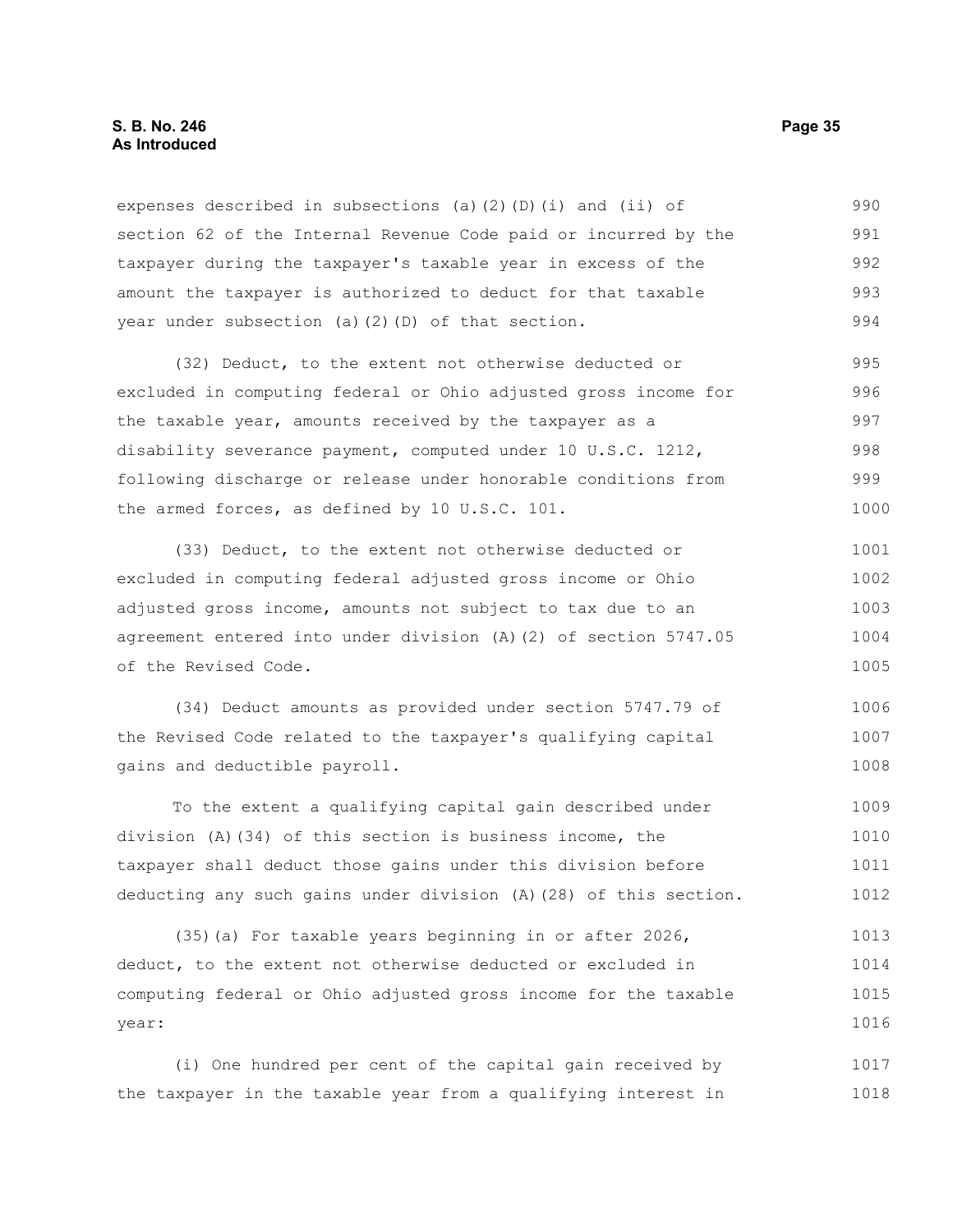| an Ohio venture capital operating company attributable to the    | 1019 |
|------------------------------------------------------------------|------|
| company's investments in Ohio businesses during the period for   | 1020 |
| which the company was an Ohio venture operating company; and     | 1021 |
| (ii) Fifty per cent of the capital gain received by the          | 1022 |
| taxpayer in the taxable year from a qualifying interest in an    | 1023 |
| Ohio venture capital operating company attributable to the       | 1024 |
| company's investments in all other businesses during the period  | 1025 |
| for which the company was an Ohio venture operating company.     | 1026 |
| (b) Add amounts previously deducted by the taxpayer under        | 1027 |
| division $(A)$ (35) (a) of this section if the director of       | 1028 |
| development certifies to the tax commissioner that the           | 1029 |
| requirements for the deduction were not met.                     | 1030 |
| (c) All terms used in division (A) (35) of this section          | 1031 |
| have the same meanings as in section 122.851 of the Revised      |      |
| Code.                                                            | 1033 |
| (d) To the extent a capital gain described in division (A)       | 1034 |
| (35) (a) of this section is business income, the taxpayer shall  | 1035 |
| apply that division before applying division (A) (28) of this    | 1036 |
| section.                                                         | 1037 |
| (36) Add, to the extent not otherwise included in                | 1038 |
| computing federal or Ohio adjusted gross income for any taxable  | 1039 |
| year, the taxpayer's proportionate share of the amount of the    | 1040 |
| tax levied under section 5747.38 of the Revised Code and paid by | 1041 |
| an electing pass-through entity for the taxable year.            | 1042 |
| (B) "Business income" means income, including gain or            | 1043 |
| loss, arising from transactions, activities, and sources in the  | 1044 |

or loss from real property, tangible property, and intangible property if the acquisition, rental, management, and disposition 1046 1047

regular course of a trade or business and includes income, gain,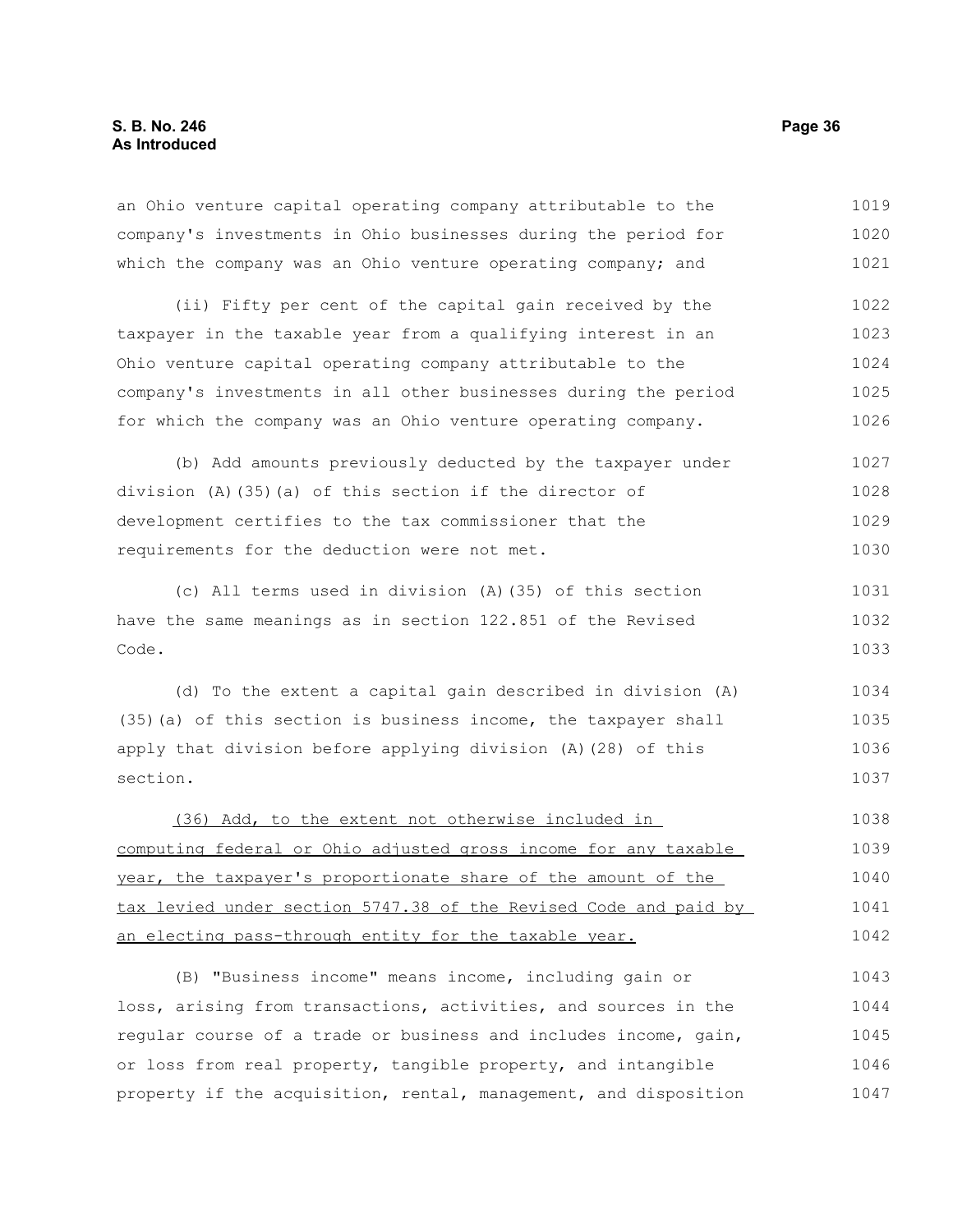#### **S. B. No. 246 Page 37 As Introduced**

of the property constitute integral parts of the regular course of a trade or business operation. "Business income" includes income, including gain or loss, from a partial or complete liquidation of a business, including, but not limited to, gain or loss from the sale or other disposition of goodwill. 1048 1049 1050 1051 1052

(C) "Nonbusiness income" means all income other than business income and may include, but is not limited to, compensation, rents and royalties from real or tangible personal property, capital gains, interest, dividends and distributions, patent or copyright royalties, or lottery winnings, prizes, and awards. 1053 1054 1055 1056 1057 1058

(D) "Compensation" means any form of remuneration paid to an employee for personal services. 1059 1060

(E) "Fiduciary" means a guardian, trustee, executor, administrator, receiver, conservator, or any other person acting in any fiduciary capacity for any individual, trust, or estate. 1061 1062 1063

(F) "Fiscal year" means an accounting period of twelve months ending on the last day of any month other than December. 1064 1065

(G) "Individual" means any natural person. 1066

(H) "Internal Revenue Code" means the "Internal Revenue Code of 1986," 100 Stat. 2085, 26 U.S.C.A. 1, as amended. 1067 1068

(I) "Resident" means any of the following: 1069

(1) An individual who is domiciled in this state, subject to section 5747.24 of the Revised Code; 1070 1071

(2) The estate of a decedent who at the time of death was domiciled in this state. The domicile tests of section 5747.24 of the Revised Code are not controlling for purposes of division (I)(2) of this section. 1072 1073 1074 1075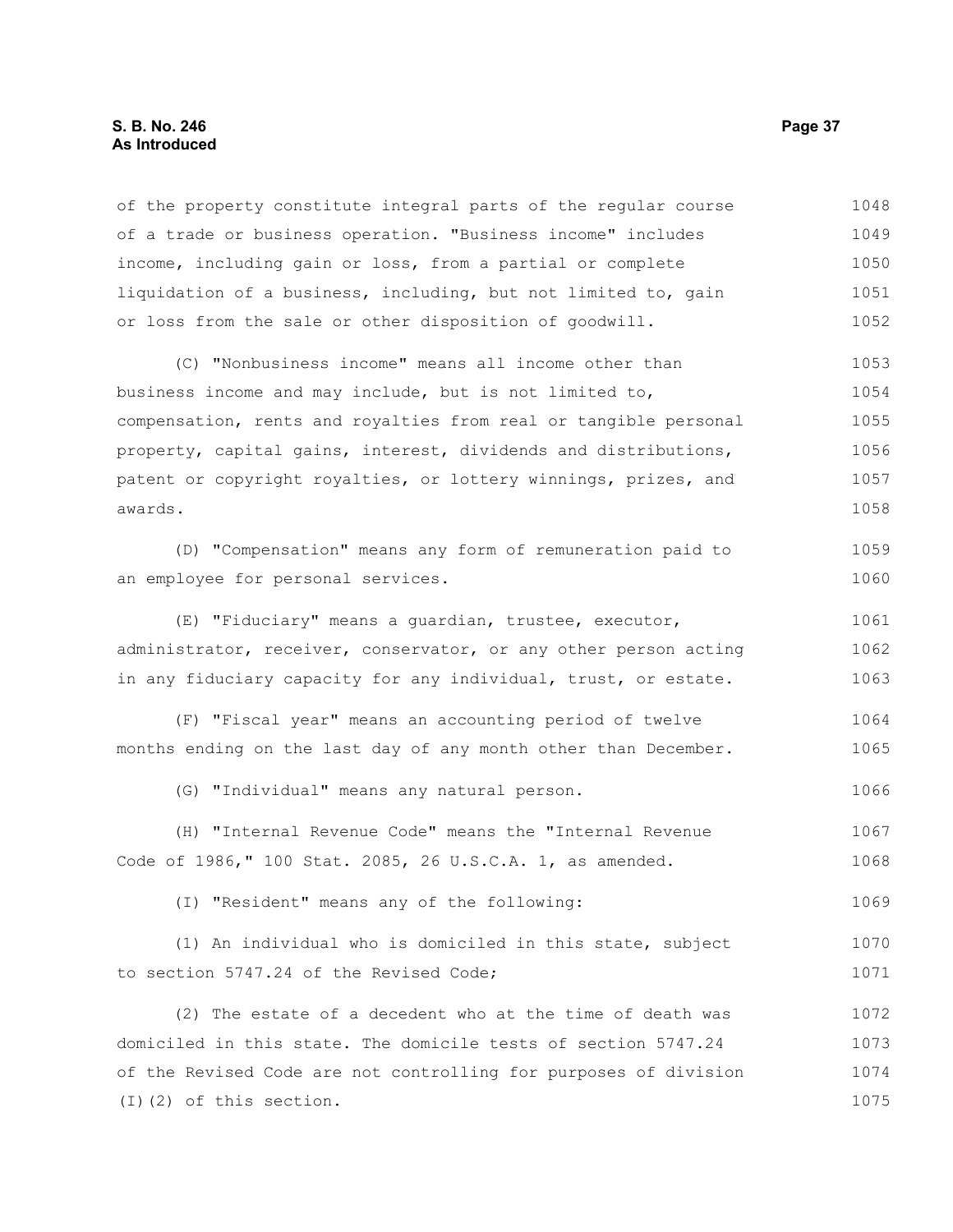# **S. B. No. 246 Page 38 As Introduced**

(3) A trust that, in whole or part, resides in this state. If only part of a trust resides in this state, the trust is a resident only with respect to that part. For the purposes of division (I)(3) of this section: (a) A trust resides in this state for the trust's current taxable year to the extent, as described in division  $(I)$  (3)(d) of this section, that the trust consists directly or indirectly, in whole or in part, of assets, net of any related liabilities, that were transferred, or caused to be transferred, directly or indirectly, to the trust by any of the following: (i) A person, a court, or a governmental entity or instrumentality on account of the death of a decedent, but only if the trust is described in division (I)(3)(e)(i) or (ii) of this section; 1076 1077 1078 1079 1080 1081 1082 1083 1084 1085 1086 1087 1088 1089

(ii) A person who was domiciled in this state for the purposes of this chapter when the person directly or indirectly transferred assets to an irrevocable trust, but only if at least one of the trust's qualifying beneficiaries is domiciled in this state for the purposes of this chapter during all or some portion of the trust's current taxable year; 1090 1091 1092 1093 1094 1095

(iii) A person who was domiciled in this state for the purposes of this chapter when the trust document or instrument or part of the trust document or instrument became irrevocable, but only if at least one of the trust's qualifying beneficiaries is a resident domiciled in this state for the purposes of this chapter during all or some portion of the trust's current taxable year. If a trust document or instrument became irrevocable upon the death of a person who at the time of death was domiciled in this state for purposes of this chapter, that 1096 1097 1098 1099 1100 1101 1102 1103 1104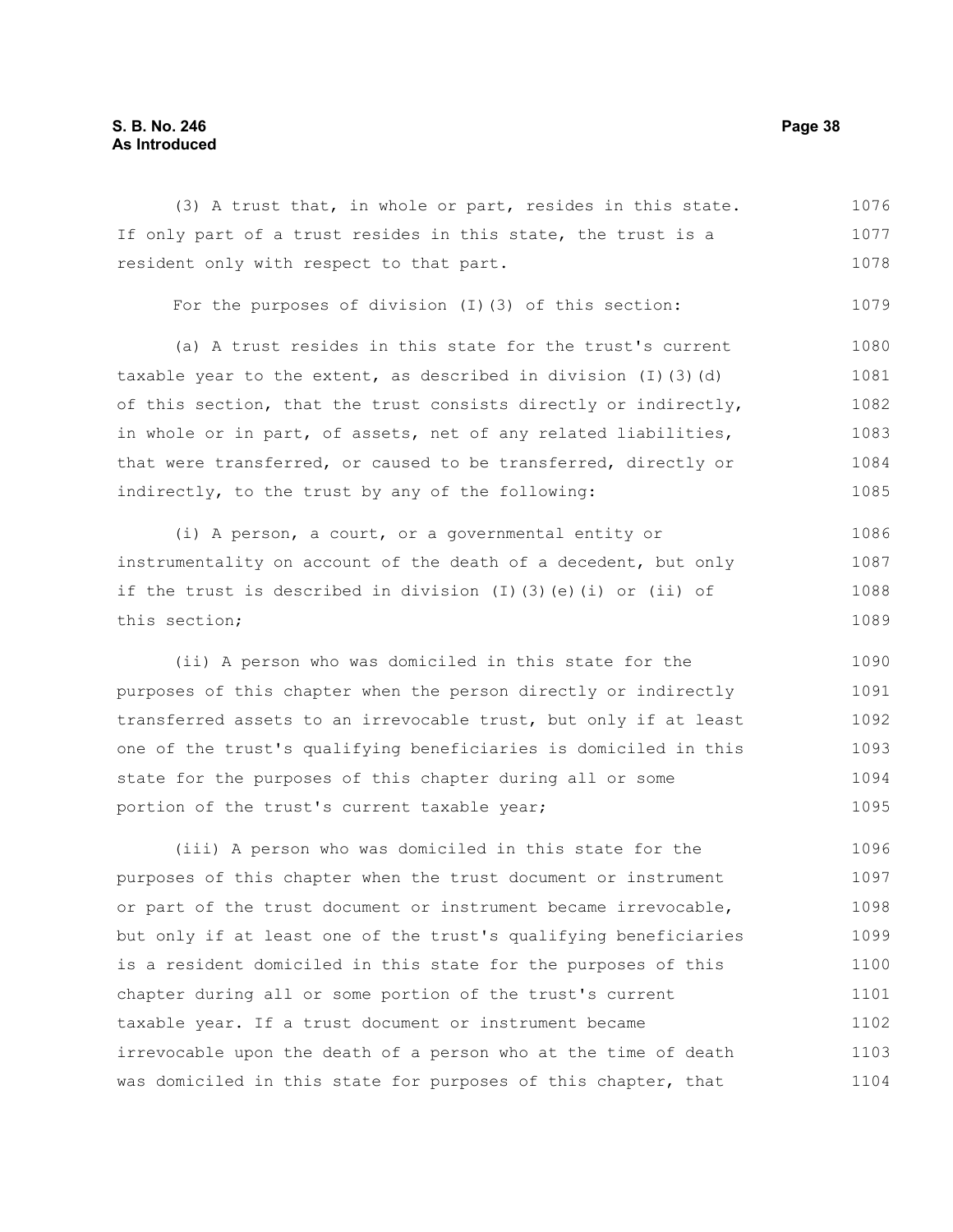person is a person described in division  $(I)$  (3)(a)(iii) of this section.

(b) A trust is irrevocable to the extent that the transferor is not considered to be the owner of the net assets of the trust under sections 671 to 678 of the Internal Revenue Code. 1107 1108 1109 1110

(c) With respect to a trust other than a charitable lead trust, "qualifying beneficiary" has the same meaning as "potential current beneficiary" as defined in section 1361(e)(2) of the Internal Revenue Code, and with respect to a charitable lead trust "qualifying beneficiary" is any current, future, or contingent beneficiary, but with respect to any trust "qualifying beneficiary" excludes a person or a governmental entity or instrumentality to any of which a contribution would qualify for the charitable deduction under section 170 of the Internal Revenue Code. 1111 1112 1113 1114 1115 1116 1117 1118 1119 1120

(d) For the purposes of division (I)(3)(a) of this section, the extent to which a trust consists directly or indirectly, in whole or in part, of assets, net of any related liabilities, that were transferred directly or indirectly, in whole or part, to the trust by any of the sources enumerated in that division shall be ascertained by multiplying the fair market value of the trust's assets, net of related liabilities, by the qualifying ratio, which shall be computed as follows: 1121 1122 1123 1124 1125 1126 1127 1128

(i) The first time the trust receives assets, the numerator of the qualifying ratio is the fair market value of those assets at that time, net of any related liabilities, from sources enumerated in division (I)(3)(a) of this section. The denominator of the qualifying ratio is the fair market value of all the trust's assets at that time, net of any related 1129 1130 1131 1132 1133 1134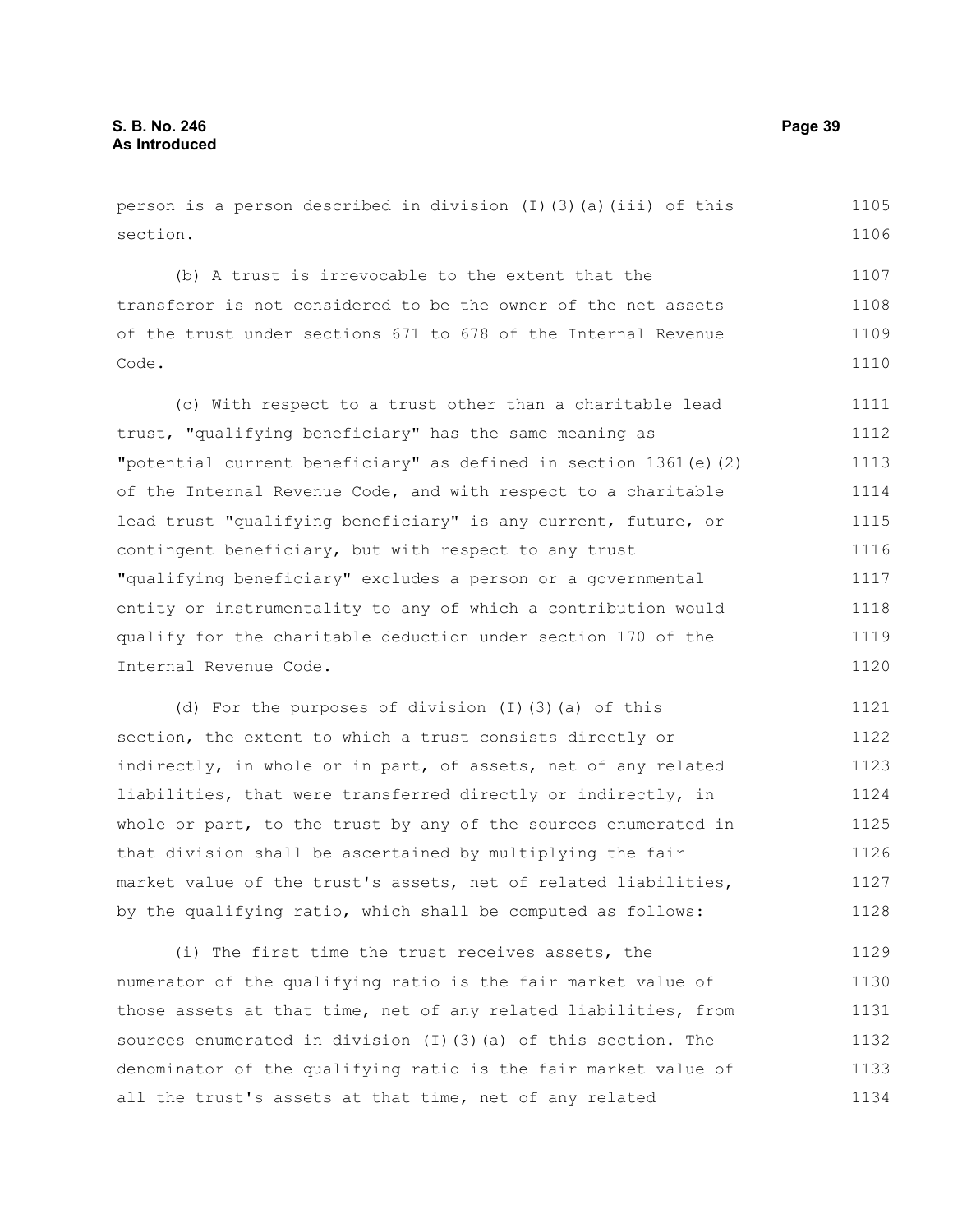1135

(ii) Each subsequent time the trust receives assets, a revised qualifying ratio shall be computed. The numerator of the revised qualifying ratio is the sum of (1) the fair market value of the trust's assets immediately prior to the subsequent transfer, net of any related liabilities, multiplied by the qualifying ratio last computed without regard to the subsequent transfer, and (2) the fair market value of the subsequently transferred assets at the time transferred, net of any related liabilities, from sources enumerated in division (I)(3)(a) of this section. The denominator of the revised qualifying ratio is the fair market value of all the trust's assets immediately after the subsequent transfer, net of any related liabilities. 1136 1137 1138 1139 1140 1141 1142 1143 1144 1145 1146 1147

(iii) Whether a transfer to the trust is by or from any of the sources enumerated in division (I)(3)(a) of this section shall be ascertained without regard to the domicile of the trust's beneficiaries. 1148 1149 1150 1151

(e) For the purposes of division (I)(3)(a)(i) of this section: 1152 1153

(i) A trust is described in division (I)(3)(e)(i) of this section if the trust is a testamentary trust and the testator of that testamentary trust was domiciled in this state at the time of the testator's death for purposes of the taxes levied under Chapter 5731. of the Revised Code. 1154 1155 1156 1157 1158

(ii) A trust is described in division (I)(3)(e)(ii) of this section if the transfer is a qualifying transfer described in any of divisions (I)(3)(f)(i) to (vi) of this section, the trust is an irrevocable inter vivos trust, and at least one of the trust's qualifying beneficiaries is domiciled in this state 1159 1160 1161 1162 1163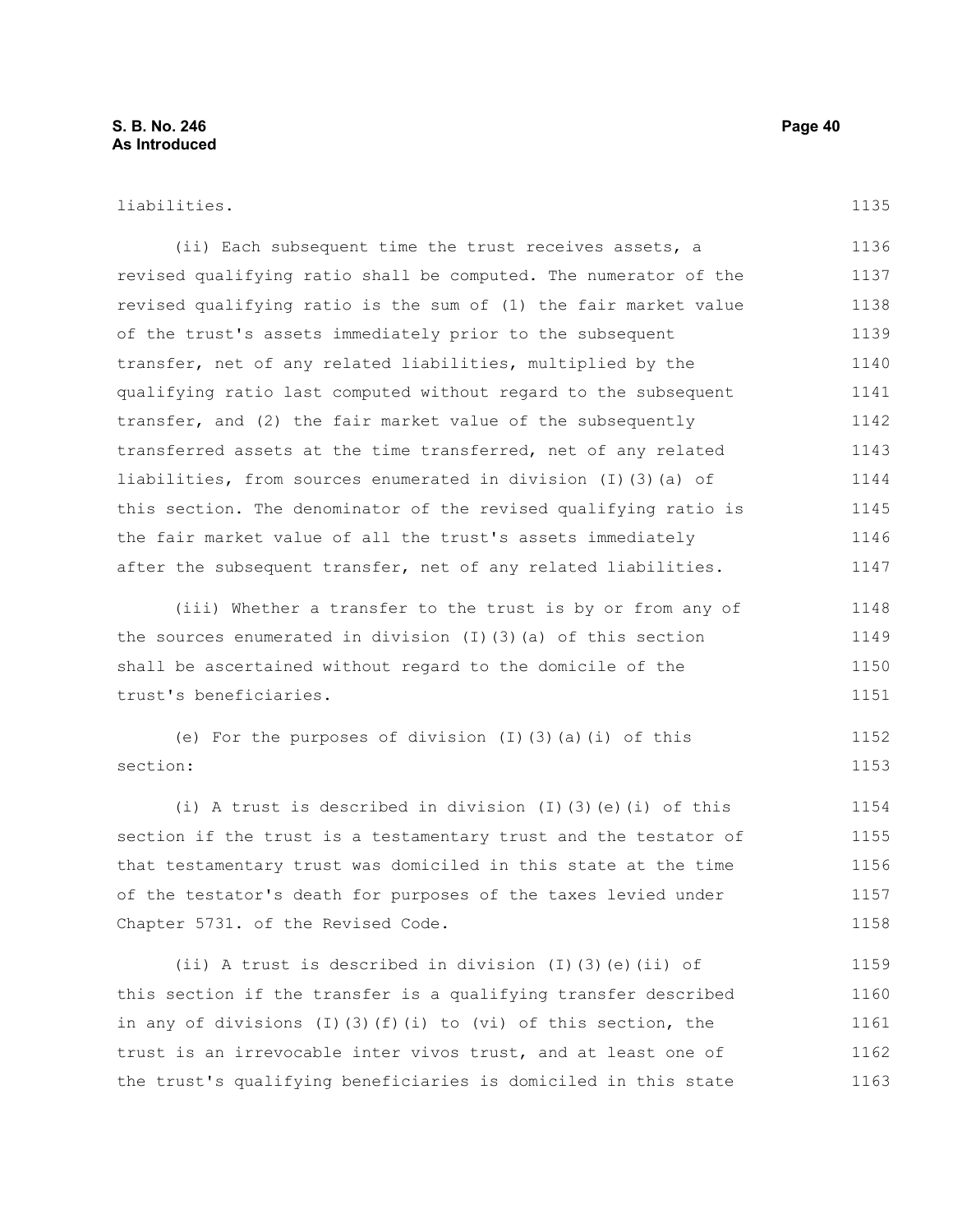for purposes of this chapter during all or some portion of the trust's current taxable year. (f) For the purposes of division (I)(3)(e)(ii) of this 1164 1165 1166

section, a "qualifying transfer" is a transfer of assets, net of any related liabilities, directly or indirectly to a trust, if the transfer is described in any of the following: 1167 1168 1169

(i) The transfer is made to a trust, created by the decedent before the decedent's death and while the decedent was domiciled in this state for the purposes of this chapter, and, prior to the death of the decedent, the trust became irrevocable while the decedent was domiciled in this state for the purposes of this chapter. 1170 1171 1172 1173 1174 1175

(ii) The transfer is made to a trust to which the decedent, prior to the decedent's death, had directly or indirectly transferred assets, net of any related liabilities, while the decedent was domiciled in this state for the purposes of this chapter, and prior to the death of the decedent the trust became irrevocable while the decedent was domiciled in this state for the purposes of this chapter. 1176 1177 1178 1179 1180 1181 1182

(iii) The transfer is made on account of a contractual relationship existing directly or indirectly between the transferor and either the decedent or the estate of the decedent at any time prior to the date of the decedent's death, and the decedent was domiciled in this state at the time of death for purposes of the taxes levied under Chapter 5731. of the Revised Code. 1183 1184 1185 1186 1187 1188 1189

(iv) The transfer is made to a trust on account of a contractual relationship existing directly or indirectly between the transferor and another person who at the time of the 1190 1191 1192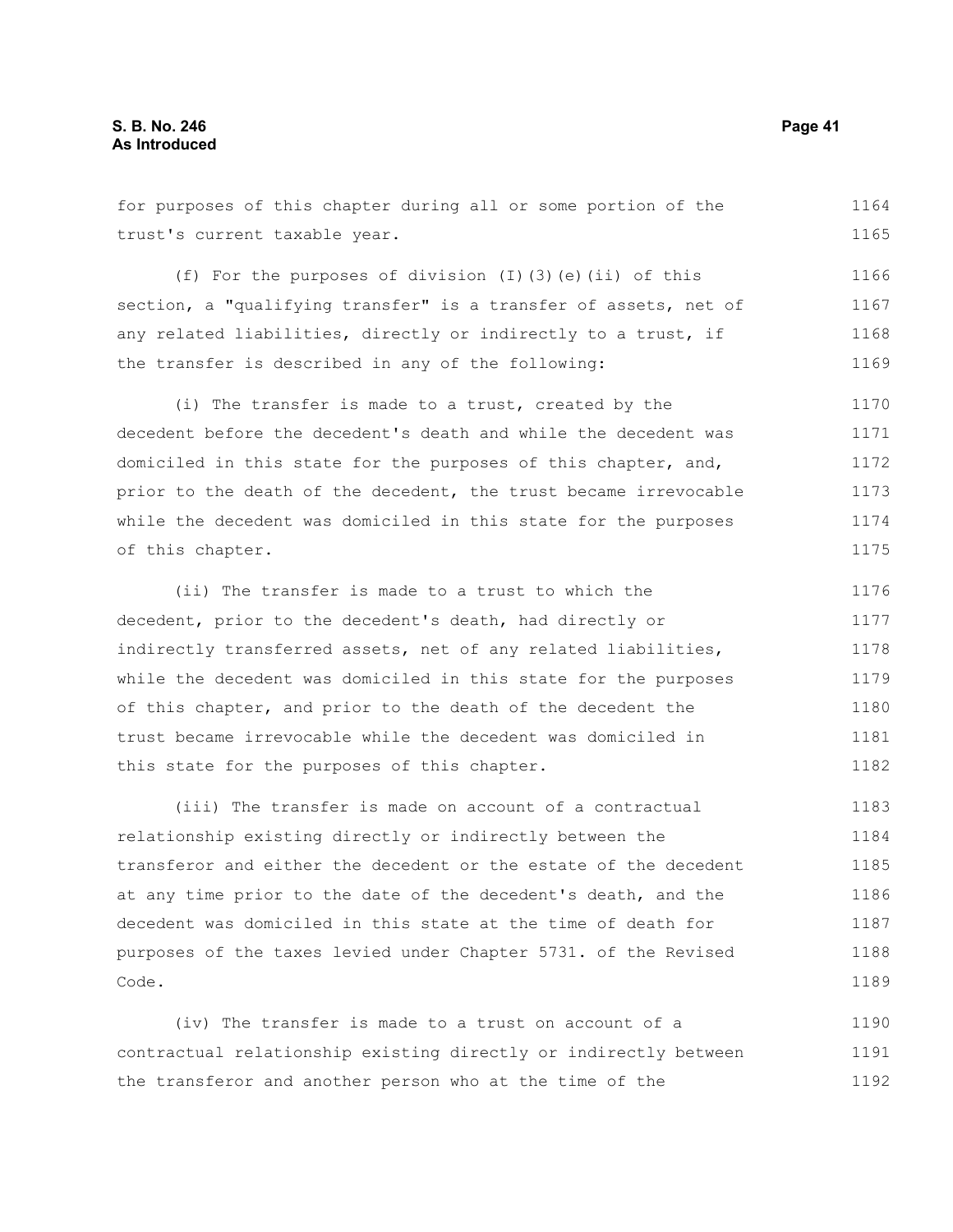decedent's death was domiciled in this state for purposes of this chapter. (v) The transfer is made to a trust on account of the will of a testator who was domiciled in this state at the time of the testator's death for purposes of the taxes levied under Chapter 5731. of the Revised Code. (vi) The transfer is made to a trust created by or caused to be created by a court, and the trust was directly or indirectly created in connection with or as a result of the death of an individual who, for purposes of the taxes levied under Chapter 5731. of the Revised Code, was domiciled in this state at the time of the individual's death. (g) The tax commissioner may adopt rules to ascertain the part of a trust residing in this state. (J) "Nonresident" means an individual or estate that is not a resident. An individual who is a resident for only part of a taxable year is a nonresident for the remainder of that taxable year. (K) "Pass-through entity" has the same meaning as in section 5733.04 of the Revised Code. (L) "Return" means the notifications and reports required to be filed pursuant to this chapter for the purpose of reporting the tax due and includes declarations of estimated tax when so required. (M) "Taxable year" means the calendar year or the taxpayer's fiscal year ending during the calendar year, or fractional part thereof, upon which the adjusted gross income is calculated pursuant to this chapter. 1193 1194 1195 1196 1197 1198 1199 1200 1201 1202 1203 1204 1205 1206 1207 1208 1209 1210 1211 1212 1213 1214 1215 1216 1217 1218 1219 1220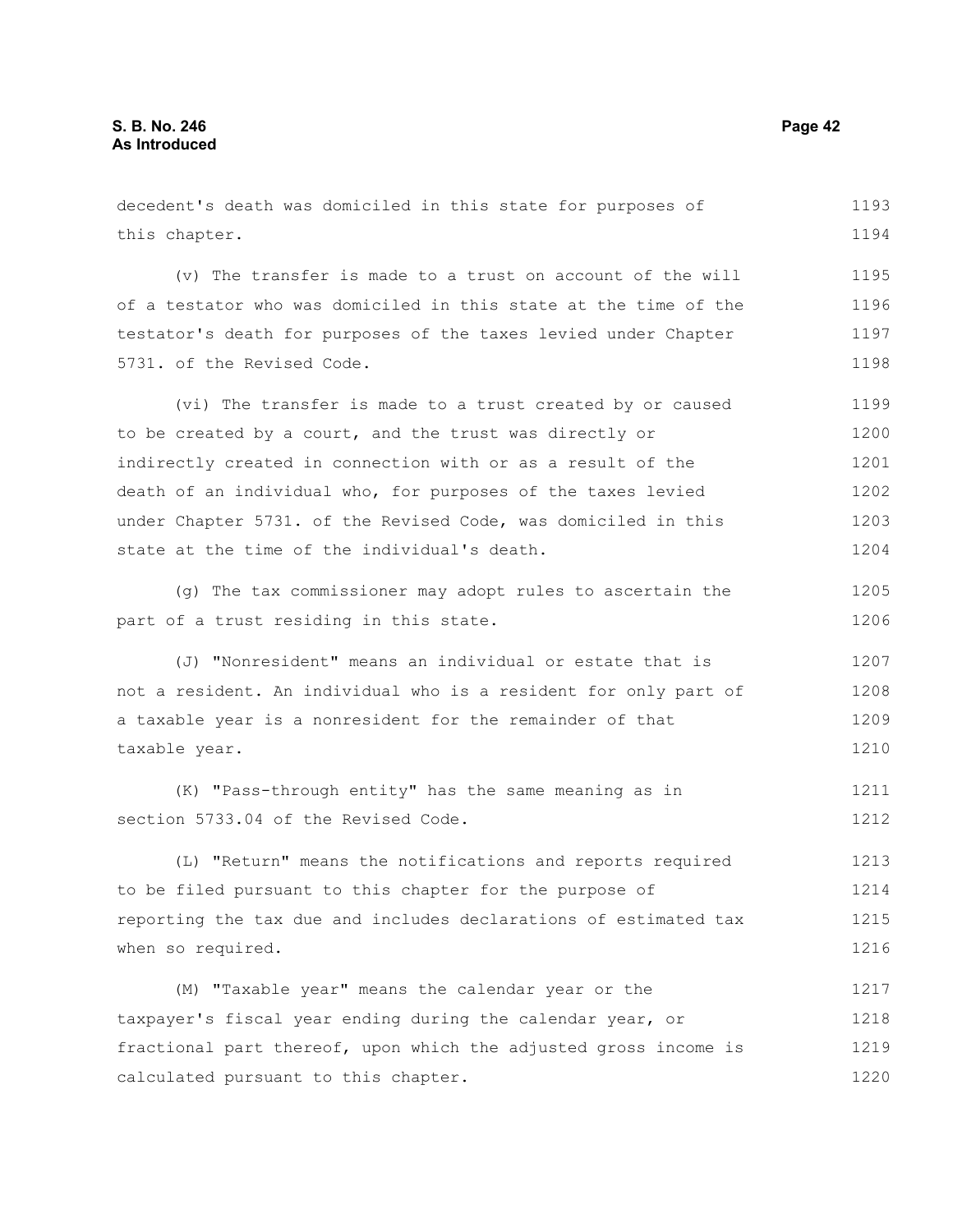(N) "Taxpayer" means any person subject to the tax imposed by section 5747.02 of the Revised Code or any pass-through entity that makes the election under division (D) of section 5747.08 of the Revised Code. (O) "Dependents" means one of the following: (1) For taxable years beginning on or after January 1, 2018, and before January 1, 2026, dependents as defined in the Internal Revenue Code; (2) For all other taxable years, dependents as defined in the Internal Revenue Code and as claimed in the taxpayer's federal income tax return for the taxable year or which the taxpayer would have been permitted to claim had the taxpayer filed a federal income tax return. (P) "Principal county of employment" means, in the case of a nonresident, the county within the state in which a taxpayer performs services for an employer or, if those services are performed in more than one county, the county in which the major portion of the services are performed. (Q) As used in sections 5747.50 to 5747.55 of the Revised Code: (1) "Subdivision" means any county, municipal corporation, park district, or township. (2) "Essential local government purposes" includes all functions that any subdivision is required by general law to exercise, including like functions that are exercised under a charter adopted pursuant to the Ohio Constitution. 1221 1222 1223 1224 1225 1226 1227 1228 1229 1230 1231 1232 1233 1234 1235 1236 1237 1238 1239 1240 1241 1242 1243 1244 1245 1246

(R) "Overpayment" means any amount already paid that exceeds the figure determined to be the correct amount of the 1247 1248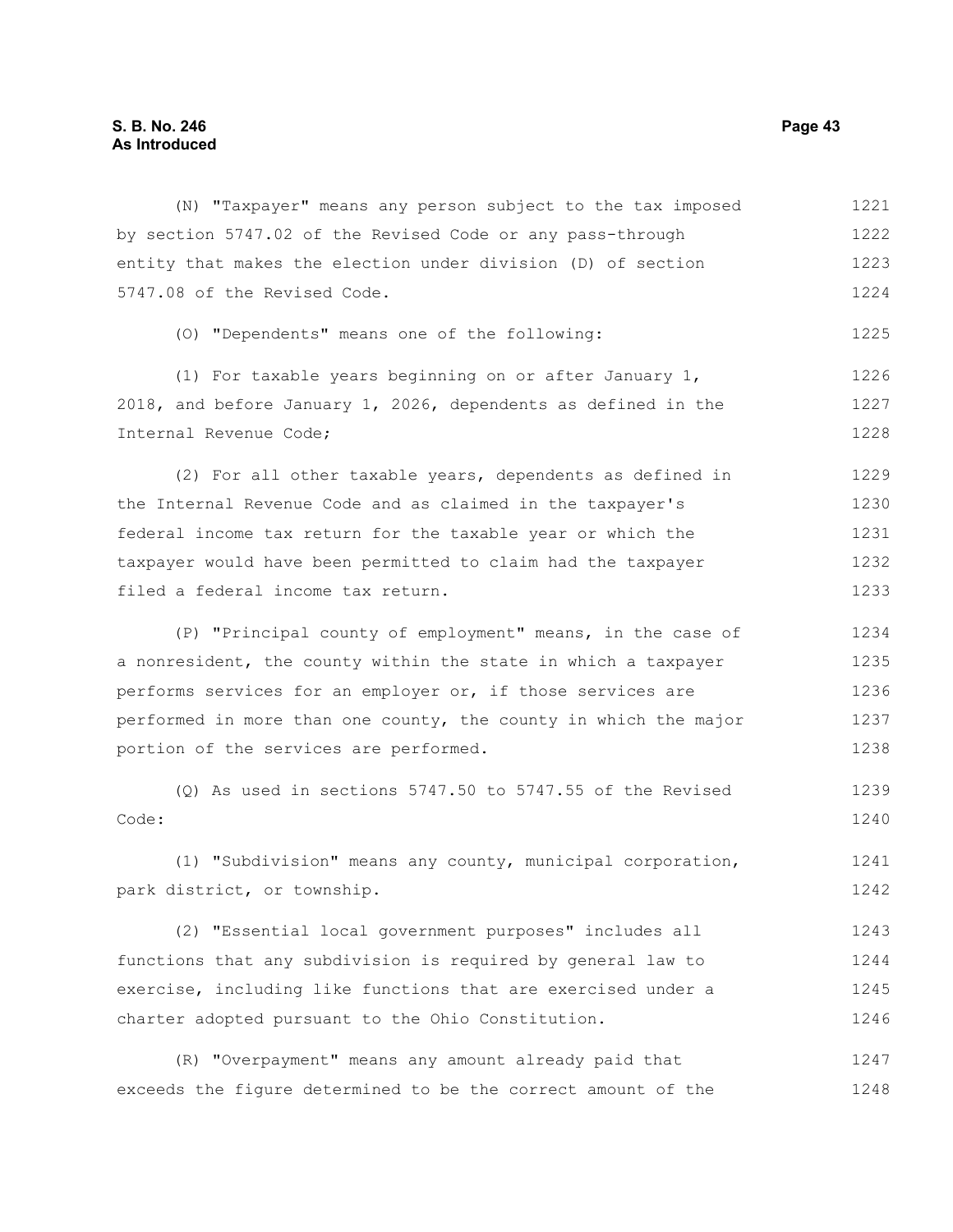#### tax.

| (S) "Taxable income" or "Ohio taxable income" applies only  | 1250 |
|-------------------------------------------------------------|------|
| to estates and trusts, and means federal taxable income, as | 1251 |
| defined and used in the Internal Revenue Code, adjusted as  | 1252 |
| follows:                                                    | 1253 |

(1) Add interest or dividends, net of ordinary, necessary, and reasonable expenses not deducted in computing federal taxable income, on obligations or securities of any state or of any political subdivision or authority of any state, other than this state and its subdivisions and authorities, but only to the extent that such net amount is not otherwise includible in Ohio taxable income and is described in either division (S)(1)(a) or (b) of this section: 1254 1255 1256 1257 1258 1259 1260 1261

(a) The net amount is not attributable to the S portion of an electing small business trust and has not been distributed to beneficiaries for the taxable year; 1262 1263 1264

(b) The net amount is attributable to the S portion of an electing small business trust for the taxable year. 1265 1266

(2) Add interest or dividends, net of ordinary, necessary, and reasonable expenses not deducted in computing federal taxable income, on obligations of any authority, commission, instrumentality, territory, or possession of the United States to the extent that the interest or dividends are exempt from federal income taxes but not from state income taxes, but only to the extent that such net amount is not otherwise includible in Ohio taxable income and is described in either division (S) (1)(a) or (b) of this section; 1267 1268 1269 1270 1271 1272 1273 1274 1275

(3) Add the amount of personal exemption allowed to the estate pursuant to section 642(b) of the Internal Revenue Code; 1276 1277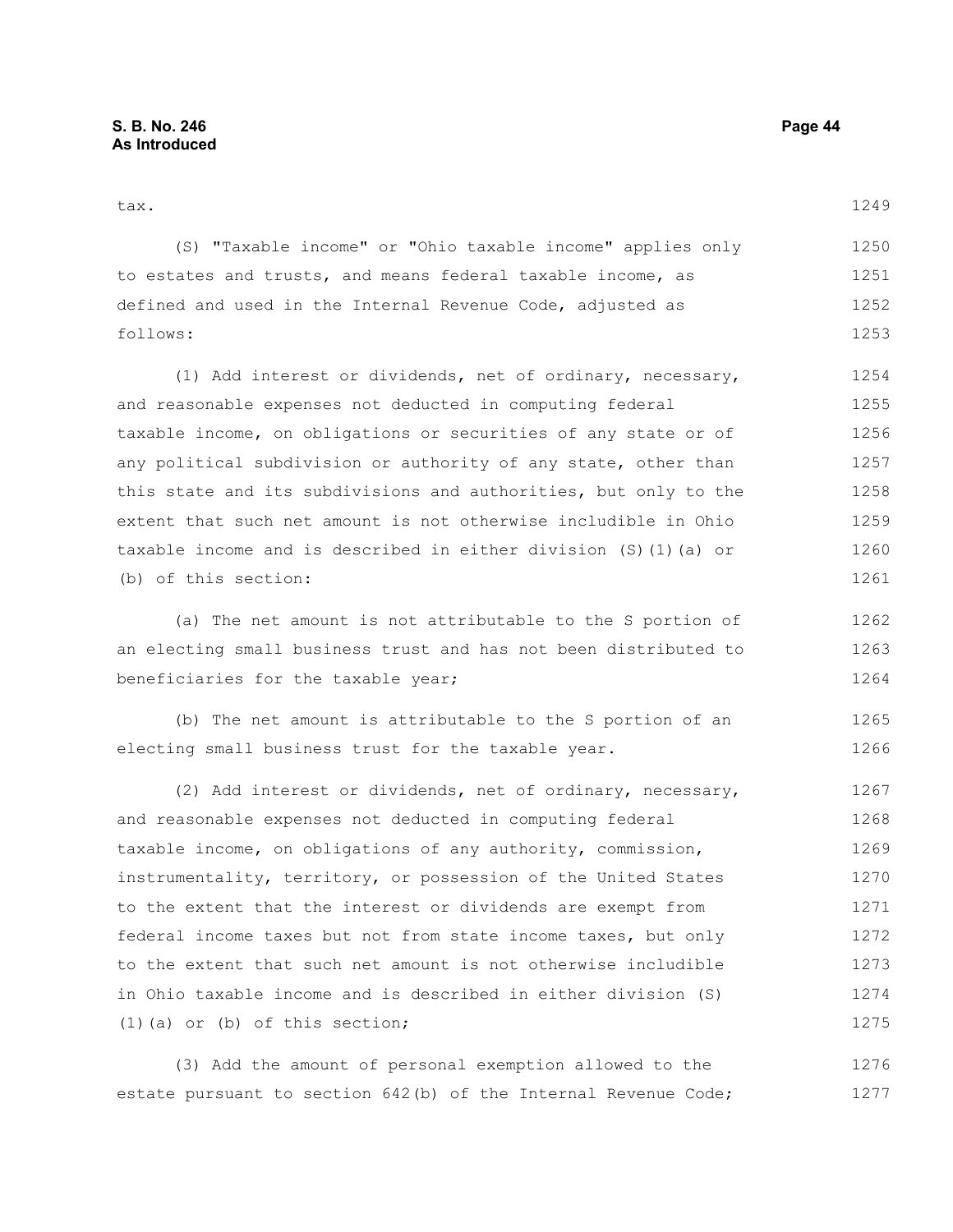# **S. B. No. 246 Page 45 As Introduced**

(4) Deduct interest or dividends, net of related expenses deducted in computing federal taxable income, on obligations of the United States and its territories and possessions or of any authority, commission, or instrumentality of the United States to the extent that the interest or dividends are exempt from state taxes under the laws of the United States, but only to the extent that such amount is included in federal taxable income and is described in either division (S)(1)(a) or (b) of this section; 1278 1279 1280 1281 1282 1283 1284 1285 1286

(5) Deduct the amount of wages and salaries, if any, not otherwise allowable as a deduction but that would have been allowable as a deduction in computing federal taxable income for the taxable year, had the work opportunity tax credit allowed under sections 38, 51, and 52 of the Internal Revenue Code not been in effect, but only to the extent such amount relates either to income included in federal taxable income for the taxable year or to income of the S portion of an electing small business trust for the taxable year; 1287 1288 1289 1290 1291 1292 1293 1294 1295

(6) Deduct any interest or interest equivalent, net of related expenses deducted in computing federal taxable income, on public obligations and purchase obligations, but only to the extent that such net amount relates either to income included in federal taxable income for the taxable year or to income of the S portion of an electing small business trust for the taxable year; 1296 1297 1298 1299 1300 1301 1302

(7) Add any loss or deduct any gain resulting from sale, exchange, or other disposition of public obligations to the extent that such loss has been deducted or such gain has been included in computing either federal taxable income or income of the S portion of an electing small business trust for the 1303 1304 1305 1306 1307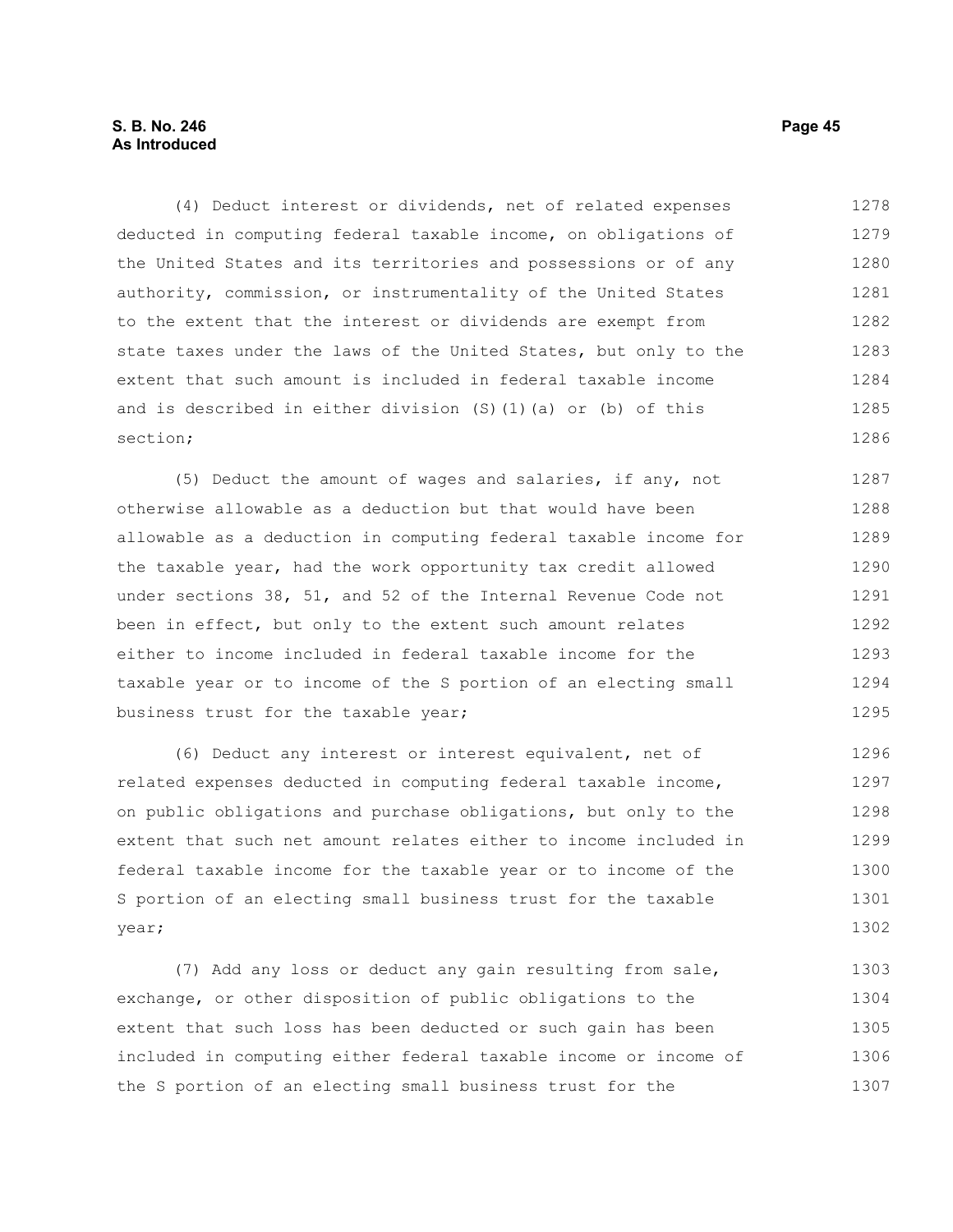(8) Except in the case of the final return of an estate, add any amount deducted by the taxpayer on both its Ohio estate tax return pursuant to section 5731.14 of the Revised Code, and on its federal income tax return in determining federal taxable income; 1309 1310 1311 1312 1313

(9)(a) Deduct any amount included in federal taxable income solely because the amount represents a reimbursement or refund of expenses that in a previous year the decedent had deducted as an itemized deduction pursuant to section 63 of the Internal Revenue Code and applicable treasury regulations. The deduction otherwise allowed under division (S)(9)(a) of this section shall be reduced to the extent the reimbursement is attributable to an amount the taxpayer or decedent deducted under this section in any taxable year. 1314 1315 1316 1317 1318 1319 1320 1321 1322

(b) Add any amount not otherwise included in Ohio taxable income for any taxable year to the extent that the amount is attributable to the recovery during the taxable year of any amount deducted or excluded in computing federal or Ohio taxable income in any taxable year, but only to the extent such amount has not been distributed to beneficiaries for the taxable year. 1323 1324 1325 1326 1327 1328

(10) Deduct any portion of the deduction described in section 1341(a)(2) of the Internal Revenue Code, for repaying previously reported income received under a claim of right, that meets both of the following requirements: 1329 1330 1331 1332

(a) It is allowable for repayment of an item that was included in the taxpayer's taxable income or the decedent's adjusted gross income for a prior taxable year and did not qualify for a credit under division (A) or (B) of section 1333 1334 1335 1336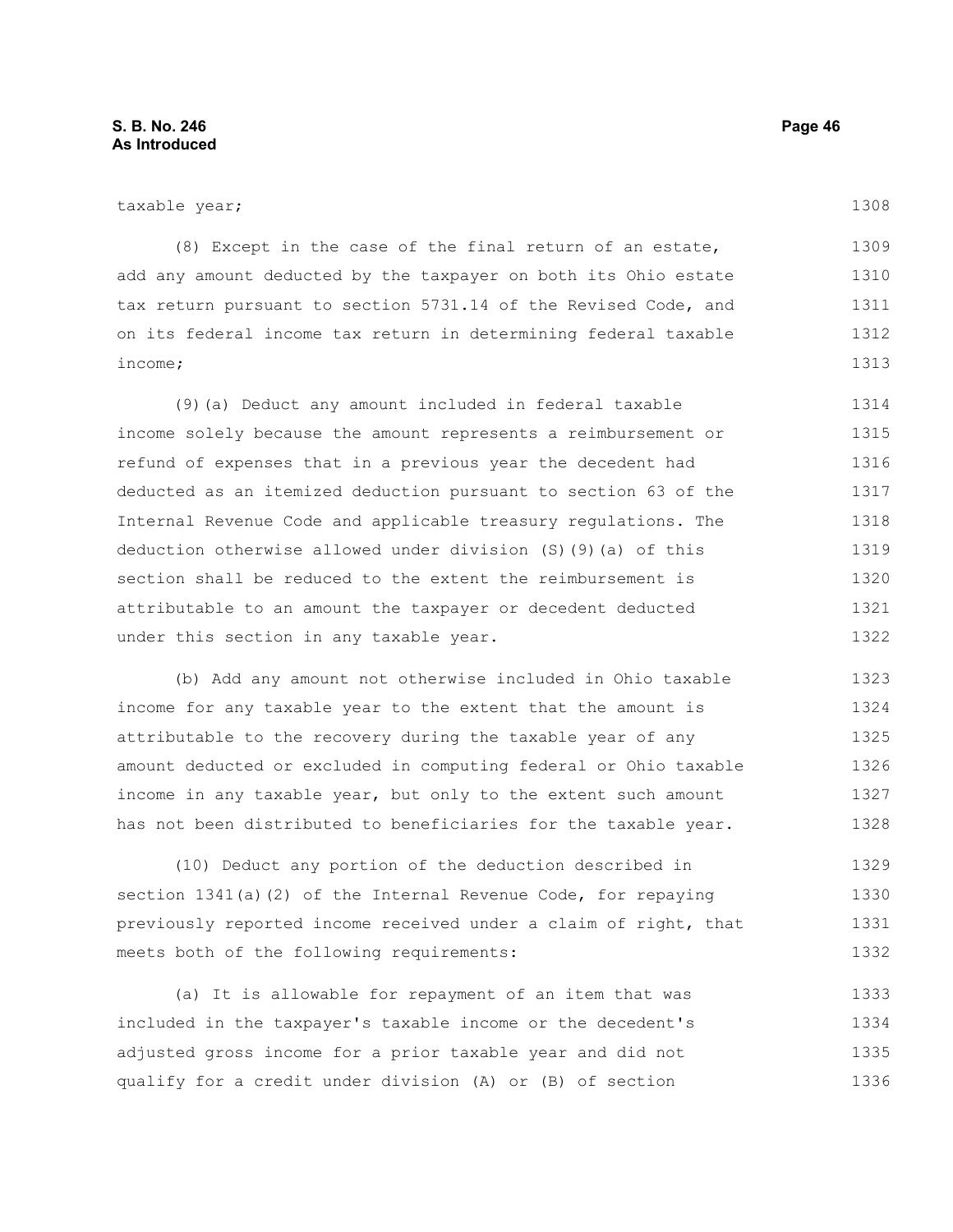|  |  |  | 5747.05 of the Revised Code for that year. |  |  |  |  |  |
|--|--|--|--------------------------------------------|--|--|--|--|--|
|--|--|--|--------------------------------------------|--|--|--|--|--|

(b) It does not otherwise reduce the taxpayer's taxable income or the decedent's adjusted gross income for the current or any other taxable year. 1338 1339 1340

(11) Add any amount claimed as a credit under section 5747.059 of the Revised Code to the extent that the amount satisfies either of the following: 1341 1342 1343

(a) The amount was deducted or excluded from the computation of the taxpayer's federal taxable income as required to be reported for the taxpayer's taxable year under the Internal Revenue Code; 1344 1345 1346 1347

(b) The amount resulted in a reduction in the taxpayer's federal taxable income as required to be reported for any of the taxpayer's taxable years under the Internal Revenue Code. 1348 1349 1350

(12) Deduct any amount, net of related expenses deducted in computing federal taxable income, that a trust is required to report as farm income on its federal income tax return, but only if the assets of the trust include at least ten acres of land satisfying the definition of "land devoted exclusively to agricultural use" under section 5713.30 of the Revised Code, regardless of whether the land is valued for tax purposes as such land under sections 5713.30 to 5713.38 of the Revised Code. If the trust is a pass-through entity investor, section 5747.231 of the Revised Code applies in ascertaining if the trust is eligible to claim the deduction provided by division (S)(12) of this section in connection with the pass-through entity's farm income. 1351 1352 1353 1354 1355 1356 1357 1358 1359 1360 1361 1362 1363

Except for farm income attributable to the S portion of an electing small business trust, the deduction provided by 1364 1365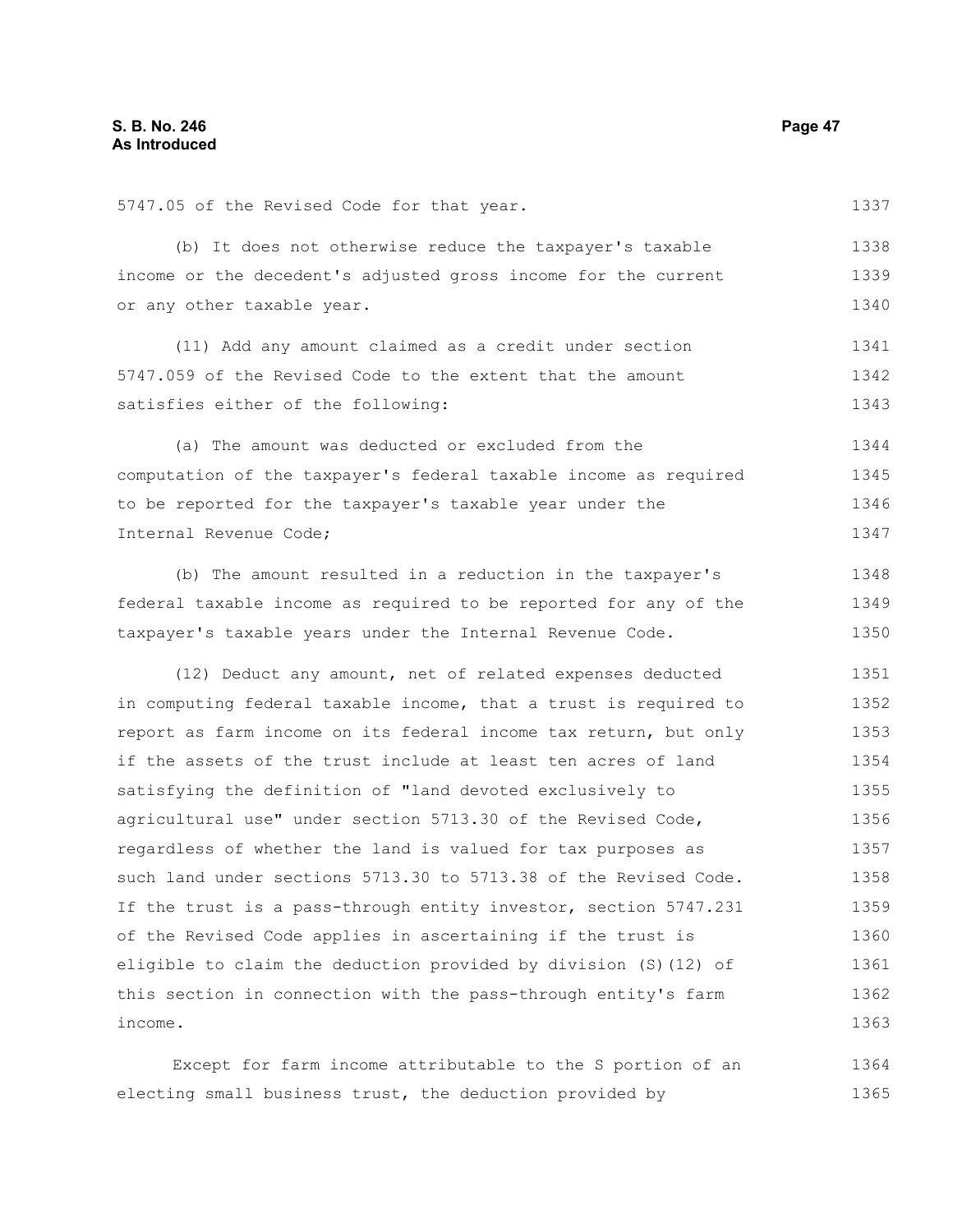division (S)(12) of this section is allowed only to the extent that the trust has not distributed such farm income. (13) Add the net amount of income described in section 641(c) of the Internal Revenue Code to the extent that amount is not included in federal taxable income. (14) Add or deduct the amount the taxpayer would be required to add or deduct under division (A)(17) or (18) of this section if the taxpayer's Ohio taxable income were computed in the same manner as an individual's Ohio adjusted gross income is computed under this section. (15) Add, to the extent not otherwise included in computing taxable income or Ohio taxable income for any taxable year, the taxpayer's proportionate share of the amount of the tax levied under section 5747.38 of the Revised Code and paid by an electing pass-through entity for the taxable year. (T) "School district income" and "school district income tax" have the same meanings as in section 5748.01 of the Revised Code. (U) As used in divisions (A)(7), (A)(8), (S)(6), and (S) (7) of this section, "public obligations," "purchase obligations," and "interest or interest equivalent" have the same meanings as in section 5709.76 of the Revised Code. (V) "Limited liability company" means any limited liability company formed under Chapter 1705. or 1706. of the 1366 1367 1368 1369 1370 1371 1372 1373 1374 1375 1376 1377 1378 1379 1380 1381 1382 1383 1384 1385 1386 1387 1388 1389

(W) "Pass-through entity investor" means any person who, during any portion of a taxable year of a pass-through entity, is a partner, member, shareholder, or equity investor in that pass-through entity. 1391 1392 1393 1394

Revised Code or under the laws of any other state.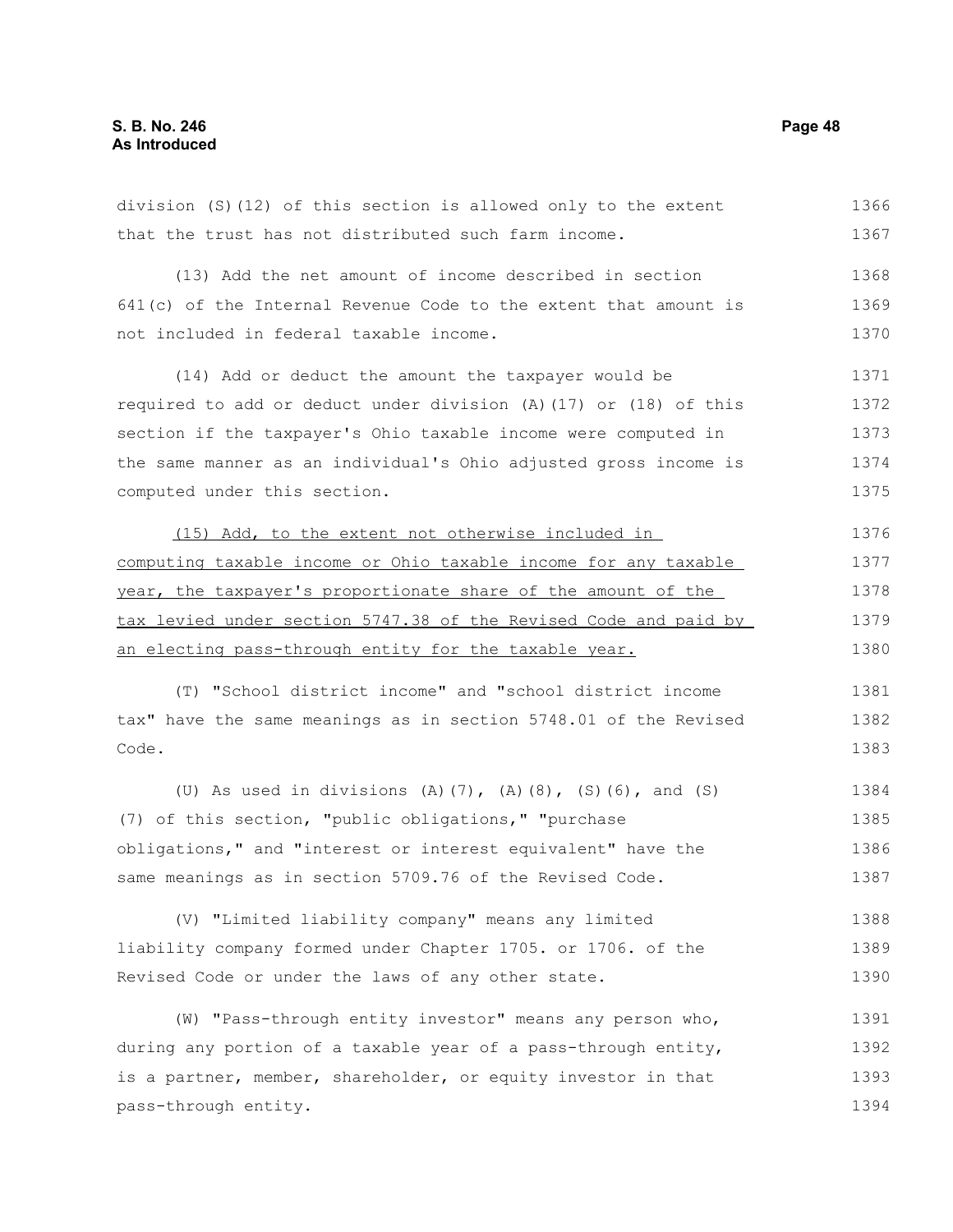(X) "Banking day" has the same meaning as in section 1304.01 of the Revised Code. (Y) "Month" means a calendar month. (Z) "Quarter" means the first three months, the second three months, the third three months, or the last three months of the taxpayer's taxable year. 1395 1396 1397 1398 1399 1400

(AA)(1) "Modified business income" means the business income included in a trust's Ohio taxable income after such taxable income is first reduced by the qualifying trust amount, if any. 1401 1402 1403 1404

(2) "Qualifying trust amount" of a trust means capital gains and losses from the sale, exchange, or other disposition of equity or ownership interests in, or debt obligations of, a qualifying investee to the extent included in the trust's Ohio taxable income, but only if the following requirements are satisfied: 1405 1406 1407 1408 1409 1410

(a) The book value of the qualifying investee's physical assets in this state and everywhere, as of the last day of the qualifying investee's fiscal or calendar year ending immediately prior to the date on which the trust recognizes the gain or loss, is available to the trust. 1411 1412 1413 1414 1415

(b) The requirements of section 5747.011 of the Revised Code are satisfied for the trust's taxable year in which the trust recognizes the gain or loss. 1416 1417 1418

Any gain or loss that is not a qualifying trust amount is modified business income, qualifying investment income, or modified nonbusiness income, as the case may be. 1419 1420 1421

(3) "Modified nonbusiness income" means a trust's Ohio 1422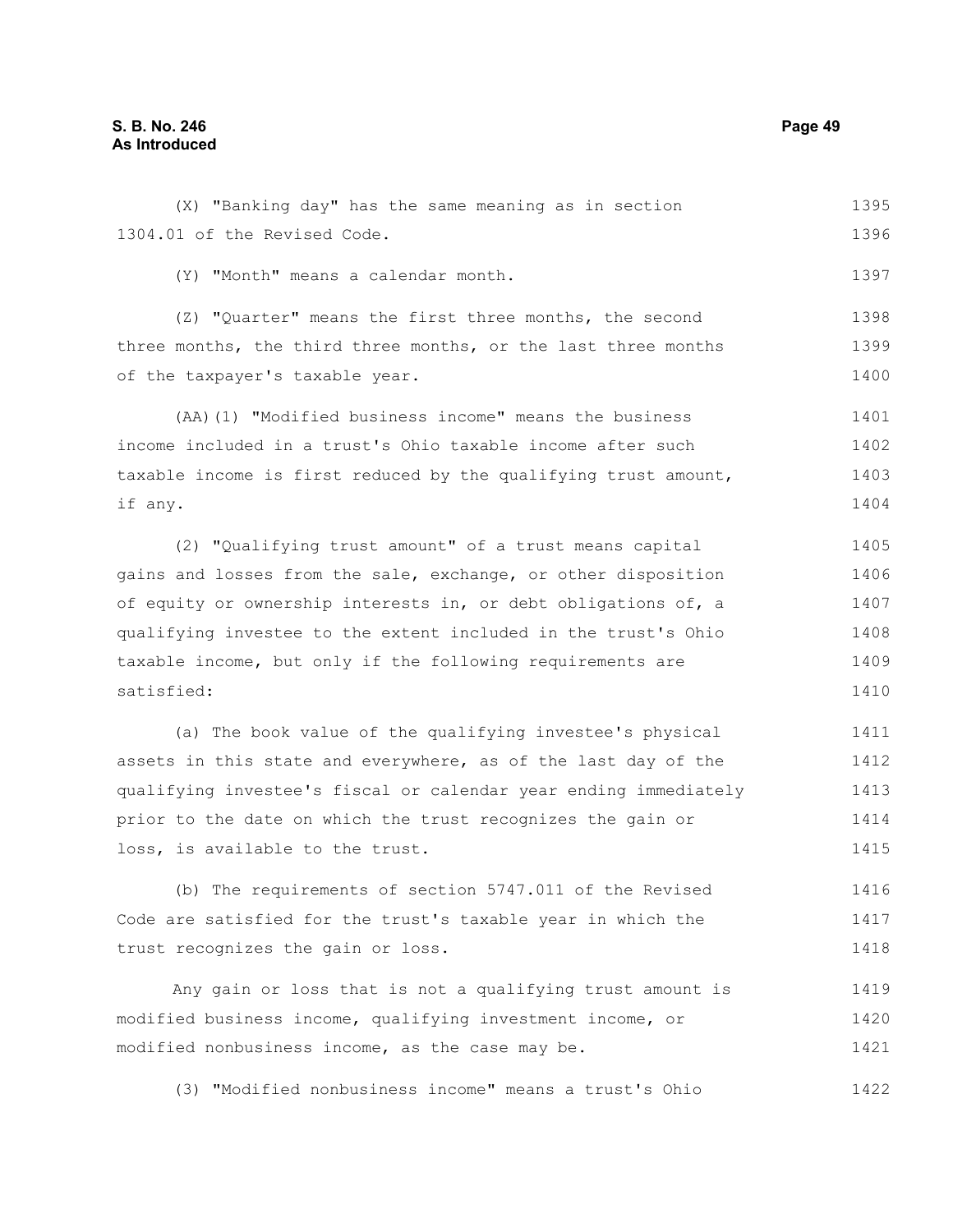### **S. B. No. 246 Page 50 As Introduced**

taxable income other than modified business income, other than the qualifying trust amount, and other than qualifying investment income, as defined in section 5747.012 of the Revised Code, to the extent such qualifying investment income is not otherwise part of modified business income. (4) "Modified Ohio taxable income" applies only to trusts, and means the sum of the amounts described in divisions (AA)(4) (a) to (c) of this section: (a) The fraction, calculated under section 5747.013, and applying section 5747.231 of the Revised Code, multiplied by the sum of the following amounts: (i) The trust's modified business income; (ii) The trust's qualifying investment income, as defined in section 5747.012 of the Revised Code, but only to the extent the qualifying investment income does not otherwise constitute modified business income and does not otherwise constitute a qualifying trust amount. (b) The qualifying trust amount multiplied by a fraction, the numerator of which is the sum of the book value of the qualifying investee's physical assets in this state on the last day of the qualifying investee's fiscal or calendar year ending immediately prior to the day on which the trust recognizes the qualifying trust amount, and the denominator of which is the sum of the book value of the qualifying investee's total physical assets everywhere on the last day of the qualifying investee's fiscal or calendar year ending immediately prior to the day on which the trust recognizes the qualifying trust amount. If, for 1423 1424 1425 1426 1427 1428 1429 1430 1431 1432 1433 1434 1435 1436 1437 1438 1439 1440 1441 1442 1443 1444 1445 1446 1447 1448 1449

a taxable year, the trust recognizes a qualifying trust amount with respect to more than one qualifying investee, the amount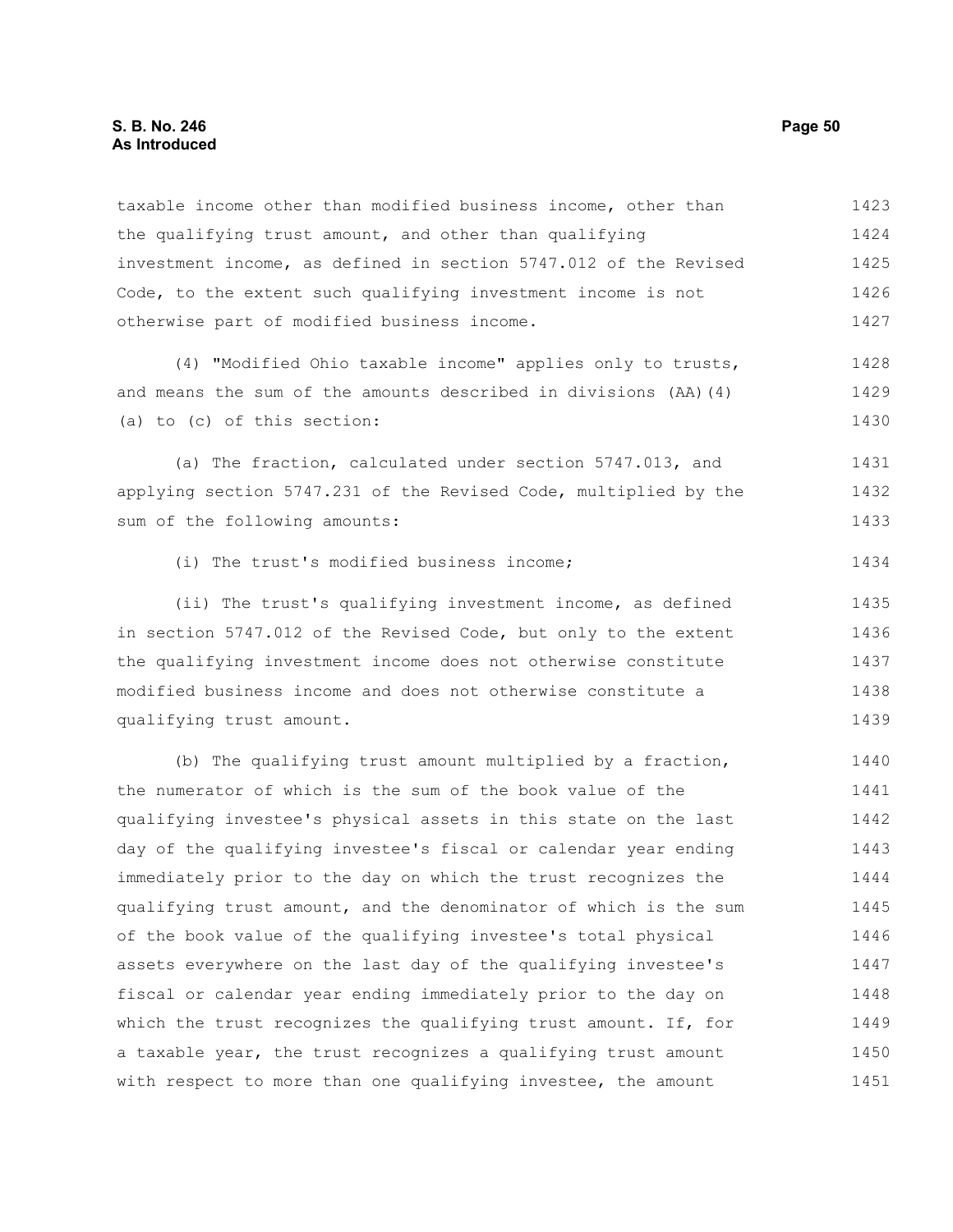described in division (AA)(4)(b) of this section shall equal the sum of the products so computed for each such qualifying investee. 1452 1453 1454

(c)(i) With respect to a trust or portion of a trust that is a resident as ascertained in accordance with division (I)(3) (d) of this section, its modified nonbusiness income. 1455 1456 1457

(ii) With respect to a trust or portion of a trust that is not a resident as ascertained in accordance with division (I)(3) (d) of this section, the amount of its modified nonbusiness income satisfying the descriptions in divisions (B)(2) to (5) of section 5747.20 of the Revised Code, except as otherwise provided in division (AA)(4)(c)(ii) of this section. With respect to a trust or portion of a trust that is not a resident as ascertained in accordance with division (I)(3)(d) of this section, the trust's portion of modified nonbusiness income recognized from the sale, exchange, or other disposition of a debt interest in or equity interest in a section 5747.212 entity, as defined in section 5747.212 of the Revised Code, without regard to division (A) of that section, shall not be allocated to this state in accordance with section 5747.20 of the Revised Code but shall be apportioned to this state in accordance with division (B) of section 5747.212 of the Revised Code without regard to division (A) of that section. 1458 1459 1460 1461 1462 1463 1464 1465 1466 1467 1468 1469 1470 1471 1472 1473 1474

If the allocation and apportionment of a trust's income under divisions (AA)(4)(a) and (c) of this section do not fairly represent the modified Ohio taxable income of the trust in this state, the alternative methods described in division (C) of section 5747.21 of the Revised Code may be applied in the manner and to the same extent provided in that section. 1475 1476 1477 1478 1479 1480

(5)(a) Except as set forth in division (AA)(5)(b) of this 1481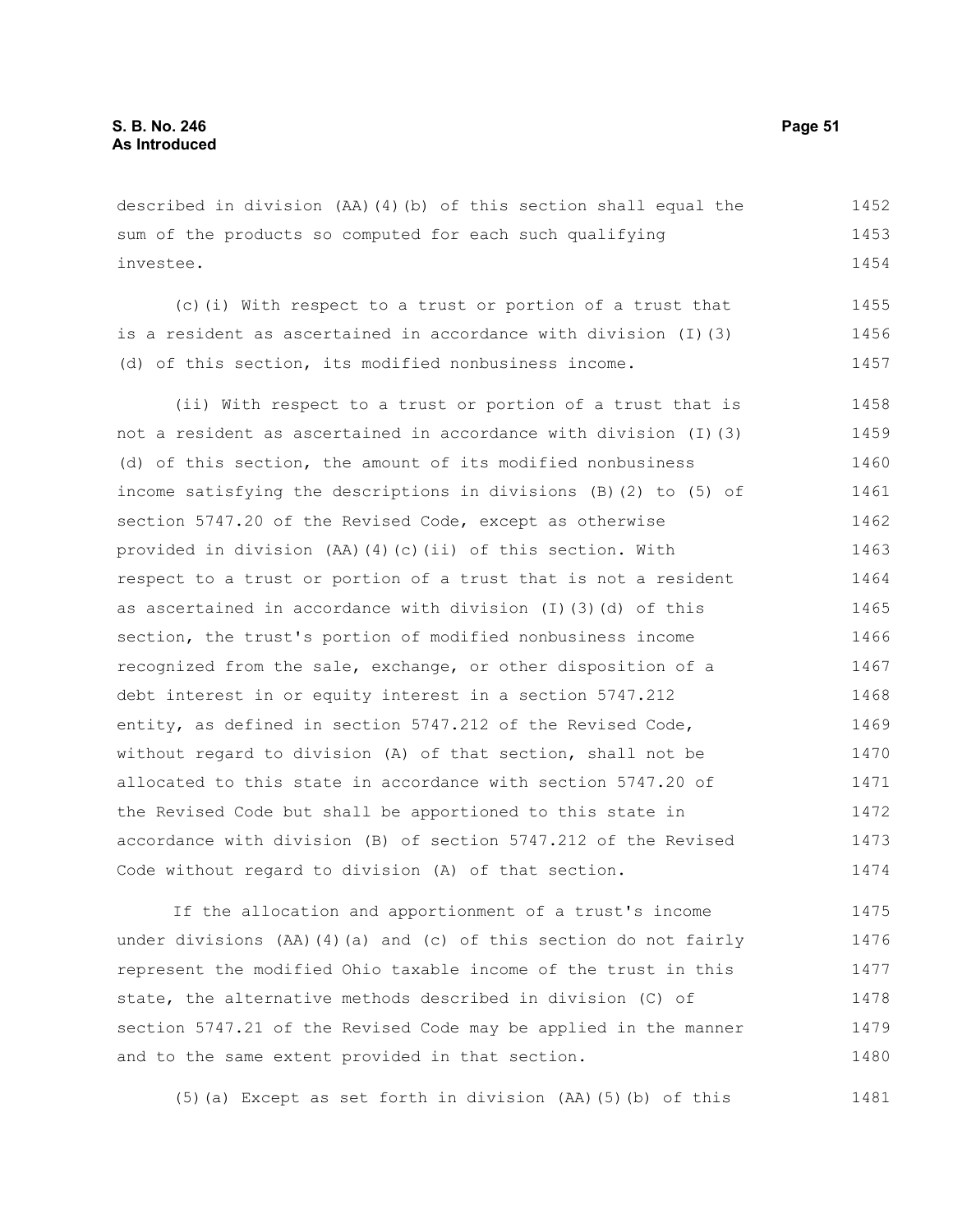## **S. B. No. 246 Page 52 As Introduced**

section, "qualifying investee" means a person in which a trust has an equity or ownership interest, or a person or unit of government the debt obligations of either of which are owned by a trust. For the purposes of division (AA)(2)(a) of this section and for the purpose of computing the fraction described in division (AA)(4)(b) of this section, all of the following apply: 1482 1483 1484 1485 1486 1487

(i) If the qualifying investee is a member of a qualifying controlled group on the last day of the qualifying investee's fiscal or calendar year ending immediately prior to the date on which the trust recognizes the gain or loss, then "qualifying investee" includes all persons in the qualifying controlled group on such last day. 1488 1489 1490 1491 1492 1493

(ii) If the qualifying investee, or if the qualifying investee and any members of the qualifying controlled group of which the qualifying investee is a member on the last day of the qualifying investee's fiscal or calendar year ending immediately prior to the date on which the trust recognizes the gain or loss, separately or cumulatively own, directly or indirectly, on the last day of the qualifying investee's fiscal or calendar year ending immediately prior to the date on which the trust recognizes the qualifying trust amount, more than fifty per cent of the equity of a pass-through entity, then the qualifying investee and the other members are deemed to own the proportionate share of the pass-through entity's physical assets which the pass-through entity directly or indirectly owns on the last day of the pass-through entity's calendar or fiscal year ending within or with the last day of the qualifying investee's fiscal or calendar year ending immediately prior to the date on which the trust recognizes the qualifying trust amount. 1494 1495 1496 1497 1498 1499 1500 1501 1502 1503 1504 1505 1506 1507 1508 1509 1510

(iii) For the purposes of division (AA)(5)(a)(iii) of this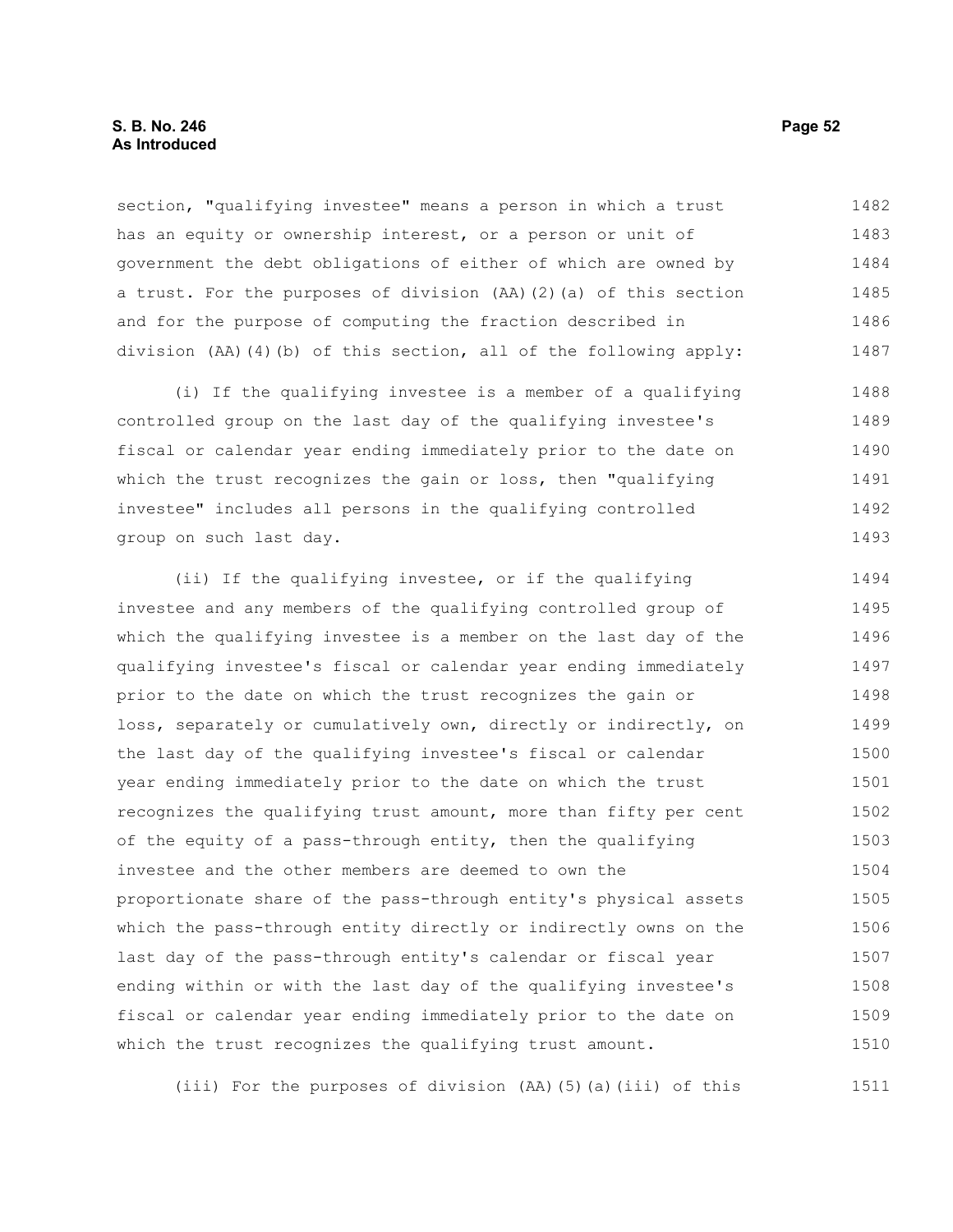section, "upper level pass-through entity" means a pass-through entity directly or indirectly owning any equity of another passthrough entity, and "lower level pass-through entity" means that other pass-through entity. 1512 1513 1514 1515

An upper level pass-through entity, whether or not it is also a qualifying investee, is deemed to own, on the last day of the upper level pass-through entity's calendar or fiscal year, the proportionate share of the lower level pass-through entity's physical assets that the lower level pass-through entity directly or indirectly owns on the last day of the lower level pass-through entity's calendar or fiscal year ending within or with the last day of the upper level pass-through entity's fiscal or calendar year. If the upper level pass-through entity directly and indirectly owns less than fifty per cent of the equity of the lower level pass-through entity on each day of the upper level pass-through entity's calendar or fiscal year in which or with which ends the calendar or fiscal year of the lower level pass-through entity and if, based upon clear and convincing evidence, complete information about the location and cost of the physical assets of the lower pass-through entity is not available to the upper level pass-through entity, then solely for purposes of ascertaining if a gain or loss constitutes a qualifying trust amount, the upper level passthrough entity shall be deemed as owning no equity of the lower level pass-through entity for each day during the upper level pass-through entity's calendar or fiscal year in which or with which ends the lower level pass-through entity's calendar or fiscal year. Nothing in division (AA)(5)(a)(iii) of this section shall be construed to provide for any deduction or exclusion in computing any trust's Ohio taxable income. 1516 1517 1518 1519 1520 1521 1522 1523 1524 1525 1526 1527 1528 1529 1530 1531 1532 1533 1534 1535 1536 1537 1538 1539 1540 1541

(b) With respect to a trust that is not a resident for the 1542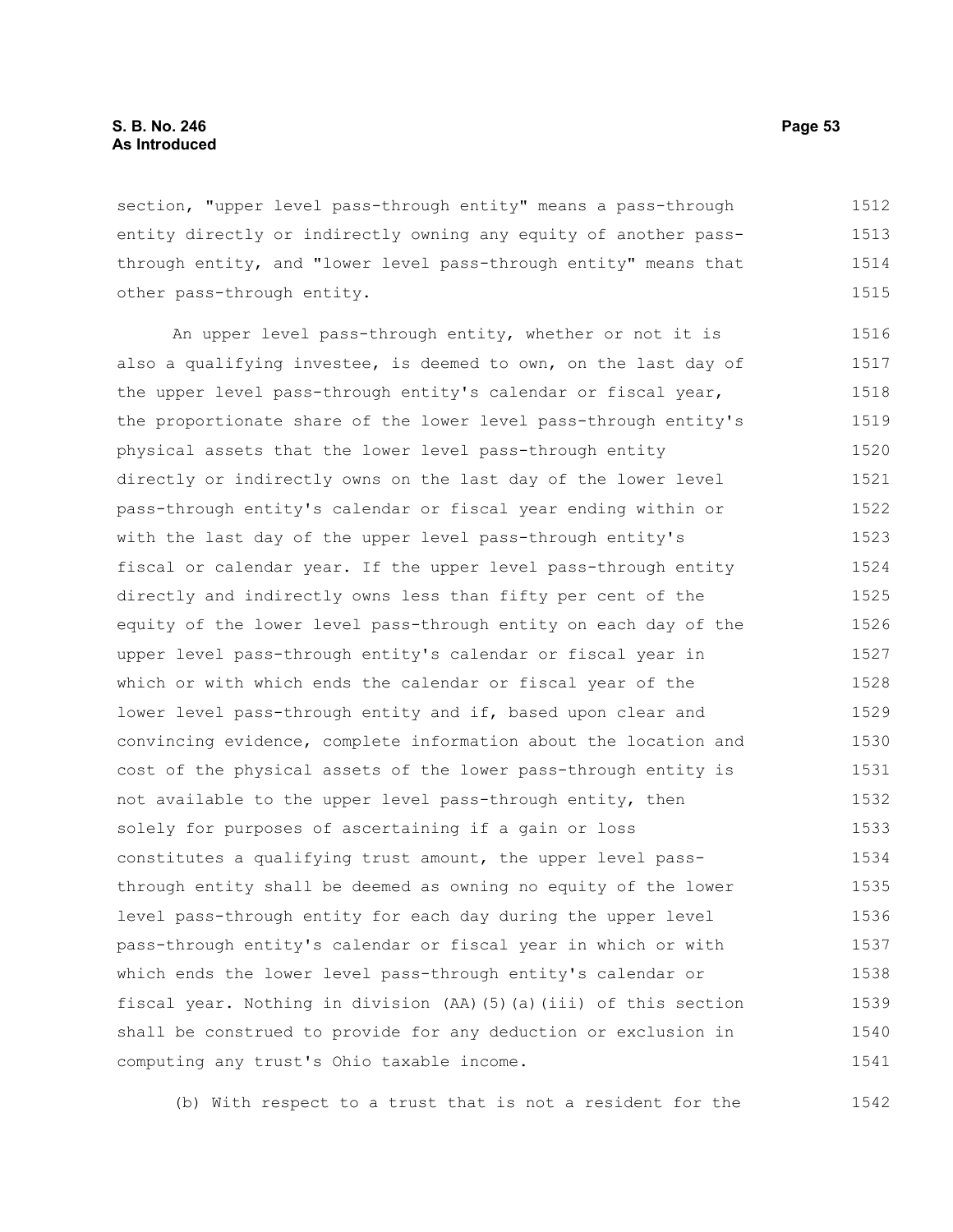taxable year and with respect to a part of a trust that is not a resident for the taxable year, "qualifying investee" for that taxable year does not include a C corporation if both of the following apply: 1543 1544 1545 1546

(i) During the taxable year the trust or part of the trust recognizes a gain or loss from the sale, exchange, or other disposition of equity or ownership interests in, or debt obligations of, the C corporation. 1547 1548 1549 1550

(ii) Such gain or loss constitutes nonbusiness income.

(6) "Available" means information is such that a person is able to learn of the information by the due date plus extensions, if any, for filing the return for the taxable year in which the trust recognizes the gain or loss. 1552 1553 1554 1555

(BB) "Qualifying controlled group" has the same meaning as in section 5733.04 of the Revised Code. 1556 1557

(CC) "Related member" has the same meaning as in section 5733.042 of the Revised Code. 1558 1559

(DD)(1) For the purposes of division (DD) of this section: 1560

(a) "Qualifying person" means any person other than a qualifying corporation. 1561 1562

(b) "Qualifying corporation" means any person classified for federal income tax purposes as an association taxable as a corporation, except either of the following: 1563 1564 1565

(i) A corporation that has made an election under subchapter S, chapter one, subtitle A, of the Internal Revenue Code for its taxable year ending within, or on the last day of, the investor's taxable year; 1566 1567 1568 1569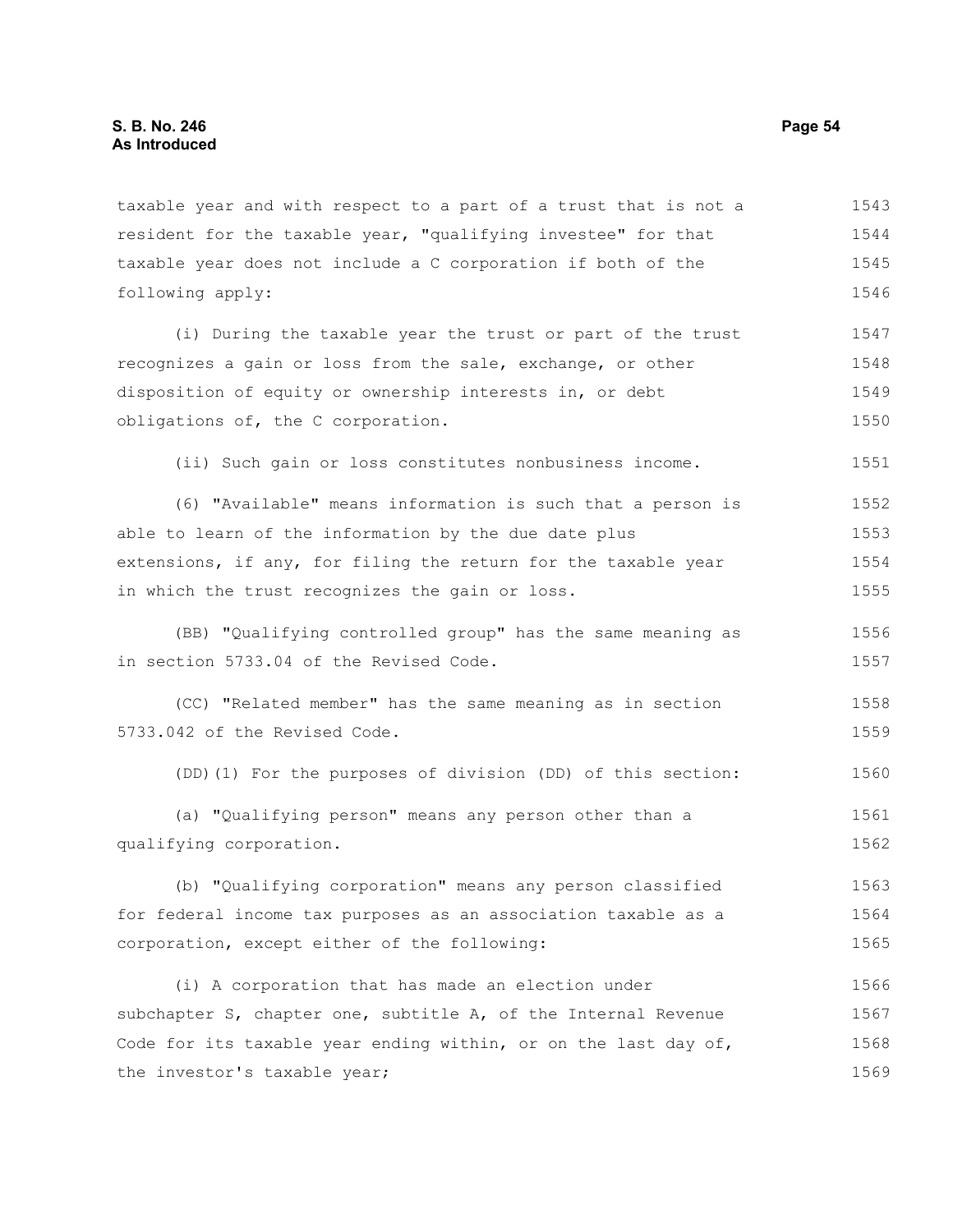(ii) A subsidiary that is wholly owned by any corporation that has made an election under subchapter S, chapter one, subtitle A of the Internal Revenue Code for its taxable year ending within, or on the last day of, the investor's taxable year. (2) For the purposes of this chapter, unless expressly stated otherwise, no qualifying person indirectly owns any asset directly or indirectly owned by any qualifying corporation. (EE) For purposes of this chapter and Chapter 5751. of the Revised Code: (1) "Trust" does not include a qualified pre-income tax trust. (2) A "qualified pre-income tax trust" is any pre-income tax trust that makes a qualifying pre-income tax trust election as described in division (EE)(3) of this section. (3) A "qualifying pre-income tax trust election" is an election by a pre-income tax trust to subject to the tax imposed by section 5751.02 of the Revised Code the pre-income tax trust and all pass-through entities of which the trust owns or controls, directly, indirectly, or constructively through related interests, five per cent or more of the ownership or equity interests. The trustee shall notify the tax commissioner in writing of the election on or before April 15, 2006. The election, if timely made, shall be effective on and after January 1, 2006, and shall apply for all tax periods and tax years until revoked by the trustee of the trust. (4) A "pre-income tax trust" is a trust that satisfies all 1570 1571 1572 1573 1574 1575 1576 1577 1578 1579 1580 1581 1582 1583 1584 1585 1586 1587 1588 1589 1590 1591 1592 1593 1594 1595 1596

of the following requirements: 1597

(a) The document or instrument creating the trust was 1598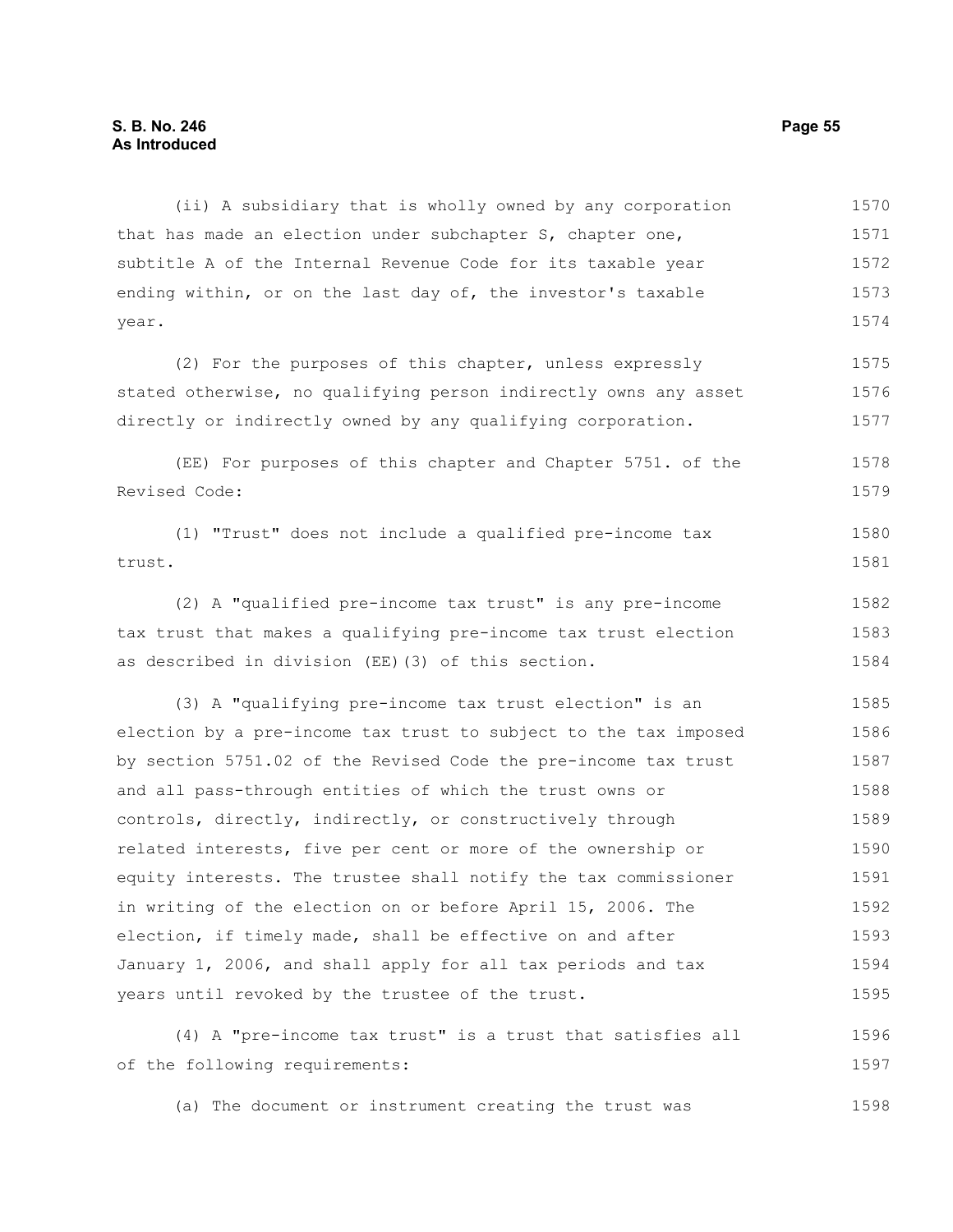executed by the grantor before January 1, 1972; (b) The trust became irrevocable upon the creation of the trust; and (c) The grantor was domiciled in this state at the time the trust was created. (FF) "Uniformed services" has the same meaning as in 10 U.S.C. 101. (GG) "Taxable business income" means the amount by which an individual's business income that is included in federal adjusted gross income exceeds the amount of business income the individual is authorized to deduct under division (A)(28) of this section for the taxable year. (HH) "Employer" does not include a franchisor with respect to the franchisor's relationship with a franchisee or an employee of a franchisee, unless the franchisor agrees to assume that role in writing or a court of competent jurisdiction determines that the franchisor exercises a type or degree of control over the franchisee or the franchisee's employees that is not customarily exercised by a franchisor for the purpose of protecting the franchisor's trademark, brand, or both. For purposes of this division, "franchisor" and "franchisee" have the same meanings as in 16 C.F.R. 436.1. (II) "Modified adjusted gross income" means Ohio adjusted gross income plus any amount deducted under divisions (A)(28) and (34) of this section for the taxable year. 1599 1600 1601 1602 1603 1604 1605 1606 1607 1608 1609 1610 1611 1612 1613 1614 1615 1616 1617 1618 1619 1620 1621 1622 1623

(JJ) "Qualifying Ohio educator" means an individual who, for a taxable year, qualifies as an eligible educator, as that term is defined in section 62 of the Internal Revenue Code, and who holds a certificate, license, or permit described in Chapter 1624 1625 1626 1627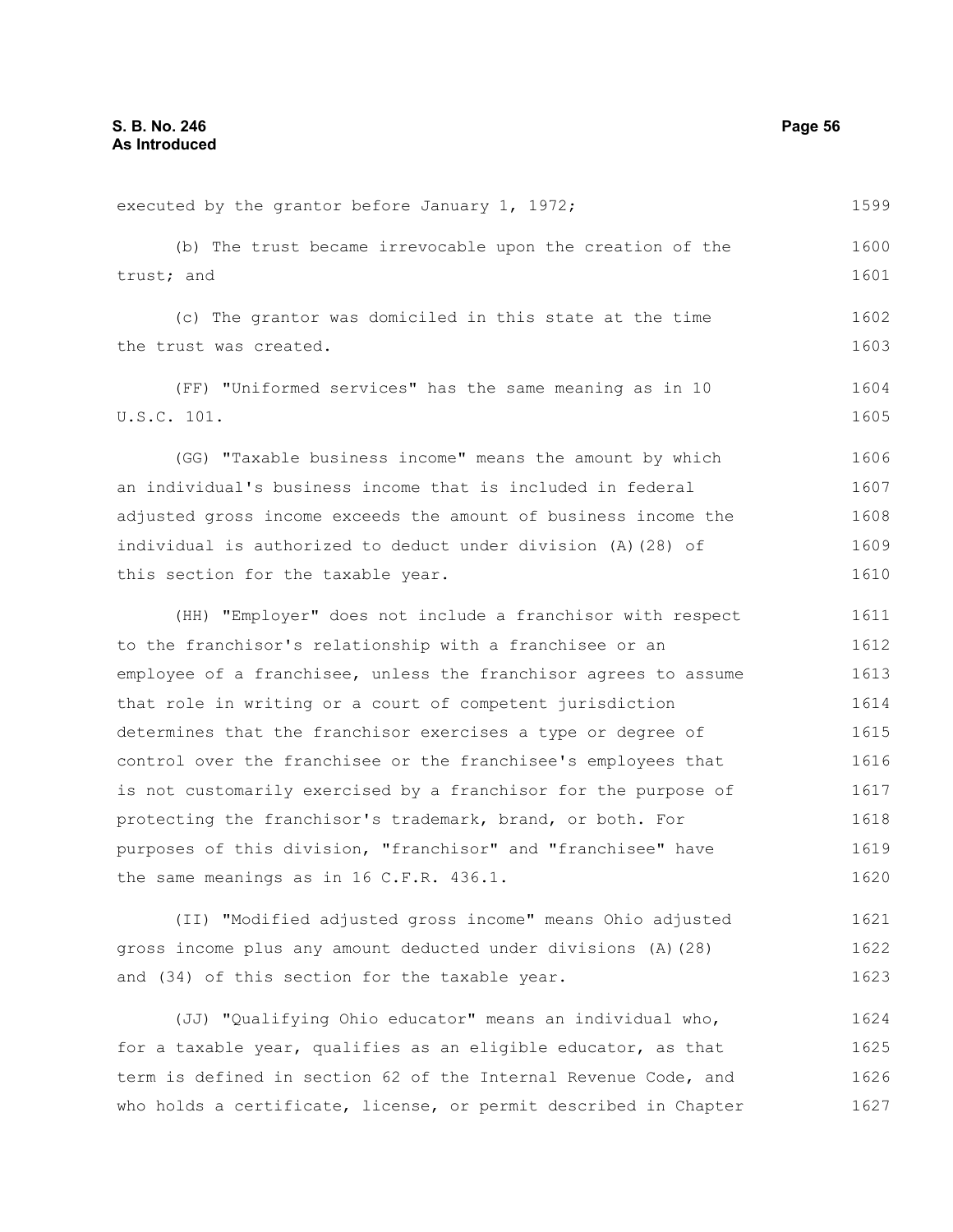3319. or section 3301.071 of the Revised Code.

**Sec. 5747.03.** (A)(1) All money collected under this chapter arising from the taxes imposed by section  $5747.02-\text{er}$ , 5747.38, or 5747.41 of the Revised Code shall be credited to the general revenue fund and distributed pursuant to division (F) of section 321.24 and section 323.156 of the Revised Code: to make subsidy payments to institutions of higher education from appropriations to the department of higher education; to support expenditures for programs and services for the mentally ill, persons with developmental disabilities, and the elderly; for primary and secondary education; for medical assistance; and for any other purposes authorized by law, subject to the limitation that at least fifty per cent of the income tax collected by the state from the tax imposed by section 5747.02 of the Revised Code shall be returned pursuant to Section 9 of Article XII, Ohio Constitution. 1629 1630 1631 1632 1633 1634 1635 1636 1637 1638 1639 1640 1641 1642 1643

(2) To ensure that such constitutional requirement is satisfied the tax commissioner shall, on or before the thirtieth day of June of each year, from the best information available to the tax commissioner, determine and certify for each county to the director of budget and management the amount of taxes collected under this chapter from the tax imposed under section 5747.02 of the Revised Code during the preceding calendar year that are required to be returned to the county by Section 9 of Article XII, Ohio Constitution. The director shall provide for payment from the general revenue fund to the county in the amount, if any, that the sum of the amount so certified for that county exceeds the sum of the following: 1644 1645 1646 1647 1648 1649 1650 1651 1652 1653 1654 1655

(a) The sum of the payments from the general revenue fund for the preceding calendar year credited to the county's 1656 1657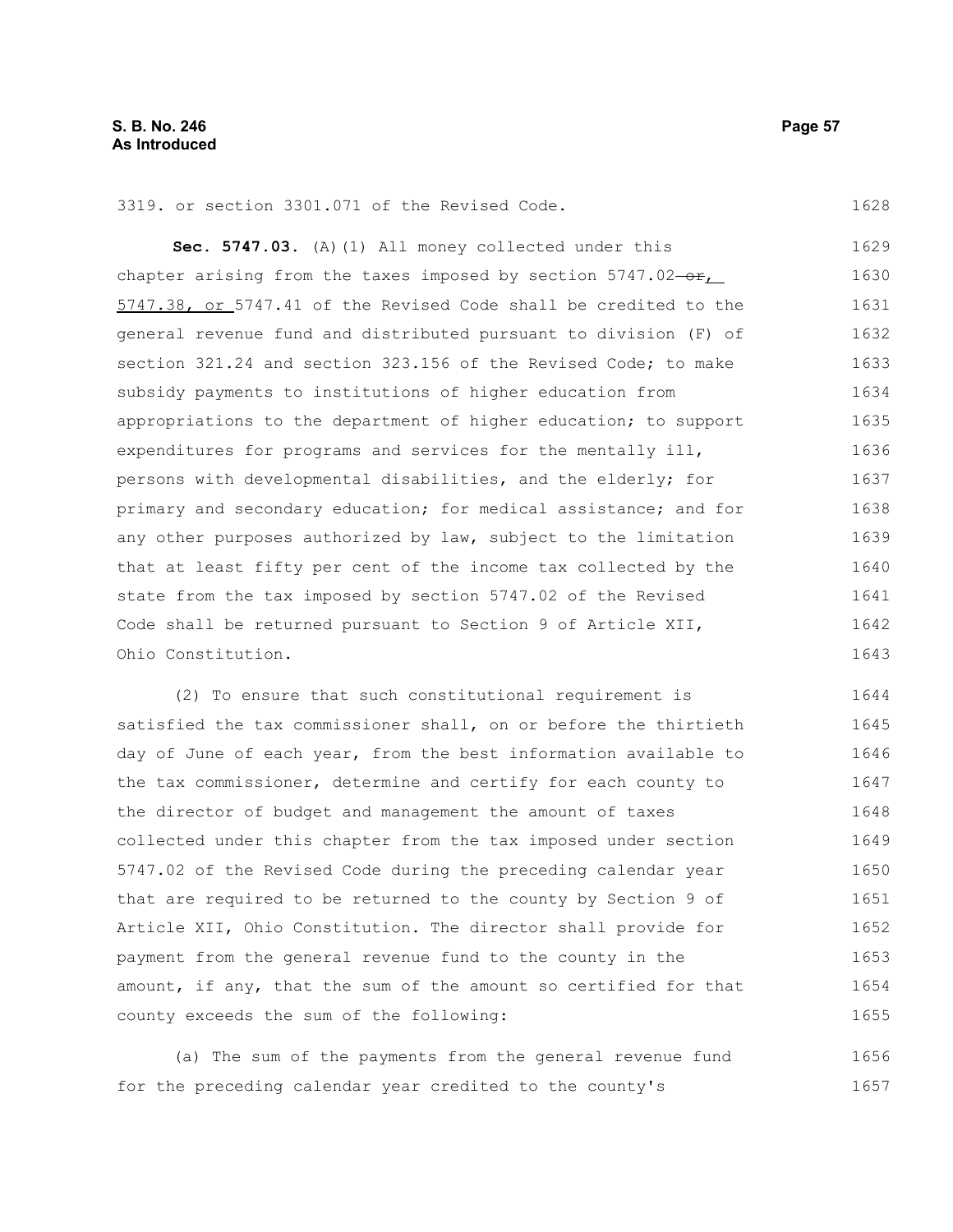undivided income tax fund pursuant to division (F) of section 321.24 and section 323.156 of the Revised Code or made directly from the general revenue fund to political subdivisions located in the county; 1658 1659 1660 1661

(b) The sum of the amounts from the general revenue fund distributed in the county during the preceding calendar year for subsidy payments to institutions of higher education from appropriations to the department of higher education; for programs and services for mentally ill persons, persons with developmental disabilities, and elderly persons; for primary and secondary education; and for medical assistance. 1662 1663 1664 1665 1666 1667 1668

(c) In the case of payments made by the director under this division in 2007, the total amount distributed to the county during the preceding calendar year from the local government fund and the local government revenue assistance fund, and, in the case of payments made by the director under this division in subsequent calendar years, the amount distributed to the county from the local government fund; 1669 1670 1671 1672 1673 1674 1675

(d) In the case of payments made by the director under this division, the total amount distributed to the county during the preceding calendar year from the public library fund. 1676 1677 1678

Payments under this division shall be credited to the county's undivided income tax fund, except that, notwithstanding section 5705.14 of the Revised Code, such payments may be transferred by the board of county commissioners to the county general fund by resolution adopted with the affirmative vote of two-thirds of the members thereof. 1679 1680 1681 1682 1683 1684

(B) All payments received in each month from taxes imposed under Chapter 5748. of the Revised Code and any penalties or 1685 1686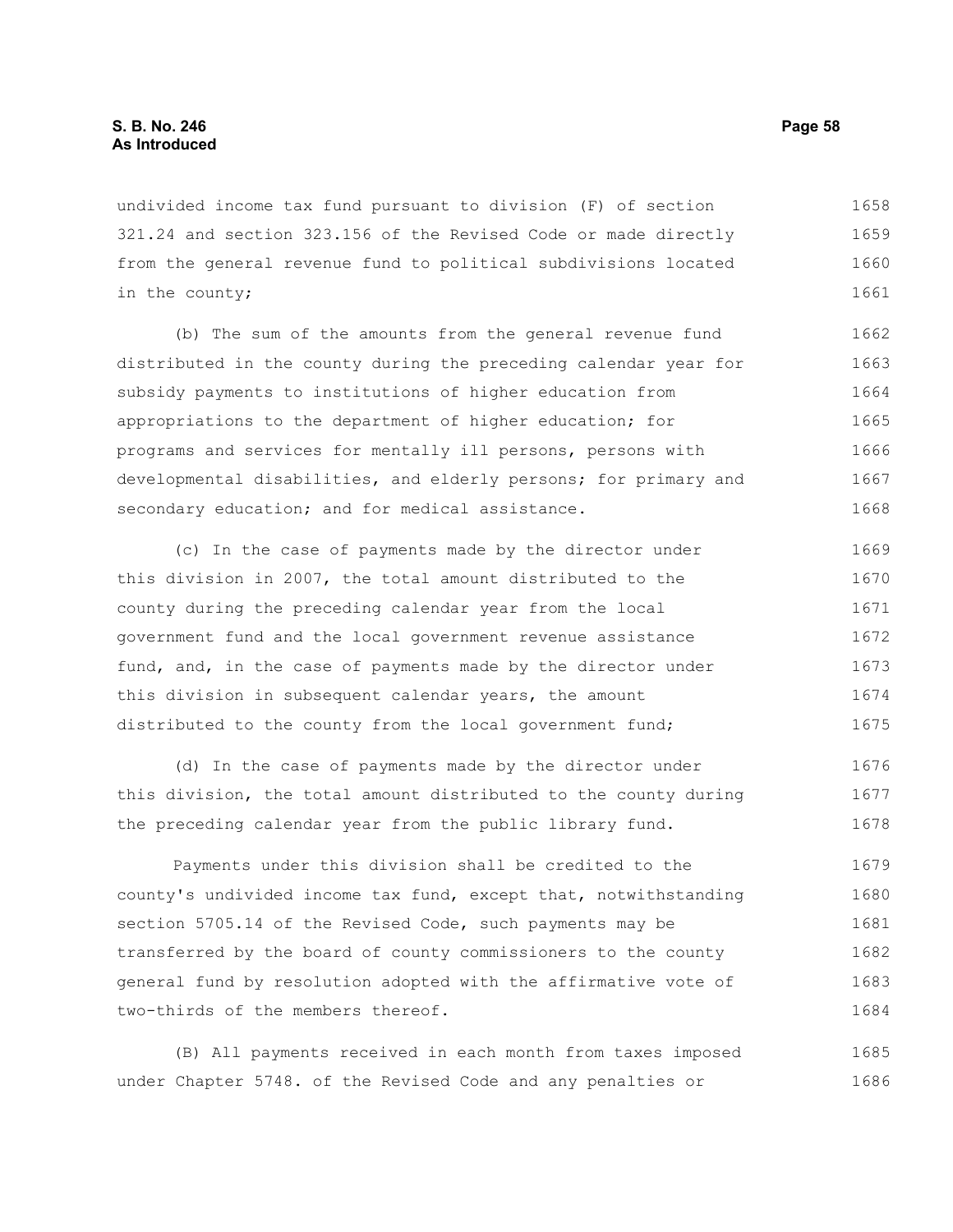interest thereon shall be paid into the school district income tax fund, which is hereby created in the state treasury, except that an amount equal to the following portion of such payments shall be paid into the general school district income tax administrative fund, which is hereby created in the state treasury: 1687 1688 1689 1690 1691 1692

(1) One and three-quarters of one per cent of those received in fiscal year 1996; 1693 1694

(2) One and one-half per cent of those received in fiscal year 1997 and thereafter. 1695 1696

Money in the school district income tax administrative fund shall be used by the tax commissioner to defray costs incurred in administering the school district's income tax, including the cost of providing employers with information regarding the rate of tax imposed by any school district. Any moneys remaining in the fund after such use shall be deposited in the school district income tax fund. 1697 1698 1699 1700 1701 1702 1703

```
All interest earned on moneys in the school district
income tax fund shall be credited to the fund. 
                                                                            1704
                                                                            1705
```
(C)(1)(a) Within thirty days of the end of each calendar quarter ending on the last day of March, June, September, and December, the director of budget and management shall make a payment from the school district income tax fund to each school district for which school district income tax revenue was received during that quarter. The amount of the payment shall equal the balance in the school district's account at the end of that quarter. 1706 1707 1708 1709 1710 1711 1712 1713

(b) After a school district ceases to levy an income tax, the director of budget and management shall adjust the payments 1714 1715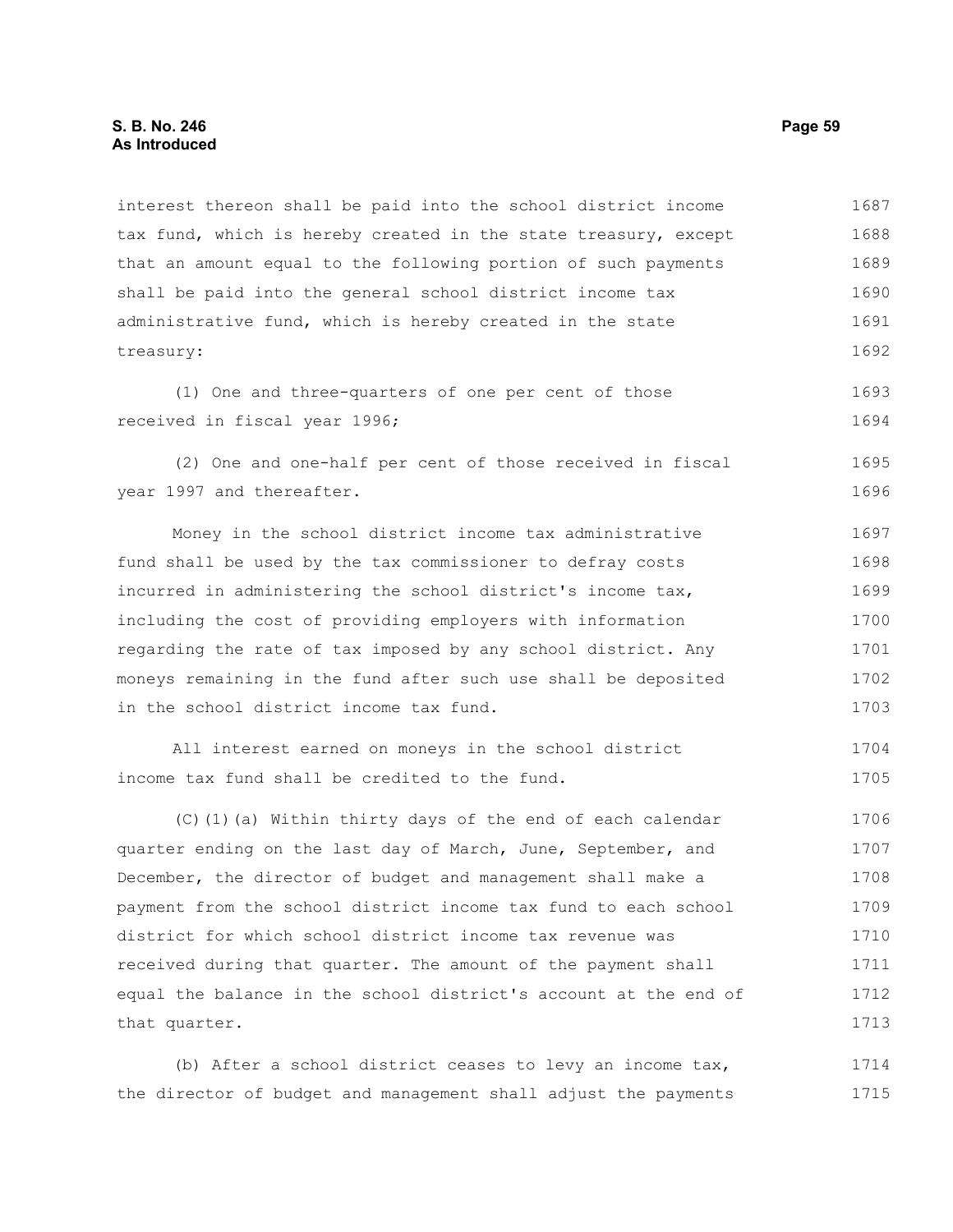under division (C)(1)(a) of this section to retain sufficient money in the school district's account to pay refunds. For the calendar quarters ending on the last day of March and December of the calendar year following the last calendar year the tax is levied, the director shall make the payments in the amount required under division (C)(1)(a) of this section. For the calendar quarter ending on the last day of June of the calendar year following the last calendar year the tax is levied, the director shall make a payment equal to nine-tenths of the balance in the account at the end of that quarter. For the calendar quarter ending on the last day of September of the calendar year following the last calendar year the tax is levied, the director shall make no payment. For the second and succeeding calendar years following the last calendar year the tax is levied, the director shall make one payment each year, within thirty days of the last day of June, in an amount equal to the balance in the district's account on the last day of June. 1716 1717 1718 1719 1720 1721 1722 1723 1724 1725 1726 1727 1728 1729 1730 1731 1732 1733

(2) Moneys paid to a school district under this division shall be deposited in its school district income tax fund. All interest earned on moneys in the school district income tax fund shall be apportioned by the tax commissioner pro rata among the school districts in the proportions and at the times the districts are entitled to receive payments under this division. 1734 1735 1736 1737 1738 1739

**Sec. 5747.08.** An annual return with respect to the tax imposed by section 5747.02 of the Revised Code and each tax imposed under Chapter 5748. of the Revised Code shall be made by every taxpayer for any taxable year for which the taxpayer is liable for the tax imposed by that section or under that chapter, unless the total credits allowed under division (E) of section 5747.05 and divisions (F) and (G) of section 5747.055 of 1740 1741 1742 1743 1744 1745 1746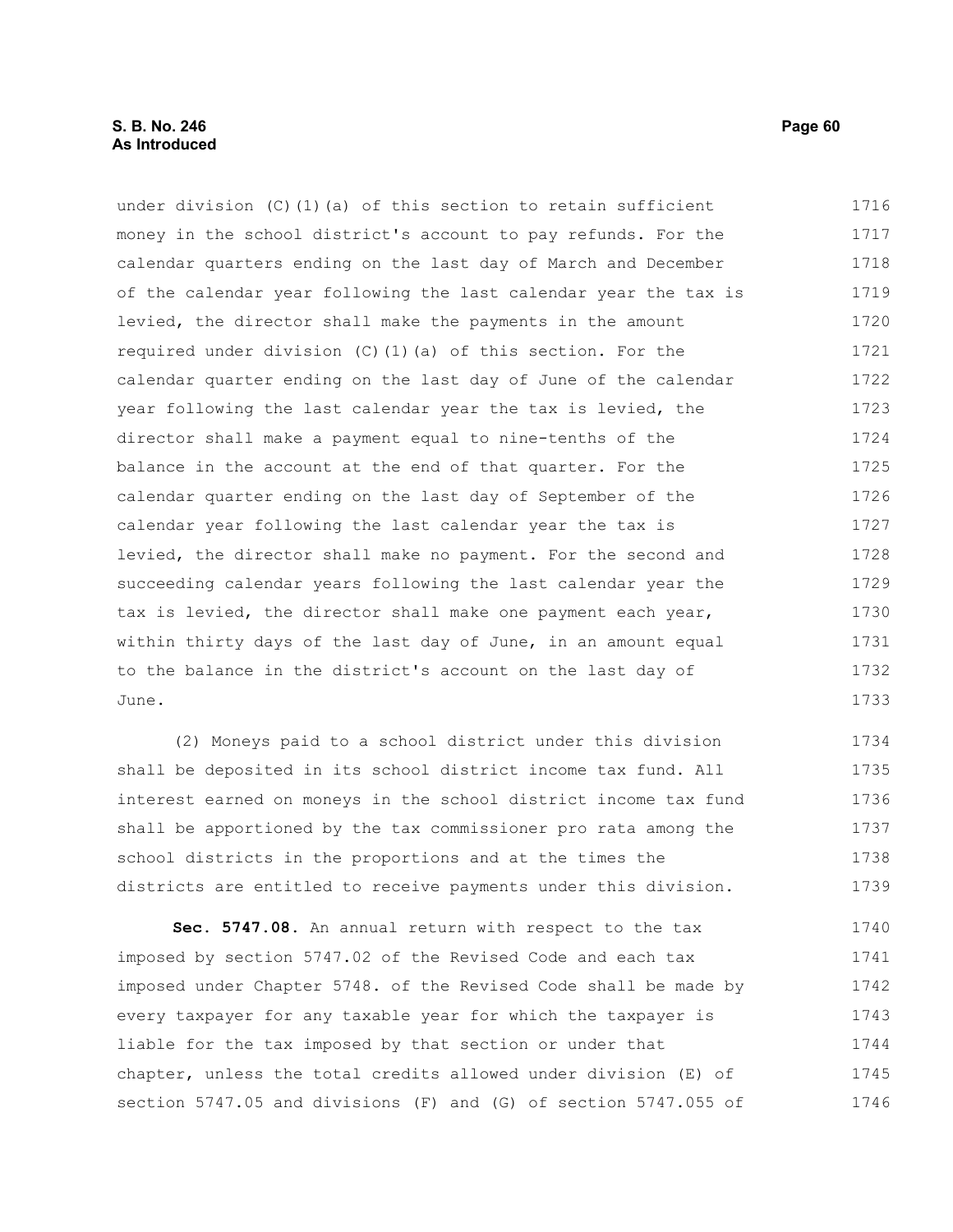# **S. B. No. 246 Page 61 As Introduced**

the Revised Code for the year are equal to or exceed the tax imposed by section 5747.02 of the Revised Code, in which case no return shall be required unless the taxpayer is liable for a tax imposed pursuant to Chapter 5748. of the Revised Code. 1747 1748 1749 1750

(A) If an individual is deceased, any return or notice required of that individual under this chapter shall be made and filed by that decedent's executor, administrator, or other person charged with the property of that decedent. 1751 1752 1753 1754

(B) If an individual is unable to make a return or notice required by this chapter, the return or notice required of that individual shall be made and filed by the individual's duly authorized agent, guardian, conservator, fiduciary, or other person charged with the care of the person or property of that individual. 1755 1756 1757 1758 1759 1760

(C) Returns or notices required of an estate or a trust shall be made and filed by the fiduciary of the estate or trust. 1761 1762

(D)(1)(a) Except as otherwise provided in division (D)(1) (b) of this section, any pass-through entity may file a single return on behalf of one or more of the entity's investors other than an investor that is a person subject to the tax imposed under section 5733.06 of the Revised Code. The single return shall set forth the name, address, and social security number or other identifying number of each of those pass-through entity investors and shall indicate the distributive share of each of those pass-through entity investor's income taxable in this state in accordance with sections 5747.20 to 5747.231 of the Revised Code. Such pass-through entity investors for whom the pass-through entity elects to file a single return are not entitled to the exemption or credit provided for by sections 5747.02 and 5747.022 of the Revised Code; shall calculate the 1763 1764 1765 1766 1767 1768 1769 1770 1771 1772 1773 1774 1775 1776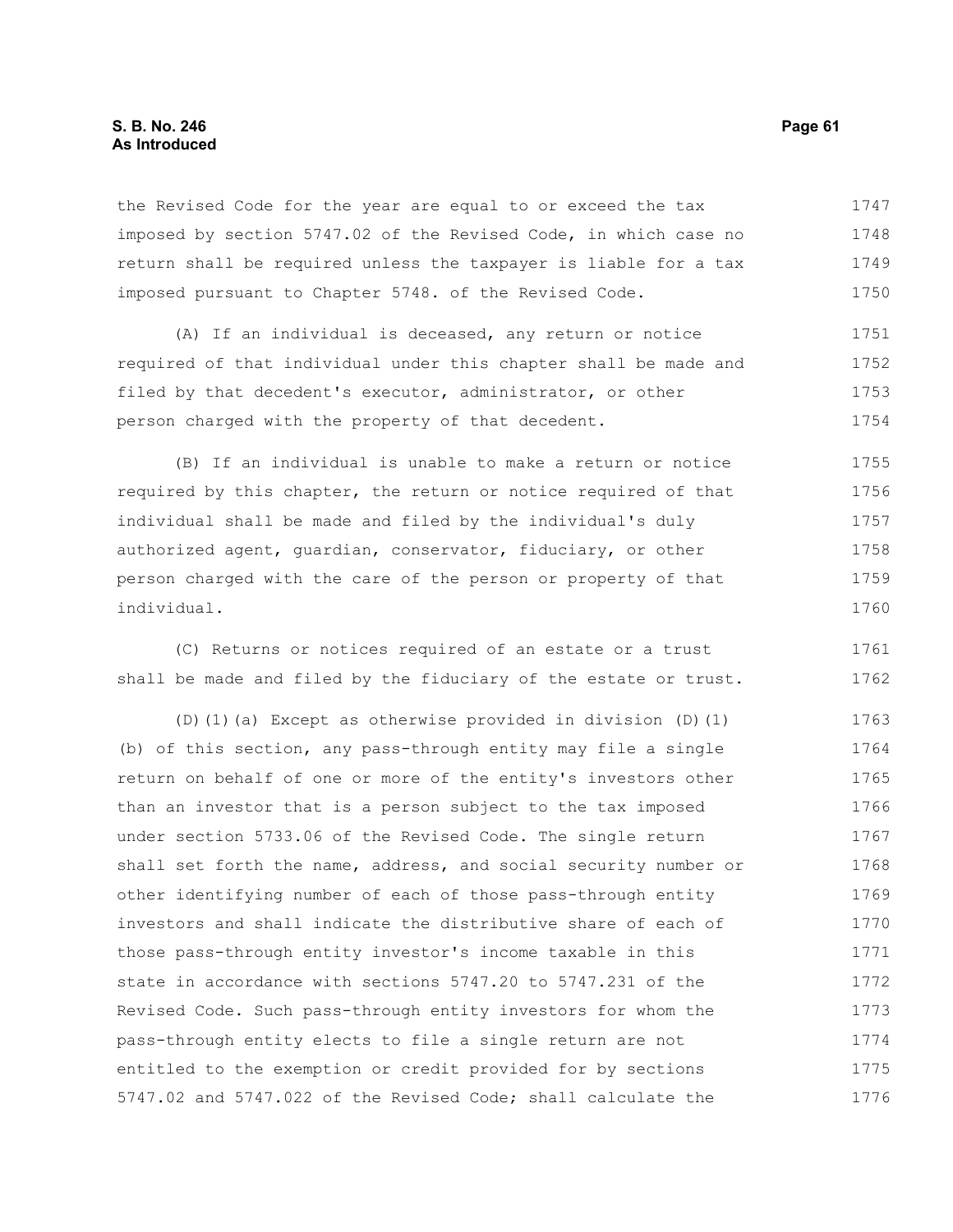## **S. B. No. 246 Page 62 As Introduced**

tax before business credits at the highest rate of tax set forth in section 5747.02 of the Revised Code for the taxable year for which the return is filed; and are entitled to only their distributive share of the business credits as defined in division (D)(2) of this section. A single check drawn by the pass-through entity shall accompany the return in full payment of the tax due, as shown on the single return, for such investors, other than investors who are persons subject to the tax imposed under section 5733.06 of the Revised Code. 1777 1778 1779 1780 1781 1782 1783 1784 1785

(b)(i) A pass-through entity shall not include in such a single return any investor that is a trust to the extent that any direct or indirect current, future, or contingent beneficiary of the trust is a person subject to the tax imposed under section 5733.06 of the Revised Code. 1786 1787 1788 1789 1790

(ii) A pass-through entity shall not include in such a single return any investor that is itself a pass-through entity to the extent that any direct or indirect investor in the second pass-through entity is a person subject to the tax imposed under section 5733.06 of the Revised Code. 1791 1792 1793 1794 1795

(c) Nothing Except as provided by division (L) of this section, nothing in division (D) of this section precludes the tax commissioner from requiring such investors to file the return and make the payment of taxes and related interest, penalty, and interest penalty required by this section or section 5747.02, 5747.09, or 5747.15 of the Revised Code. Nothing in division (D) of this section precludes such an investor from filing the annual return under this section, utilizing the refundable credit equal to the investor's proportionate share of the tax paid by the pass-through entity on behalf of the investor under division (I) of this section, 1796 1797 1798 1799 1800 1801 1802 1803 1804 1805 1806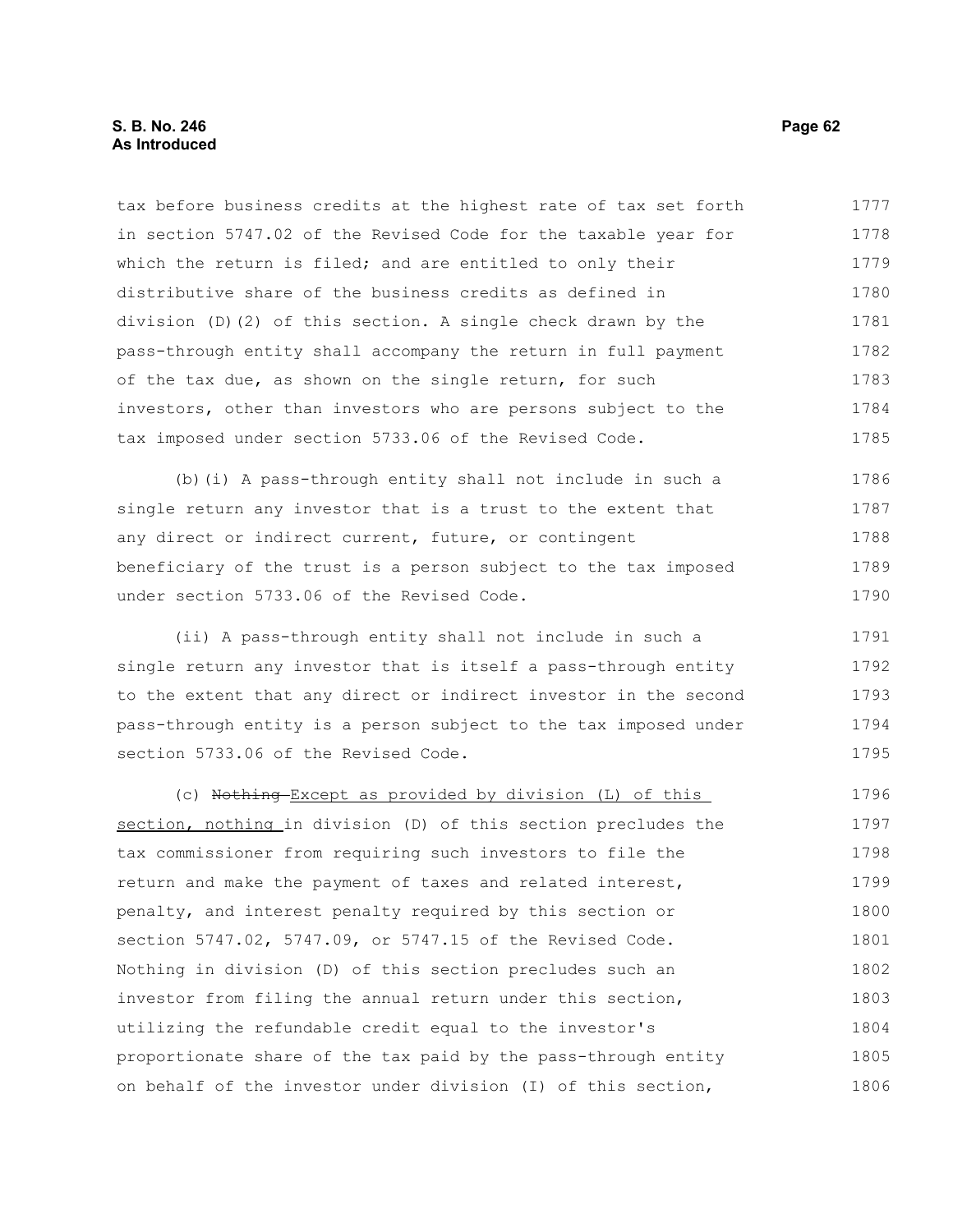and making the payment of taxes imposed under section 5747.02 of the Revised Code. Nothing in division (D) of this section shall be construed to provide to such an investor or pass-through entity any additional deduction or credit, other than the credit provided by division (I) of this section, solely on account of the entity's filing a return in accordance with this section. Such a pass-through entity also shall make the filing and payment of estimated taxes on behalf of the pass-through entity investors other than an investor that is a person subject to the tax imposed under section 5733.06 of the Revised Code. (2) For the purposes of this section, "business credits" means the credits listed in section 5747.98 of the Revised Code excluding the following credits: (a) The retirement income credit under division (B) of section 5747.055 of the Revised Code; (b) The senior citizen credit under division (F) of section 5747.055 of the Revised Code; (c) The lump sum distribution credit under division (G) of section 5747.055 of the Revised Code; (d) The dependent care credit under section 5747.054 of the Revised Code; (e) The lump sum retirement income credit under division (C) of section 5747.055 of the Revised Code; (f) The lump sum retirement income credit under division (D) of section 5747.055 of the Revised Code; (g) The lump sum retirement income credit under division (E) of section 5747.055 of the Revised Code; (h) The credit for displaced workers who pay for job 1807 1808 1809 1810 1811 1812 1813 1814 1815 1816 1817 1818 1819 1820 1821 1822 1823 1824 1825 1826 1827 1828 1829 1830 1831 1832 1833 1834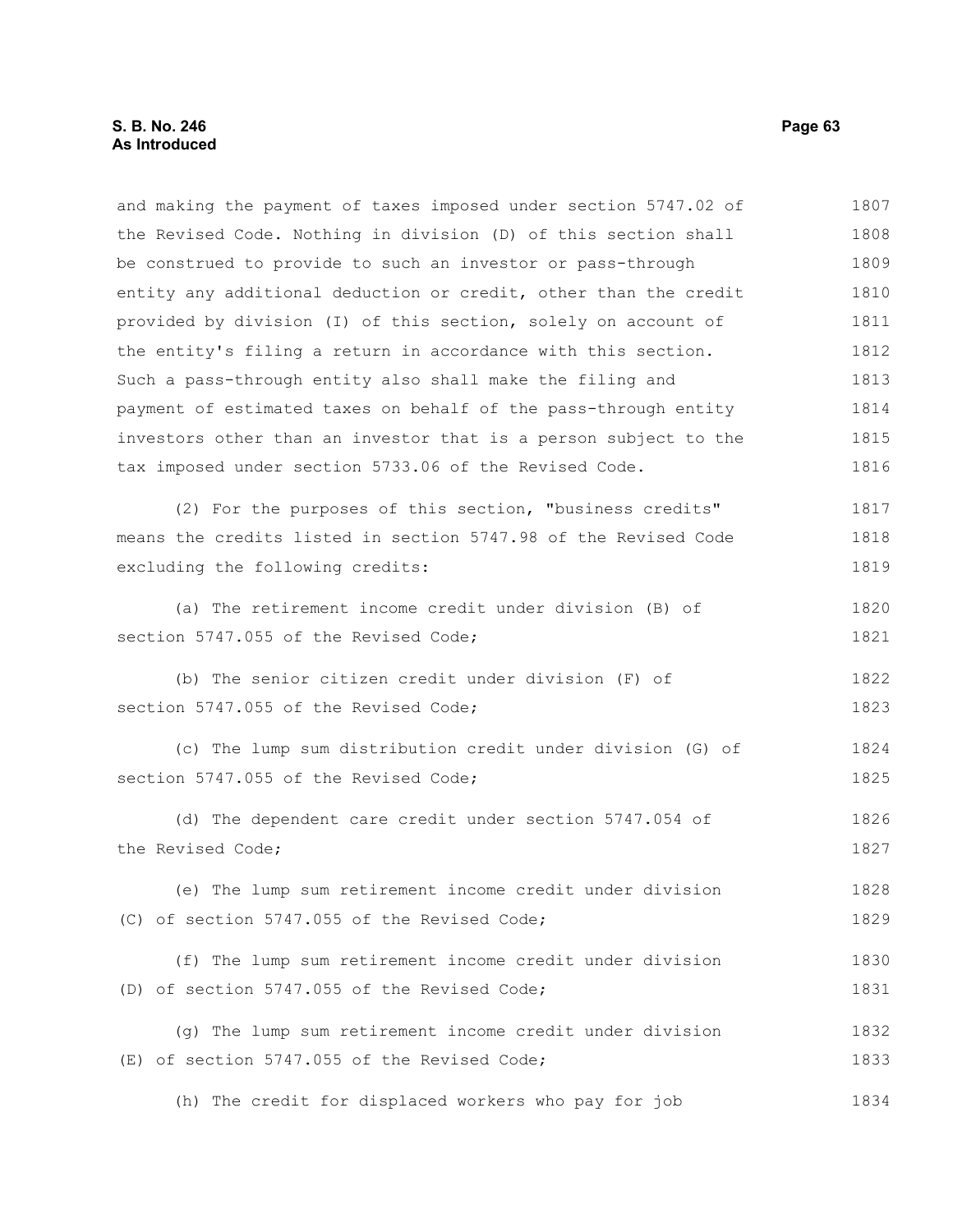training under section 5747.27 of the Revised Code; (i) The twenty-dollar personal exemption credit under section 5747.022 of the Revised Code; (j) The joint filing credit under division (E) of section 5747.05 of the Revised Code; (k) The nonresident credit under division (A) of section 5747.05 of the Revised Code; (l) The credit for a resident's out-of-state income under division (B) of section 5747.05 of the Revised Code; (m) The earned income tax credit under section 5747.71 of the Revised Code; (n) The lead abatement credit under section 5747.26 of the Revised Code; (o) The credit for education expenses under section 5747.72 of the Revised Code; (p) The credit for tuition paid to a nonchartered nonpublic school under section 5747.75 of the Revised Code. (3) The election provided for under division (D) of this section applies only to the taxable year for which the election is made by the pass-through entity. Unless the tax commissioner provides otherwise, this election, once made, is binding and irrevocable for the taxable year for which the election is made. Nothing in this division shall be construed to provide for any deduction or credit that would not be allowable if a nonresident pass-through entity investor were to file an annual return. (4) If a pass-through entity makes the election provided 1835 1836 1837 1838 1839 1840 1841 1842 1843 1844 1845 1846 1847 1848 1849 1850 1851 1852 1853 1854 1855 1856 1857 1858 1859 1860

for under division (D) of this section, the pass-through entity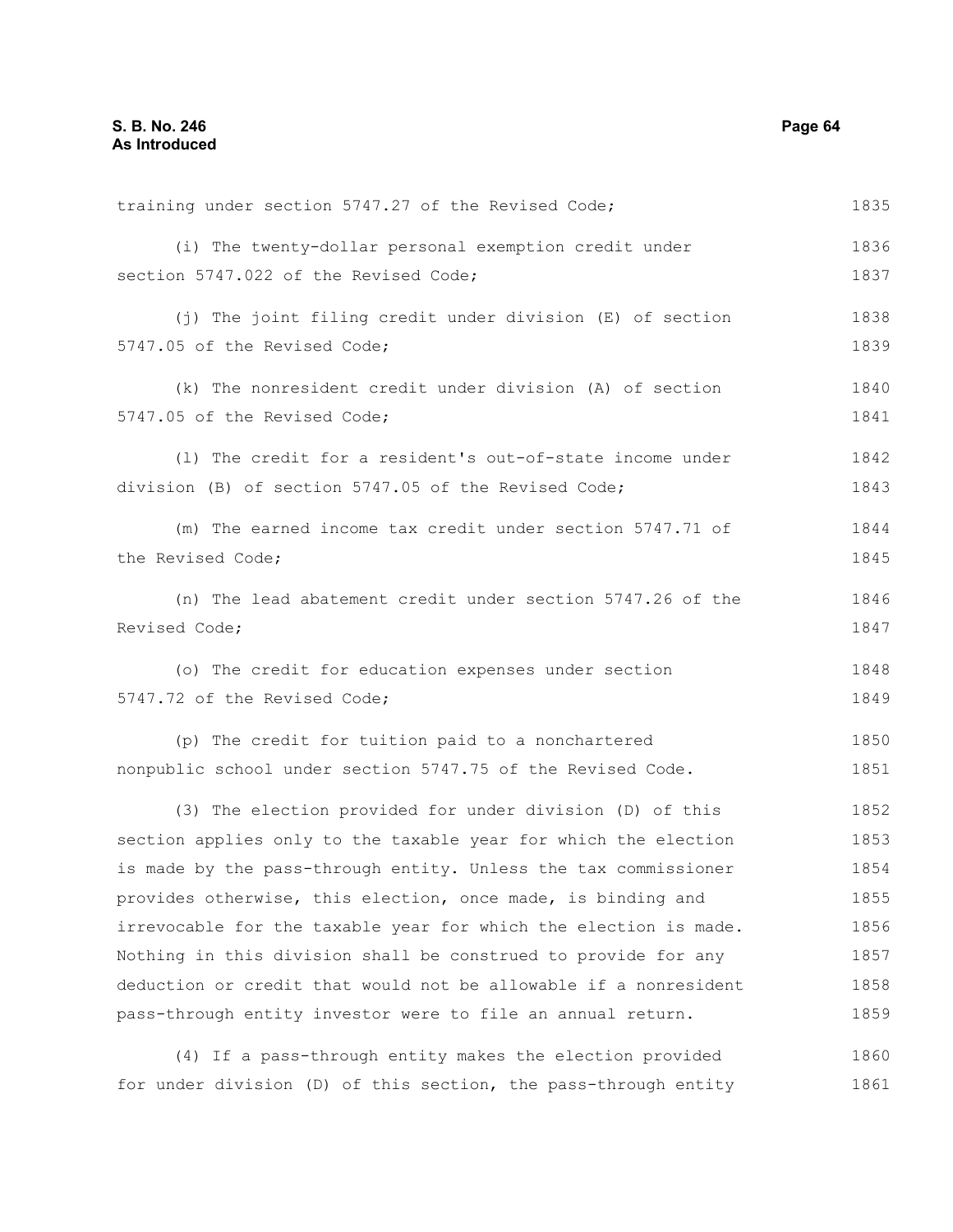# **S. B. No. 246 Page 65 As Introduced**

shall be liable for any additional taxes, interest, interest penalty, or penalties imposed by this chapter if the tax commissioner finds that the single return does not reflect the correct tax due by the pass-through entity investors covered by that return. Nothing in this division shall be construed to limit or alter the liability, if any, imposed on pass-through entity investors for unpaid or underpaid taxes, interest, interest penalty, or penalties as a result of the pass-through entity's making the election provided for under division (D) of this section. For the purposes of division (D) of this section, "correct tax due" means the tax that would have been paid by the pass-through entity had the single return been filed in a manner reflecting the commissioner's findings. Nothing in division (D) of this section shall be construed to make or hold a passthrough entity liable for tax attributable to a pass-through entity investor's income from a source other than the passthrough entity electing to file the single return. 1862 1863 1864 1865 1866 1867 1868 1869 1870 1871 1872 1873 1874 1875 1876 1877 1878

(E) If a husband and wife file a joint federal income tax return for a taxable year, they shall file a joint return under this section for that taxable year, and their liabilities are joint and several, but, if the federal income tax liability of either spouse is determined on a separate federal income tax return, they shall file separate returns under this section. 1879 1880 1881 1882 1883 1884

If either spouse is not required to file a federal income tax return and either or both are required to file a return pursuant to this chapter, they may elect to file separate or joint returns, and, pursuant to that election, their liabilities are separate or joint and several. If a husband and wife file separate returns pursuant to this chapter, each must claim the taxpayer's own exemption, but not both, as authorized under section 5747.02 of the Revised Code on the taxpayer's own 1885 1886 1887 1888 1889 1890 1891 1892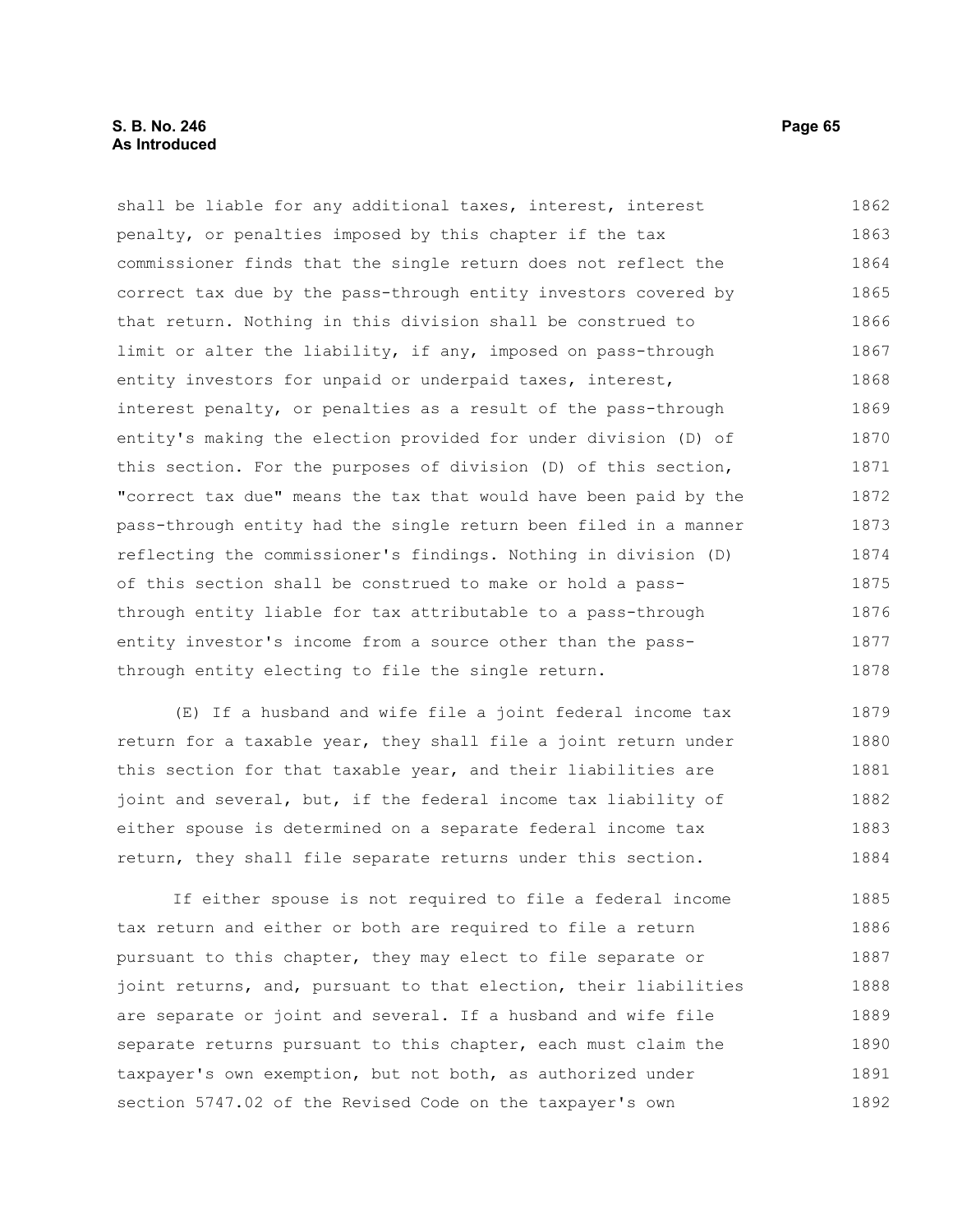return.

(F) Each return or notice required to be filed under this section shall contain the signature of the taxpayer or the taxpayer's duly authorized agent and of the person who prepared the return for the taxpayer, and shall include the taxpayer's social security number. Each return shall be verified by a declaration under the penalties of perjury. The tax commissioner shall prescribe the form that the signature and declaration shall take. 1894 1895 1896 1897 1898 1899 1900 1901

(G) Each return or notice required to be filed under this section shall be made and filed as required by section 5747.04 of the Revised Code, on or before the fifteenth day of April of each year, on forms that the tax commissioner shall prescribe, together with remittance made payable to the treasurer of state in the combined amount of the state and all school district income taxes shown to be due on the form. 1902 1903 1904 1905 1906 1907 1908

Upon good cause shown, the commissioner may extend the period for filing any notice or return required to be filed under this section and may adopt rules relating to extensions. If the extension results in an extension of time for the payment of any state or school district income tax liability with respect to which the return is filed, the taxpayer shall pay at the time the tax liability is paid an amount of interest computed at the rate per annum prescribed by section 5703.47 of the Revised Code on that liability from the time that payment is due without extension to the time of actual payment. Except as provided in section 5747.132 of the Revised Code, in addition to all other interest charges and penalties, all taxes imposed under this chapter or Chapter 5748. of the Revised Code and remaining unpaid after they become due, except combined amounts 1909 1910 1911 1912 1913 1914 1915 1916 1917 1918 1919 1920 1921 1922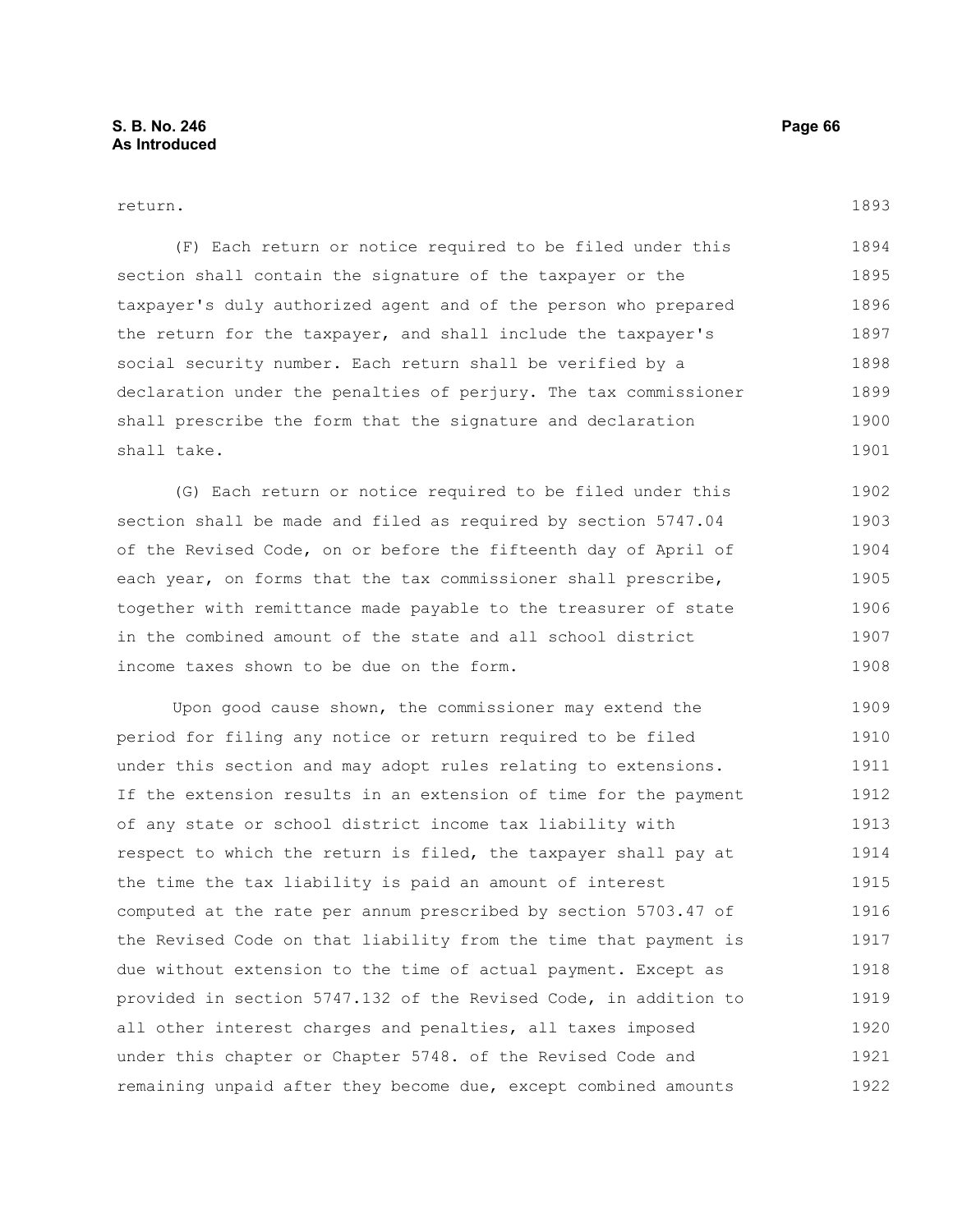due of one dollar or less, bear interest at the rate per annum prescribed by section 5703.47 of the Revised Code until paid or until the day an assessment is issued under section 5747.13 of the Revised Code, whichever occurs first. 1923 1924 1925 1926

If the commissioner considers it necessary in order to ensure the payment of the tax imposed by section 5747.02 of the Revised Code or any tax imposed under Chapter 5748. of the Revised Code, the commissioner may require returns and payments to be made otherwise than as provided in this section. 1927 1928 1929 1930 1931

To the extent that any provision in this division conflicts with any provision in section 5747.026 of the Revised Code, the provision in that section prevails. 1932 1933 1934

(H) The amounts withheld pursuant to section 5747.06, 5747.062, 5747.063, 5747.064, 5747.065, or 5747.071 of the Revised Code shall be allowed to the ultimate recipient of the income as credits against payment of the appropriate taxes imposed on the ultimate recipient by section 5747.02 and under Chapter 5748. of the Revised Code. As used in this division, "ultimate recipient" means the person who is required to report income from which amounts are withheld pursuant to section 5747.06, 5747.062, 5747.063, 5747.064, 5747.065, or 5747.071 of the Revised Code on the annual return required to be filed under this section. 1935 1936 1937 1938 1939 1940 1941 1942 1943 1944 1945

(I) If a pass-through entity elects to file a single return under division (D) of this section and if any investor is required to file the annual return and make the payment of taxes required by this chapter on account of the investor's other income that is not included in a single return filed by a passthrough entity or any other investor elects to file the annual return, the investor is entitled to a refundable credit equal to 1946 1947 1948 1949 1950 1951 1952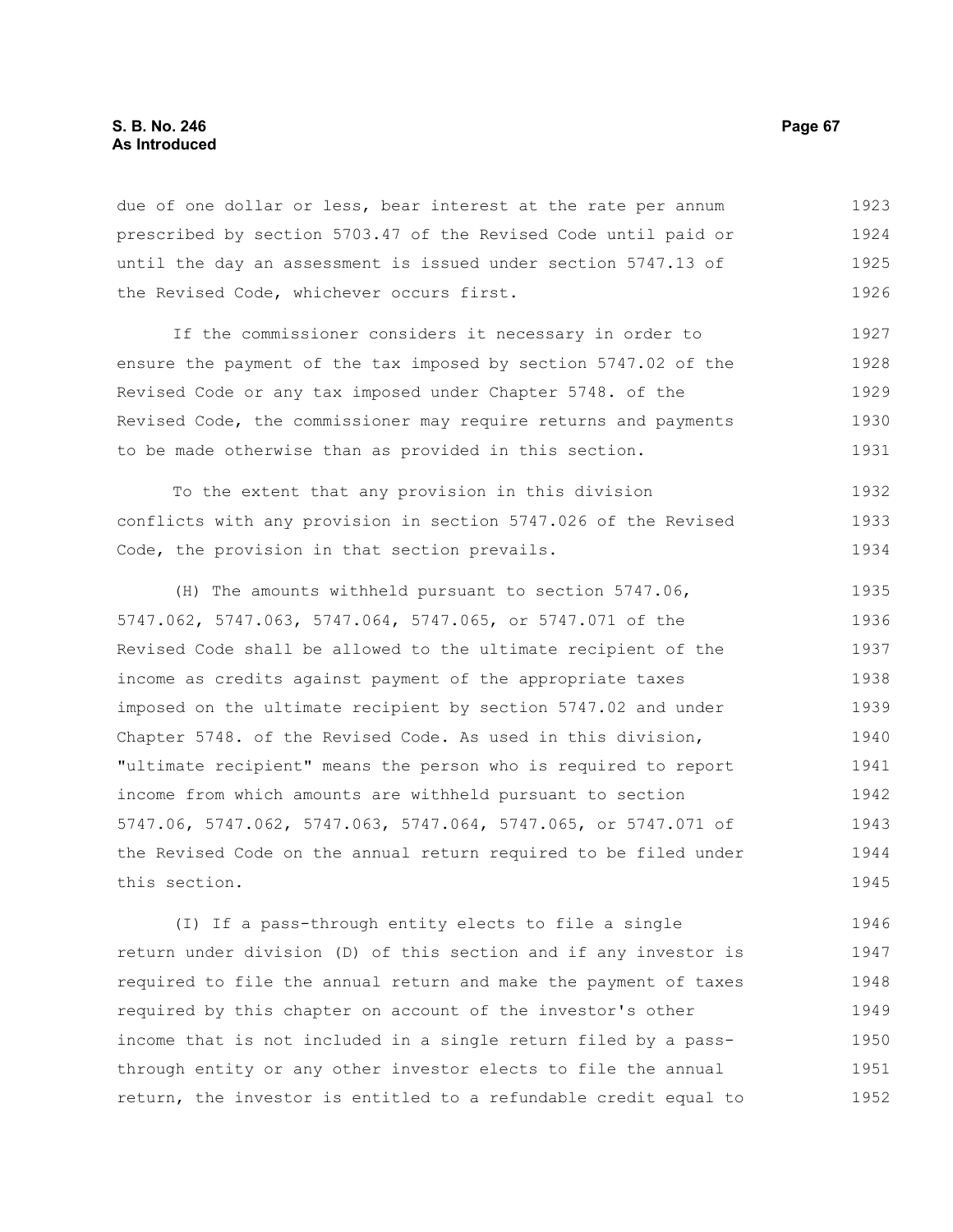# **S. B. No. 246 Page 68 As Introduced**

the investor's proportionate share of the tax paid by the passthrough entity on behalf of the investor. The investor shall claim the credit for the investor's taxable year in which or with which ends the taxable year of the pass-through entity. Nothing in this chapter shall be construed to allow any credit provided in this chapter to be claimed more than once. For the purpose of computing any interest, penalty, or interest penalty, the investor shall be deemed to have paid the refundable credit provided by this division on the day that the pass-through entity paid the estimated tax or the tax giving rise to the credit. 1953 1954 1955 1956 1957 1958 1959 1960 1961 1962 1963

(J) The tax commissioner shall ensure that each return required to be filed under this section includes a box that the taxpayer may check to authorize a paid tax preparer who prepared the return to communicate with the department of taxation about matters pertaining to the return. The return or instructions accompanying the return shall indicate that by checking the box the taxpayer authorizes the department of taxation to contact the preparer concerning questions that arise during the processing of the return and authorizes the preparer only to provide the department with information that is missing from the return, to contact the department for information about the processing of the return or the status of the taxpayer's refund or payments, and to respond to notices about mathematical errors, offsets, or return preparation that the taxpayer has received from the department and has shown to the preparer. 1964 1965 1966 1967 1968 1969 1970 1971 1972 1973 1974 1975 1976 1977 1978

(K) The tax commissioner shall permit individual taxpayers to instruct the department of taxation to cause any refund of overpaid taxes to be deposited directly into a checking account, savings account, or an individual retirement account or individual retirement annuity, or preexisting college savings 1979 1980 1981 1982 1983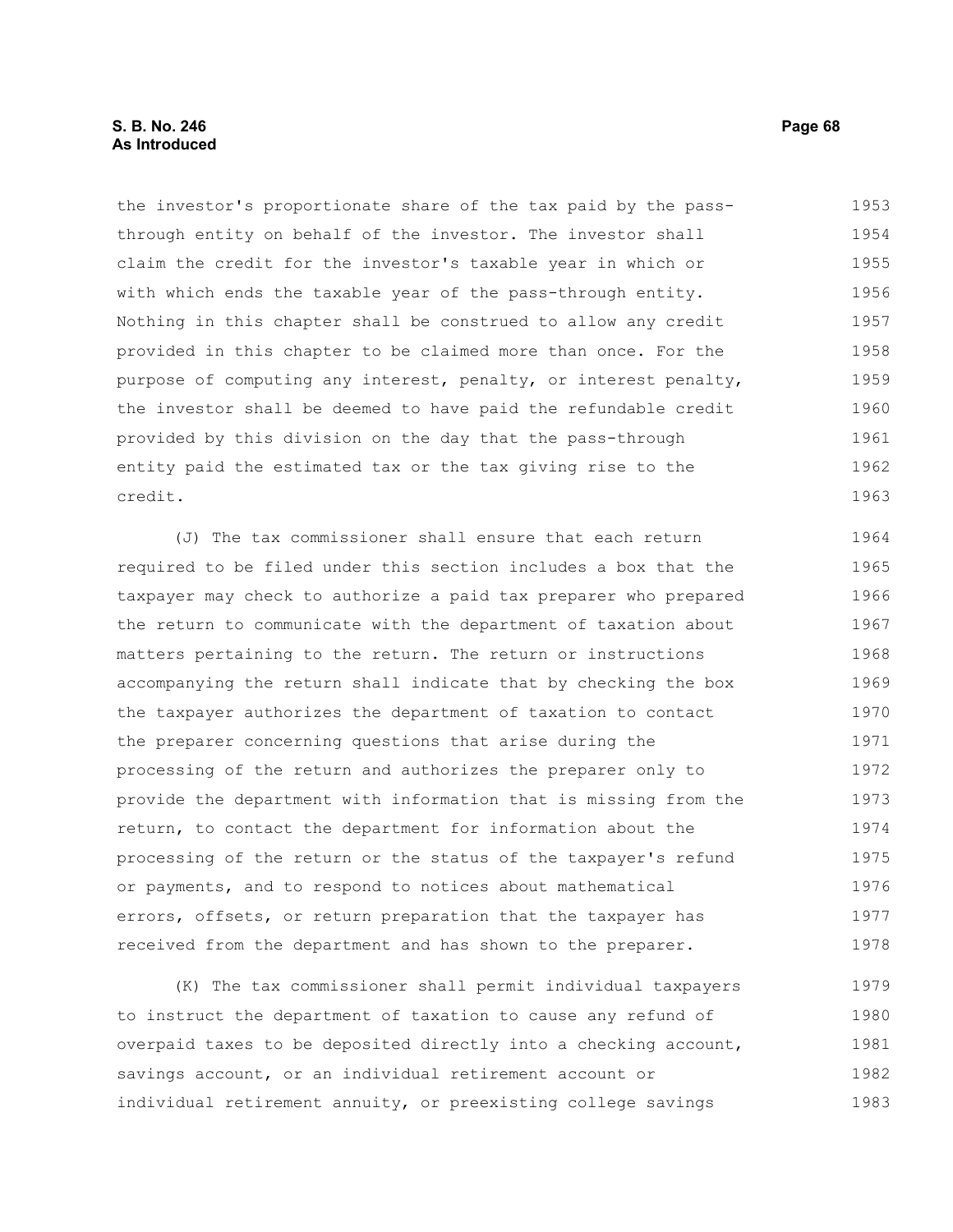plan or program account offered by the Ohio tuition trust authority under Chapter 3334. of the Revised Code, as designated by the taxpayer, when the taxpayer files the annual return required by this section electronically. 1984 1985 1986 1987

(L) If, for the taxable year, a nonresident or trust that is the owner of an electing pass-through entity, as defined in section 5747.38 of the Revised Code, does not have Ohio adjusted gross income or, in the case of a trust, modified Ohio taxable income other than from one or more electing pass-through entities, the nonresident or trust shall not be required to file an annual return under this section. Nothing in this division precludes such an owner from filing the annual return under this section, utilizing the refundable credit under section 5747.39 of the Revised Code equal to the owner's proportionate share of the tax levied under section 5747.38 of the Revised Code and paid by the electing pass-through entity, and making the payment of taxes imposed under section 5747.02 of the Revised Code. 1988 1989 1990 1991 1992 1993 1994 1995 1996 1997 1998 1999 2000

(M) The tax commissioner may adopt rules to administer this section.

**Sec. 5747.11.** (A) The tax commissioner shall refund to employers, qualifying entities, electing pass-through entities, or taxpayers subject to a tax imposed under section 5733.41, 5747.02, 5747.38, or 5747.41, or Chapter 5748. of the Revised Code the amount of any overpayment of such tax. 2003 2004 2005 2006 2007

(B) Except as otherwise provided under divisions (D) and (E) of this section, applications for refund shall be filed with the tax commissioner, on the form prescribed by the commissioner, within four years from the date of the illegal, erroneous, or excessive payment of the tax, or within any additional period allowed by division (B)(3)(b) of section 2008 2009 2010 2011 2012 2013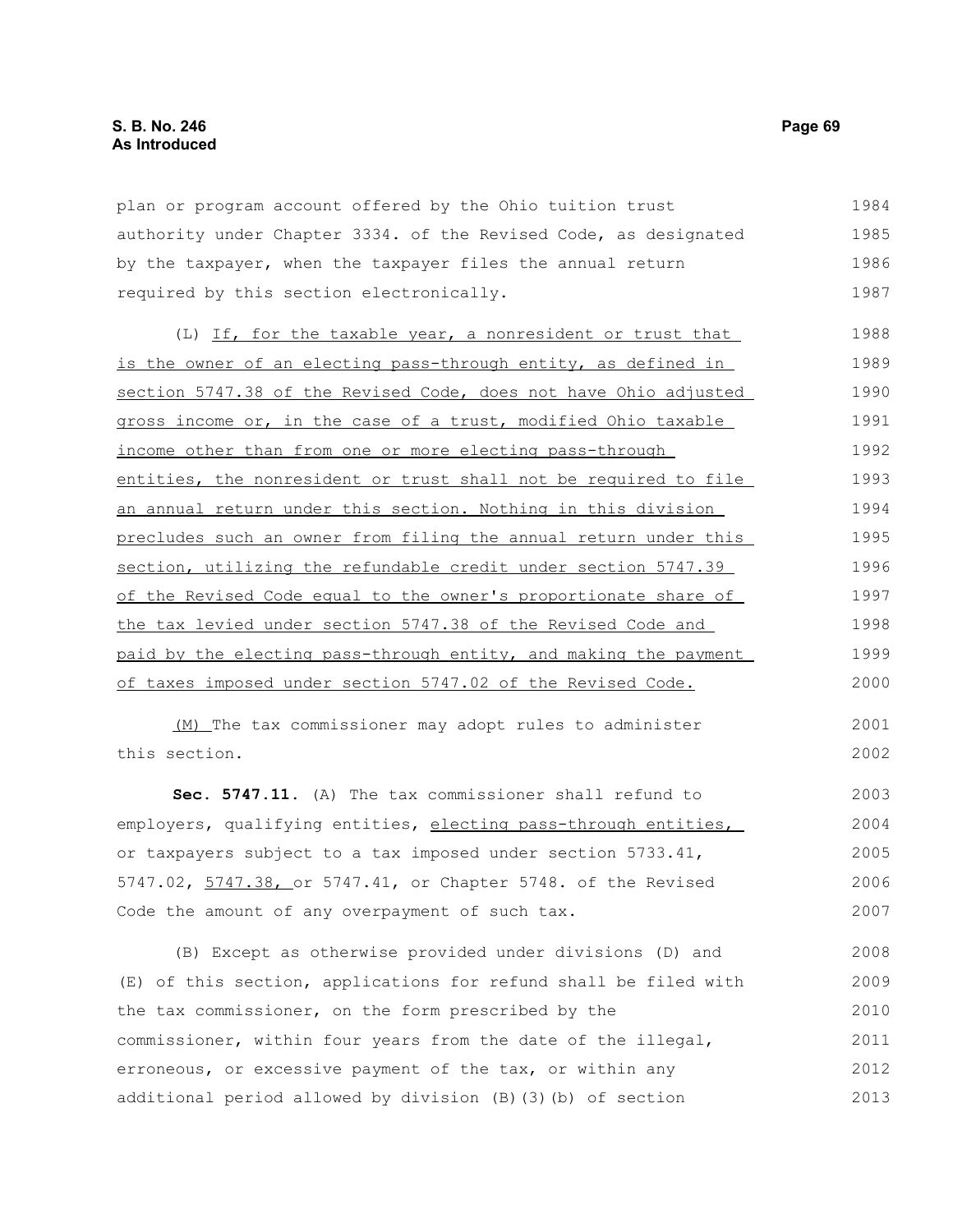5747.05, division (E) of section 5747.10, division (A) of section 5747.13, or division (C) of section 5747.45 of the Revised Code.

On filing of the refund application, the commissioner shall determine the amount of refund due and, if that amount exceeds one dollar, certify such amount to the director of budget and management and treasurer of state for payment from the tax refund fund created by section 5703.052 of the Revised Code. Payment shall be made as provided in division (C) of section 126.35 of the Revised Code. 2017 2018 2019 2020 2021 2022 2023

(C)(1) Interest shall be allowed and paid at the rate per annum prescribed by section 5703.47 of the Revised Code on amounts refunded with respect to the tax imposed under section 5747.02 or Chapter 5748. of the Revised Code from the date of the overpayment until the date of the refund of the overpayment, except that if any overpayment is refunded within ninety days after the final filing date of the annual return or ninety days after the return is filed, whichever is later, no interest shall be allowed on such overpayment. If the overpayment results from the carryback of a net operating loss or net capital loss to a previous taxable year, the overpayment is deemed not to have been made prior to the filing date, including any extension thereof, for the taxable year in which the net operating loss or net capital loss arises. For purposes of the payment of interest on overpayments, no amount of tax, for any taxable year, shall be treated as having been paid before the date on which the tax return for that year was due without regard to any extension of time for filing such return. 2024 2025 2026 2027 2028 2029 2030 2031 2032 2033 2034 2035 2036 2037 2038 2039 2040 2041

(2) Interest shall be allowed at the rate per annum prescribed by section 5703.47 of the Revised Code on amounts 2042 2043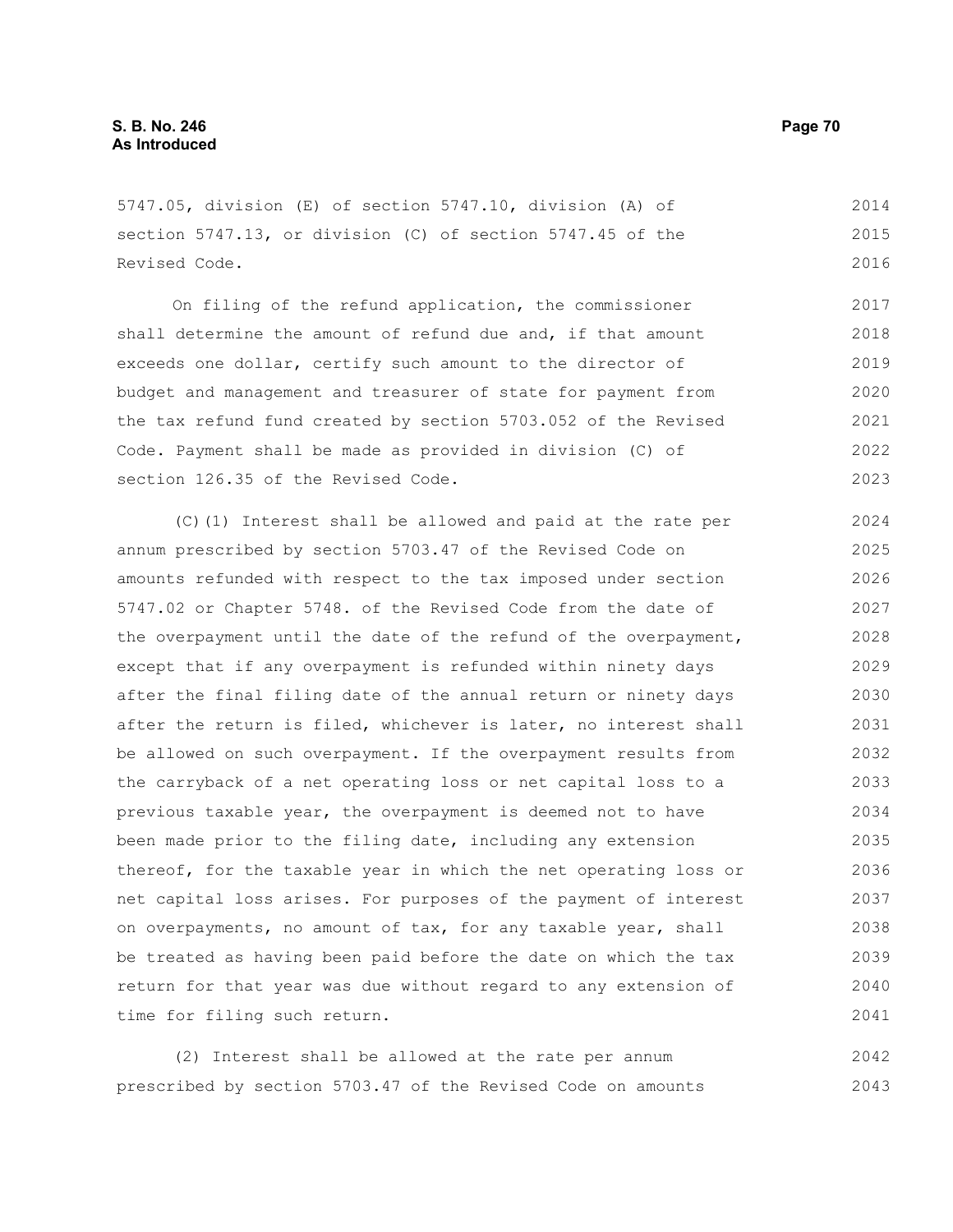refunded with respect to the taxes imposed under sections 5733.41 and 5747.41 or under section 5747.38 of the Revised Code. The interest shall run from whichever of the following days is the latest until the day the refund is paid: the day the illegal, erroneous, or excessive payment was made; the ninetieth day after the final day the annual report was required to be filed under section 5747.42 of the Revised Code; or the ninetieth day after the day that report was filed. (D) "Ninety days" shall be substituted for "four years" in division (B) of this section if the taxpayer satisfies both of the following conditions: (1) The taxpayer has applied for a refund based in whole or in part upon section 5747.059 of the Revised Code; (2) The taxpayer asserts that either the imposition or collection of the tax imposed or charged by this chapter or any portion of such tax violates the Constitution of the United States or the Constitution of Ohio. (E)(1) Division (E)(2) of this section applies only if all of the following conditions are satisfied: (a) A qualifying entity pays an amount of the tax imposed by section 5733.41 or 5747.41 of the Revised Code; (b) The taxpayer is a qualifying investor as to that qualifying entity; (c) The taxpayer did not claim the credit provided for in section 5747.059 of the Revised Code as to the tax described in division (E)(1)(a) of this section; (d) The four-year period described in division (B) of this 2044 2045 2046 2047 2048 2049 2050 2051 2052 2053 2054 2055 2056 2057 2058 2059 2060 2061 2062 2063 2064 2065 2066 2067 2068 2069 2070

section has ended as to the taxable year for which the taxpayer 2071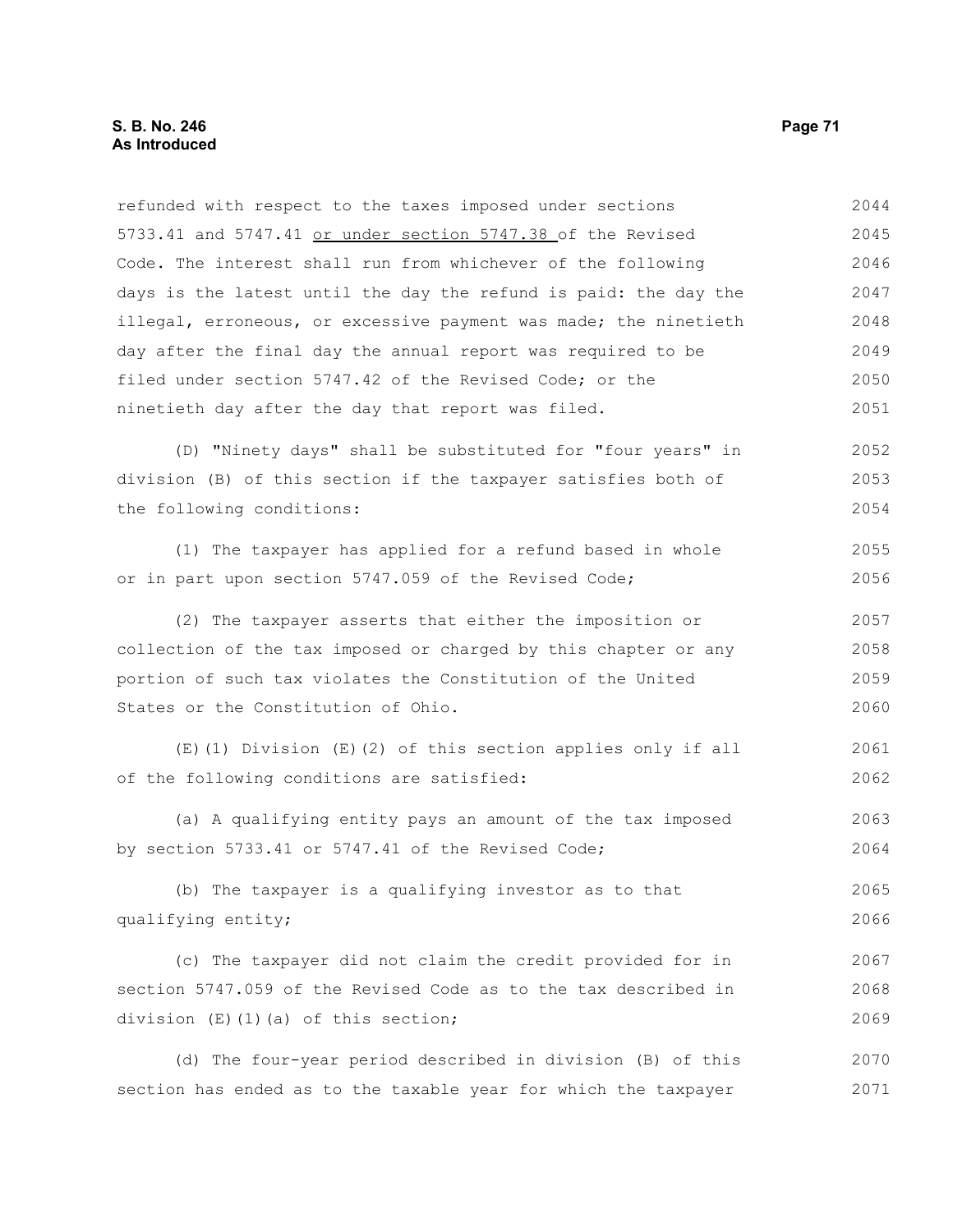otherwise would have claimed that credit.

(2) A taxpayer shall file an application for refund pursuant to division (E) of this section within one year after the date the payment described in division  $(E)$  (1)(a) of this section is made. An application filed under division (E)(2) of this section shall claim refund only of overpayments resulting from the taxpayer's failure to claim the credit described in division  $(E)(1)(c)$  of this section. Nothing in division  $(E)$  of this section shall be construed to relieve a taxpayer from complying with division (A)(15) of section 5747.01 of the Revised Code. 2073 2074 2075 2076 2077 2078 2079 2080 2081 2082

**Sec. 5747.13.** (A) If any employer collects the tax imposed by section 5747.02 or under Chapter 5748. of the Revised Code and fails to remit the tax as required by law, or fails to collect the tax, the employer is personally liable for any amount collected that the employer fails to remit, or any amount that the employer fails to collect. If any taxpayer fails to file a return or fails to pay the tax imposed by section 5747.02 or under Chapter 5748. of the Revised Code, the taxpayer is personally liable for the amount of the tax. 2083 2084 2085 2086 2087 2088 2089 2090 2091

If any employer, taxpayer,  $\theta$ r-qualifying entity, or electing pass-through entity required to file a return under this chapter fails to file the return within the time prescribed, files an incorrect return, fails to remit the full amount of the taxes due for the period covered by the return, or fails to remit any additional tax due as a result of a reduction in the amount of the credit allowed under division (B) of section 5747.05 of the Revised Code together with interest on the additional tax within the time prescribed by that division, the tax commissioner may make an assessment against any person 2092 2093 2094 2095 2096 2097 2098 2099 2100 2101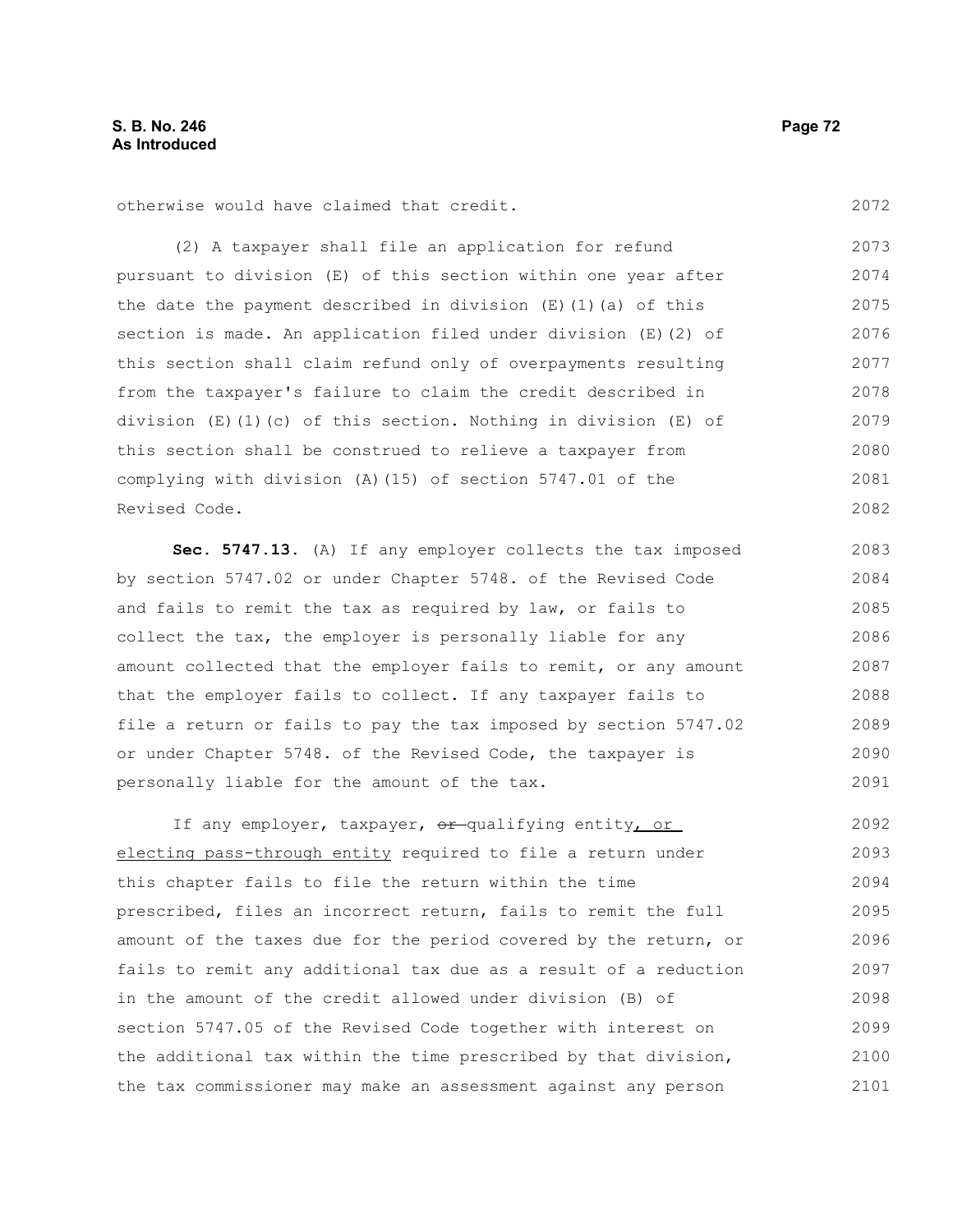liable for any deficiency for the period for which the return is or taxes are due, based upon any information in the commissioner's possession. 2102 2103 2104

An assessment issued against either the employer or the taxpayer pursuant to this section shall not be considered an election of remedies or a bar to an assessment against the other for failure to report or pay the same tax. No assessment shall be issued against any person if the tax actually has been paid by another. 2105 2106 2107 2108 2109 2110

No assessment shall be made or issued against an employer, a taxpayer,  $\sigma$  a qualifying entity, or an electing pass-through entity more than four years after the final date the return subject to assessment was required to be filed or the date the return was filed, whichever is later. However, the commissioner may assess any balance due as the result of a reduction in the credit allowed under division (B) of section 5747.05 of the Revised Code, including applicable penalty and interest, within four years of the date on which the taxpayer reports a change in either the portion of the taxpayer's adjusted gross income subjected to an income tax or tax measured by income in another state or the District of Columbia, or the amount of liability for an income tax or tax measured by income to another state or the District of Columbia, as required by division (B)(3) of section 5747.05 of the Revised Code. Such time limits may be extended if both the employer, taxpayer,  $\theta$ r-qualifying entity, or electing pass-through entity and the commissioner consent in writing to the extension or if an agreement waiving or extending the time limits has been entered into pursuant to section 122.171 of the Revised Code. Any such extension shall extend the four-year time limit in division (B) of section 5747.11 of the Revised Code for the same period of time. There shall be no bar 2111 2112 2113 2114 2115 2116 2117 2118 2119 2120 2121 2122 2123 2124 2125 2126 2127 2128 2129 2130 2131 2132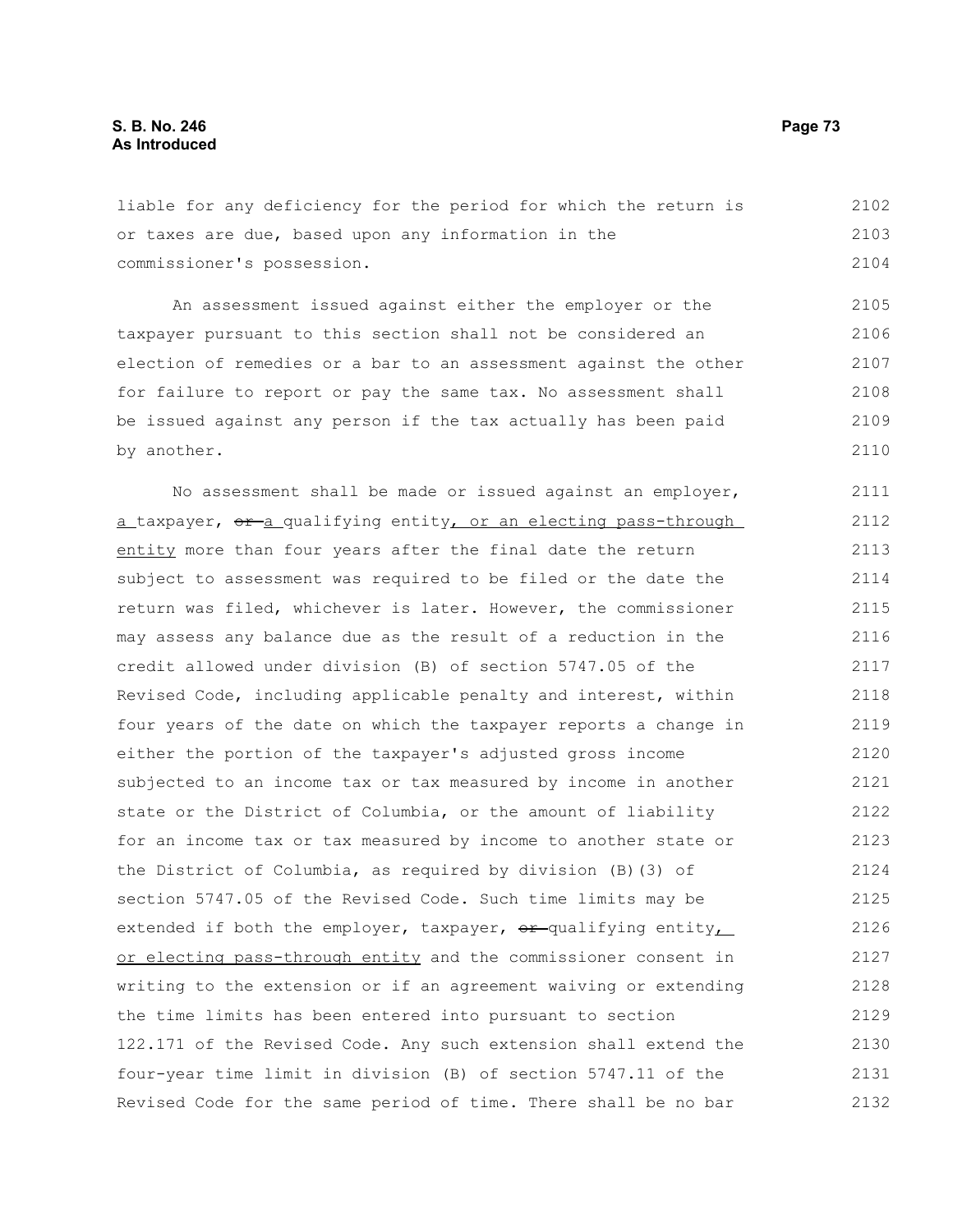# **S. B. No. 246 Page 74 As Introduced**

or limit to an assessment against an employer for taxes withheld from employees and not remitted to the state, against an employer,  $a$  taxpayer,  $e^{a}$  qualifying entity, or an electing pass-through entity that fails to file a return subject to assessment as required by this chapter, or against an employer, a taxpayer, or a qualifying entity, or an electing pass-through entity that files a fraudulent return. 2133 2134 2135 2136 2137 2138 2139

The commissioner shall give the party assessed written notice of the assessment in the manner provided in section 5703.37 of the Revised Code. With the notice, the commissioner shall provide instructions on how to petition for reassessment and request a hearing on the petition. 2140 2141 2142 2143 2144

(B) Unless the party assessed files with the tax commissioner within sixty days after service of the notice of assessment, either personally or by certified mail, a written petition for reassessment, signed by the party assessed or that party's authorized agent having knowledge of the facts, the assessment becomes final, and the amount of the assessment is due and payable from the party assessed to the commissioner with remittance made payable to the treasurer of state. The petition shall indicate the objections of the party assessed, but additional objections may be raised in writing if received by the commissioner prior to the date shown on the final determination. If the petition has been properly filed, the commissioner shall proceed under section 5703.60 of the Revised Code. 2145 2146 2147 2148 2149 2150 2151 2152 2153 2154 2155 2156 2157 2158

(C) After an assessment becomes final, if any portion of the assessment remains unpaid, including accrued interest, a certified copy of the tax commissioner's entry making the assessment final may be filed in the office of the clerk of the 2159 2160 2161 2162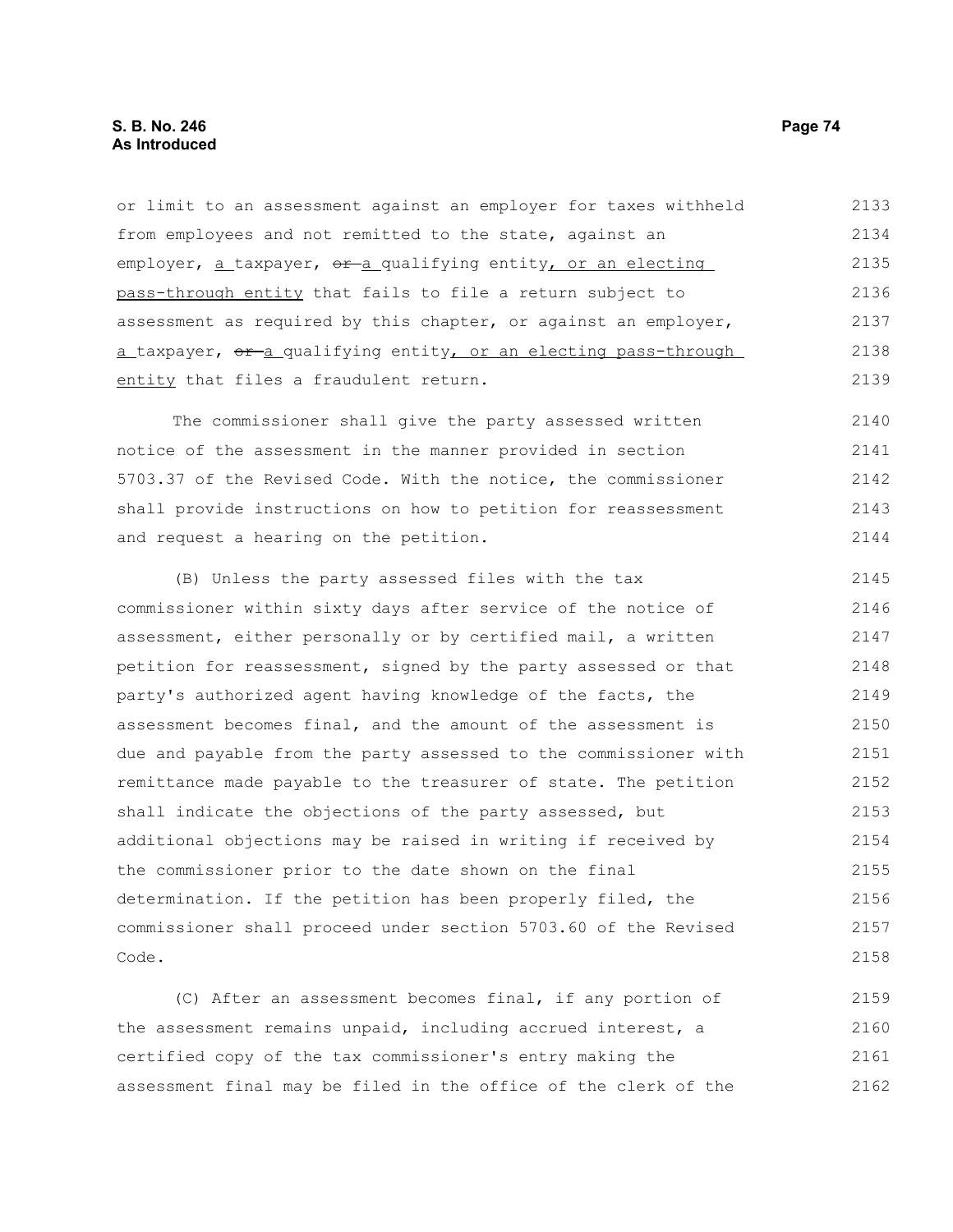court of common pleas in the county in which the employer's, taxpayer's,  $e^x$ -qualifying entity's, or electing pass-through entity's place of business is located or the county in which the party assessed resides. If the party assessed is not a resident of this state, the certified copy of the entry may be filed in the office of the clerk of the court of common pleas of Franklin county. 2163 2164 2165 2166 2167 2168 2169

Immediately upon the filing of the entry, the clerk shall enter a judgment against the party assessed in the amount shown on the entry. The judgment shall be filed by the clerk in one of two loose-leaf books, one entitled "special judgments for state and school district income taxes," and the other entitled "special judgments for qualifying entity and electing passthrough entity taxes." The judgment shall have the same effect as other judgments. Execution shall issue upon the judgment upon the request of the tax commissioner, and all laws applicable to sales on execution shall apply to sales made under the judgment. 2170 2171 2172 2173 2174 2175 2176 2177 2178 2179

If the assessment is not paid in its entirety within sixty days after the assessment was issued, the portion of the assessment consisting of tax due shall bear interest at the rate per annum prescribed by section 5703.47 of the Revised Code from the day the tax commissioner issues the assessment until it is paid or until it is certified to the attorney general for collection under section 131.02 of the Revised Code, whichever comes first. If the unpaid portion of the assessment is certified to the attorney general for collection, the entire unpaid portion of the assessment shall bear interest at the rate per annum prescribed by section 5703.47 of the Revised Code from the date of certification until the date it is paid in its entirety. Interest shall be paid in the same manner as the tax and may be collected by the issuance of an assessment under this 2180 2181 2182 2183 2184 2185 2186 2187 2188 2189 2190 2191 2192 2193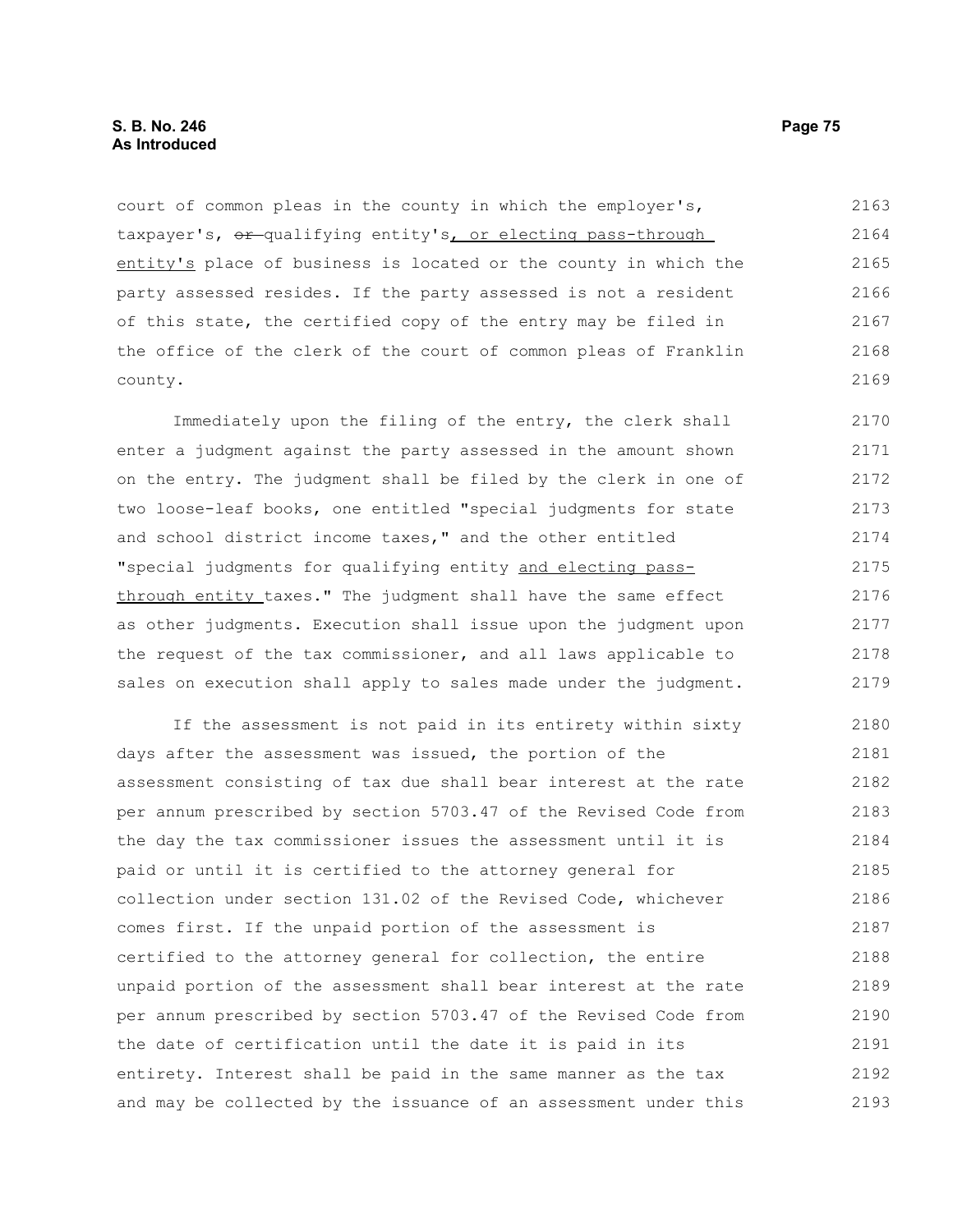frivolous.

section. (D) All money collected under this section shall be considered as revenue arising from the taxes imposed by this chapter or Chapter 5733. or 5748. of the Revised Code, as appropriate. (E) If the party assessed files a petition for reassessment under division (B) of this section, the person, on or before the last day the petition may be filed, shall pay the assessed amount, including assessed interest and assessed penalties, if any of the following conditions exists: (1) The person files a tax return reporting Ohio adjusted gross income, less the exemptions allowed by section 5747.025 of the Revised Code, in an amount less than one cent, and the reported amount is not based on the computations required under division (A) of section 5747.01 or section 5747.025 of the Revised Code. (2) The person files a tax return that the tax commissioner determines to be incomplete, false, fraudulent, or 2194 2195 2196 2197 2198 2199 2200 2201 2202 2203 2204 2205 2206 2207 2208 2209 2210 2211

(3) The person fails to file a tax return, and the basis for this failure is not either of the following: 2213 2214

(a) An assertion that the person has no nexus with this state; 2215 2216

(b) The computations required under division (A) of section 5747.01 of the Revised Code or the application of credits allowed under this chapter has the result that the person's tax liability is less than one dollar and one cent. 2217 2218 2219 2220

(F) Notwithstanding the fact that a petition for 2221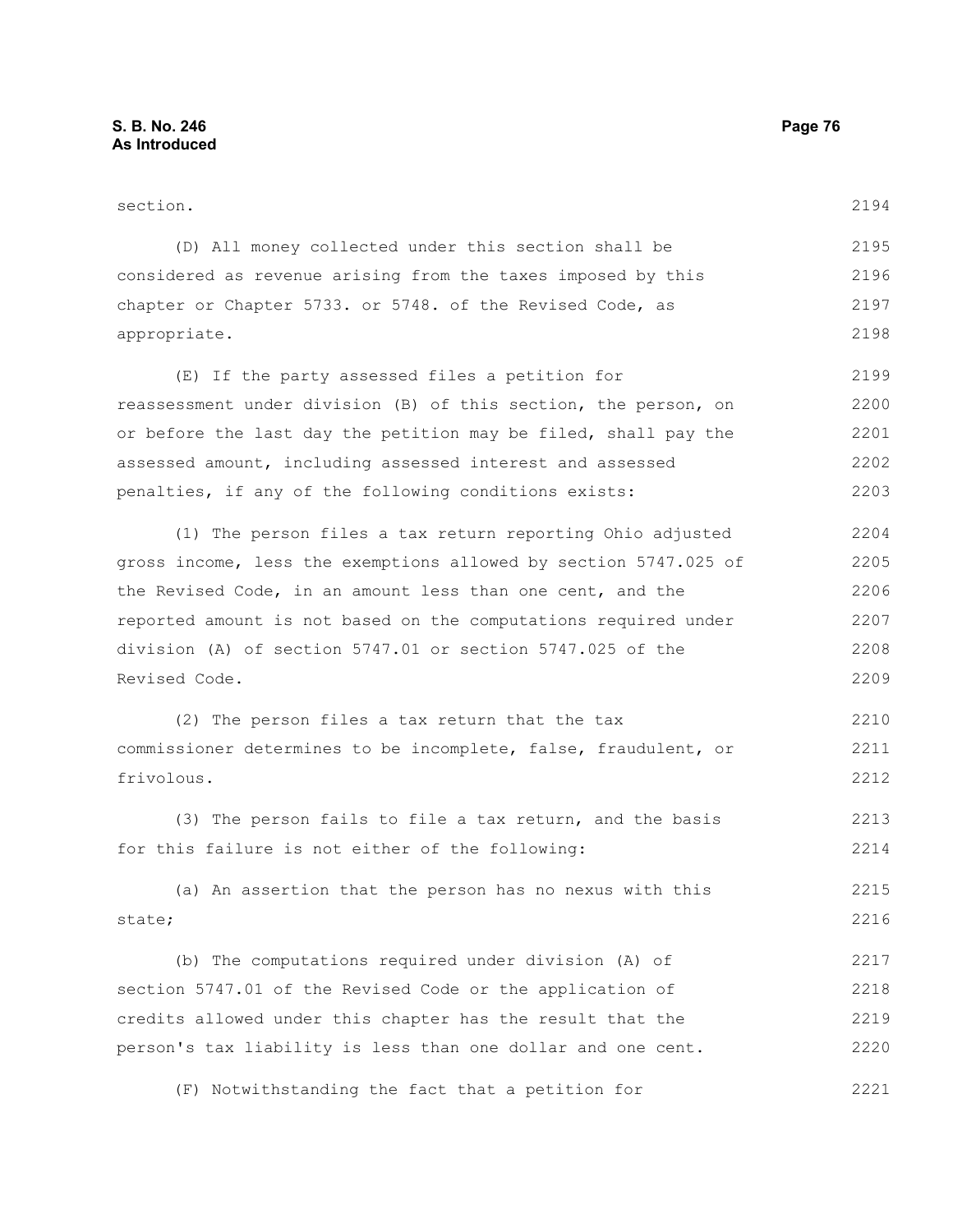reassessment is pending, the petitioner may pay all or a portion of the assessment that is the subject of the petition. The acceptance of a payment by the treasurer of state does not prejudice any claim for refund upon final determination of the petition. 2222 2223 2224 2225 2226

If upon final determination of the petition an error in the assessment is corrected by the tax commissioner, upon petition so filed or pursuant to a decision of the board of tax appeals or any court to which the determination or decision has been appealed, so that the amount due from the party assessed under the corrected assessment is less than the portion paid, there shall be issued to the petitioner or to the petitioner's assigns or legal representative a refund in the amount of the overpayment as provided by section 5747.11 of the Revised Code, with interest on that amount as provided by such section, subject to section 5747.12 of the Revised Code. 2227 2228 2229 2230 2231 2232 2233 2234 2235 2236 2237

**Sec. 5747.132.** (A) As used in this section:

(1) "Qualifying taxpayer" means a taxpayer, an employer, or-a qualifying entity, or an electing pass-through entity. 2239 2240

(2) "Qualifying refund overpayment" means an amount received by a qualifying taxpayer in excess of a refund or request for payment claimed or made by or on behalf of the qualifying taxpayer on a return, report, or other document filed with the tax commissioner. 2241 2242 2243 2244 2245

(B) A qualifying taxpayer is not liable for any interest or penalty with respect to the repayment of a qualifying refund overpayment if the taxpayer pays the entire amount of the overpayment to the tax commissioner not later than thirty days after the taxpayer receives an assessment for it. If the 2246 2247 2248 2249 2250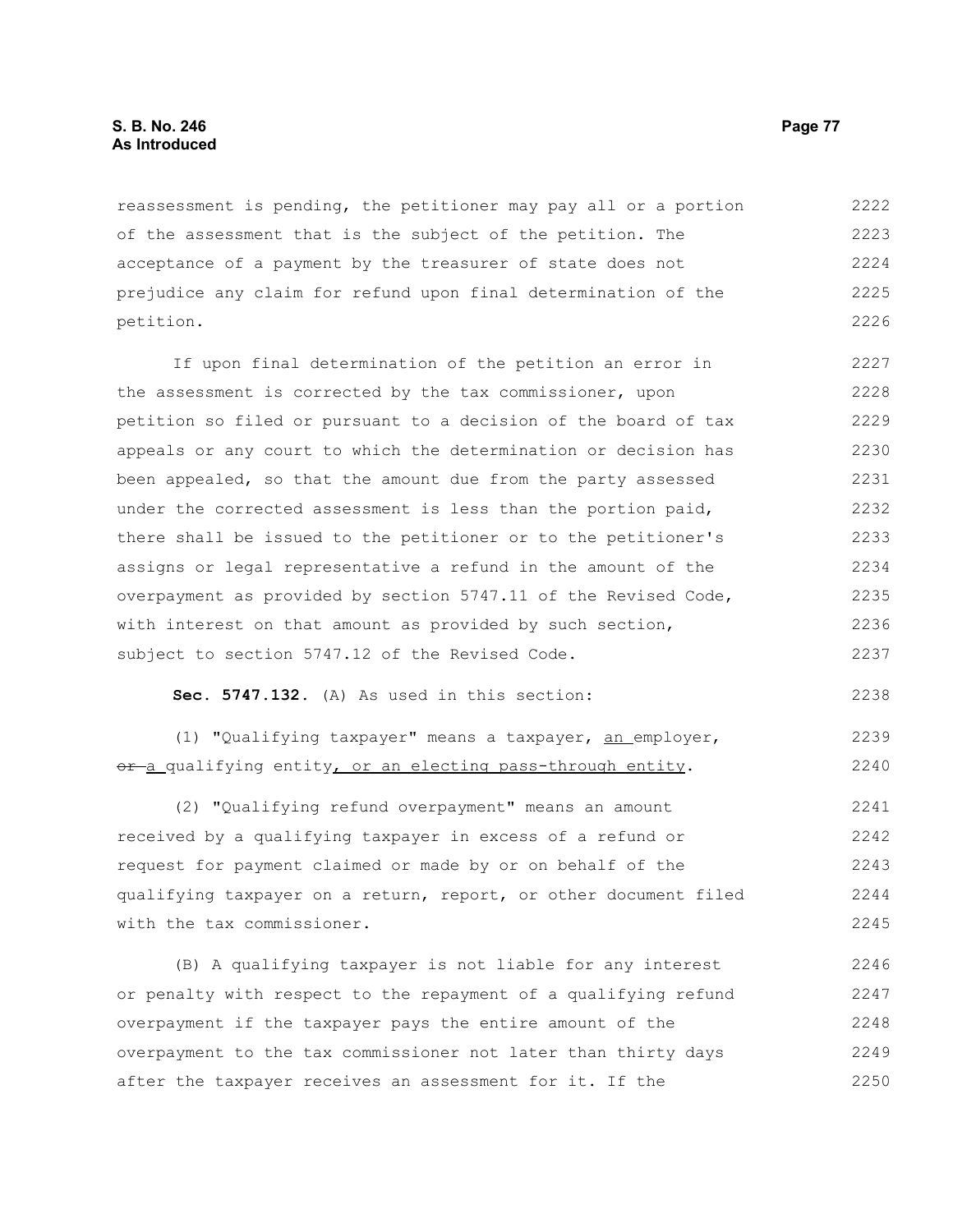# **S. B. No. 246 Page 78 As Introduced**

taxpayer does not pay the entire amount of the overpayment to the commissioner within the time prescribed by this section, interest shall accrue on the amount of the deficiency pursuant to section 5747.13 of the Revised Code from the day the commissioner issues the assessment until the deficiency is paid. 2251 2252 2253 2254 2255

**Sec. 5747.14.** If the tax commissioner finds that an employer, a qualifying entity, an electing pass-through entity, or a taxpayer liable for any tax imposed under section 5733.41, this chapter, or Chapter 5748. of the Revised Code is about to depart from the state, to remove the employer's, qualifying entity's, electing pass-through entity's, or taxpayer's property therefrom, to conceal the employer's, qualifying entity's, electing pass-through entity's, or taxpayer's self or the employer's, qualifying entity's, electing pass-through entity's, or taxpayer's property, or to do any other act tending to prejudice or render wholly or partly ineffectual proceedings to collect such tax, unless such proceedings are brought without delay, or if the commissioner believes that the collection of the amount due from any employer, qualifying entity, electing pass-through entity, or taxpayer will be jeopardized by delay, the commissioner shall give notice of such findings to such employer, qualifying entity, electing pass-through entity, or taxpayer together with the demand for an immediate return and immediate payment of such tax, with an assessment and penalty, if applicable as provided in section 5747.13 of the Revised Code, whereupon such tax shall become immediately due and payable. In such cases the commissioner may immediately file the commissioner's entry with the clerk of the court of common pleas in the same manner and with the same effect as provided in section 5747.13 of the Revised Code, provided that if such employer, qualifying entity, electing pass-through entity, or 2256 2257 2258 2259 2260 2261 2262 2263 2264 2265 2266 2267 2268 2269 2270 2271 2272 2273 2274 2275 2276 2277 2278 2279 2280 2281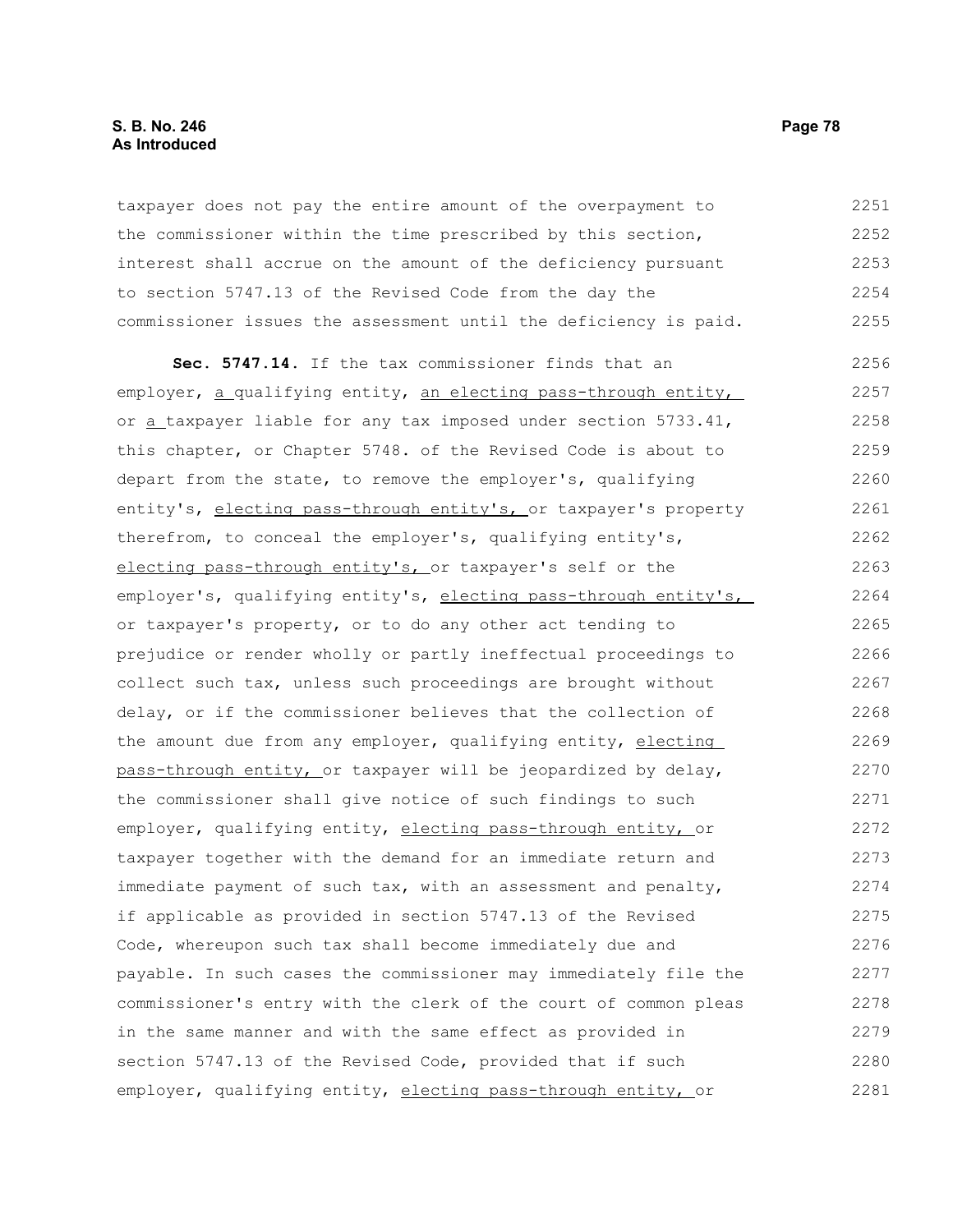taxpayer, within five days from notice of the assessment, furnishes evidence satisfactory to the commissioner, under the rules prescribed by the commissioner, that the employer, qualifying entity, electing pass-through entity, or taxpayer is not in default in making returns or paying or collecting any tax prescribed by this chapter or that the employer, qualifying entity, electing pass-through entity, or taxpayer will duly return and pay, or post bond satisfactory to the commissioner conditioned upon payment of the tax finally determined to be due, such tax shall not be payable prior to the time and manner otherwise fixed for payment under section 5747.13 of the Revised Code, and the person assessed shall be restored to the rights granted the person under such section. Upon satisfaction of the assessment the commissioner shall order the bond canceled, securities released, and judgment vacated. 2282 2283 2284 2285 2286 2287 2288 2289 2290 2291 2292 2293 2294 2295 2296

**Sec. 5747.15.** (A) In addition to any other penalty imposed by this chapter or Chapter 5703. of the Revised Code, the following penalties shall apply: 2297 2298 2299

(1) If a taxpayer, a qualifying entity, an electing passthrough entity, or an employer required to file any report or return, including an informational notice, report, or return, under this chapter fails to make and file the report or return within the time prescribed, including any extensions of time granted by the tax commissioner, a penalty may be imposed not exceeding the greater of fifty dollars per month or fraction of a month, not to exceed five hundred dollars, or five per cent per month or fraction of a month, not to exceed fifty per cent, of the sum of the taxes required to be shown on the report or return, for each month or fraction of a month elapsing between the due date, including extensions of the due date, and the date on which filed. 2300 2301 2302 2303 2304 2305 2306 2307 2308 2309 2310 2311 2312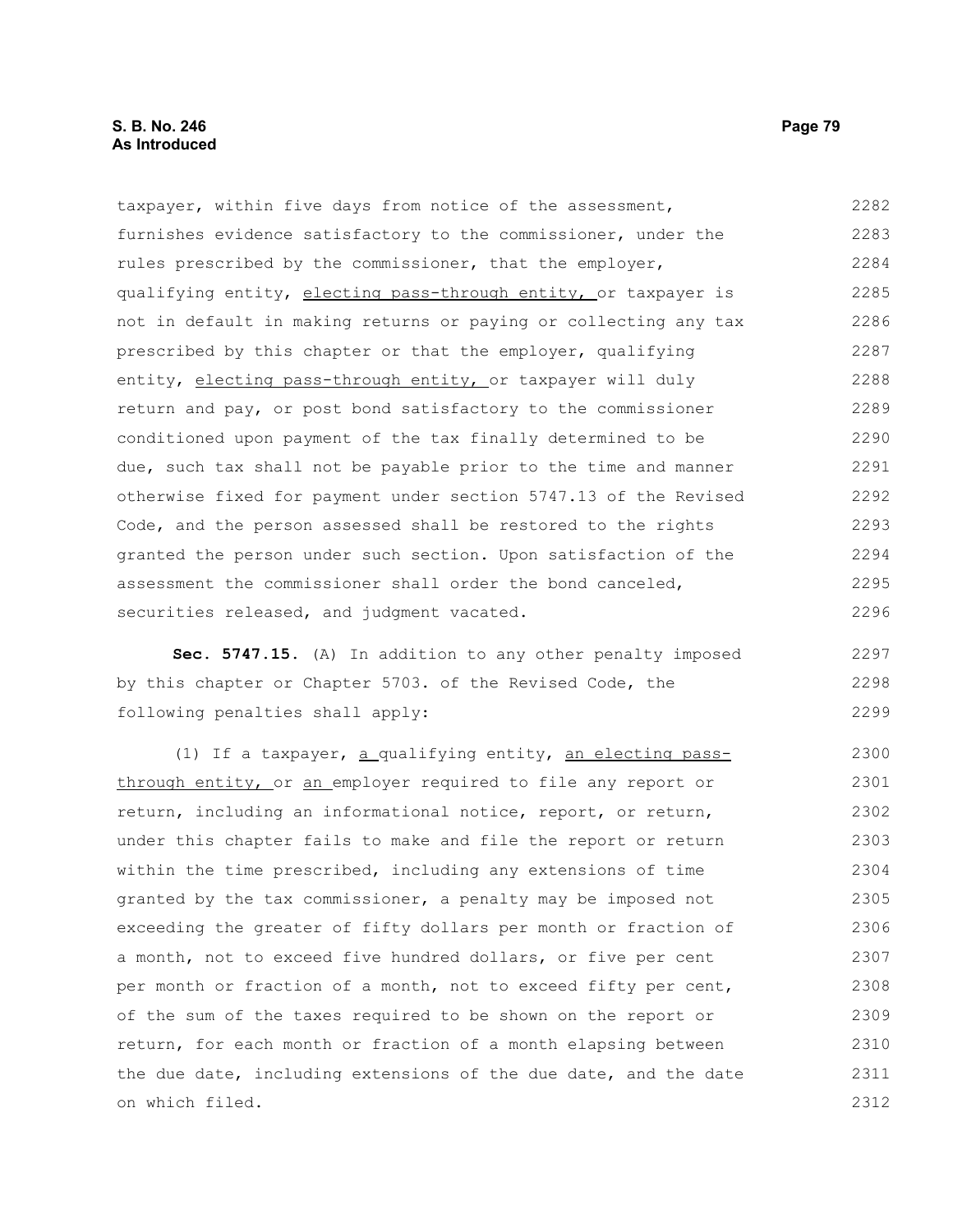# **S. B. No. 246 Page 80 As Introduced**

(2) If a taxpayer fails to pay any amount of tax required to be paid under section 5733.41 or Chapters 5747. or 5748. of the Revised Code, except estimated tax under section 5747.09 or 5747.43 of the Revised Code, by the dates prescribed for payment, a penalty may be imposed not exceeding twice the applicable interest charged under division (G) of section 5747.08 of the Revised Code for the delinquent payment. 2313 2314 2315 2316 2317 2318 2319

(3)(a) If an employer fails to pay any amount of tax imposed by section 5747.02 of the Revised Code and required to be paid under this chapter by the dates prescribed for payment, a penalty may be imposed not exceeding the sum of ten per cent of the delinquent payment plus twice the interest charged under division (F)(5) of section 5747.07 of the Revised Code for the delinquent payment. 2320 2321 2322 2323 2324 2325 2326

(b) If a qualifying entity or an electing pass-through entity fails to pay any amount of tax imposed by section 5733.41, 5747.38, or 5747.41 of the Revised Code and required to be paid under this chapter by the dates prescribed for payment, a penalty may be imposed not exceeding the sum of ten per cent of the delinquent payment plus twice the applicable interest charged under division (G) of section 5747.08 of the Revised Code for the delinquent payment. 2327 2328 2329 2330 2331 2332 2333 2334

(4)(a) If an employer withholds from employees the tax imposed by section 5747.02 of the Revised Code and fails to remit the tax withheld to the state as required by this chapter on or before the dates prescribed for payment, a penalty may be imposed not exceeding fifty per cent of the delinquent payment. 2335 2336 2337 2338 2339

(b) If a qualifying entity withholds any amount of tax imposed under section 5747.41 of the Revised Code from an individual's qualifying amount and fails to remit that amount to 2340 2341 2342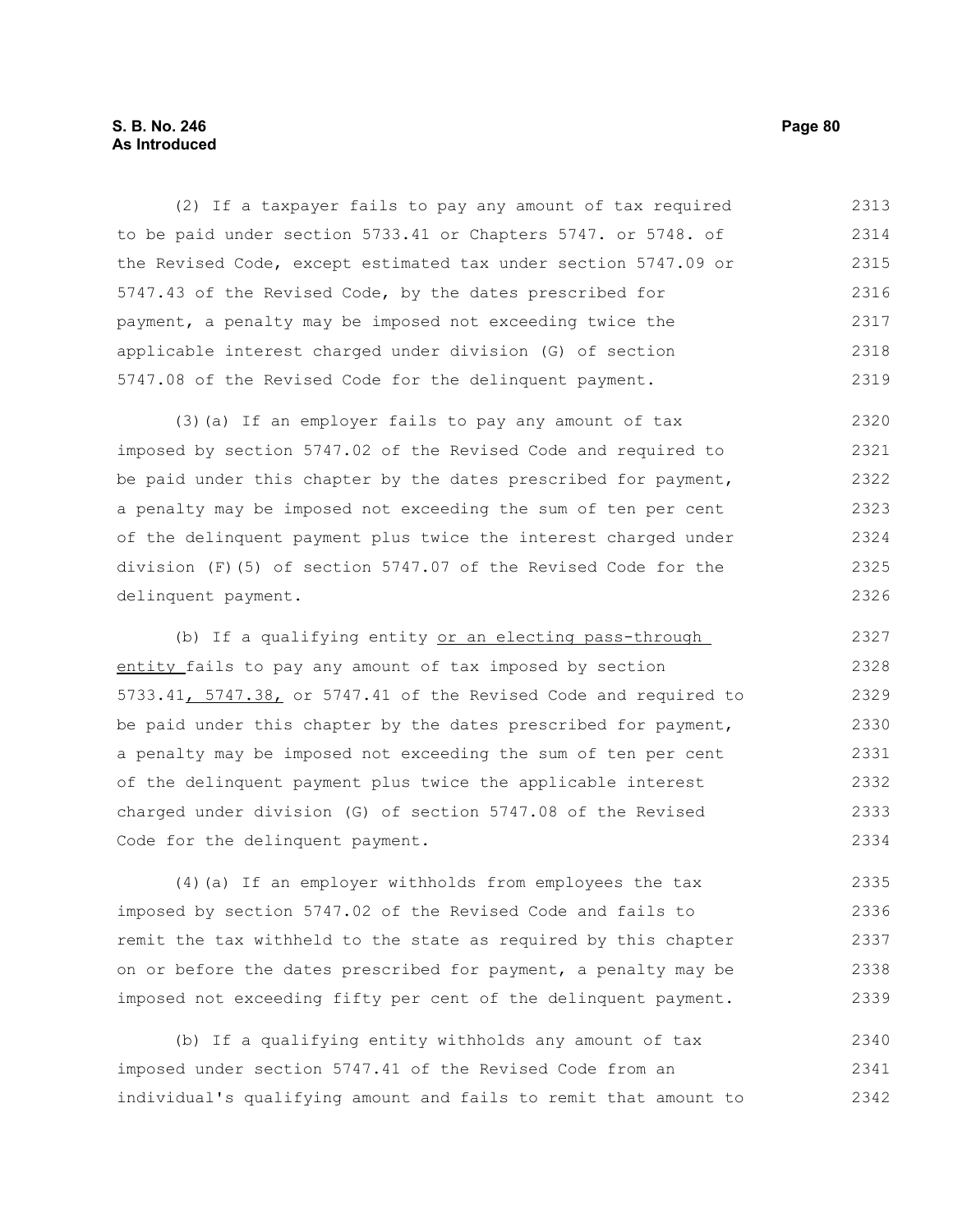the state as required by sections 5747.42 to 5747.453 of the Revised Code on or before the dates prescribed for payment, a penalty may be imposed not exceeding fifty per cent of the delinquent payment. 2343 2344 2345 2346

(5) If a taxpayer, a qualifying entity, an electing passthrough entity, or an employer files what purports to be a return required by this chapter that does not contain information upon which the substantial correctness of the return may be judged or contains information that on its face indicates that the return is substantially incorrect, and the filing of the return in that manner is due to a position that is frivolous or a desire that is apparent from the return to delay or impede the administration of the tax levied by section 5733.41, 5747.02, 5747.38, or 5747.41, or Chapter 5748. of the Revised Code, a penalty of up to five hundred dollars may be imposed. 2347 2348 2349 2350 2351 2352 2353 2354 2355 2356 2357

(6) If a taxpayer-or, a qualifying entity, or an electing pass-through entity makes a fraudulent attempt to evade the reporting or payment of the tax required to be shown on any return required under this chapter, a penalty may be imposed not exceeding the greater of one thousand dollars or one hundred per cent of the tax required to be shown on the return. 2358 2359 2360 2361 2362 2363

(7) If any person makes a false or fraudulent claim for a refund under this chapter, a penalty may be imposed not exceeding the greater of one thousand dollars or one hundred per cent of the claim. The penalty imposed under division (A)(7) of this section, any refund issued on the claim, and interest on any refund from the date of the refund, may be assessed under section 5747.13 of the Revised Code as tax, penalty, or interest imposed under section 5733.41, 5747.02, 5747.38, or 5747.41 of the Revised Code, without regard to whether the person making 2364 2365 2366 2367 2368 2369 2370 2371 2372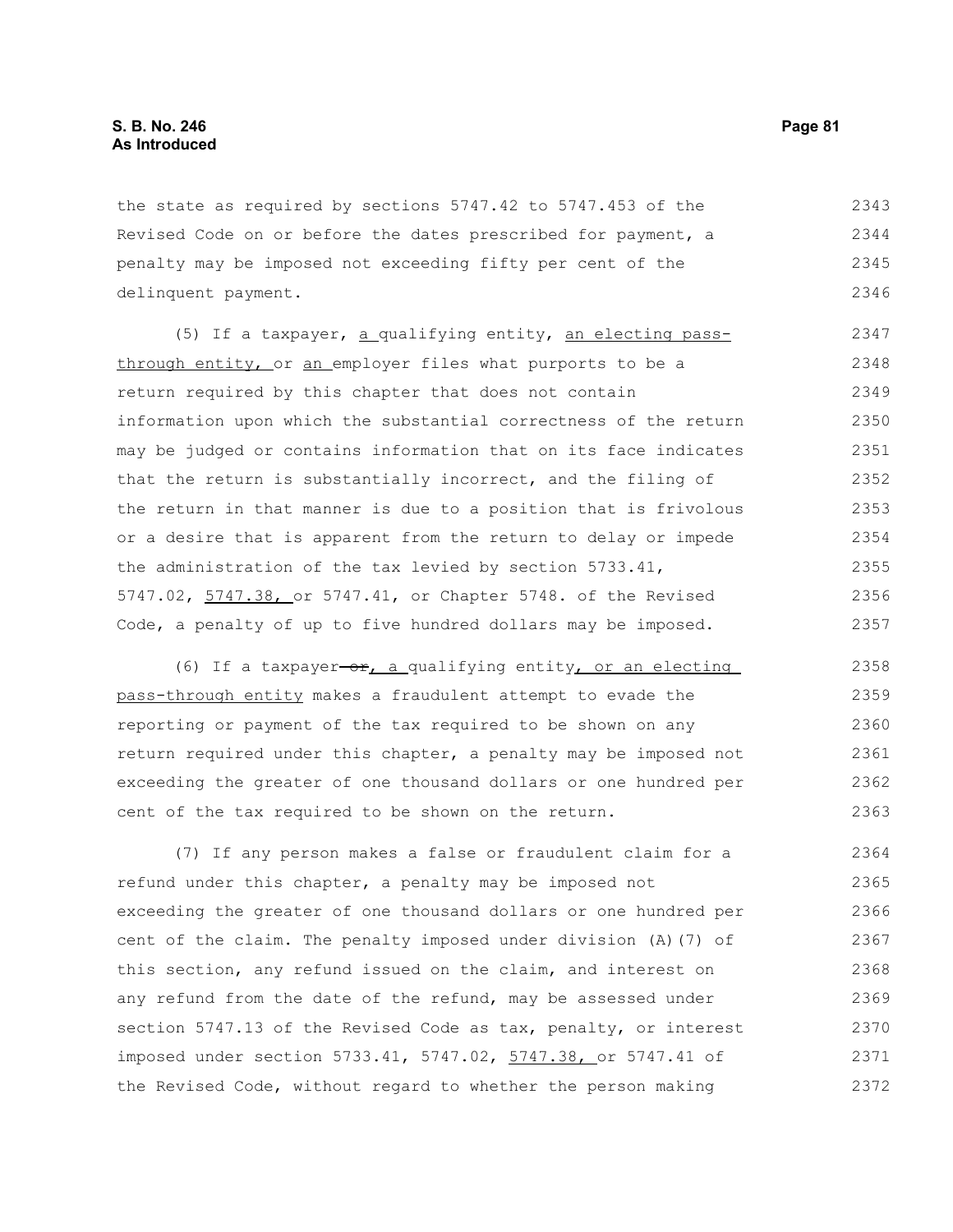# **S. B. No. 246 Page 82 As Introduced**

the claim is otherwise subject to the provisions of this chapter or Chapter 5733. of the Revised Code, and without regard to any time limitation for the assessment imposed by division (A) of section 5747.13 of the Revised Code. 2373 2374 2375 2376

(B) For purposes of this section, the taxes required to be shown on the return shall be reduced by the amount of any part of the taxes paid on or before the date, including any extensions of the date, prescribed for filing the return. 2377 2378 2379 2380

(C) Any penalty imposed under this section shall be in addition to all other penalties imposed under this section. All or part of any penalty imposed under this section may be abated by the commissioner. All or part of any penalty imposed under this section may be abated by the commissioner if the taxpayer, qualifying entity, electing pass-through entity, or employer shows that the failure to comply with the provisions of this chapter is due to reasonable cause and not willful neglect. 2381 2382 2383 2384 2385 2386 2387 2388

 **Sec. 5747.38.** (A) As used in this section and section 5747.39 of the Revised Code and in other sections of Chapter 5747. of the Revised Code in the context of the tax imposed under this section: 2389 2390 2391 2392

(1) "Electing pass-through entity" means a qualifying pass-through entity that elects to be subject to the tax levied under this section for a taxable year pursuant to division (C) of this section. 2393 2394 2395 2396

(2) "Owner" means a person that is a partner, member, shareholder, or investor in an electing pass-through entity for any portion of the taxable year. 2397 2398 2399

(3) "Income" means the sum of owners' distributive shares of the income, gain, expense, or loss of an electing pass-2400 2401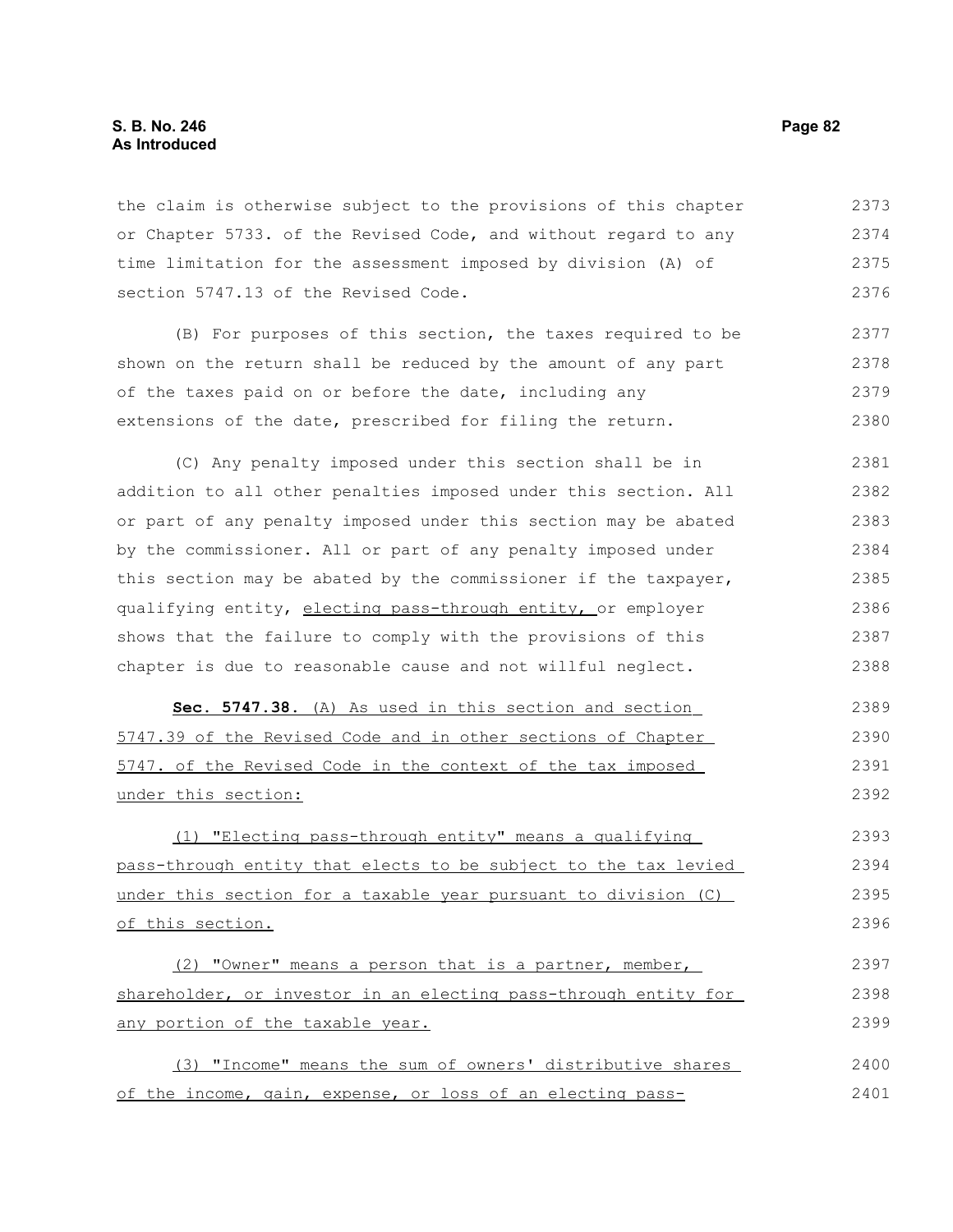| through entity for the taxable year, as reported for federal     | 2402 |
|------------------------------------------------------------------|------|
| income tax purposes.                                             | 2403 |
| (4) "Qualifying taxable income" means the sum of the             | 2404 |
| following:                                                       | 2405 |
| (a) The portion of an electing pass-through entity's             | 2406 |
| income that is business income, subject to the applicable        | 2407 |
| adjustments in divisions (A)(2) to (7) of section 5733.40 of the | 2408 |
| Revised Code, multiplied by the fraction described in division   | 2409 |
| <u>(B)(1) of that section;</u>                                   | 2410 |
| (b) The portion of the electing pass-through entity's            | 2411 |
| income that is nonbusiness income allocated to this state under  | 2412 |
| section 5747.20 of the Revised Code.                             | 2413 |
| (B) For the same purposes for which the tax is levied            | 2414 |
| under section 5747.02 of the Revised Code, a tax is hereby       | 2415 |
| levied on each electing pass-through entity on the entity's      | 2416 |
| gualifying taxable income for the taxable year, at the following | 2417 |
| rates:                                                           | 2418 |
| (1) For an electing pass-through entity's taxable year           | 2419 |
| that begins in 2022, five per cent;                              | 2420 |
| (2) For an electing pass-through entity's taxable year           | 2421 |
| that begins in 2023 and in any year thereafter, the rate equal   | 2422 |
| to the tax rate imposed on taxable business income under         | 2423 |
| division (A)(4)(a) of section 5747.02 of the Revised Code        | 2424 |
| applicable to that taxable year.                                 | 2425 |
| (C) A pass-through entity that is not a disregarded              | 2426 |
| entity, as defined in section 5733.01 of the Revised Code, may   | 2427 |
| elect to be subject to the tax levied under this section by      | 2428 |
| filing with the tax commissioner a form prescribed by the        | 2429 |

commissioner making such election on or before the deadline to 2430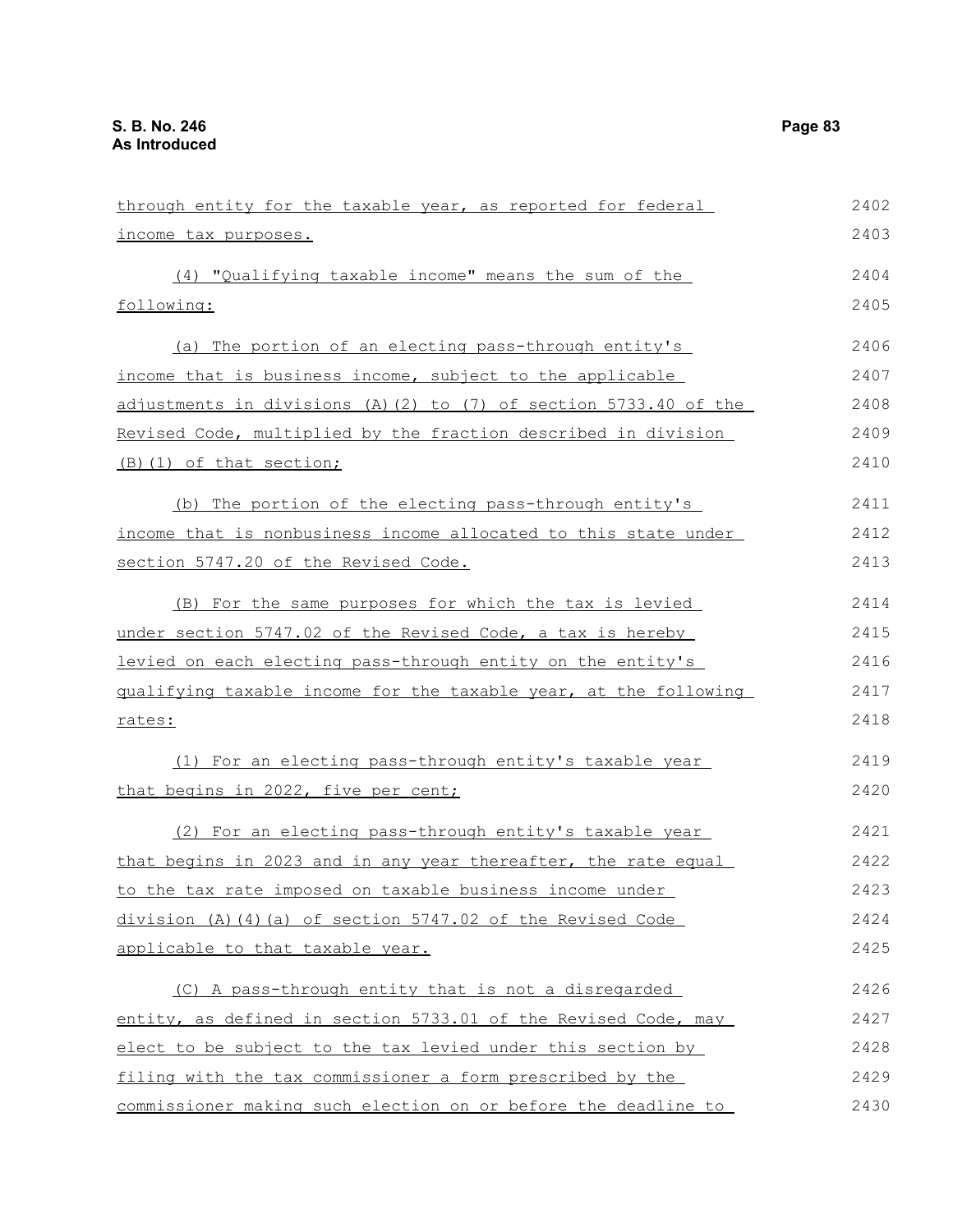| file the return under section 5747.43 of the Revised Code for    | 2431 |
|------------------------------------------------------------------|------|
| the taxable year. Such election applies only to the taxable year | 2432 |
| for which the election is made and is, once made, irrevocable    | 2433 |
| for that year.                                                   | 2434 |
| (D) The tax levied under this section shall be calculated        | 2435 |
| without regard to any deductions or credits otherwise permitted  | 2436 |
| to be claimed by an owner of the electing pass-through entity in | 2437 |
| computing the owner's aggregate tax liability under section      | 2438 |
| 5747.02 of the Revised Code.                                     | 2439 |
| The tax levied under this section is intended to<br>(E)          | 2440 |
| comply with the provisions of internal revenue service notice    | 2441 |
| 2020-75 in which such tax paid by an electing pass-through       | 2442 |
| entity is deductible to the entity for federal income tax        | 2443 |
| purposes.                                                        | 2444 |
| (F) The tax commissioner shall adopt rules to administer         | 2445 |
| the tax levied under this section. Such rules shall include a    | 2446 |
| description of how the adjustments to income under divisions (A) | 2447 |
| (36) and (S)(15) of section 5747.01 of the Revised Code and the  | 2448 |
| credit under section 5747.39 of the Revised Code apply to direct | 2449 |
| or indirect owners of an electing pass-through entity based on   | 2450 |
| various ownership structures. Any rule adopted under this        | 2451 |
| section is not a regulatory restriction for the purpose of       | 2452 |
| section 121.95 of the Revised Code.                              | 2453 |
| Sec. 5747.39. There is hereby allowed a refundable credit        | 2454 |
| against a taxpayer's aggregate tax liability under section       | 2455 |
| 5747.02 of the Revised Code for a taxpayer who is an owner of an | 2456 |
| electing pass-through entity. The credit shall equal the owner's | 2457 |
| proportionate share of the tax levied under section 5747.38 of   | 2458 |
| the Revised Code remitted by the owner's electing pass-through   | 2459 |
| entity for the taxable year.                                     | 2460 |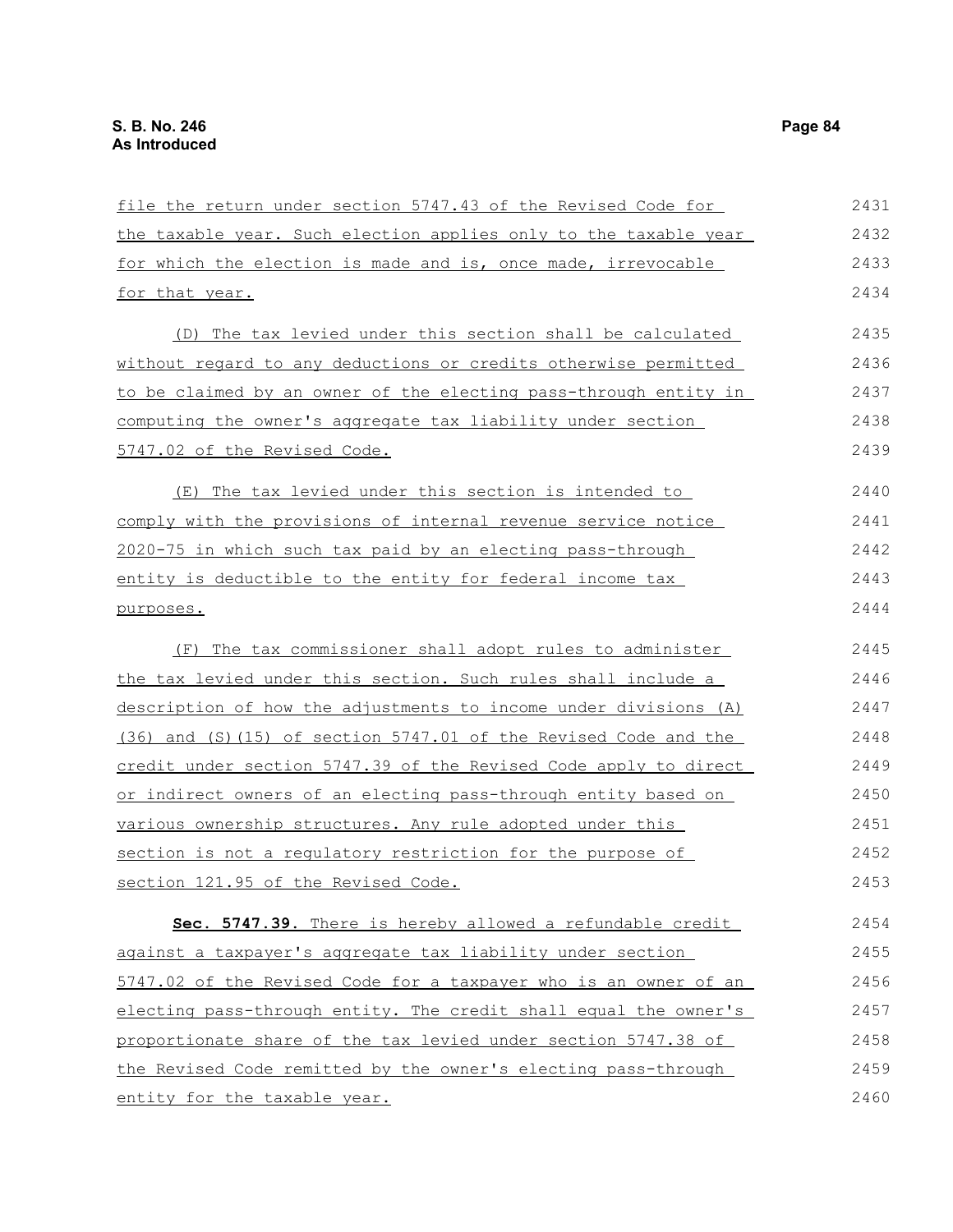The credit shall be claimed for the taxpayer's taxable year that includes the last day of the electing pass-through entity's taxable year for which the tax levied under that section was paid and in the order required under section 5747.98 of the Revised Code. If the credit exceeds the aggregate amount of tax otherwise due, the excess shall be refunded to the taxpayer. The tax commissioner may request that a taxpayer claiming a credit under this section furnish information as is necessary to support the claim for the credit under this section, and no credit shall be allowed unless the requested information is provided. **Sec. 5747.41.** For the same purposes for which the tax is levied under section 5747.02 of the Revised Code, there is hereby levied a withholding tax on every qualifying pass-through entity having at least one qualifying investor who is an individual and on every qualifying trust having at least one qualifying beneficiary who is an individual. The withholding tax imposed by this section is imposed on the sum of the adjusted qualifying amounts of a qualifying pass-through entity's qualifying investors who are individuals and on the sum of the adjusted qualifying amounts of a qualifying trust's qualifying beneficiaries, at a rate equal to the tax rate imposed on taxable business income under division (A)(4)(a) of section 5747.02 of the Revised Code. The tax imposed by this section applies only if the qualifying entity has nexus with this state under the 2461 2462 2463 2464 2465 2466 2467 2468 2469 2470 2471 2472 2473 2474 2475 2476 2477 2478 2479 2480 2481 2482 2483 2484 2485 2486 2487

Constitution of the United States for any portion of the qualifying entity's qualifying taxable year, and the sum of the qualifying entity's adjusted qualifying amounts exceeds one 2488 2489 2490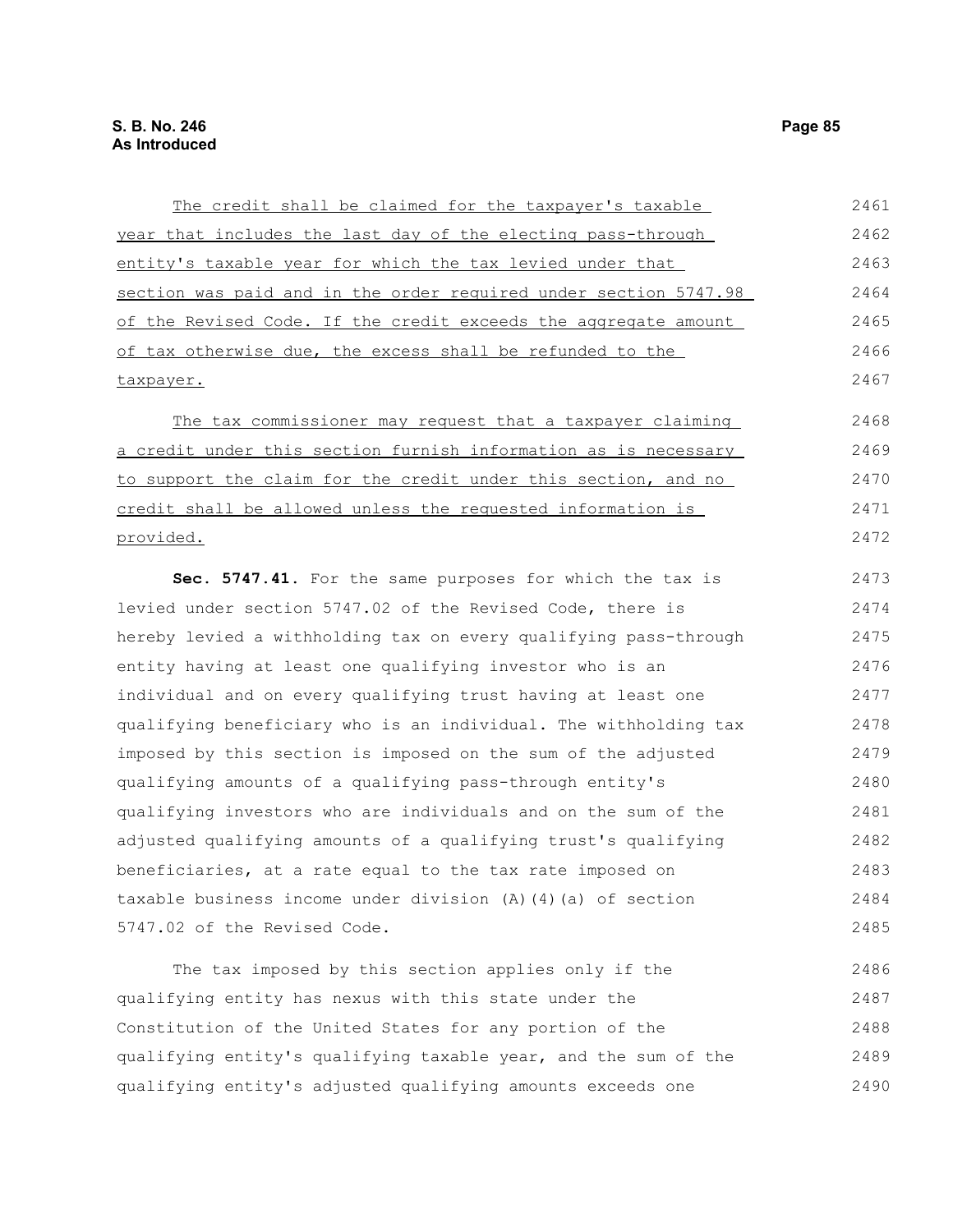year. The tax imposed under this section does not apply to a qualifying pass-through entity that makes an election under division (C) of section 5747.38 of the Revised Code to be subject to the tax levied under that section for the entity's qualifying taxable year. **Sec. 5747.42.** (A) In addition to the other returns required to be filed and other remittances required to be made pursuant to this chapter, every qualifying entity or electing pass-through entity that is subject to the tax imposed by section 5733.41, 5747.38, or 5747.41 of the Revised Code shall file an annual return as follows: (1) For a qualifying entity, on or before the fifteenth day of the fourth month following the end of the qualifying entity's qualifying taxable year, and; (2) For an electing pass-through entity, on or before the fifteenth day of April following the end of the entity's taxable year that ends in the preceding calendar year. Each entity shall also remit to the tax commissioner, with the remittance made payable to the treasurer of state, the amount of the taxes shown to be due on the return, less the amount paid for the taxable year on a declaration of estimated tax report filed by the taxpayer as provided by section 5747.43 of the Revised Code. Remittance shall be made in the form prescribed by the tax commissioner, including electronic funds transfer if required by section 5747.44 of the Revised Code. A domestic qualifying entity shall not dissolve, and a 2492 2493 2494 2495 2496 2497 2498 2499 2500 2501 2502 2503 2504 2505 2506 2507 2508 2509 2510 2511 2512 2513 2514 2515 2516 2517 2518

thousand dollars for the qualifying entity's qualifying taxable

foreign qualifying entity shall not withdraw or retire from 2519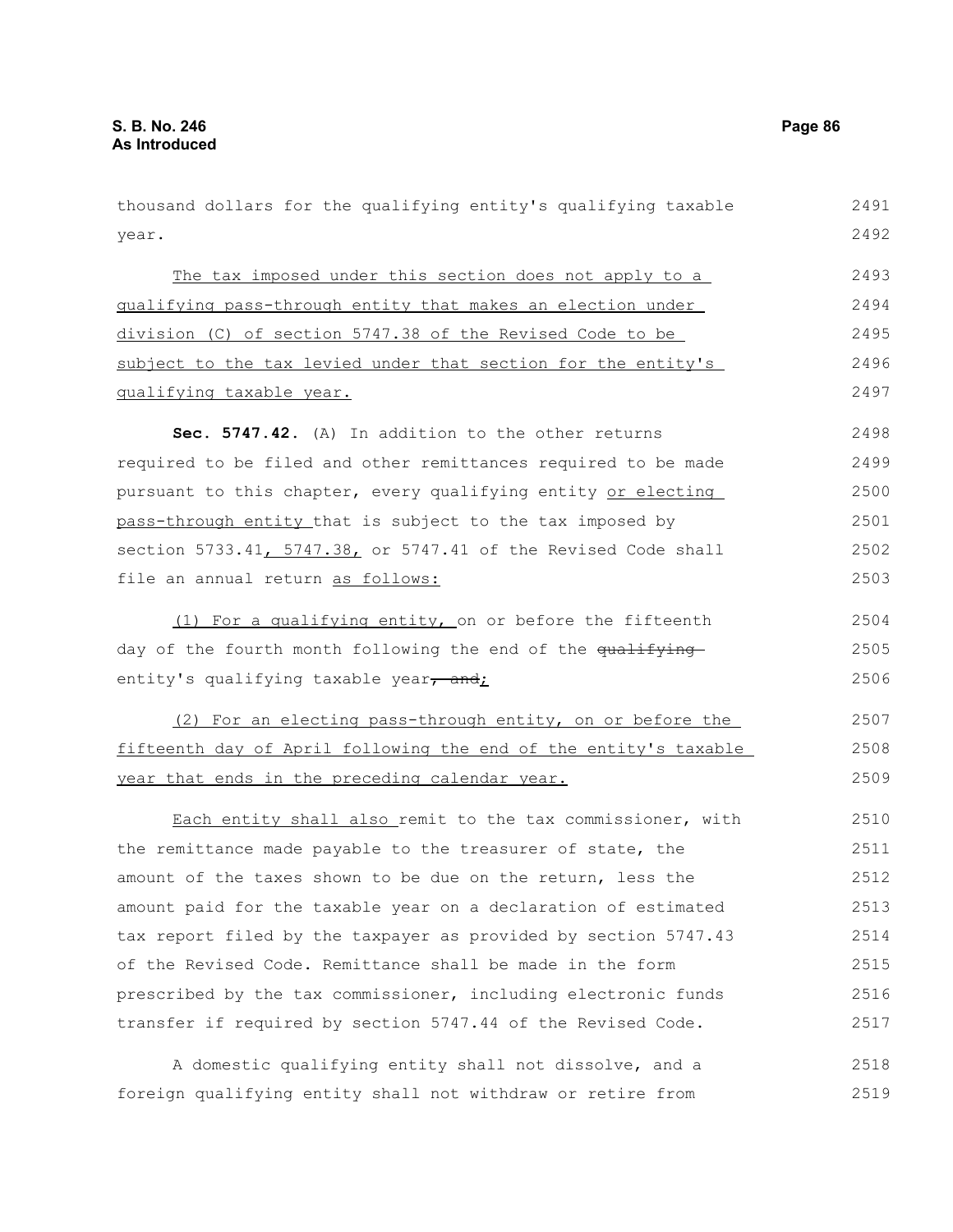business in this state, without filing the tax returns and paying the taxes charged for the year in which such dissolution or withdrawal occurs. 2520 2521 2522

(B) The tax commissioner shall furnish qualifying entities or electing pass-through entities, upon request, copies of the forms prescribed by the commissioner for the purpose of making the returns required by sections 5747.42 to 5747.453 of the Revised Code. 2523 2524 2525 2526 2527

(C) The annual return required by this section shall be signed by the qualifying applicable entity's trustee or other fiduciary, or president, vice-president, secretary, treasurer, general manager, general partner, superintendent, or managing agent in this state. The annual return shall contain the facts, figures, computations, and attachments that result in the tax charged by section 5733.41,  $5747.38$ , or 5747.41 of the Revised Code. Each qualifying entity also shall file with its annual return all of the following: 2528 2529 2530 2531 2532 2533 2534 2535 2536

(1) The In the case of the tax charged by section 5733.41 or 5747.41 of the Revised Code, the full name and address of each qualifying investor or qualifying beneficiary unless the qualifying entity submits such information in accordance with division (D) of this section; 2537 2538 2539 2540 2541

(2)  $Fhe-In$  the case of the tax charged by section 5733.41 or 5747.41 of the Revised Code, the social security number, federal employer identification number, or other identifying number of each qualifying investor or qualifying beneficiary, unless the taxpayer submits that information in accordance with division (D) of this section; 2542 2543 2544 2545 2546 2547

(3) In the case of the tax charged by section 5747.38 of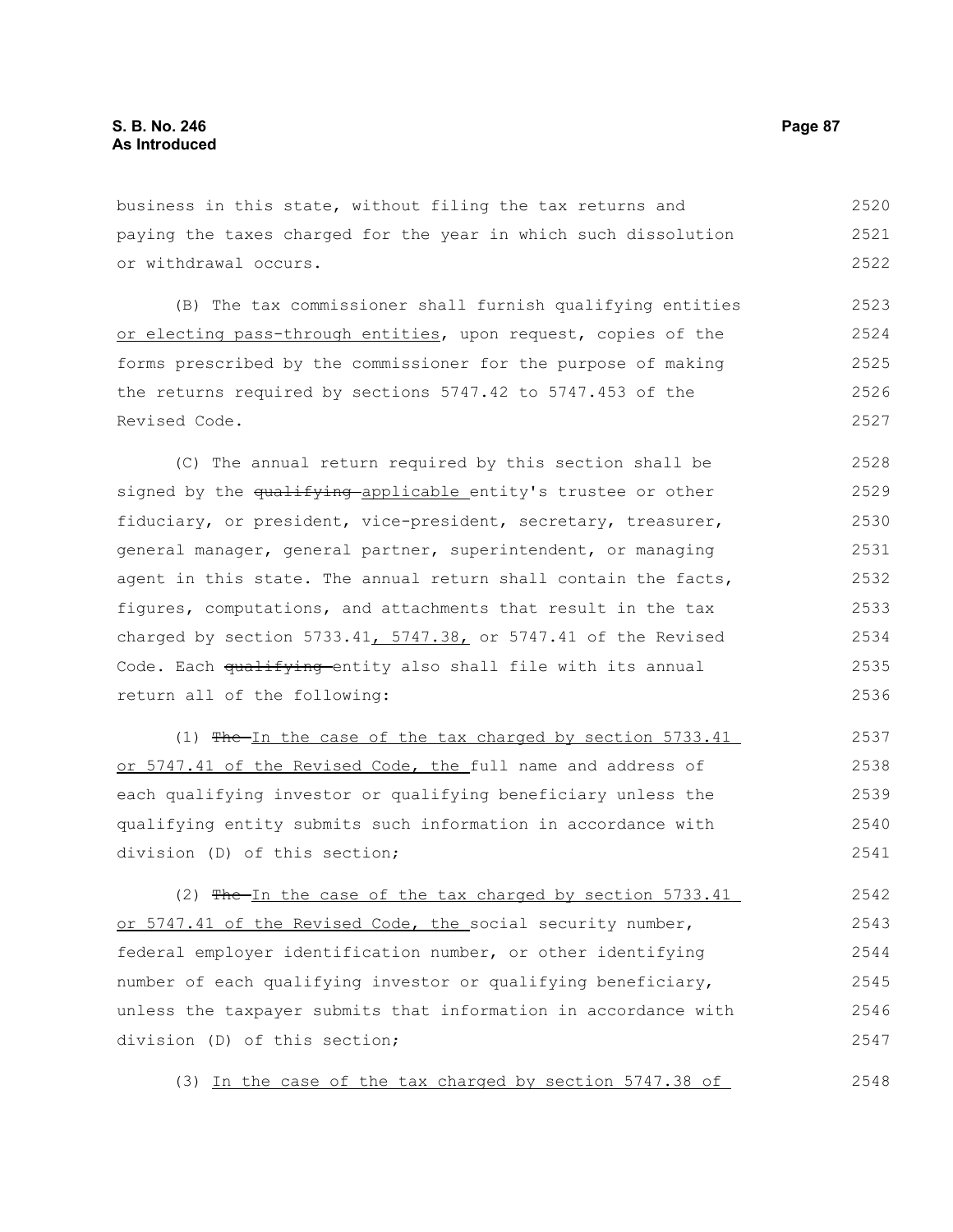| the Revised Code, the full name and address and the social       | 2549 |
|------------------------------------------------------------------|------|
| security number, federal employer identification number, or      | 2550 |
| other identifying number of each owner of the electing pass-     | 2551 |
| through entity, unless the entity submits such information in    | 2552 |
| accordance with division (D) of this section;                    | 2553 |
| (4) The amount of tax imposed by sections 5733.41 and            | 2554 |
| 5747.41 or by section 5747.38 of the Revised Code, and the       | 2555 |
| amount of the tax paid by the qualifying entity, for the         | 2556 |
| qualifying applicable taxable year covered by the annual return; | 2557 |
| $(4)$ (5) The amount of tax imposed by sections 5733.41 and      | 2558 |
| 5747.41 or by section 5747.38 of the Revised Code that is        | 2559 |
| attributable to each qualifying investor-or, qualifying          | 2560 |
| beneficiary, or owner, as applicable, unless the qualifying      | 2561 |
| entity submits this information in accordance with division (D)  | 2562 |
| of this section.                                                 | 2563 |
| (D) On the date the annual return is due, including              | 2564 |
| extensions of time, if any, the qualifying applicable entity may | 2565 |
| be required by rule to transmit electronically or by magnetic    | 2566 |
| media the information set forth in division (C) of this section. | 2567 |

The tax commissioner may adopt rules governing the format for the transmission of such information. The tax commissioner may exempt a qualifying an entity or a class of qualifying entities from the requirements imposed by this division. 2568 2569 2570 2571

(E) Upon good cause shown, the tax commissioner may extend the period for filing any return required to be filed under this section or section 5747.43 or 5747.44 of the Revised Code and for transmitting any information required to be transmitted under those sections. The tax commissioner may adopt rules relating to extensions of time to file and to transmit. At the time a qualifying an entity pays any tax imposed under section 2572 2573 2574 2575 2576 2577 2578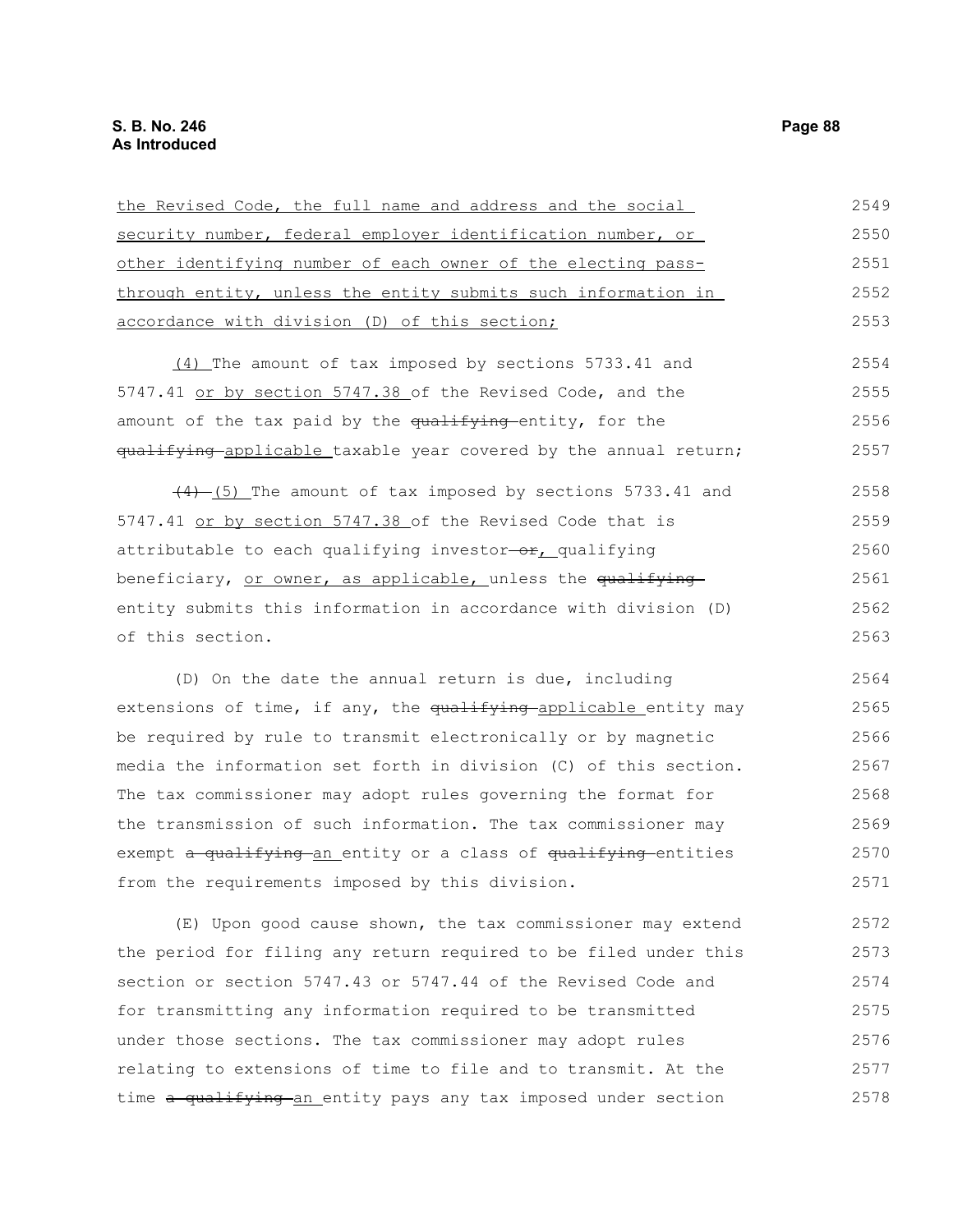5733.41, 5747.38, or 5747.41 of the Revised Code or estimated tax as required under section 5747.43 of the Revised Code, the qualifying entity also shall pay interest computed at the rate per annum prescribed by section 5703.47 of the Revised Code on that tax or estimated tax, from the time the tax or estimated tax originally was required to be paid, without consideration of any filing extensions, to the time of actual payment. Nothing in this division shall be construed to abate, modify, or limit the imposition of any penalties imposed for the failure to timely pay taxes under this chapter or Chapter 5733. of the Revised Code without consideration of any filing extensions. 2579 2580 2581 2582 2583 2584 2585 2586 2587 2588 2589

**Sec. 5747.43.** (A) As used in this section:

(1) "Estimated taxes" means the amount that a qualifying entity or electing pass-through entity estimates to be the sum of its liability under sections 5733.41 and 5747.41 or section 5747.38 of the Revised Code for its current qualifying taxable year or taxable year, as applicable. 2593

(2) "Tax liability" means the total of the taxes and withholding taxes due under sections 5733.41 and 5747.41 of the Revised Code or the tax due under section 5747.38 of the Revised Code for the qualifying applicable taxable year prior to applying any estimated tax payment or refund from another year. 2596 2597 2598 2599 2600

(3) "Taxes paid" includes payments of estimated taxes made under division (C) of this section and tax refunds applied by the qualifying entity or electing pass-through entity in payment of estimated taxes. 2601 2602 2603 2604

(4) "Required installment" means a payment equal to twenty-five per cent of the lesser of the following: 2605 2606

(a) Ninety per cent of the tax liability for the 2607

2590

2591 2592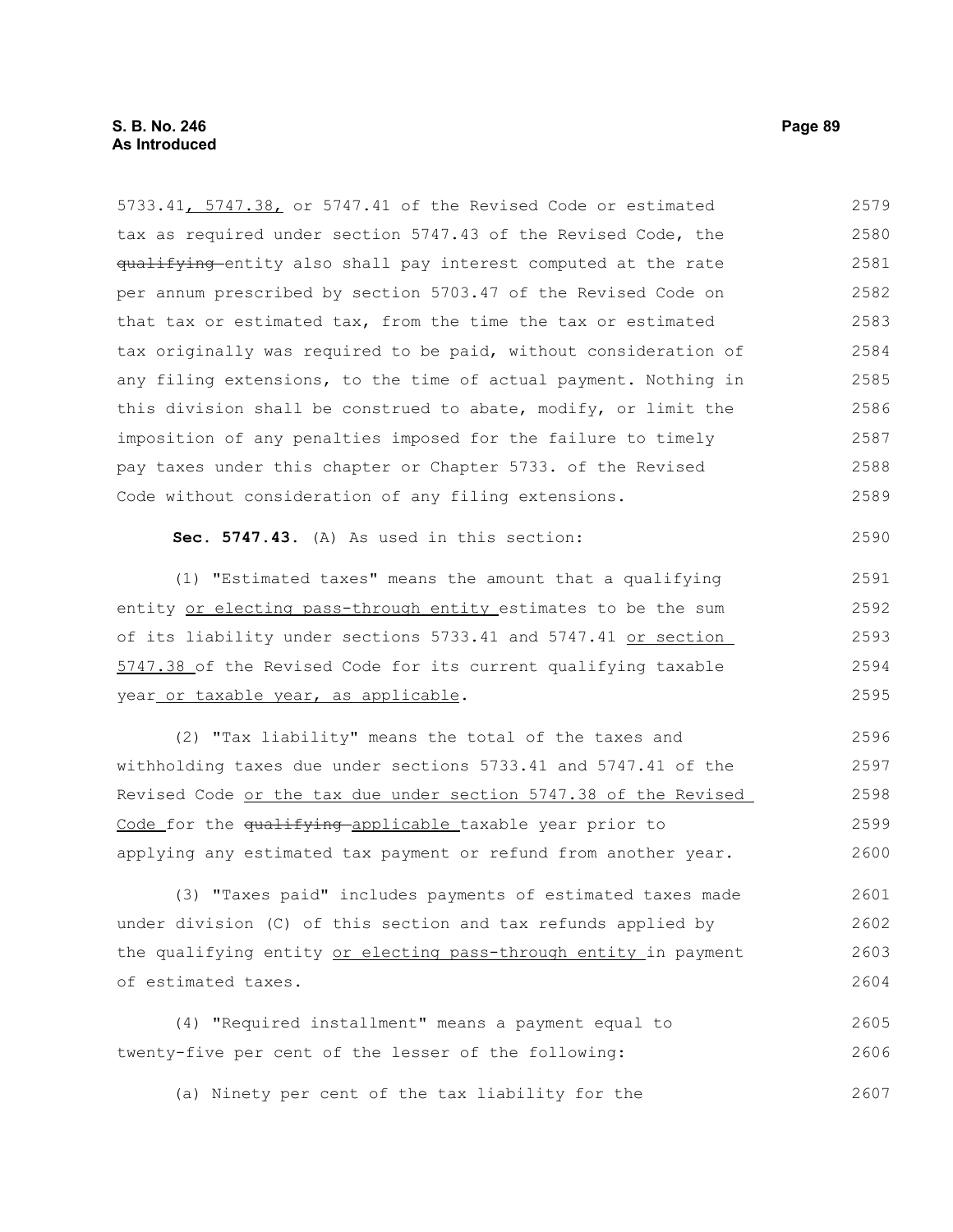(b) One hundred per cent of the tax liability shown on the return of a qualifying entity or an electing pass-through entity for the preceding qualifying taxable year. 2609 2610 2611

Division (A)(4)(b) of this section applies only if the qualifying entity filed a return under section 5747.42 of the Revised Code for the preceding qualifying taxable year and if the preceding qualifying taxable year was a twelve-month taxable year. 2612 2613 2614 2615 2616

(B) In addition to the return required to be filed pursuant to section 5747.42 of the Revised Code, each qualifying entity or electing pass-through entity that is subject to the tax imposed under section 5733.41 and to the withholding tax imposed by section 5747.41 of the Revised Code or that is subject to the tax imposed under section 5747.38 of the Revised Code shall file an estimated tax return and pay a portion of the qualifying entity's tax liability for its qualifying taxable year. The portion of those taxes required to be paid, and the last day prescribed for payment thereof, shall be as prescribed by divisions  $(B)$   $(1)$ ,  $(2)$ ,  $(3)$ , and  $(4)$  of this section: 2617 2618 2619 2620 2621 2622 2623 2624 2625 2626 2627

(1) On or before the fifteenth day of the month following the last day of the first quarter of the qualifying entity's qualifying-taxable year, twenty-two and one-half per cent of the qualifying entity's estimated tax liability for that taxable year; 2628 2629 2630 2631 2632

(2) On or before the fifteenth day of the month following the last day of the second quarter of the qualifying-entity's qualifying taxable year, forty-five per cent of the qualifying entity's estimated tax liability for that taxable year; 2633 2634 2635 2636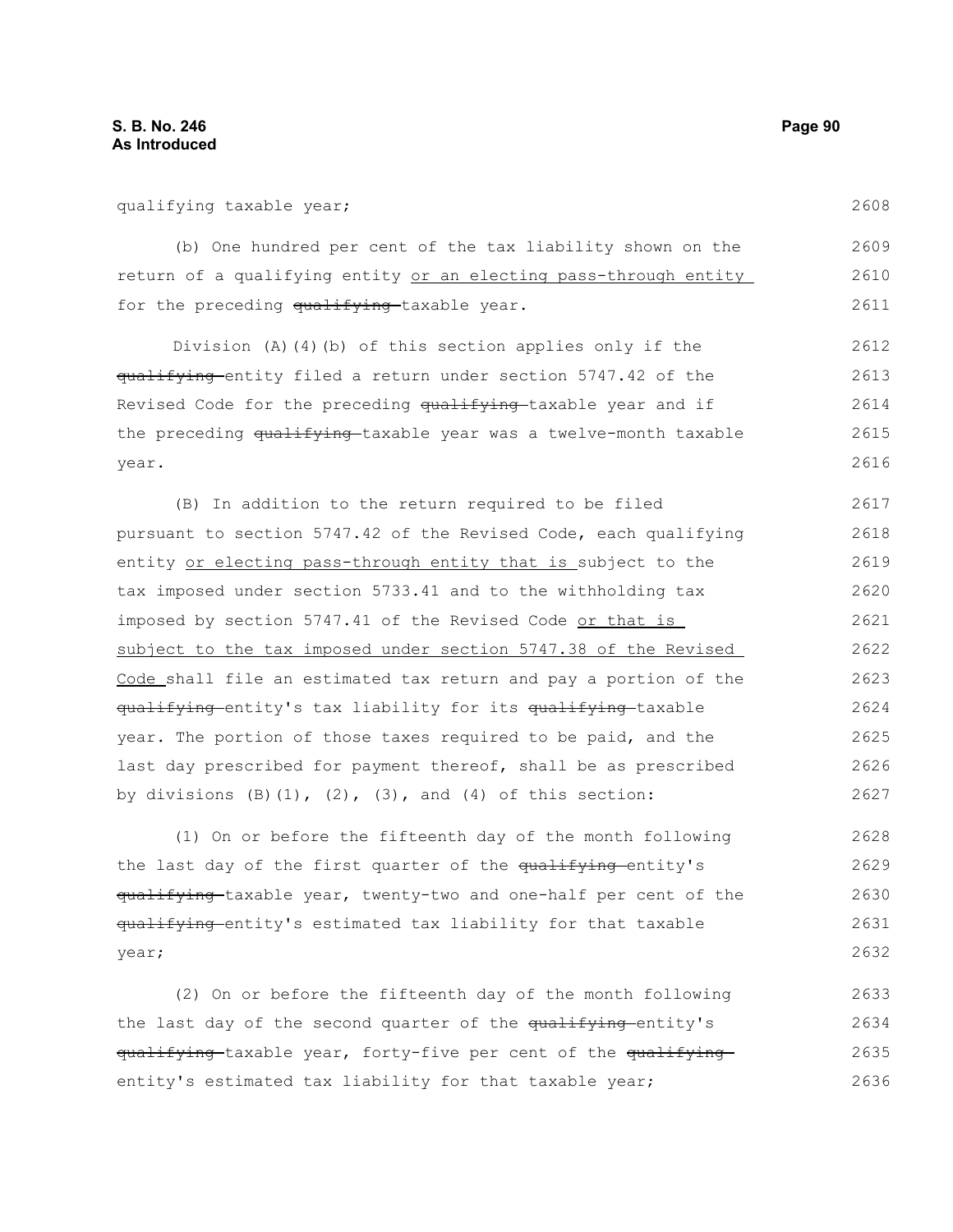# **S. B. No. 246 Page 91 As Introduced**

(3) On or before the fifteenth day of the month following the last day of the third quarter of the qualifying entity's qualifying taxable year, sixty-seven and one-half per cent of the qualifying entity's estimated tax liability for that taxable year; 2637 2638 2639 2640 2641

(4) On or before the fifteenth day of the month following the last day of the fourth quarter of the qualifying-entity's qualifying-taxable year, ninety per cent of the qualifyingentity's estimated tax liability for that taxable year. 2642 2643 2644 2645

Payments of estimated taxes shall be made payable to the treasurer of state. 2646 2647

(C) If a payment of estimated taxes is not paid in the full amount required under division (B) of this section, a penalty shall be added to the taxes charged for the qualifying taxable year or taxable year, as applicable, unless the underpayment is due to reasonable cause as described in division (D) of this section. The penalty shall accrue at the rate per annum prescribed by section 5703.47 of the Revised Code upon the amount of underpayment from the day the estimated payment was required to be made to the day the payment is made. 2648 2649 2650 2651 2652 2653 2654 2655 2656

The amount of the underpayment upon which the penalty shall accrue shall be determined as follows: 2657 2658

(1) For the first payment of estimated taxes each year, the required installment less the amount of taxes paid by the date prescribed for that payment; 2659 2660 2661

(2) For the second payment of estimated taxes each year, the required installment less the amount of taxes paid by the date prescribed for that payment; 2662 2663 2664

(3) For the third payment of estimated taxes each year, 2665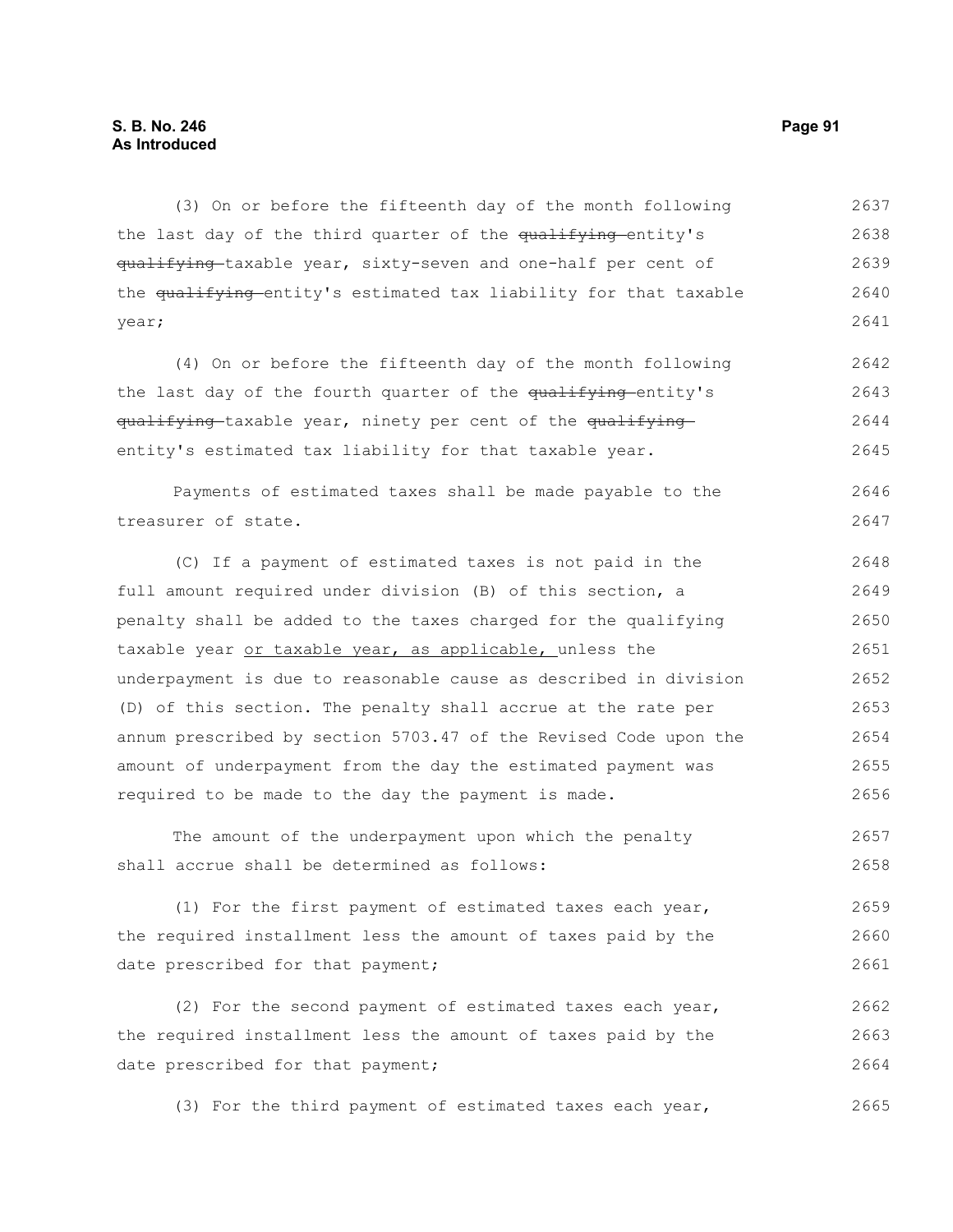the required installment less the amount of taxes paid by the date prescribed for that payment; 2666 2667

(4) For the fourth payment of estimated taxes each year, the required installment less the amount of taxes paid by the date prescribed for that payment. 2668 2669 2670

For the purposes of this section, a payment of estimated taxes on or before any payment date shall be considered a payment of a previous underpayment only to the extent the payment of estimated taxes exceeds the amount of the payment presently required to be paid to avoid any penalty. 2671 2672 2673 2674 2675

The penalty imposed under division (C) of this section is in lieu of any other interest charge or penalty imposed for failure to file a declaration of estimated tax report and make estimated payments as required by this section. 2676 2677 2678 2679

(D) An underpayment of estimated taxes determined under division (C) of this section is due to reasonable cause if any of the following apply: 2680 2681 2682

(1) The amount of tax that was paid equals at least ninety per cent of the tax liability for the current qualifying taxable year, determined by annualizing the income received during that year up to the end of the month immediately preceding the month in which the payment is due; 2683 2684 2685 2686 2687

(2) The amount of tax liability that was paid equals at least ninety per cent of the tax liability for the current qualifying-taxable year; 2688 2689 2690

(3) The amount of tax liability that was paid equals at least one hundred per cent of the tax liability shown on the return of the qualifying entity for the preceding qualifying taxable year, provided that the immediately preceding qualifying-2691 2692 2693 2694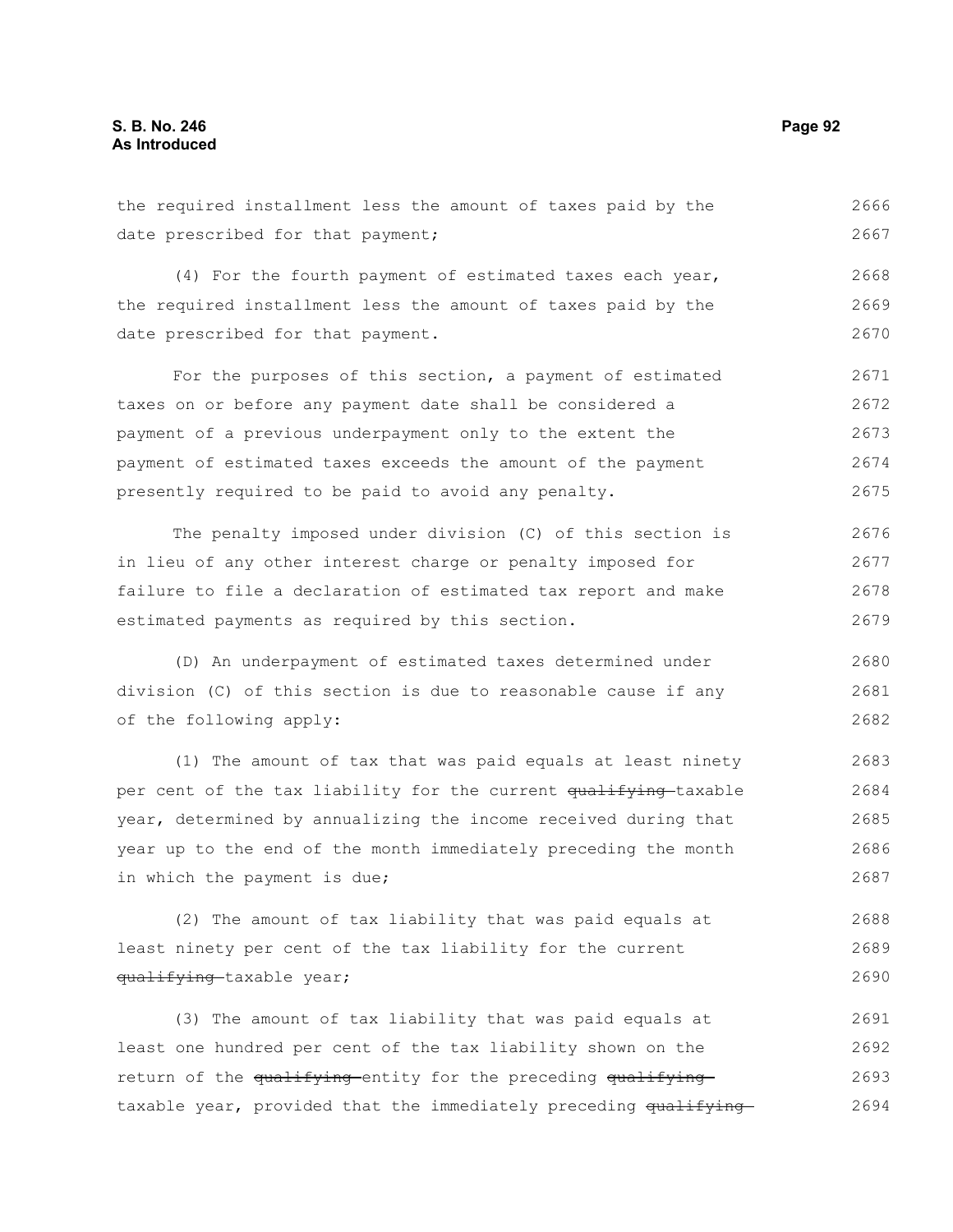taxable year reflected a period of twelve months and the qualifying entity filed a return under section 5747.42 of the Revised Code for that year. 2695 2696 2697

(E)(1) Divisions (B) and (C) of this section do not apply for a taxable year if either of the following applies to the qualifying entity: 2698 2699 2700

(a) For the immediately preceding taxable year, the entity computes in good faith and in a reasonable manner that the sum of its adjusted qualifying amounts or its qualifying taxable income, as applicable, is ten thousand dollars or less. 2701 2702 2703 2704

(b) For the taxable year the entity computes in good faith and in a reasonable manner that the sum of its adjusted qualifying amounts or its qualifying taxable income, as applicable, is ten thousand dollars or less. 2705 2706 2707 2708

(2) Notwithstanding any other provision of Title LVII of the Revised Code to the contrary, the entity shall establish by a preponderance of the evidence that its computation of the adjusted qualifying amounts or qualifying taxable income, as applicable, for the immediately preceding taxable year and the taxable year was, in fact, made in good faith and in a reasonable manner. 2709 2710 2711 2712 2713 2714 2715

(F) The tax commissioner may waive the requirement for filing a declaration of estimated taxes for any class of qualifying entities if the commissioner finds the waiver is reasonable and proper in view of administrative costs and other factors. 2716 2717 2718 2719 2720

(G) Estimated taxes paid by a qualifying entity or an electing pass-through entity may be applied to satisfy the entity's tax liability under section 5733.41, 5747.38, or 2721 2722 2723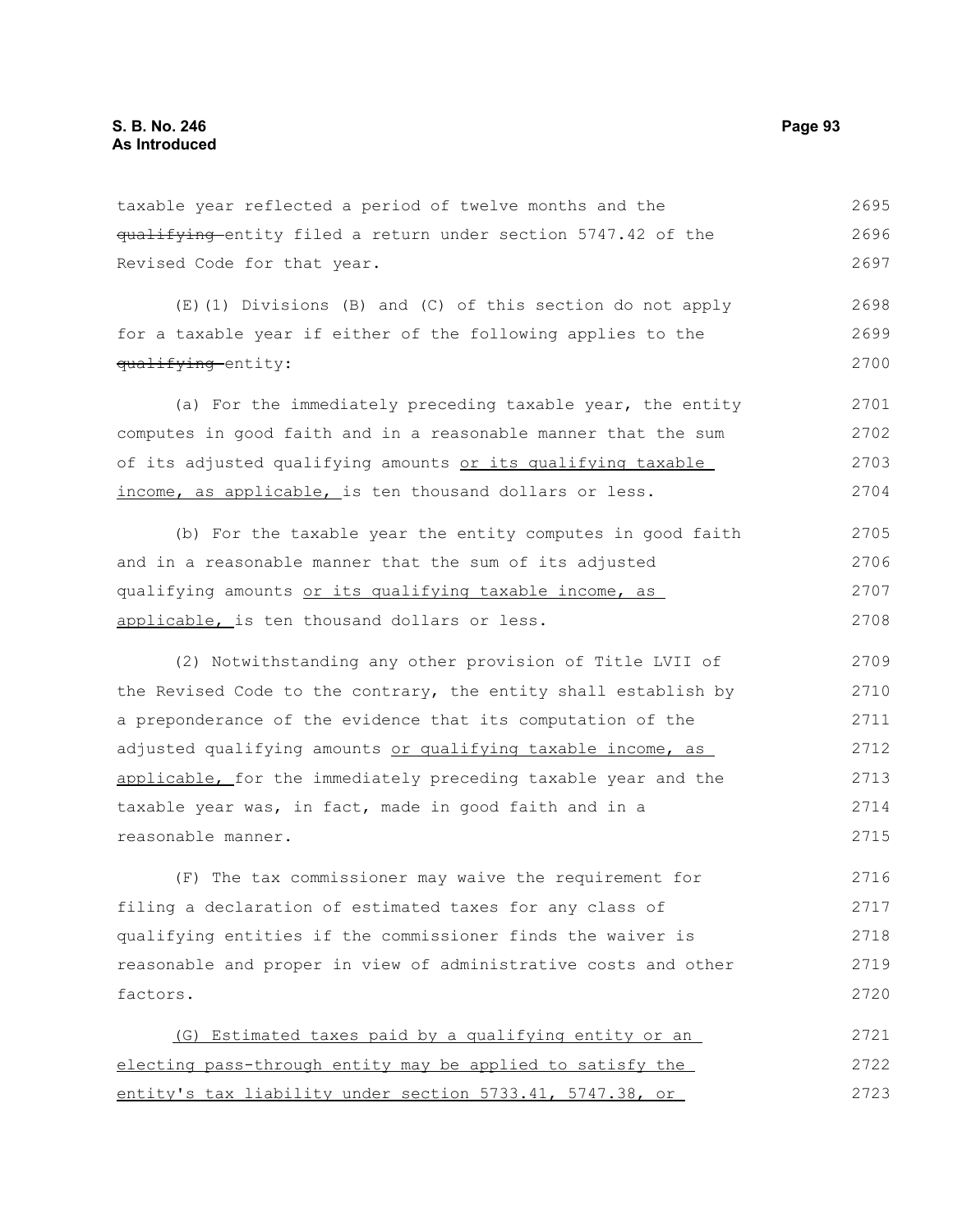5747.41 of the Revised Code. Nothing in this section authorizes such an entity to apply estimated taxes paid against more than one tax. Sec. 5747.44. (A) If a qualifying entity's or an electing pass-through entity's total liability for taxes imposed under sections 5733.41 and 5747.41 or under section 5747.38 of the Revised Code exceeds one hundred eighty thousand dollars for the second preceding taxable year or qualifying taxable year, as applicable, the qualifying entity shall make all payments required under sections 5747.42 and 5747.43 or under section 5747.38 of the Revised Code by electronic funds transfer as prescribed by this section and rules adopted by the treasurer of state under section 113.061 of the Revised Code. The tax commissioner shall notify each qualifying entity and electing pass-through entity required to remit taxes by electronic funds transfer of the entity's obligation to do so, shall maintain an updated list of those entities, and shall provide the list and any additions thereto or deletions therefrom to the treasurer of state. Failure by the tax commissioner to notify a qualifying an entity subject to this section to remit taxes by electronic funds transfer does not relieve the qualifying entity of its obligation to remit taxes by electronic funds transfer. (B) Except as otherwise provided in this division, the payment of taxes by electronic funds transfer does not affect a qualifying entity's or an electing pass-through entity's 2724 2725 2726 2727 2728 2729 2730 2731 2732 2733 2734 2735 2736 2737 2738 2739 2740 2741 2742 2743 2744 2745 2746 2747 2748 2749

obligation to file the returns required under sections 5747.42 and 5747.43 of the Revised Code. The treasurer of state, in consultation with the tax commissioner, may adopt rules in addition to the rules adopted under section 113.061 of the 2750 2751 2752 2753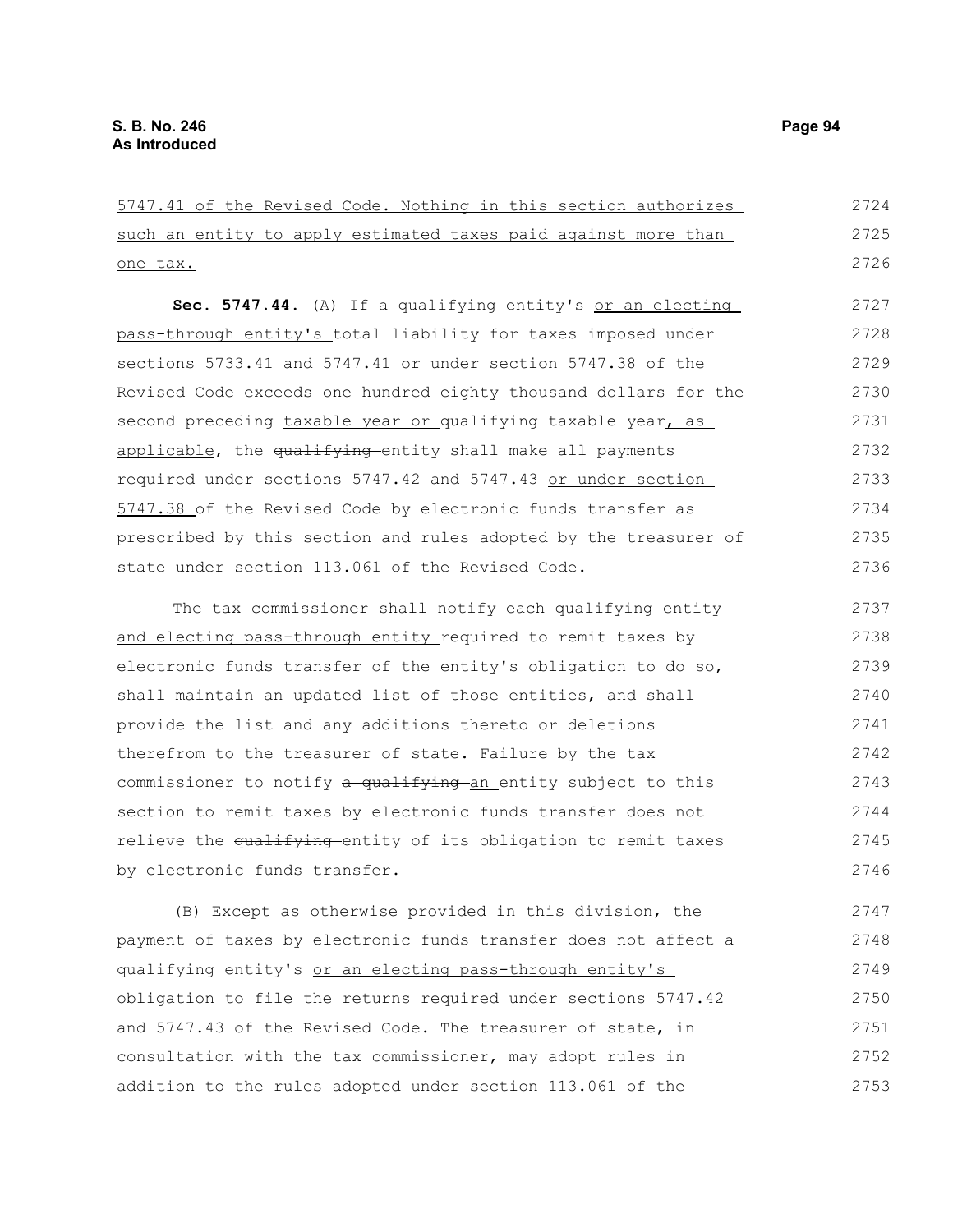# **S. B. No. 246 Page 95 As Introduced**

Revised Code governing the format for filing returns by qualifying entities and electing pass-through entities that remit taxes by electronic funds transfer. The rules may provide for the filing of returns at less frequent intervals than otherwise required if the treasurer of state and the tax commissioner determine that remittance by electronic funds transfer warrants less frequent filing of returns. 2754 2755 2756 2757 2758 2759 2760

(C) A qualifying entity or an electing pass-through entity required by this section to remit taxes by electronic funds transfer may apply to the treasurer of state in the manner prescribed by the treasurer of state to be excused from that requirement. The treasurer of state may excuse the qualifying entity from remittance by electronic funds transfer for good cause shown for the period of time requested by the qualifying entity or for a portion of that period. The treasurer of state shall notify the tax commissioner and the qualifying entity of the treasurer of state's decision as soon as is practicable. 2761 2762 2763 2764 2765 2766 2767 2768 2769 2770

(D) If a qualifying entity or an electing pass-through entity required by this section to remit taxes by electronic funds transfer remits those taxes by some means other than by electronic funds transfer as prescribed by this section and the rules adopted by the treasurer of state, and the treasurer of state determines that such failure was not due to reasonable cause or was due to willful neglect, the treasurer of state shall notify the tax commissioner of the failure to remit by electronic funds transfer and shall provide the commissioner with any information used in making that determination. The tax commissioner may collect an additional charge by assessment in the manner prescribed by section 5747.13 of the Revised Code. The additional charge shall equal five per cent of the amount of the taxes required to be paid by electronic funds transfer, but 2771 2772 2773 2774 2775 2776 2777 2778 2779 2780 2781 2782 2783 2784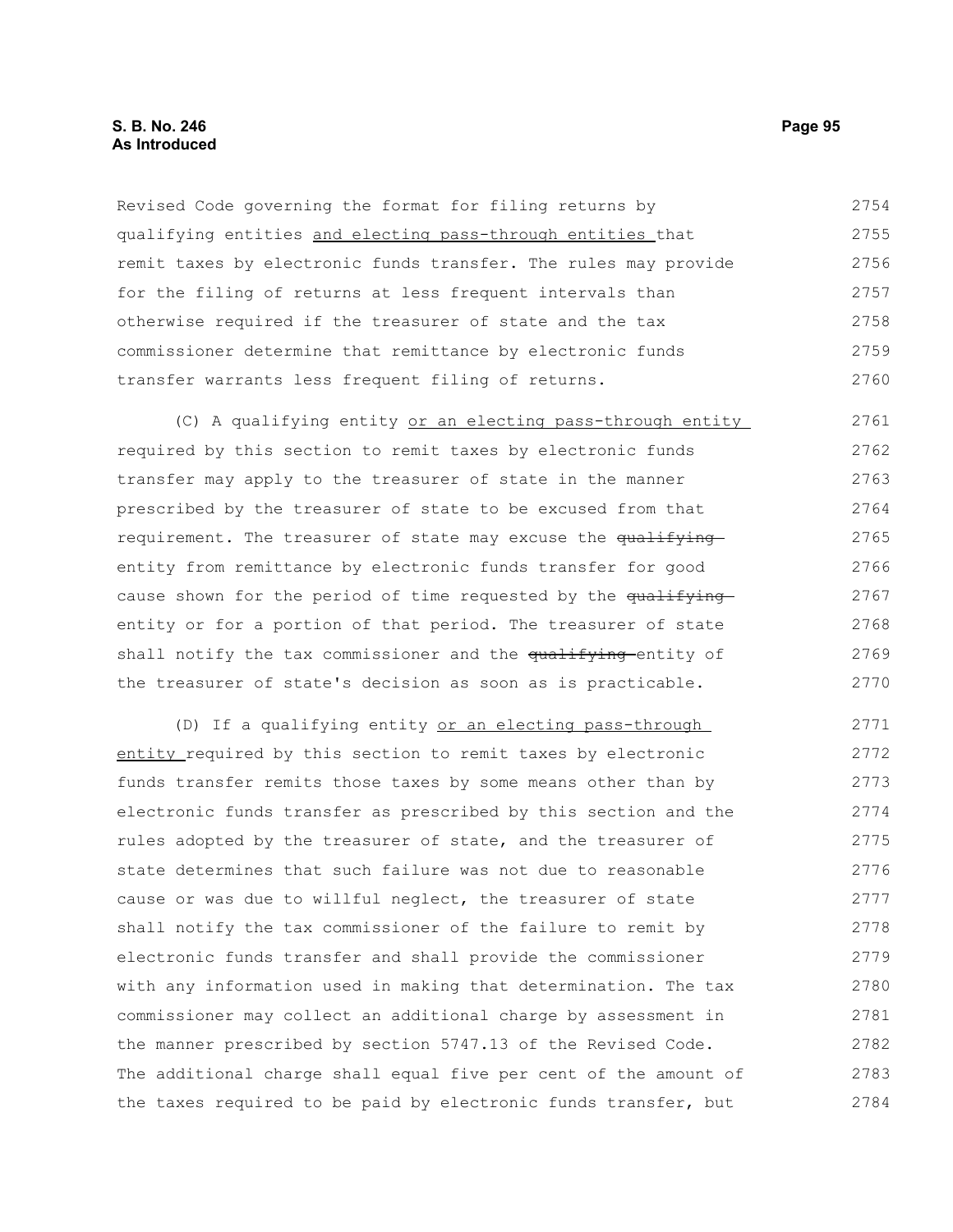shall not exceed five thousand dollars. Any additional charge assessed under this section is in addition to any other penalty or charge imposed under this chapter or Chapter 5733. of the Revised Code, and shall be considered as revenue arising from the taxes imposed under sections 5733.41 and 5747.41 or under section 5747.38 of the Revised Code. The tax commissioner may remit all or a portion of such a charge and may adopt rules governing such remission. 2785 2786 2787 2788 2789 2790 2791 2792

No additional charge shall be assessed under this division against a qualifying entity or an electing pass-through entity that has been notified of its obligation to remit taxes under this section and that remits its first two tax payments after such notification by some means other than electronic funds transfer. The additional charge may be assessed upon the remittance of any subsequent tax payment that the qualifying entity remits by some means other than electronic funds transfer. 2793 2794 2795 2796 2797 2798 2799 2800 2801

**Sec. 5747.45.** (A) A qualifying entity's qualifying taxable year is the same as its taxable year for federal income tax purposes. If a qualifying entity's taxable year is changed for federal income tax purposes, the qualifying taxable year for purposes of this chapter and sections 5733.40 and 5733.41 of the Revised Code is changed accordingly. 2802 2803 2804 2805 2806 2807

(B) A qualifying entity's and an electing pass-through entity's method of accounting shall be the same as its method of accounting for federal income tax purposes. In the absence of any method of accounting for federal income tax purposes, income shall be computed under such method as in the opinion of the tax commissioner clearly reflects income. 2808 2809 2810 2811 2812 2813

If a qualifying entity's or an electing pass-through 2814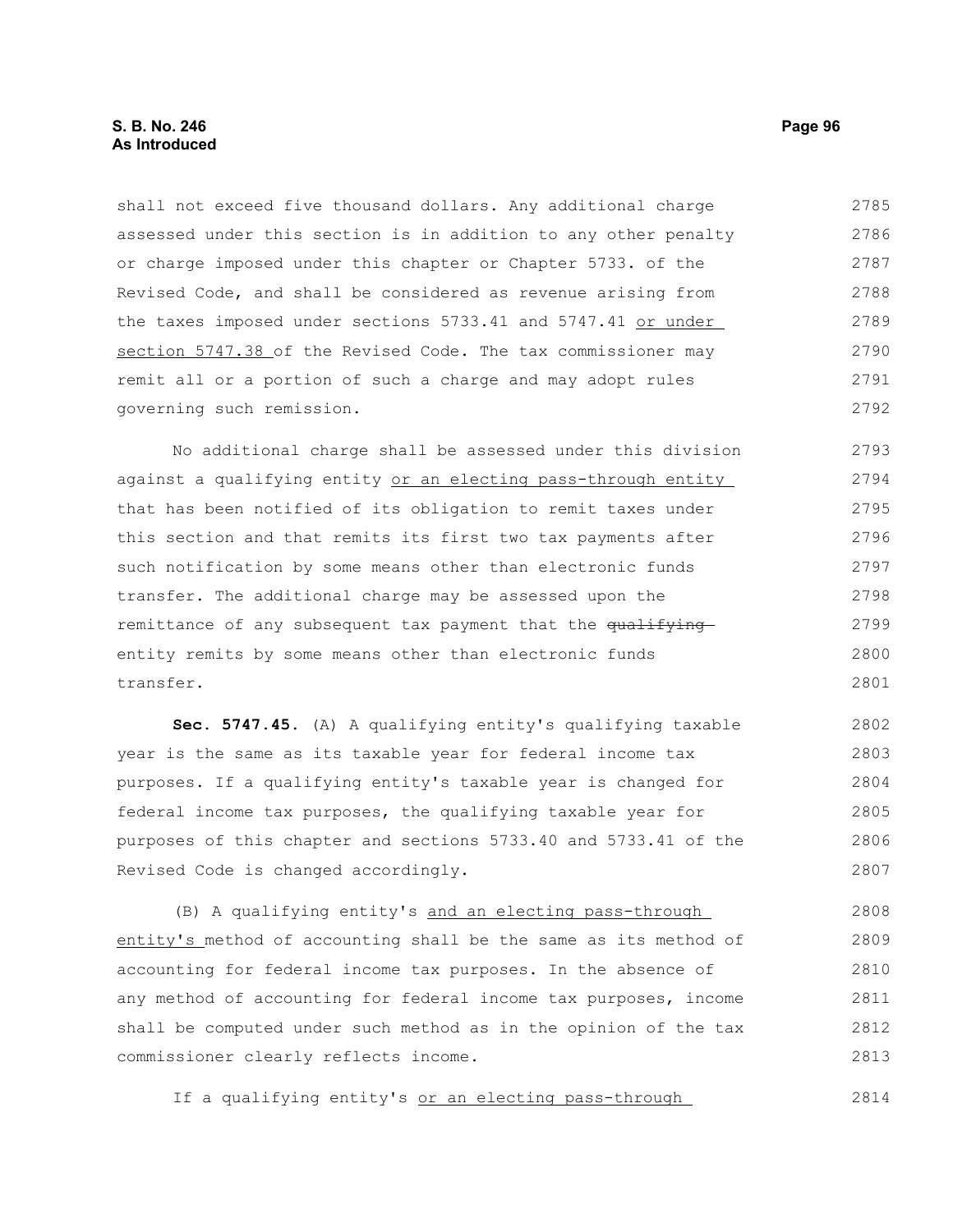entity's method of accounting is changed for federal income tax purposes, its method of accounting for purposes of this chapter shall be changed accordingly. 2815 2816 2817

(C) If any of the facts, figures, computations, or attachments required in a qualifying entity's or an electing pass-through entity's annual report to determine the taxes imposed by section 5733.41, 5747.38, or 5747.41 of the Revised Code must be altered as the result of an adjustment to the qualifying entity's federal income tax return, whether the adjustment is initiated by the qualifying-entity or the internal revenue service, and such alteration affects the qualifying entity's tax liability under one or both any of those sections, the qualifying entity shall file an amended report with the tax commissioner in such form as the commissioner requires. The amended report shall be filed not later than one year after the adjustment has been agreed to or finally determined for federal income tax purposes or any federal income tax deficiency or refund, or the abatement or credit resulting therefrom, has been assessed or paid, whichever occurs first. 2818 2819 2820 2821 2822 2823 2824 2825 2826 2827 2828 2829 2830 2831 2832 2833

(1) In the case of an underpayment, the amended report shall be accompanied by payment of an additional tax and interest due and is a report subject to assessment under section 5747.13 of the Revised Code for the purpose of assessing any additional tax due under this division, together with any applicable penalty and interest. It shall not reopen those facts, figures, computations, or attachments from a previously filed report no longer subject to assessment that are not affected, either directly or indirectly, by the adjustment to the qualifying entity's or electing pass-through entity's federal income tax return. 2834 2835 2836 2837 2838 2839 2840 2841 2842 2843 2844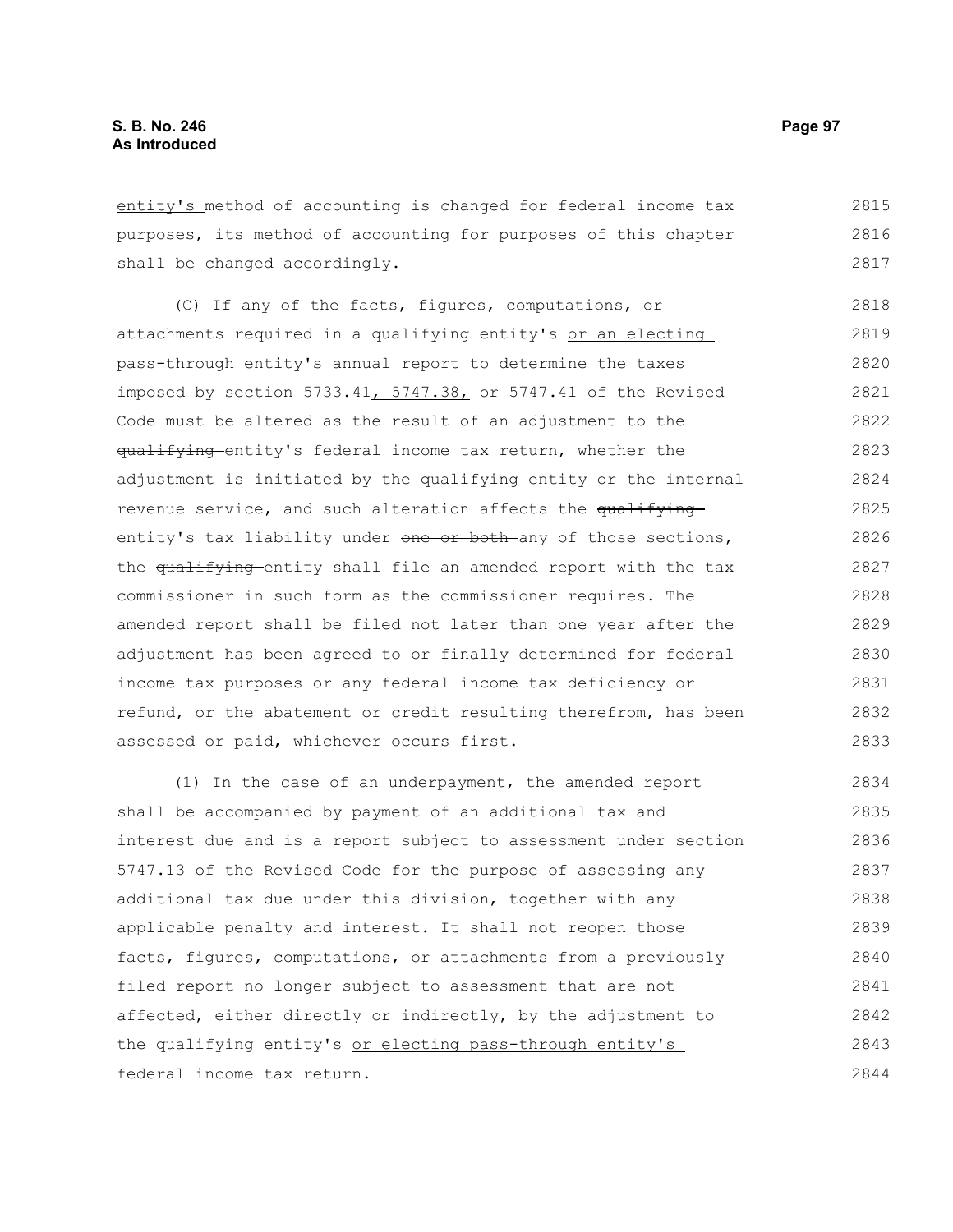# **S. B. No. 246 Page 98 As Introduced**

(2) In the case of an overpayment, an application for refund may be filed under this division within the one-year period prescribed for filing the amended report even if it is filed beyond the period prescribed in division (B) of section 5747.11 of the Revised Code if it otherwise conforms to the requirements of that section. An application filed under this division shall claim refund of overpayments resulting from alterations to only those facts, figures, computations, or attachments required in the qualifying entity's or electing pass-through entity's annual report that are affected, either directly or indirectly, by the adjustment to the qualifying entity's federal income tax return unless it is also filed within the time prescribed in division (B) of section 5747.11 of the Revised Code. It shall not reopen those facts, figures, computations, or attachments that are not affected, either directly or indirectly, by the adjustment to the qualifying entity's federal income tax return. 2845 2846 2847 2848 2849 2850 2851 2852 2853 2854 2855 2856 2857 2858 2859 2860 2861

**Sec. 5747.451.** (A) The mere retirement from business or voluntary dissolution of a domestic or foreign qualifying entity or electing pass-through entity does not exempt it from the requirements to make reports as required under sections 5747.42 to 5747.44 or to pay the taxes imposed under section 5733.41 5747.38, or 5747.41 of the Revised Code. If any qualifying entity or electing pass-through entity subject to the taxes imposed under section 5733.41, 5747.38, or 5747.41 of the Revised Code sells its business or stock of merchandise or quits its business, the taxes required to be paid prior to that time, together with any interest or penalty thereon, become due and payable immediately, and the qualifying entity shall make a final return within fifteen days after the date of selling or quitting business. The successor of the qualifying entity or 2862 2863 2864 2865 2866 2867 2868 2869 2870 2871 2872 2873 2874 2875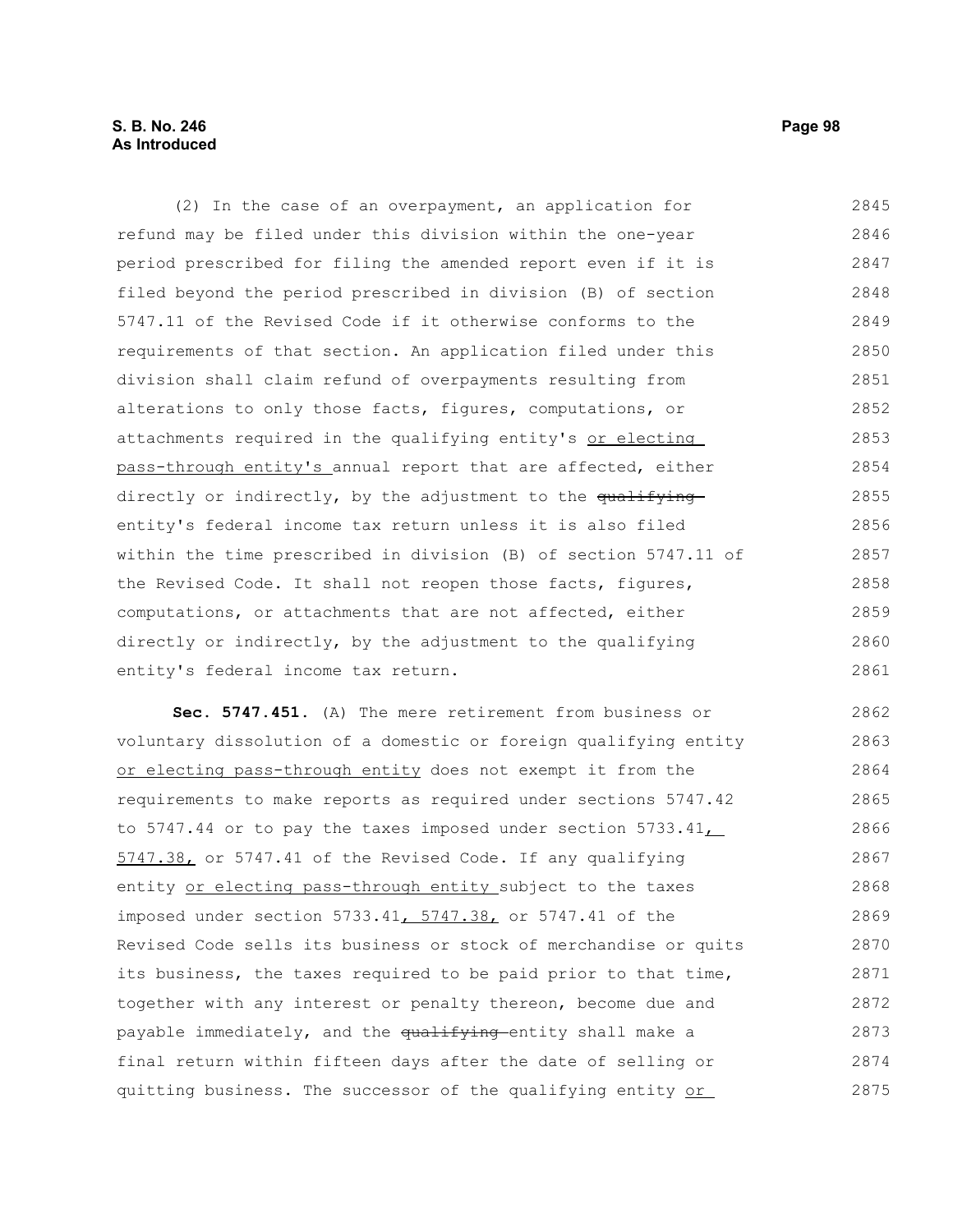electing pass-through entity shall withhold a sufficient amount of the purchase money to cover the amount of such taxes, interest, and penalties due and unpaid until the qualifying entity produces a receipt from the tax commissioner showing that the taxes, interest, and penalties have been paid, or a certificate indicating that no taxes are due. If the purchaser of the business or stock of goods fails to withhold purchase money, the purchaser is personally liable for the payment of the taxes, interest, and penalties accrued and unpaid during the operation of the business by the qualifying entity. If the amount of those taxes, interest, and penalty unpaid at the time of the purchase exceeds the total purchase money, the tax commissioner may adjust the qualifying entity's liability for those taxes, interest, and penalty, or adjust the responsibility of the purchaser to pay that liability, in a manner calculated to maximize the collection of those liabilities. 2876 2877 2878 2879 2880 2881 2882 2883 2884 2885 2886 2887 2888 2889 2890 2891

(B) Annually, on the last day of each qualifying taxable year of a qualifying entity or taxable year of an electing passthrough entity, the taxes imposed under section  $5733.41\_\_$ 5747.38, or 5747.41 of the Revised Code, together with any penalties subsequently accruing thereon, become a lien on all property in this state of the qualifying entity, whether such property is employed by the qualifying entity in the prosecution of its business or is in the hands of an assignee, trustee, or receiver for the benefit of the qualifying entity's creditors and investors. The lien shall continue until those taxes, together with any penalties subsequently accruing, are paid. 2892 2893 2894 2895 2896 2897 2898 2899 2900 2901 2902

Upon failure of such a qualifying entity or an electing pass-through entity to pay those taxes on the day fixed for payment, the treasurer of state shall thereupon notify the tax commissioner, and the commissioner may file in the office of the 2903 2904 2905 2906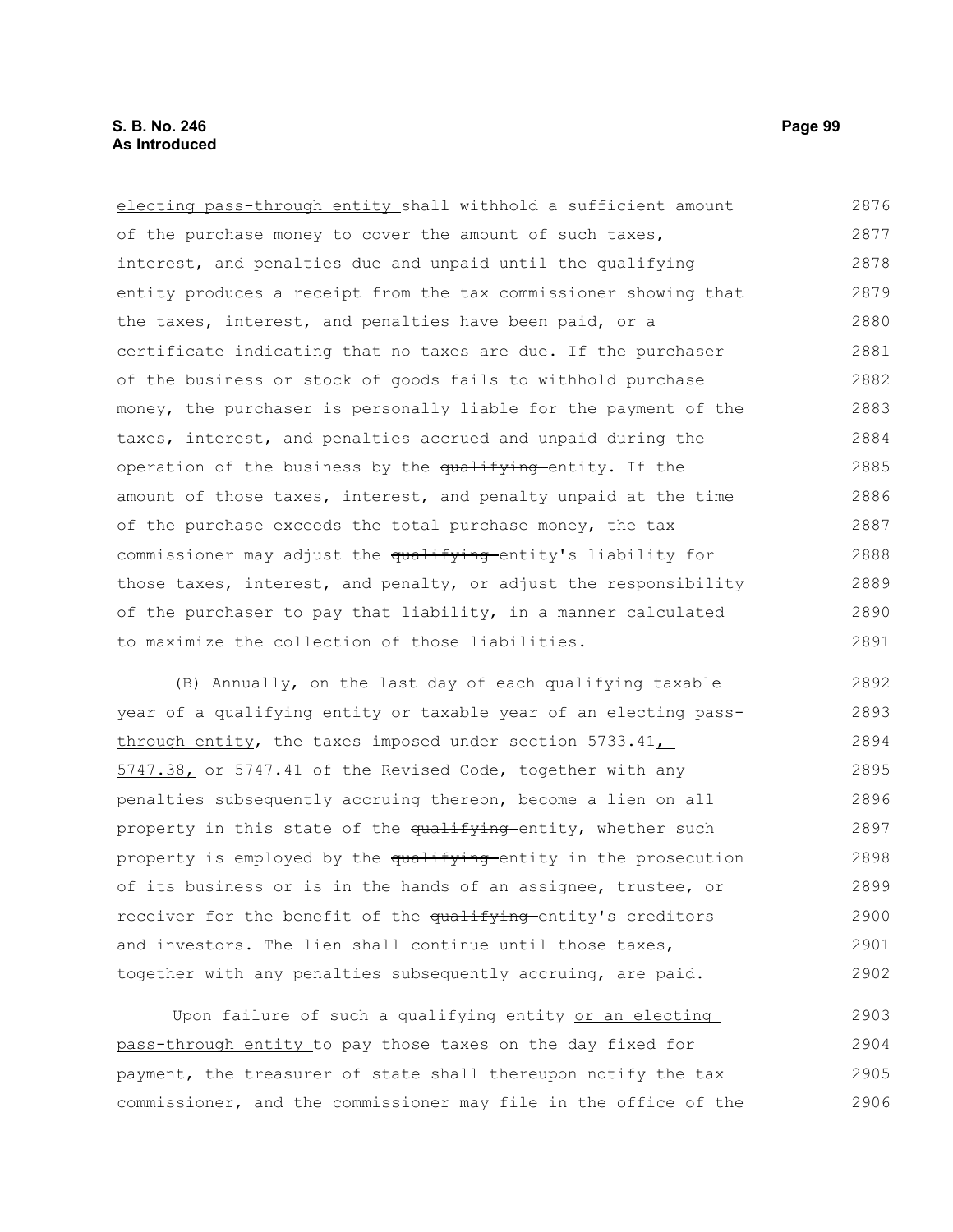# **S. B. No. 246** Page 100 **As Introduced**

county recorder in each county in this state in which the qualifying entity owns or has a beneficial interest in real estate, notice of the lien containing a brief description of such real estate. No fee shall be charged for such a filing. The lien is not valid as against any mortgagee, purchaser, or judgment creditor whose rights have attached prior to the time the notice is so filed in the county in which the real estate which is the subject of such mortgage, purchase, or judgment lien is located. The notice shall be recorded in the official records kept by the county recorder and indexed under the name of the qualifying entity charged with the tax. When the tax, together with any penalties subsequently accruing thereon, have been paid, the tax commissioner shall furnish to the qualifying entity an acknowledgment of such payment that the qualifying entity may record with the county recorder of each county in which notice of such lien has been filed, for which recording the county recorder shall charge and receive a fee of two dollars. 2907 2908 2909 2910 2911 2912 2913 2914 2915 2916 2917 2918 2919 2920 2921 2922 2923 2924

(C) In addition to all other remedies for the collection of any taxes or penalties due under law, whenever any taxes, interest, or penalties due from any qualifying entity or electing pass-through entity under section 5733.41 of the Revised Code or this chapter have remained unpaid for a period of ninety days, or whenever any qualifying entity or electing pass-through entity has failed for a period of ninety days to make any report or return required by law, or to pay any penalty for failure to make or file such report or return, the attorney general, upon the request of the tax commissioner, shall file a petition in the court of common pleas in the county of the state in which such qualifying entity has its principal place of business for a judgment for the amount of the taxes, interest, 2925 2926 2927 2928 2929 2930 2931 2932 2933 2934 2935 2936 2937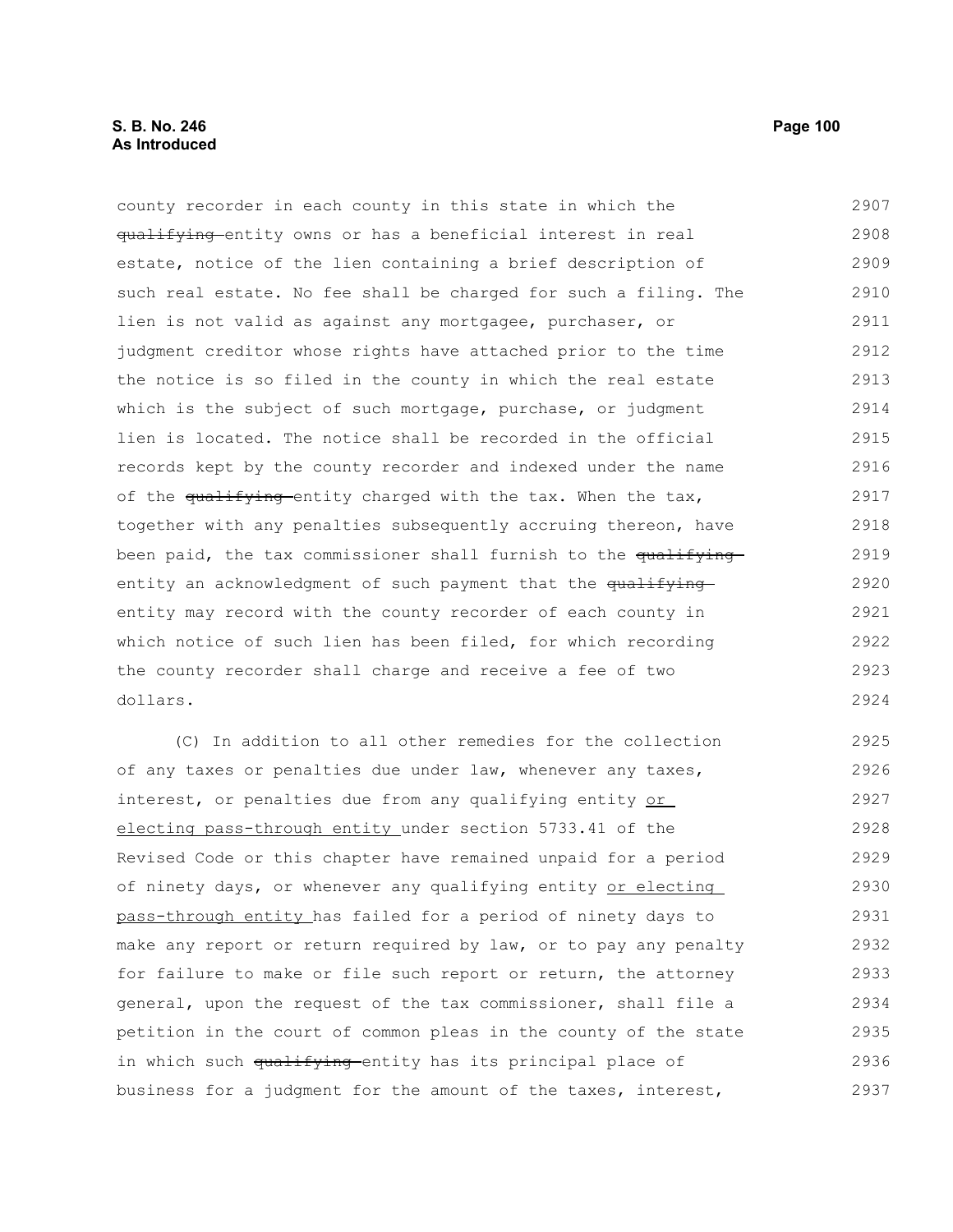# **S. B. No. 246** Page 101 **As Introduced**

or penalties appearing to be due, the enforcement of any lien in favor of the state, and an injunction to restrain such qualifying entity and its officers, directors, and managing agents from the transaction of any business within this state, other than such acts as are incidental to liquidation or winding up, until the payment of such taxes, interest, and penalties, and the costs of the proceeding fixed by the court, or the making and filing of such report or return. 2938 2939 2940 2941 2942 2943 2944 2945

The petition shall be in the name of the state. Any of the qualifying entities or electing pass-through entities having its principal places of business in the county may be joined in one suit. On the motion of the attorney general, the court of common pleas shall enter an order requiring all defendants to answer by a day certain, and may appoint a special master commissioner to take testimony, with such other power and authority as the court confers, and permitting process to be served by registered mail and by publication in a newspaper of general circulation in the county, which publication need not be made more than once, setting forth the name of each delinquent qualifying entity, the matter in which the qualifying entity is delinquent, the names of its officers, directors, and managing agents, if set forth in the petition, and the amount of any taxes, fees, or penalties claimed to be owing by the qualifying entity. 2946 2947 2948 2949 2950 2951 2952 2953 2954 2955 2956 2957 2958 2959 2960

All or any of the trustees or other fiduciaries, officers, directors, investors, beneficiaries, or managing agents of any qualifying entity or electing pass-through entity may be joined as defendants with the qualifying such entity. 2961 2962 2963 2964

If it appears to the court upon hearing that any qualifying entity or electing pass-through entity that is a party to the proceeding is indebted to the state for taxes 2965 2966 2967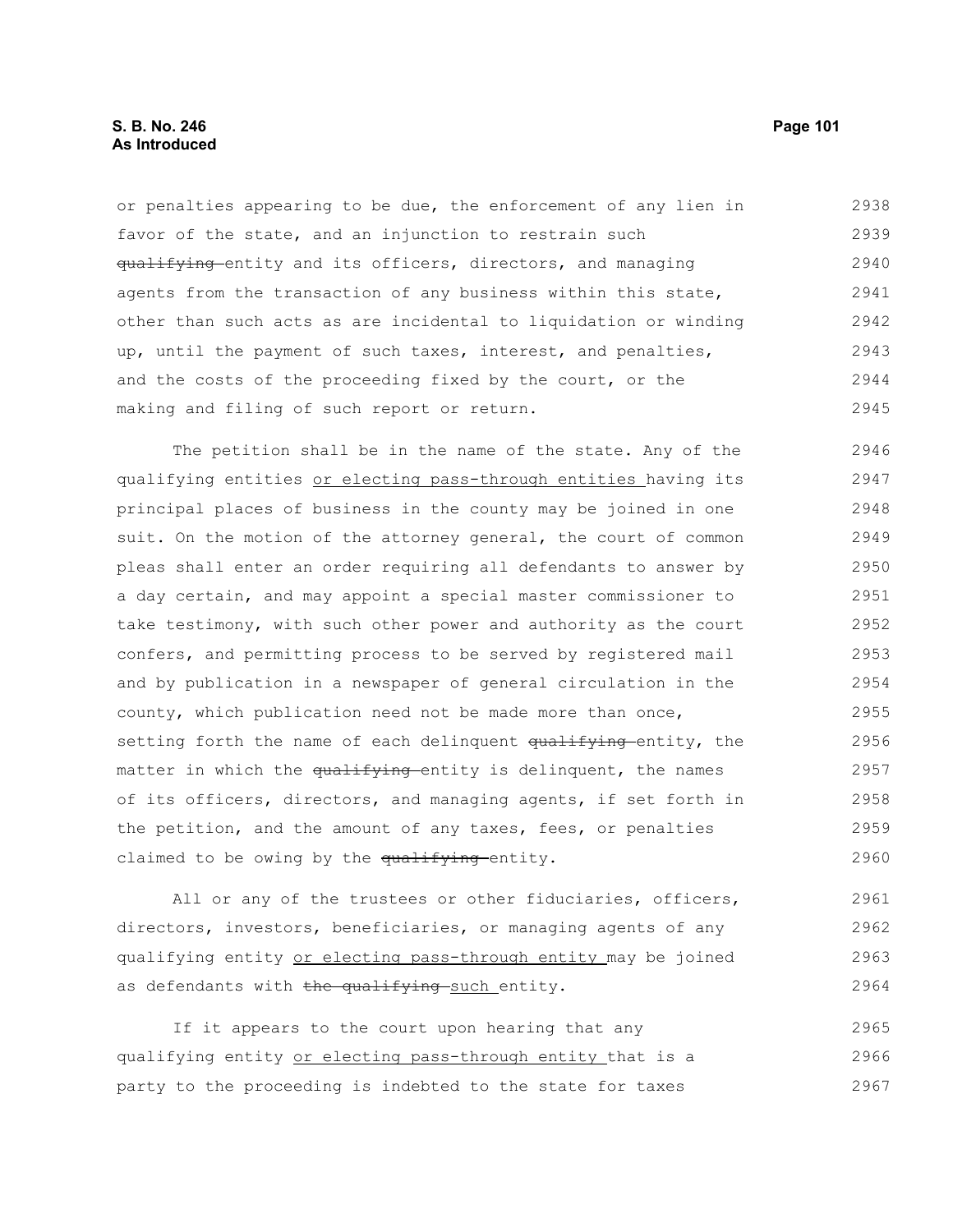imposed under section 5733.41, 5747.38, or 5747.41 of the Revised Code, or interest or penalties thereon, judgment shall be entered therefor with interest; and if it appears that any qualifying entity or electing pass-through entity has failed to make or file any report or return, a mandatory injunction may be issued against the qualifying entity, its trustees or other fiduciaries, officers, directors, and managing agents, enjoining them from the transaction of any business within this state, other than acts incidental to liquidation or winding up, until the making and filing of all proper reports or returns and until the payment in full of all taxes, interest, and penalties. 2968 2969 2970 2971 2972 2973 2974 2975 2976 2977 2978

If the trustees or other fiduciaries, officers, directors, investors, beneficiaries, or managing agents of a qualifying entity or an electing pass-through entity are not made parties in the first instance, and a judgment or an injunction is rendered or issued against the qualifying entity, those officers, directors, investors, or managing agents may be made parties to such proceedings upon the motion of the attorney general, and, upon notice to them of the form and terms of such injunction, they shall be bound thereby as fully as if they had been made parties in the first instance. 2979 2980 2981 2982 2983 2984 2985 2986 2987 2988

In any action authorized by this division, a statement of the tax commissioner, or the secretary of state, when duly certified, shall be prima-facie evidence of the amount of taxes, interest, or penalties due from any qualifying entity or electing pass-through entity, or of the failure of any qualifying such entity to file with the commissioner or the secretary of state any report required by law, and any such certificate of the commissioner or the secretary of state may be required in evidence in any such proceeding. 2989 2990 2991 2992 2993 2994 2995 2996 2997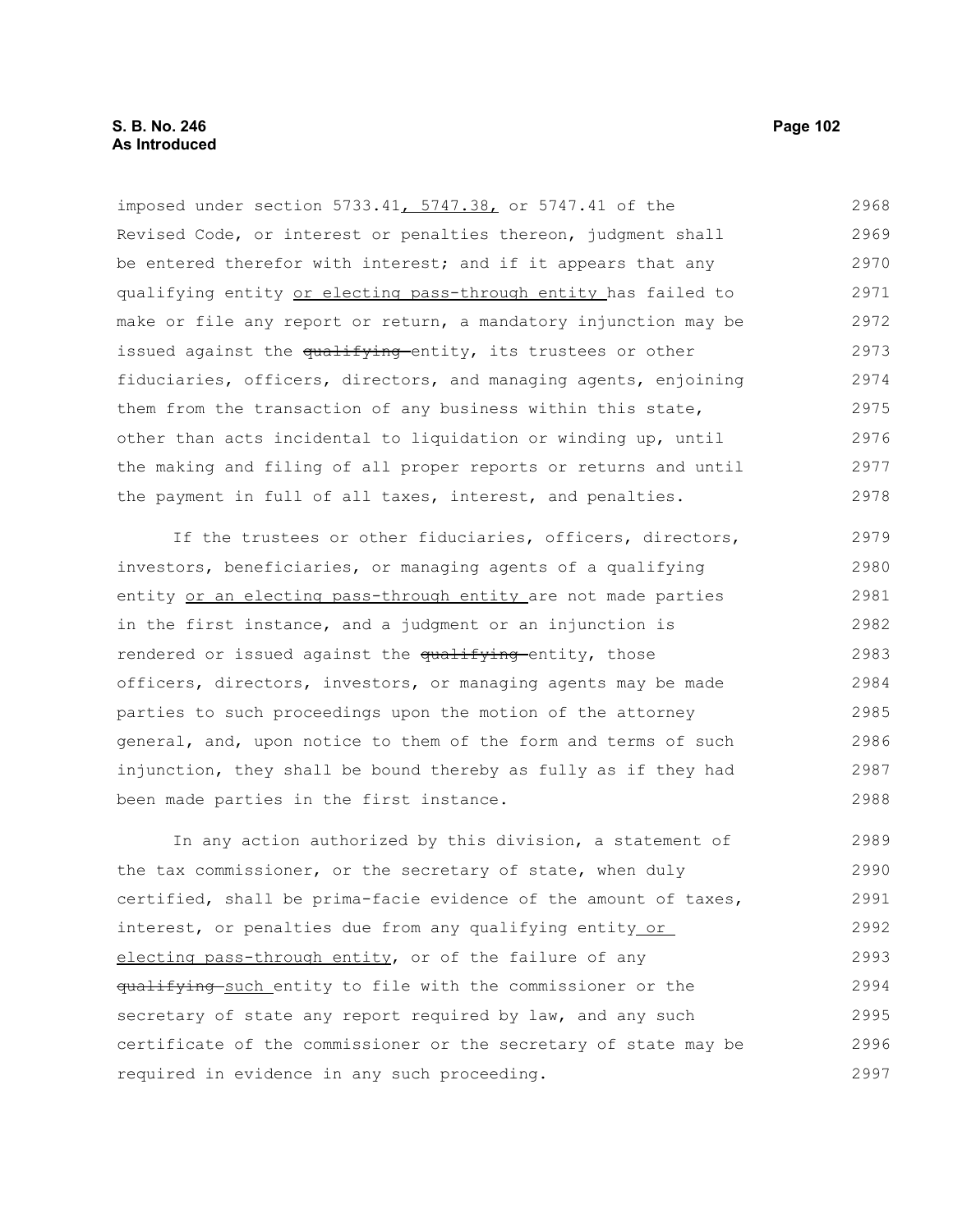On the application of any defendant and for good cause shown, the court may order a separate hearing of the issues as to any defendant. 2998 2999 3000

The costs of the proceeding shall be apportioned among the parties as the court deems proper. 3001 3002

The court in such proceeding may make, enter, and enforce such other judgments and orders and grant such other relief as is necessary or incidental to the enforcement of the claims and lien of the state. 3003 3004 3005 3006

In the performance of the duties enjoined upon the attorney general by this division, the attorney general may direct any prosecuting attorney to bring an action, as authorized by this division, in the name of the state with respect to any delinquent qualifying entities or delinquent electing pass-through entities within the prosecuting attorney's county, and like proceedings and orders shall be had as if such action were instituted by the attorney general. 3007 3008 3009 3010 3011 3012 3013 3014

(D) If any qualifying entity or electing pass-through entity fails to make and file the reports or returns required under this chapter, or to pay the penalties provided by law for failure to make and file such reports or returns for a period of ninety days after the time prescribed by this chapter, the attorney general, on the request of the tax commissioner, shall commence an action in quo warranto in the court of appeals of the county in which that qualifying entity has its principal place of business to forfeit and annul its privileges and franchises. If the court is satisfied that any such  $qu$ <sup>ifying</sup> entity is in default, it shall render judgment ousting such qualifying entity from the exercise of its privileges and franchises within this state, and shall otherwise proceed as 3015 3016 3017 3018 3019 3020 3021 3022 3023 3024 3025 3026 3027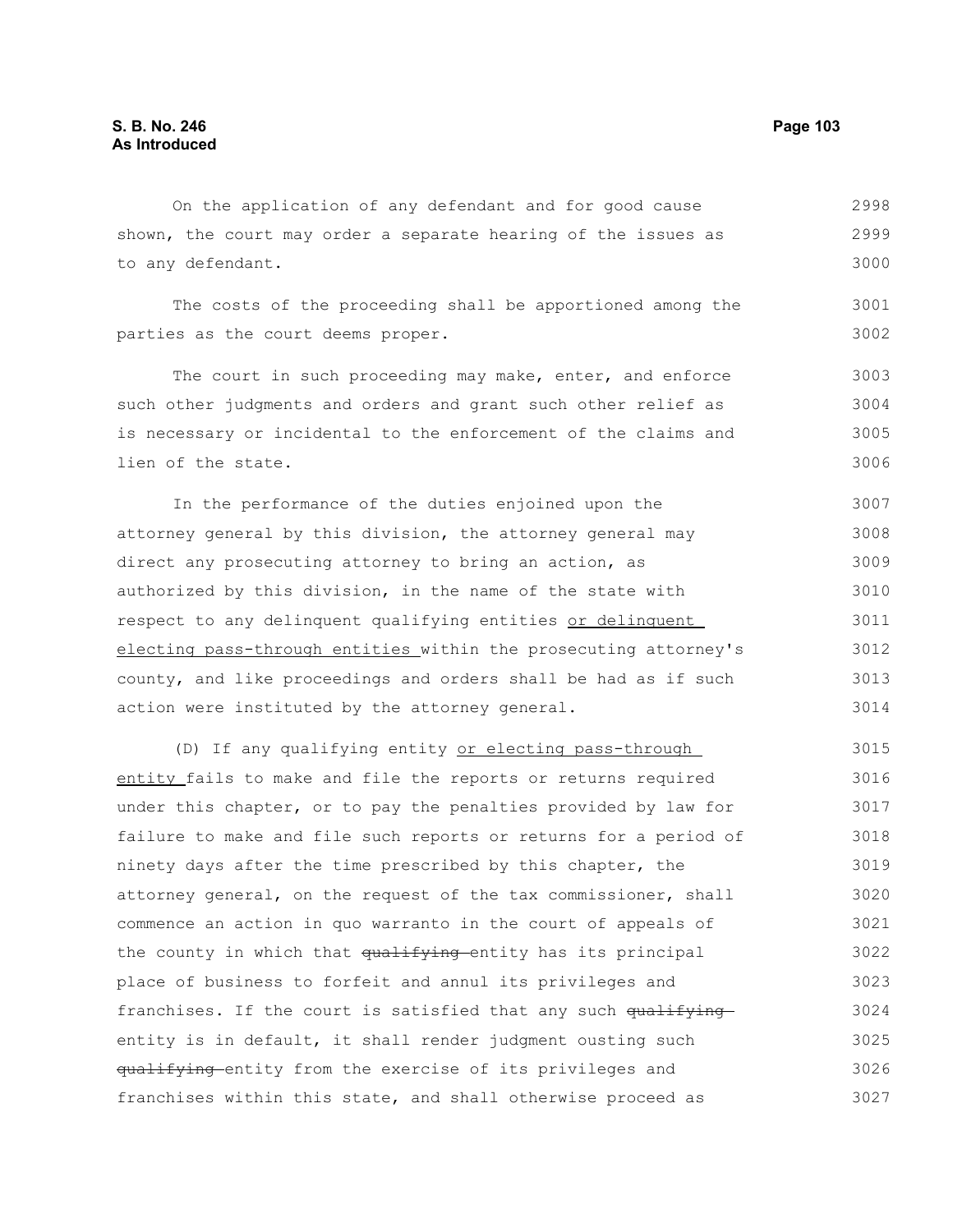#### provided in sections 2733.02 to 2733.39 of the Revised Code. **Sec. 5747.453.** An employee, an owner, or a beneficiary of, or an investor in, a qualifying entity or an electing passthrough entity having control or supervision of, or charged with the responsibility for, filing returns and making payments, or any trustee or other fiduciary, officer, member, or manager of the qualifying entity who is responsible for the execution of the qualifying entity's fiscal responsibilities, is personally liable for the failure to file any report or to pay any tax due as required by sections 5747.40 to 5747.453 of the Revised Code. The dissolution, termination, or bankruptcy of a qualifying entity or an electing pass-through entity does not discharge a responsible trustee's, fiduciary's, officer's, member's, manager's, employee's, investor's, owner's, or beneficiary's liability for failure of the qualifying entity to file any report or pay any tax due as required by those sections. The sum due for the liability may be collected by assessment in the manner provided in section 5747.13 of the Revised Code. **Sec. 5747.98.** (A) To provide a uniform procedure for calculating a taxpayer's aggregate tax liability under section 5747.02 of the Revised Code, a taxpayer shall claim any credits to which the taxpayer is entitled in the following order: 3028 3029 3030 3031 3032 3033 3034 3035 3036 3037 3038 3039 3040 3041 3042 3043 3044 3045 3046 3047 3048 3049

Either the retirement income credit under division (B) of section 5747.055 of the Revised Code or the lump sum retirement income credits under divisions  $(C)$ ,  $(D)$ , and  $(E)$  of that section; 3050 3051 3052 3053

Either the senior citizen credit under division (F) of section 5747.055 of the Revised Code or the lump sum distribution credit under division (G) of that section; 3054 3055 3056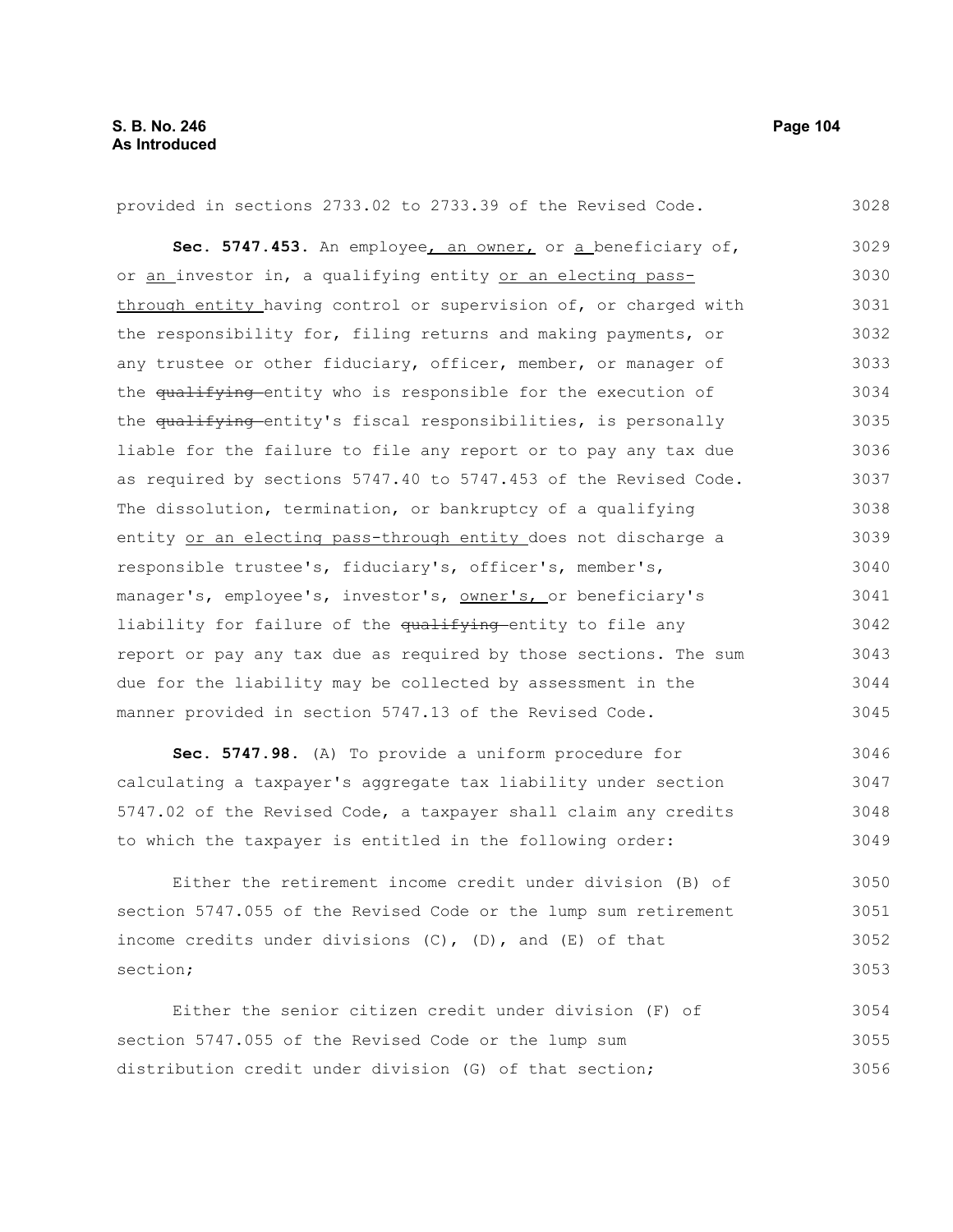The dependent care credit under section 5747.054 of the Revised Code; The credit for displaced workers who pay for job training under section 5747.27 of the Revised Code; The campaign contribution credit under section 5747.29 of the Revised Code; The twenty-dollar personal exemption credit under section 5747.022 of the Revised Code; The joint filing credit under division (G) of section 5747.05 of the Revised Code; The earned income credit under section 5747.71 of the Revised Code; The nonrefundable credit for education expenses under section 5747.72 of the Revised Code; The nonrefundable credit for donations to scholarship granting organizations under section 5747.73 of the Revised Code; The nonrefundable credit for tuition paid to a nonchartered nonpublic school under section 5747.75 of the Revised Code; The credit for adoption of a minor child under section 5747.37 of the Revised Code; The nonrefundable job retention credit under division (B) of section 5747.058 of the Revised Code; The enterprise zone credit under section 5709.66 of the Revised Code; 3057 3058 3059 3060 3061 3062 3063 3064 3065 3066 3067 3068 3069 3070 3071 3072 3073 3074 3075 3076 3077 3078 3079 3080 3081 3082

The credit for purchases of qualifying grape production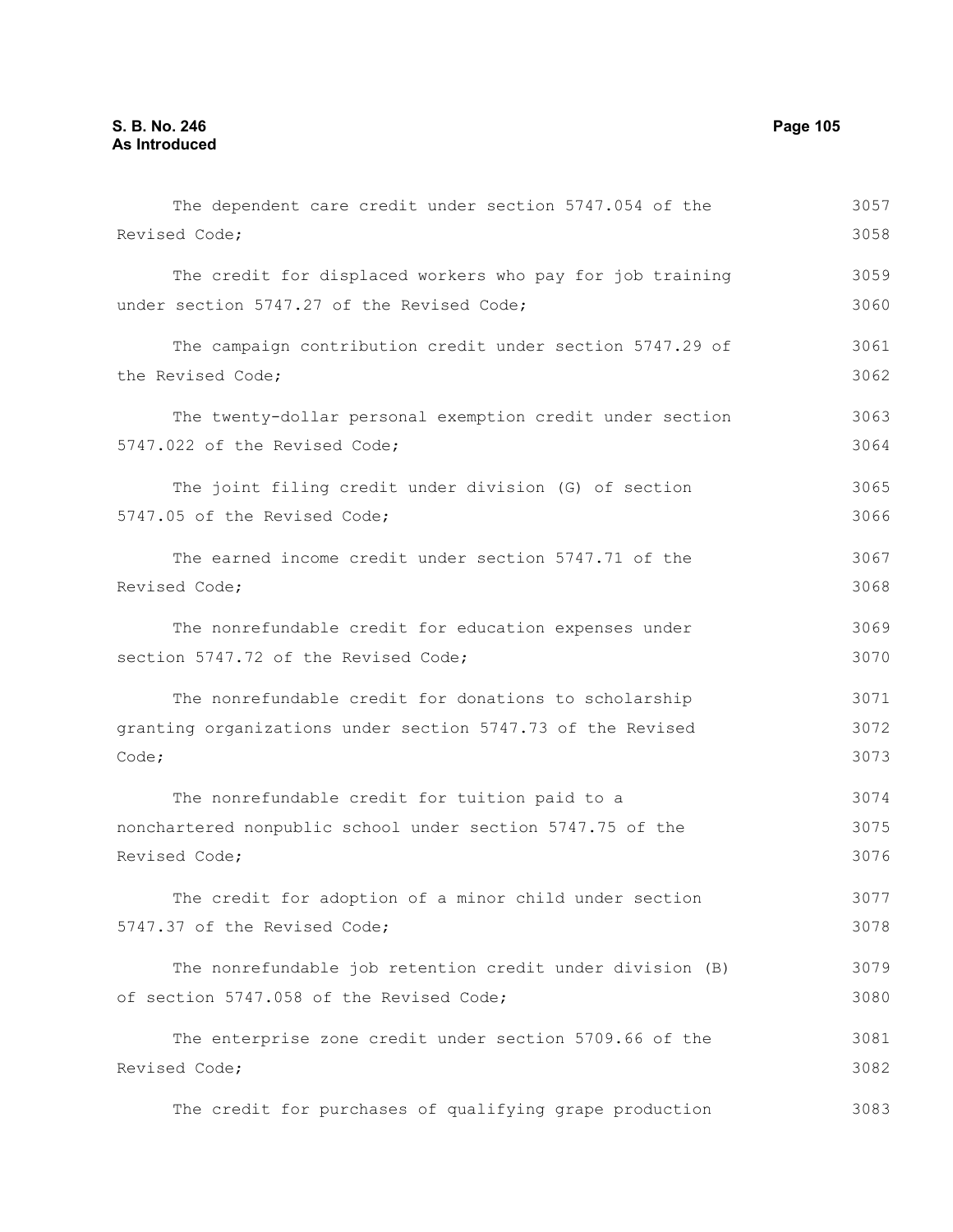property under section 5747.28 of the Revised Code; The small business investment credit under section 5747.81 of the Revised Code; The nonrefundable lead abatement credit under section 5747.26 of the Revised Code; The opportunity zone investment credit under section 122.84 of the Revised Code; The enterprise zone credits under section 5709.65 of the Revised Code; The research and development credit under section 5747.331 of the Revised Code; The credit for rehabilitating a historic building under section 5747.76 of the Revised Code; The nonresident credit under division (A) of section 5747.05 of the Revised Code; The credit for a resident's out-of-state income under division (B) of section 5747.05 of the Revised Code; The refundable motion picture and broadway theatrical production credit under section 5747.66 of the Revised Code; The refundable jobs creation credit or job retention credit under division (A) of section 5747.058 of the Revised Code; The refundable credit for taxes paid by a qualifying entity granted under section 5747.059 of the Revised Code; The refundable credits for taxes paid by a qualifying pass-through entity granted under division (I) of section 5747.08 of the Revised Code; 3084 3085 3086 3087 3088 3089 3090 3091 3092 3093 3094 3095 3096 3097 3098 3099 3100 3101 3102 3103 3104 3105 3106 3107 3108 3109 3110